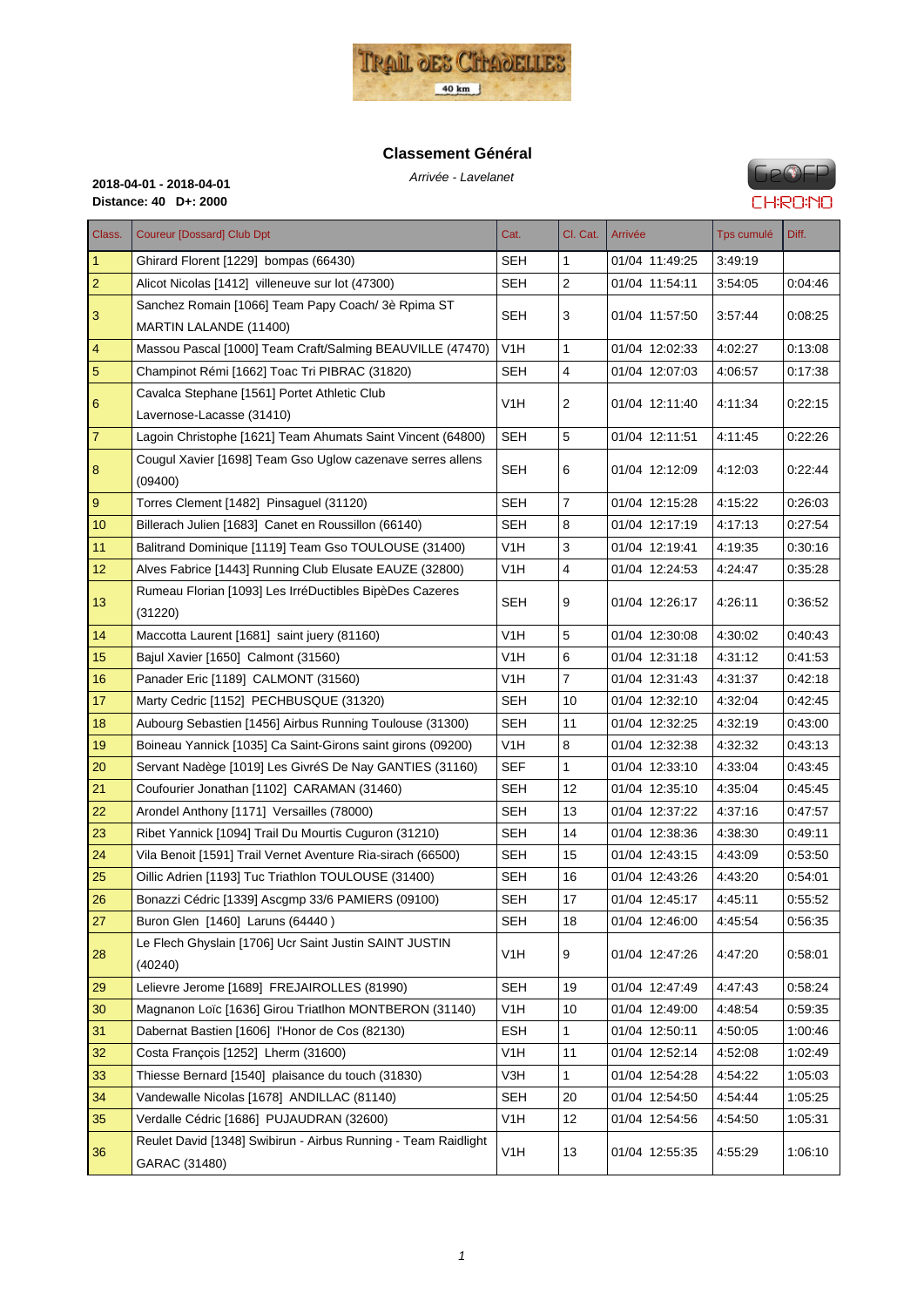| Class. | <b>Coureur [Dossard] Club Dpt</b>                                                      | Cat.             | Cl. Cat.       | Arrivée        | <b>Tps cumulé</b> | Diff.   |
|--------|----------------------------------------------------------------------------------------|------------------|----------------|----------------|-------------------|---------|
| 37     | Girard Christophe [1470] Les Taureaux Ailes CHARLEVAL<br>(13350)                       | V2H              | 1              | 01/04 12:55:38 | 4:55:32           | 1:06:13 |
| 38     | Carpentier Thomas [1676] Lézat / Leze (09210)                                          | SEH              | 21             | 01/04 12:57:44 | 4:57:38           | 1:08:19 |
| 39     | Marc Cédric [1581] Toulouse (31500)                                                    | V <sub>1</sub> H | 14             | 01/04 12:58:18 | 4:58:12           | 1:08:53 |
| 40     | Depeyris Jerome [1716] SEREMPUY (32120)                                                | <b>SEH</b>       | 22             | 01/04 13:00:41 | 5:00:35           | 1:11:16 |
| 41     | Napora Jaroslaw [1707] agen (47000)                                                    | V <sub>1</sub> H | 15             | 01/04 13:01:55 | 5:01:49           | 1:12:30 |
|        | Chopin Corinne [1188] Vo2max Tarascon S/ ArièGe SAURAT                                 |                  |                |                |                   |         |
| 42     | (09400)                                                                                | V <sub>1</sub> F | 1              | 01/04 13:02:02 | 5:01:56           | 1:12:37 |
| 43     | Durand Julien [1560] Foix (09000)                                                      | <b>SEH</b>       | 23             | 01/04 13:02:05 | 5:01:59           | 1:12:40 |
| 44     | Dupuy Pascal [1089] GANTIES (31160)                                                    | V <sub>1</sub> H | 16             | 01/04 13:03:32 | 5:03:26           | 1:14:07 |
| 45     | Meynsan Jerome [1164] BORDEAUX (33300)                                                 | V <sub>1</sub> H | 17             | 01/04 13:03:59 | 5:03:53           | 1:14:34 |
| 46     | Thoumieux Frederic [1643] Portet Athlétic Club portet sur                              | V <sub>1</sub> H | 18             | 01/04 13:04:38 | 5:04:32           | 1:15:13 |
|        | garonne (31120)                                                                        |                  |                |                |                   |         |
| 47     | Bonnefous Regis [1273] valence d'Agen (82400)                                          | V1H              | 19             | 01/04 13:06:39 | 5:06:33           | 1:17:14 |
| 48     | Parot Xavier [1313] Uac Brioux PERIGNE (79170)                                         | <b>SEH</b>       | 24             | 01/04 13:07:10 | 5:07:04           | 1:17:45 |
| 49     | Sanguiniti Raphael [1002] Toulouse (31200)                                             | V1H              | 20             | 01/04 13:08:11 | 5:08:05           | 1:18:46 |
| 50     | Bidart Marie Helene [1472] Toulouse (31000)                                            | V1F              | $\overline{c}$ | 01/04 13:08:15 | 5:08:09           | 1:18:50 |
| 51     | Charles François [1461] Continental Frouzins (31270)                                   | V <sub>1</sub> H | 21             | 01/04 13:08:20 | 5:08:14           | 1:18:55 |
| 52     | Prost Emmanuel [1490] TOULOUSE (31100)                                                 | V1H              | 22             | 01/04 13:09:16 | 5:09:10           | 1:19:51 |
| 53     | Salomone Thomas [1110] vic en bigorre (65500)                                          | <b>SEH</b>       | 25             | 01/04 13:10:49 | 5:10:43           | 1:21:24 |
| 54     | Marcon Kévin [1126] toulouse (31000)                                                   | SEH              | 26             | 01/04 13:10:55 | 5:10:49           | 1:21:30 |
| 55     | Lacroix Louis [1398] PINS-JUSTARET (31860)                                             | <b>SEH</b>       | 27             | 01/04 13:11:28 | 5:11:22           | 1:22:03 |
| 56     | Pento Jerome [1087] Team Py'Runners rabastens de bigorre<br>(65140)                    | V <sub>1</sub> H | 23             | 01/04 13:11:49 | 5:11:43           | 1:22:24 |
| 57     | Couanon Antoine [1467] Ca Balma Toulouse (31400)                                       | <b>SEH</b>       | 28             | 01/04 13:13:10 | 5:13:04           | 1:23:45 |
| 58     | Pereira Frederic [1673] Cap09 MERCUS GARRABET (09400)                                  | V <sub>1</sub> H | 24             | 01/04 13:13:50 | 5:13:44           | 1:24:25 |
| 59     | Ubeda Alexandre [1118] Seilh (31840)                                                   | <b>SEH</b>       | 29             | 01/04 13:13:58 | 5:13:52           | 1:24:33 |
| 60     | Chanez Nicolas [1677] Ca Balma TOULOUSE (31400)                                        | V1H              | 25             | 01/04 13:14:19 | 5:14:13           | 1:24:54 |
| 61     | Bruel Mathieu [1266] LAUTIGNAC (31370)                                                 | <b>ESH</b>       | $\overline{2}$ | 01/04 13:14:29 | 5:14:23           | 1:25:04 |
| 62     | Morais Paulo [1116] Ecuries De Majouraut SAUSSENS (31460)                              | <b>SEH</b>       | 30             | 01/04 13:15:21 | 5:15:15           | 1:25:56 |
| 63     | Hebraud Benjamin [1521] Tcms toulouse <sup>2</sup> (31200)                             | <b>SEH</b>       | 31             | 01/04 13:15:30 | 5:15:24           | 1:26:05 |
| 64     | Picard Alexandre [1528] Ppm/Bm Coaching VILHONNEUR<br>(16220)                          | <b>SEH</b>       | 32             | 01/04 13:16:16 | 5:16:10           | 1:26:51 |
| 65     | Laveze Jerome [1620] REVEL (31250)                                                     | <b>SEH</b>       | 33             | 01/04 13:16:53 | 5:16:47           | 1:27:28 |
| 66     | Mordant Pierre [1040] MURET (31600)                                                    | <b>SEH</b>       | 34             | 01/04 13:17:18 | 5:17:12           | 1:27:53 |
| 67     | Bequier Julien [1719] Asptt Agen Agen (47000)                                          | V <sub>1</sub> H | 26             | 01/04 13:17:49 | 5:17:43           | 1:28:24 |
| 68     | Guiavarch Eric [1191] caniac du causse (46240)                                         | V <sub>1</sub> H | 27             | 01/04 13:18:40 | 5:18:34           | 1:29:15 |
| 69     | Lefranc Axel [1572] RIEUX (31310)                                                      | V <sub>1</sub> H | 28             | 01/04 13:19:45 | 5:19:39           | 1:30:20 |
| 70     | Pagnac Laurie [1541] Florida Gym MERCUS (09400)                                        | <b>SEF</b>       | $\overline{2}$ | 01/04 13:20:24 | 5:20:18           | 1:30:59 |
| 71     | Duplan Valérie [1655] ()                                                               | V2F              | $\mathbf{1}$   | 01/04 13:20:31 | 5:20:25           | 1:31:06 |
| 72     | Jaqir-Granger Youssef [1510] Muret (31600)                                             | <b>SEH</b>       | 35             | 01/04 13:21:06 | 5:21:00           | 1:31:41 |
|        | Gerdil Jerome [1409] Jogging Club Chateauneuf chateauneuf                              |                  |                |                |                   |         |
| 73     | (16120)                                                                                | V <sub>1</sub> H | 29             | 01/04 13:21:48 | 5:21:42           | 1:32:23 |
| 74     | Guiavarch Ronan [1536] Ac Pamiers BEZAC (09100)                                        | V <sub>1</sub> H | 30             | 01/04 13:22:47 | 5:22:41           | 1:33:22 |
| 75     | Grindes Matthieu [1347] Blsp blajan (31350)                                            | V <sub>1</sub> H | 31             | 01/04 13:22:52 | 5:22:46           | 1:33:27 |
| 76     | Carini Davy [1148] Les IrréDuctibles BipèDes De Cazeres<br>Dream Team palaminy (31220) | V <sub>1</sub> H | 32             | 01/04 13:22:54 | 5:22:48           | 1:33:29 |
| 77     | Lombard Fabien [1295] LHERM (31600)                                                    | V2H              | $\overline{2}$ | 01/04 13:24:13 | 5.24.07           | 1:34:48 |
|        |                                                                                        |                  |                |                |                   |         |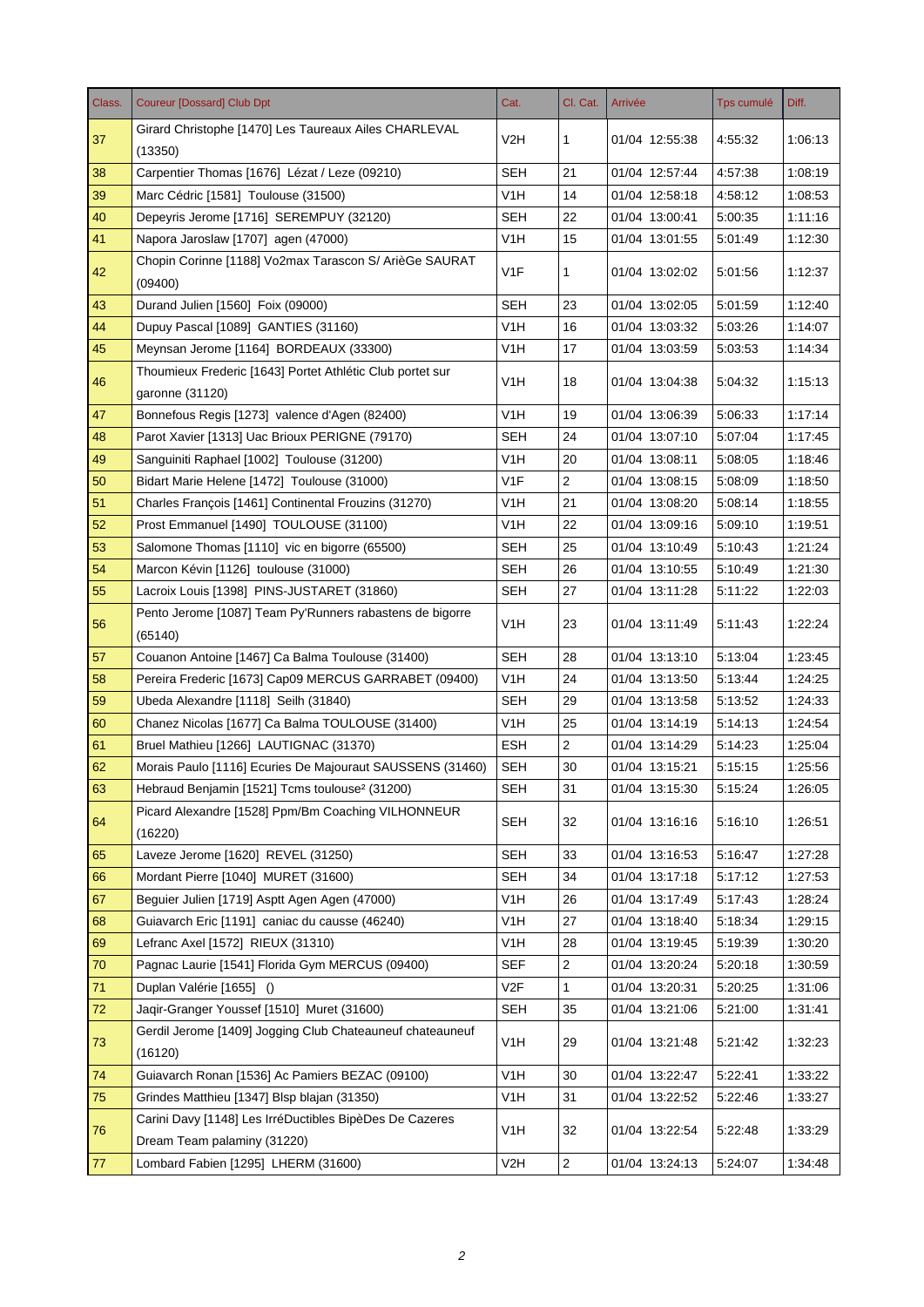| Class. | <b>Coureur [Dossard] Club Dpt</b>                                                  | Cat.             | Cl. Cat.       | Arrivée        | <b>Tps cumulé</b> | Diff.   |
|--------|------------------------------------------------------------------------------------|------------------|----------------|----------------|-------------------|---------|
| 78     | Perrenoud Thomas [1275] You Can Trail SAINT MICHEL DE<br><b>LLOTES (66130)</b>     | <b>SEH</b>       | 36             | 01/04 13:24:27 | 5:24:21           | 1:35:02 |
| 79     | Gobert Jerome [1713] LYON (69001)                                                  | V1H              | 33             | 01/04 13:24:47 | 5:24:41           | 1:35:22 |
| 80     | Vacquier David [1380] Amicale Apero Trail OLEMPS (12510)                           | V <sub>1</sub> H | 34             | 01/04 13:25:14 | 5:25:08           | 1:35:49 |
| 81     | Pinto Claude [1237] Los Bandidos aigues vives (09600)                              | V1H              | 35             | 01/04 13:25:29 | 5:25:23           | 1:36:04 |
| 82     | Ultra Richard [1317] coarraze (64800)                                              | V <sub>1</sub> H | 36             | 01/04 13:26:08 | 5:26:02           | 1:36:43 |
|        | Lievin Veronique [1420] Les Zinzins Des Coteaux 31/Irun                            |                  |                |                |                   |         |
| 83     | fenouillet (31150)                                                                 | <b>SEF</b>       | 3              | 01/04 13:26:22 | 5:26:16           | 1:36:57 |
| 84     | Fey Audric [1703] Ondres (40440)                                                   | SEH              | 37             | 01/04 13:27:52 | 5:27:46           | 1:38:27 |
| 85     | Faïsse Gregory [1598] SAINT-LYS (31470)                                            | <b>SEH</b>       | 38             | 01/04 13:27:55 | 5.27:49           | 1:38:30 |
| 86     | Pinaud Guillaume [1034] lavelanet (09300)                                          | <b>SEH</b>       | 39             | 01/04 13:27:58 | 5:27:52           | 1:38:33 |
| 87     | Calvignac Philippe [1346] AUSSONNE (31840)                                         | V2H              | 3              | 01/04 13:28:01 | 5.27:55           | 1:38:36 |
| 88     | Alberto Nicolas [1107] Vo2max Tarascon TARASCON SUR<br>ARIèGE (09400)              | <b>SEH</b>       | 40             | 01/04 13:28:23 | 5:28:17           | 1:38:58 |
| 89     | Huc Cyrille [1263] Balma seysses (31600)                                           | V <sub>1</sub> H | 37             | 01/04 13:28:27 | 5:28:21           | 1:39:02 |
| 90     | Juliac Etienne [1239] IDRON (64320)                                                | V1H              | 38             | 01/04 13:28:29 | 5:28:23           | 1:39:04 |
| 91     | Luis Vicent Ana [1158] C.M.La Pedrera BORRIOL (12190)                              | V1F              | 3              | 01/04 13:28:31 | 5:28:25           | 1:39:06 |
| 92     | Pradas Saura Ruben [1165] C.M. La Pedrera BORRIOL (12190)                          | V <sub>1</sub> H | 39             | 01/04 13:28:33 | 5:28:27           | 1:39:08 |
| 93     | Ohana David [1091] Tuc Triathlon RAMONVILLE ST AGNE<br>(31520)                     | <b>SEH</b>       | 41             | 01/04 13:29:48 | 5:29:42           | 1:40:23 |
| 94     | Lelievre Lohann [1048] st vincent de tyrosse (40230)                               | <b>SEH</b>       | 42             | 01/04 13:29:51 | 5.29:45           | 1:40:26 |
| 95     | Boschini Guillaume [1705] Cugnaux (31270)                                          | V1H              | 40             | 01/04 13:29:53 | 5:29:47           | 1:40:28 |
| 96     | Connan Enzo [1425] MONT (64300)                                                    | <b>ESH</b>       | 3              | 01/04 13:30:01 | 5.29.55           | 1:40:36 |
| 97     | Brunel Guillaume [1654] Trail Du Mourtis ()                                        | <b>SEH</b>       | 43             | 01/04 13:30:04 | 5:29:58           | 1:40:39 |
| 98     | Carreras Jean Michel [1014] Team Papy Coach Benoit Lançon<br>CARCASSONNE (11000)   | SEH              | 44             | 01/04 13:30:18 | 5:30:12           | 1:40:53 |
| 99     | Depez Sylvain [1031] Saint pierre d'irube (64990)                                  | <b>SEH</b>       | 45             | 01/04 13:30:51 | 5:30:45           | 1:41:26 |
| 100    | Giraud Benoît [1153] Toulouse (31300)                                              | <b>SEH</b>       | 46             | 01/04 13:31:29 | 5:31:23           | 1:42:04 |
| 101    | Cartier<br>Frédéric [1657] Blsp FONTENILLES (31470)                                | V1H              | 41             | 01/04 13:32:25 | 5:32:19           | 1:43:00 |
| 102    | Navarro Stéphane [1672] Plaisance du Touch (31830)                                 | V <sub>1</sub> H | 42             | 01/04 13:34:19 | 5:34:13           | 1.44.54 |
| 103    | Lopez Olivier [1332] SERIGNAN (34410)                                              | <b>SEH</b>       | 47             | 01/04 13:35:01 | 5.34.55           | 1:45:36 |
| 104    | Gouaze Stephanie [1383] LESCURE (09420)                                            | V1F              | $\overline{4}$ | 01/04 13:35:15 | 5.35.09           | 1:45:50 |
| 105    | Rouault Vincent [1086] As Air France SAVERDUN (09700)                              | V <sub>2</sub> H | 4              | 01/04 13:35:25 | 5:35:19           | 1:46:00 |
| 106    | Le Brun Chloé [1660] TOULOUSE (31400)                                              | <b>SEF</b>       | 4              | 01/04 13:35:29 | 5:35:23           | 1:46:04 |
| 107    | Rouquet Vincent [1376] LABASTIDE ST SERNIN (31620)                                 | V <sub>1</sub> H | 43             | 01/04 13:35:34 | 5:35:28           | 1:46:09 |
| 108    | Favennec Erwan [1285] Ac Auterive - Asat Tisséo Miremont<br>(31190)                | V <sub>1</sub> H | 44             | 01/04 13:35:38 | 5:35:32           | 1:46:13 |
| 109    | Valette Sebastien [1684] Heavy Legs castanet (31320)                               | V <sub>1</sub> H | 45             | 01/04 13:35:59 | 5:35:53           | 1:46:34 |
| 110    | Hafsi Mustapha [1221] Spiridon Club Du Pays D Olmes AIGUES<br><b>VIVES (09600)</b> | V <sub>2</sub> H | 5              | 01/04 13:37:05 | 5:36:59           | 1:47:40 |
| 111    | Tellier Emilie [1388] LAHONTAN (64270)                                             | <b>SEF</b>       | 5              | 01/04 13:37:55 | 5:37:49           | 1:48:30 |
| 112    | Brossard Clément [1117] Les Zinzins Des Coteaux 31                                 | <b>SEH</b>       | 48             | 01/04 13:39:42 | 5:39:36           | 1:50:17 |
|        | <b>TOULOUSE (31200)</b>                                                            |                  |                |                |                   |         |
| 113    | Taupin Olivier [1090] tournefeuille (31170)                                        | V <sub>1</sub> H | 46             | 01/04 13:39:54 | 5:39:48           | 1:50:29 |
| 114    | Caron Christophe [1517] Trailers Pyrénéens Tranquilles                             | V2H              | 6              | 01/04 13:40:41 | 5:40:35           | 1.51.16 |
|        | Saint-Lys (31470)                                                                  |                  |                |                |                   |         |
| 115    | Piquemal Pastre Marie-Laure [1204] Spiridon Du Couserans<br>SAINT-GIRONS (09200)   | V1F              | 5              | 01/04 13:41:28 | 5:41:22           | 1:52:03 |
| 116    | Guardia Fabien [1338] Toac Blagnac (31700)                                         | <b>SEH</b>       | 49             | 01/04 13:42:53 | 5:42:47           | 1.53.28 |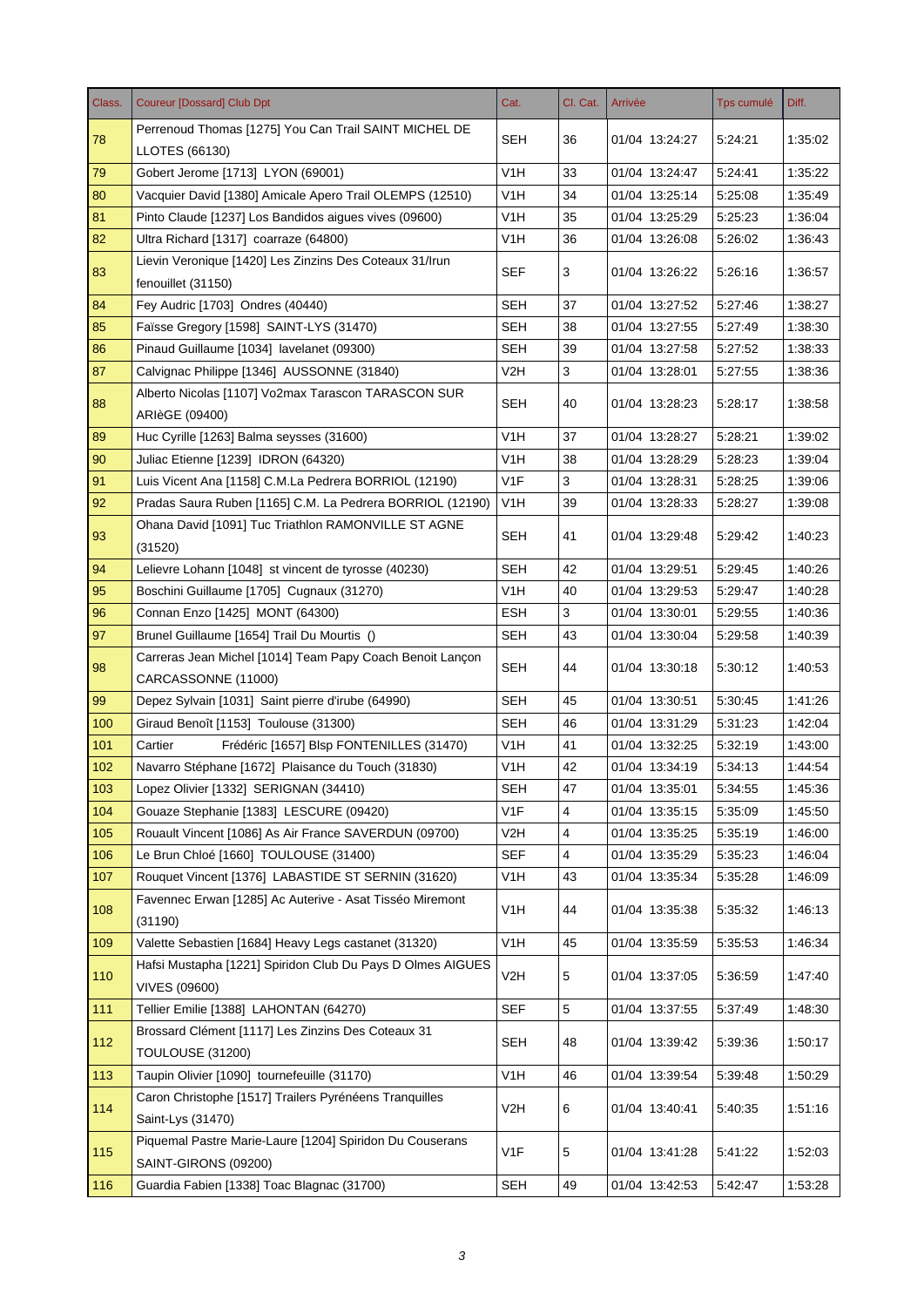| Class. | <b>Coureur [Dossard] Club Dpt</b>                                               | Cat.             | Cl. Cat.       | Arrivée        | Tps cumulé | Diff.   |
|--------|---------------------------------------------------------------------------------|------------------|----------------|----------------|------------|---------|
| 117    | Venier Christophe [1631] 140 Trail Montberon montberon                          | V2H              | $\overline{7}$ | 01/04 13:43:13 | 5:43:07    | 1:53:48 |
|        | (31140)                                                                         |                  |                |                |            |         |
| 118    | Vaillant Yves [1307] Couri A Audenge MIOS (33380)                               | V <sub>1</sub> H | 47             | 01/04 13:43:15 | 5:43:09    | 1:53:50 |
| 119    | Caillaud Anthony [1624] Rapy LE POIRé-SUR-VIE (85170)<br>(85170)                | <b>SEH</b>       | 50             | 01/04 13:43:37 | 5:43:31    | 1:54:12 |
| 120    | Thomas Franck [1350] Cpl Primaube 012012 LUC LA<br><b>PRIMAUBE (12450)</b>      | <b>SEH</b>       | 51             | 01/04 13:43:40 | 5:43:34    | 1:54:15 |
| 121    | Bousquet Alexis [1492] graulhet (81300)                                         | <b>SEH</b>       | 52             | 01/04 13:43:44 | 5:43:38    | 1.54.19 |
| 122    | Fevrier Thierry [1111] Ahumats Asson (64800)                                    | V1F              | 6              | 01/04 13:43:46 | 5:43:40    | 1:54:21 |
| 123    | Guillotin Franck [1069] Esclops D'Azun ODOS (65310)                             | V <sub>2</sub> H | 8              | 01/04 13:43:57 | 5:43:51    | 1.54.32 |
| 124    | Bruniquel Vincent [1635] Gaps Payrin Trail PONT DE LARN<br>(81660)              | V <sub>1</sub> H | 48             | 01/04 13:44:03 | 5:43:57    | 1:54:38 |
| 125    | Bahuaud Gaetan [1543] Au Taquet 44 LAVAU SUR LOIRE<br>(44260)                   | V <sub>1</sub> H | 49             | 01/04 13:44:33 | 5:44:27    | 1:55:08 |
| 126    | Lacarrau Alain [1240] SAINT FéLIX DE RIEUTORD (09120)                           | V <sub>1</sub> H | 50             | 01/04 13:44:35 | 5:44:29    | 1:55:10 |
| 127    | Bassi Joelle [1550] Courir Ariège Pyrénées Serres-sur-Arget<br>(09000)          | V2F              | 2              | 01/04 13:44:42 | 5:44:36    | 1:55:17 |
| 128    | Mercadier Lucas [1349] Mazeres Course Pédestre mazeres<br>(09270)               | <b>SEH</b>       | 53             | 01/04 13:44:51 | 5:44:45    | 1:55:26 |
| 129    | Tranier Thibaut [1520] TOULOUSE (31400)                                         | <b>SEH</b>       | 54             | 01/04 13:45:03 | 5:44:57    | 1:55:38 |
| 130    | Paulat Sébastien [1134] tournefeuille (31170)                                   | V <sub>1</sub> H | 51             | 01/04 13:45:14 | 5:45:08    | 1:55:49 |
| 131    | Miura Anthony [1053] Trail Du Mourtis/Patatrail CIERP-GAUD<br>(31440)           | <b>SEH</b>       | 55             | 01/04 13:45:26 | 5:45:20    | 1:56:01 |
| 132    | Bernadet Xavier [1121] Trail Du Mourtis Frontignan de<br>Comminges (31510)      | <b>SEH</b>       | 56             | 01/04 13:45:28 | 5:45:22    | 1:56:03 |
| 133    | Avedillo Xavier [1596] Fonbeauzard (31140)                                      | <b>SEH</b>       | 57             | 01/04 13:45:51 | 5:45:45    | 1:56:26 |
| 134    | Olivry Brice [1253] Portet Athletic Club VENERQUE (31810)                       | <b>SEH</b>       | 58             | 01/04 13:46:25 | 5:46:19    | 1:57:00 |
| 135    | Coinchelin Nicolas [1408] Jsa Triathlon Jurignac (16250)                        | <b>SEH</b>       | 59             | 01/04 13:47:29 | 5:47:23    | 1:58:04 |
| 136    | Durand Gérard [1274] Vo2 Max Tarascon Sur Ariege<br>TARASCON SUR ARIEGE (09400) | V3H              | 2              | 01/04 13:47:33 | 5:47:27    | 1:58:08 |
| 137    | Chevet Christophe [1600] Les Flèches De L?Archer VIVONNE<br>(86370)             | <b>SEH</b>       | 60             | 01/04 13:47:44 | 5:47:38    | 1:58:19 |
| 138    | Corona Sebastien [1326] Saurat (09400)                                          | <b>SEH</b>       | 61             | 01/04 13:48:03 | 5:47:57    | 1:58:38 |
| 139    | Roux Lionel Georges [1125] VALLERAUGUE (30570)                                  | V <sub>2</sub> H | 9              | 01/04 13:48:05 | 5:47:59    | 1:58:40 |
| 140    | Vieville Florent [1003] Beaumont-de-Lomagne (82500)                             | SEH              | 62             | 01/04 13:48:08 | 5:48:02    | 1:58:43 |
| 141    | Mousset Cyril [1037] Les Mille Pattes Carbonnais Carbonne<br>(31390)            | <b>SEH</b>       | 63             | 01/04 13:49:06 | 5:49:00    | 1:59:41 |
| 142    | Lasgleyses Cedric [1688] 1000 Pattes Vicquois Vic en Bigorre<br>(65500)         | <b>SEH</b>       | 64             | 01/04 13:49:09 | 5:49:03    | 1:59:44 |
| 143    | Laganne Jacques [1497] Gimont (32200)                                           | V <sub>1</sub> H | 52             | 01/04 13:49:30 | 5:49:24    | 2:00:05 |
| 144    | Meunier Thomas [1123] Run&Fit TOULOUSE (31300)                                  | <b>SEH</b>       | 65             | 01/04 13:50:21 | 5:50:15    | 2:00:56 |
| 145    | Carriere Sebastien [1595] REBIGUE (31320)                                       | <b>SEH</b>       | 66             | 01/04 13:50:30 | 5:50:24    | 2:01:05 |
| 146    | Casu Guillaume [1593] ayguesvives (31450)                                       | <b>SEH</b>       | 67             | 01/04 13:50:32 | 5:50:26    | 2:01:07 |
| 147    | Lemaire Romain [1241] Jaunay clan (86130)                                       | <b>SEH</b>       | 68             | 01/04 13:50:38 | 5:50:32    | 2:01:13 |
| 148    | Landes Benoit [1585] Rapv Le Poiré sur vie (85170)                              | <b>SEH</b>       | 69             | 01/04 13:50:44 | 5:50:38    | 2:01:19 |
| 149    | Briere Mathieu [1696] Toulouse Toulouse (31500)                                 | V <sub>1</sub> H | 53             | 01/04 13:52:03 | 5:51:57    | 2:02:38 |
| 150    | Calestroupat Thierry [1604] Fenouillet (31150)                                  | <b>SEH</b>       | 70             | 01/04 13:53:13 | 5:53:07    | 2:03:48 |
| 151    | Duarte Nicolas [1233] celles (09000)                                            | V1H              | 54             | 01/04 13:53:53 | 5:53:47    | 2:04:28 |
| 152    | Dubois Frederic [1052] Festival Des Hospitaliers NANT (12230)                   | V <sub>2</sub> H | 10             | 01/04 13:53:59 | 5:53:53    | 2:04:34 |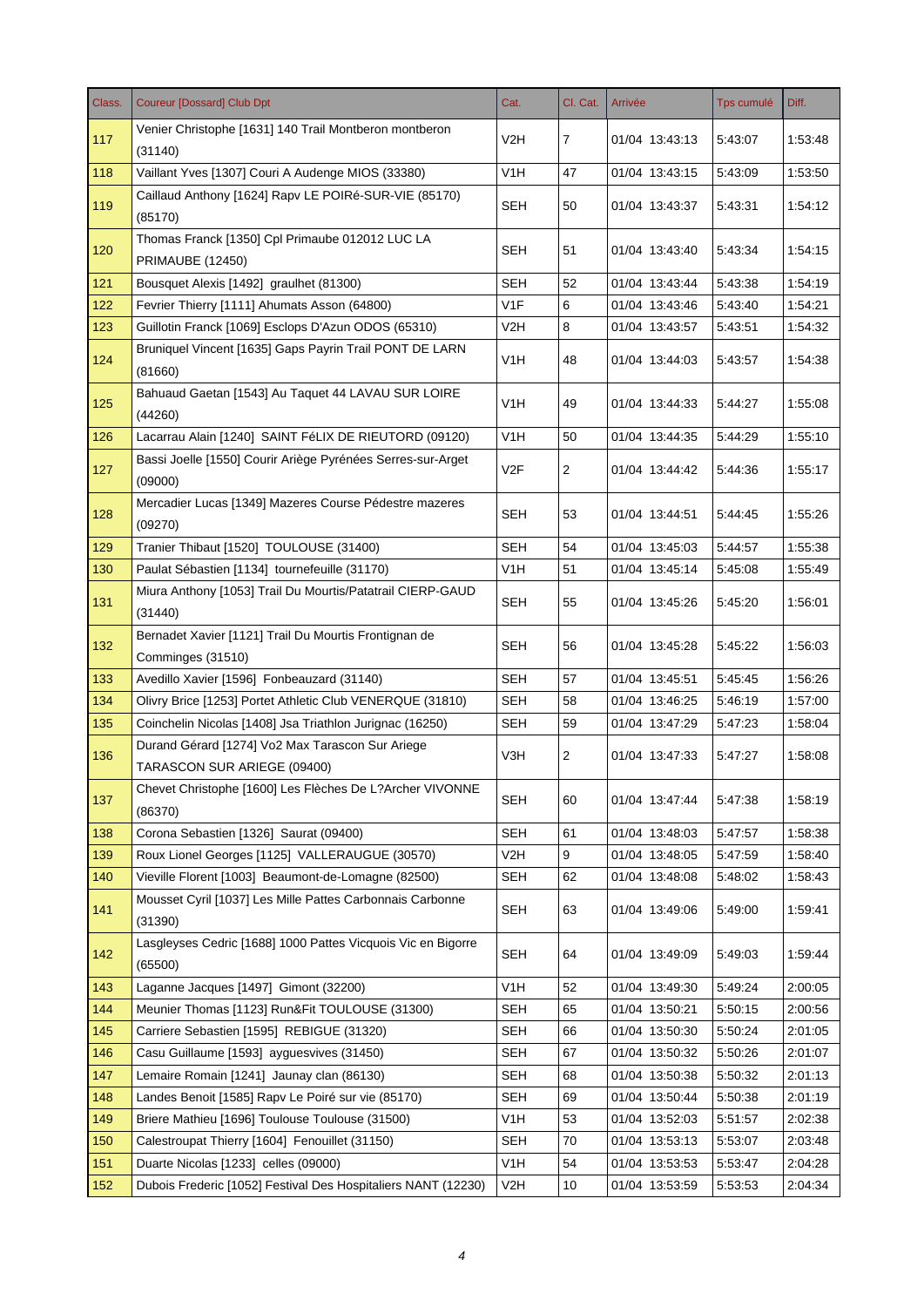| Class. | <b>Coureur [Dossard] Club Dpt</b>                                         | Cat.             | Cl. Cat.       | Arrivée        | <b>Tps cumulé</b> | Diff.   |
|--------|---------------------------------------------------------------------------|------------------|----------------|----------------|-------------------|---------|
| 153    | Chevallereau David [1416] Cap Nature Beaulieu BEAULIEU                    | V <sub>1</sub> H | 55             | 01/04 13:54:17 | 5:54:11           | 2:04:52 |
|        | SOUS LA ROCHE (85190)                                                     |                  |                |                |                   |         |
| 154    | Lavigne Frederic [1646] Chourmo Raid Aventure SIMIANE                     | SEH              | 71             | 01/04 13:54:22 | 5:54:16           | 2:04:57 |
|        | COLLONGUE (13109)                                                         |                  |                |                |                   |         |
| 155    | Dejean Michael [1287] Team Trail'Quillou Verniolle (09340)                | <b>SEH</b>       | 72             | 01/04 13:54:24 | 5:54:18           | 2:04:59 |
| 156    | Bernoville Sandrine [1173] Trail Du Mourtis Bordes de Rivière<br>(31210)  | <b>SEF</b>       | 6              | 01/04 13:54:28 | 5:54:22           | 2:05:03 |
| 157    | Bernoville Gael [1190] Trail Du Mourtis Bordes de Riviere                 | <b>SEH</b>       | 73             | 01/04 13:54:30 | 5:54:24           | 2:05:05 |
|        | (31210)                                                                   |                  |                |                |                   |         |
| 158    | Rougié Katia [1175] AYNAC (46120)                                         | V <sub>1</sub> F | $\overline{7}$ | 01/04 13:54:46 | 5:54:40           | 2:05:21 |
| 159    | Cabandé David [1323] Les Zinzins Des Coteaux Aucamville<br>(31140)        | <b>SEH</b>       | 74             | 01/04 13:54:52 | 5:54:46           | 2:05:27 |
| 160    | Pardes Romain [1399] SAINT PIERRE DU MONT (40280)                         | V1H              | 56             | 01/04 13:55:37 | 5:55:31           | 2:06:12 |
| 161    | Daube Nicolas [1616] COLOMIERS (31770)                                    | V1H              | 57             | 01/04 13:55:39 | 5:55:33           | 2:06:14 |
| 162    | Vasseur Jean-Philippe [1077] Vic-en-Bigorre (65500)                       | V <sub>1</sub> H | 58             | 01/04 13:55:45 | 5:55:39           | 2:06:20 |
| 163    | Mendez Xavier [1464] Continental Fontenilles (31470)                      | V1H              | 59             | 01/04 13:56:04 | 5:55:58           | 2:06:39 |
| 164    | Raoul Laurent [1335] ROUEDE (31160)                                       | V <sub>1</sub> H | 60             | 01/04 13:56:22 | 5:56:16           | 2:06:57 |
| 165    | Nogues Dominique [1021] HOURTIN (33990)                                   | <b>SEH</b>       | 75             | 01/04 13:56:27 | 5:56:21           | 2:07:02 |
| 166    | Courtois Sébastien [1378] PAMIERS (09100)                                 | V <sub>1</sub> H | 61             | 01/04 13:56:36 | 5:56:30           | 2:07:11 |
| 167    | Andrieu Fabien [1284] Amicale ApéRo Trail RODEZ (12000)                   | <b>SEH</b>       | 76             | 01/04 13:57:13 | 5:57:07           | 2:07:48 |
| 168    | Michel Gildas [1717] Lille Triathlon LAMBERSART (59130)                   | <b>SEH</b>       | 77             | 01/04 13:57:16 | 5:57:10           | 2:07:51 |
|        | Souquieres Jean-Francois [1391] Les Zinzins Des Coteaux 31 /              |                  |                |                |                   |         |
| 169    | Spiridon Aurillac SAINT-ALBAN (31140)                                     | V2H              | 11             | 01/04 13:57:20 | 5:57:14           | 2:07:55 |
|        | Tisseyre Julien [1143] Zinzins Des Coteaux 31 Toulouse                    |                  |                |                |                   |         |
| 170    | (31200)                                                                   | <b>SEH</b>       | 78             | 01/04 13:57:23 | 5:57:17           | 2:07:58 |
| 171    | Pauly Christophe [1362] Sourtadeil FERRIERES (09000)                      | V <sub>1</sub> H | 62             | 01/04 13:57:26 | 5:57:20           | 2:08:01 |
| 172    | Le Meur Baptiste [1555] Fest'In Trail Couserans SAINT-LARY                | <b>SEH</b>       | 79             | 01/04 13:57:50 | 5:57:44           | 2:08:25 |
|        | (09800)                                                                   |                  |                |                |                   |         |
| 173    | Dufort Leslie [1699] Aurignacourt EOUX (31420)                            | <b>SEF</b>       | $\overline{7}$ | 01/04 13:58:13 | 5:58:07           | 2:08:48 |
| 174    | Saune Nicolas [1563] pointis inard (31800)                                | <b>SEH</b>       | 80             | 01/04 13:58:56 | 5:58:50           | 2:09:31 |
| 175    | Vallve Marc [1363] Snpc09 ROQUEFIXADE (09300)                             | V <sub>1</sub> H | 63             | 01/04 13:59:16 | 5:59:10           | 2:09:51 |
| 176    | Lanthelme Maurin [1553] TOULOUSE (31400)                                  | <b>SEH</b>       | 81             | 01/04 13:59:35 | 5:59:29           | 2:10:10 |
| 177    | Lagreou Paul [1056] SAINT VINCENT DE PAUL (40990)                         | <b>SEH</b>       | 82             | 01/04 13:59:55 | 5:59:49           | 2:10:30 |
| 178    | Blanc Renaud [1530] Les Fous Laids De Leychert LEYCHERT<br>(09300)        | V1H              | 64             | 01/04 13:59:59 | 5:59:53           | 2:10:34 |
| 179    | Albert Cedric [1421] Les Zinzins Des Coteaux 31 Fenouillet<br>(31150)     | V <sub>1</sub> H | 65             | 01/04 14:01:13 | 6:01:07           | 2:11:48 |
| 180    | Goy Jerome [1259] Airbus Ds - Astropodes marignier (74970)                | <b>SEH</b>       | 83             | 01/04 14:01:20 | 6:01:14           | 2:11:55 |
|        | Dasque Julien [1365] Los Beths Caminares Lannemezan                       |                  |                |                |                   |         |
| 181    | (65300)                                                                   | <b>SEH</b>       | 84             | 01/04 14:01:25 | 6:01:19           | 2:12:00 |
| 182    | Jauffrit Quentin [1578] Rapv le poiré sur vie (85170)                     | <b>SEH</b>       | 85             | 01/04 14:01:36 | 6.01.30           | 2:12:11 |
| 183    | Bossis Emmanuel [1628] Raid Aventure Pays De Vie poiré sur<br>vie (85170) | V <sub>1</sub> H | 66             | 01/04 14:01:39 | 6:01:33           | 2:12:14 |
| 184    | Flahaut Alrik [1605] LEVIGNAC (31530)                                     | <b>SEH</b>       | 86             | 01/04 14:01:42 | 6:01:36           | 2:12:17 |
| 185    | Bru Alexandre [1018] Jogging Varilhes varilhes (09120)                    | V <sub>1</sub> H | 67             | 01/04 14:01:44 | 6:01:38           | 2:12:19 |
| 186    | Lormant Richard [1109] Trail Du Mourtis Cabanac-Cazaux<br>(31160)         | V <sub>1</sub> H | 68             | 01/04 14:02:50 | 6:02:44           | 2:13:25 |
| 187    | Gilet Olivier [1432] Acpa SAINT GEORGES DE POINTINDOUX<br>(85150)         | V <sub>1</sub> H | 69             | 01/04 14:02:53 | 6:02:47           | 2:13:28 |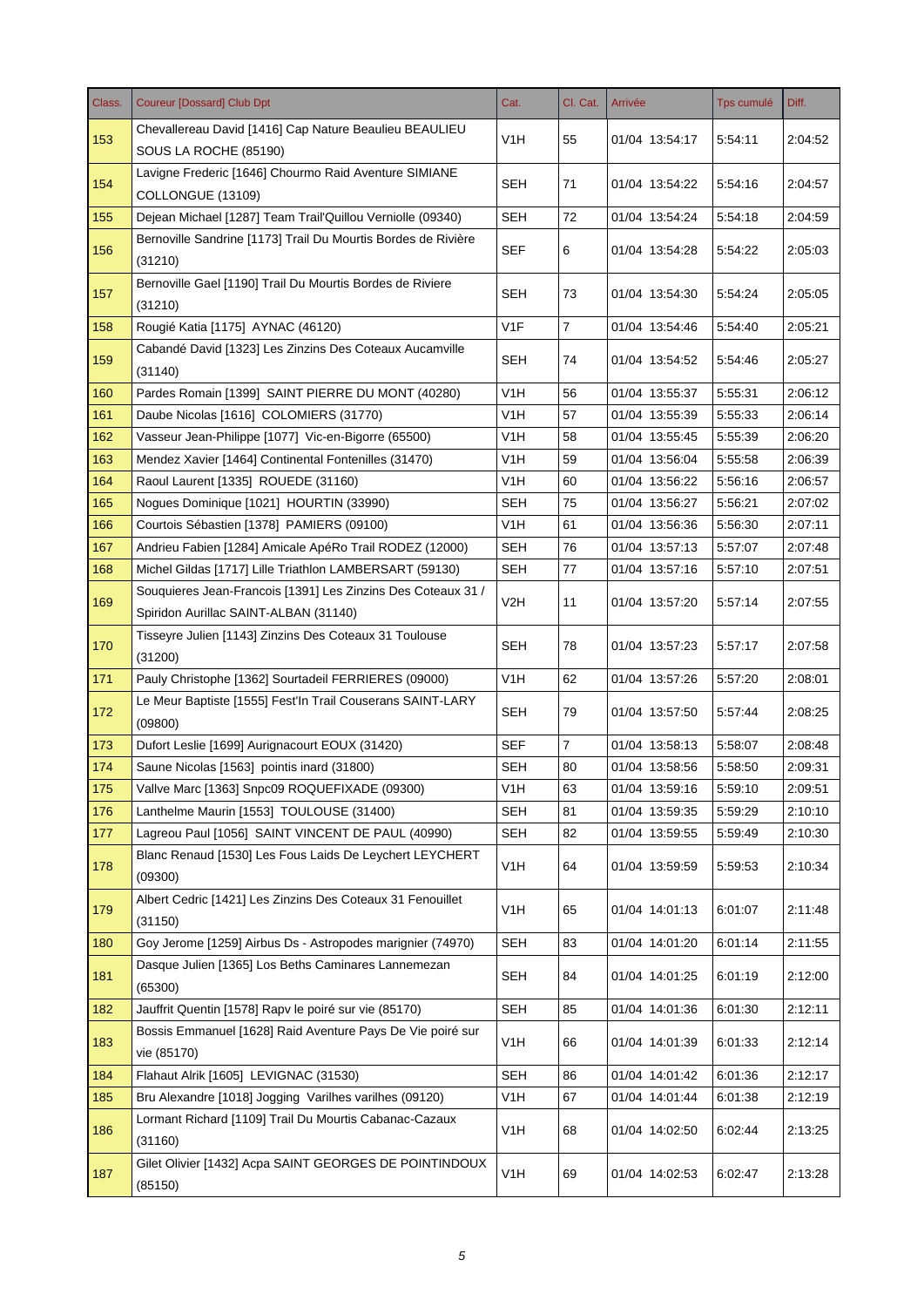| Class. | <b>Coureur [Dossard] Club Dpt</b>                                                 | Cat.             | Cl. Cat. | Arrivée        | Tps cumulé | Diff.   |
|--------|-----------------------------------------------------------------------------------|------------------|----------|----------------|------------|---------|
| 188    | Foix-Sauret David [1147] Vtt Jalles Evasion St Medard en Jalles<br>(33160)        | V <sub>1</sub> H | 70       | 01/04 14:02:56 | 6:02:50    | 2:13:31 |
| 189    | Kendall Aislinn [1537] Foulée Des 3 Quilles<br>CAMPAGNE-SUR-AUDE (11260)          | <b>SEF</b>       | 8        | 01/04 14:03:02 | 6:02:56    | 2:13:37 |
| 190    | Kendall Jonny [1538] Foulée Des 3 Quilles CAMPAGNE SUR<br>AUDE (11260)            | <b>SEH</b>       | 87       | 01/04 14:03:04 | 6:02:58    | 2:13:39 |
| 191    | Laurent Nicolas [1272] Acp11 Sainte eulalie (11170)                               | <b>SEH</b>       | 88       | 01/04 14:03:07 | 6:03:01    | 2:13:42 |
| 192    | Leboeuf Kevin [1059] Team Trail'Quillou LE PEYRAT (09600)                         | <b>SEH</b>       | 89       | 01/04 14:03:19 | 6:03:13    | 2:13:54 |
| 193    | Lemond Julien [1318] Toulouse Triathlon Toulouse (31300)                          | <b>SEH</b>       | 90       | 01/04 14:04:33 | 6:04:27    | 2:15:08 |
| 194    | Banet Vincent [1484] Fan2trail PENNAUTIER (11610)                                 | V1H              | 71       | 01/04 14:04:37 | 6:04:31    | 2:15:12 |
| 195    | Bayche Olivier [1652] Sapeur-Pompier Varilhes Varilhes (09120)                    | <b>SEH</b>       | 91       | 01/04 14:04:43 | 6:04:37    | 2:15:18 |
| 196    | Fouquet Gérald [1374] SEGURA (09120)                                              | V <sub>1</sub> H | 72       | 01/04 14:05:09 | 6:05:03    | 2:15:44 |
| 197    | Fassot Mathias [1292] Génération Trail Blois St Claude de diray<br>(41350)        | V <sub>1</sub> H | 73       | 01/04 14:05:12 | 6:05:06    | 2:15:47 |
| 198    | Diveux Thierry [1206] Ginestas X Trail ARGELIERS (11120)                          | V <sub>1</sub> H | 74       | 01/04 14:06:17 | 6:06:11    | 2:16:52 |
| 199    | Dubois Nicolas [1481] QUILLAN (11500)                                             | <b>SEH</b>       | 92       | 01/04 14:06:41 | 6:06:35    | 2:17:16 |
| 200    | Dabouineau Johann [1219] Trail Du Mourtis Villeneuve de<br>Rivière (31800)        | V <sub>1</sub> H | 75       | 01/04 14:07:01 | 6:06:55    | 2:17:36 |
| 201    | Torresin Stephane [1160] Les Irreductibles Bipedes De Cazeres<br>palaminy (31220) | V <sub>1</sub> H | 76       | 01/04 14:08:09 | 6:08:03    | 2:18:44 |
| 202    | Dumartin David [1130] Trail Du Mourtis ponlat taillebourg<br>(31210)              | V1H              | 77       | 01/04 14:08:46 | 6:08:40    | 2:19:21 |
| 203    | Jullien Frederic [1269] Airbus Running TOULOUSE (31000)                           | <b>SEH</b>       | 93       | 01/04 14:09:21 | 6:09:15    | 2:19:56 |
| 204    | Moreau Marius [1675] Sapeurs Pompiers De Varilhes Varilhes<br>(09120)             | SEH              | 94       | 01/04 14:09:30 | 6:09:24    | 2:20:05 |
| 205    | Solier Arnaud [1009] Acp11 carcassonne (11000)                                    | V <sub>1</sub> H | 78       | 01/04 14:09:52 | 6:09:46    | 2:20:27 |
| 206    | Degoutte Cédric [1321] LIAS (32600)                                               | V <sub>1</sub> H | 79       | 01/04 14:09:58 | 6:09:52    | 2:20:33 |
| 207    | Naya Laurent [1303] Festival Des Hospitaliers NANT (12230)                        | V1H              | 80       | 01/04 14:10:11 | 6:10:05    | 2:20:46 |
| 208    | Sourbé Benoît [1562] Les Traileurs Du Marensin SAINT PAUL<br>LES DAX (40990)      | V <sub>1</sub> H | 81       | 01/04 14:10:27 | 6:10:21    | 2:21:02 |
| 209    | Berra Marion [1083] Trail Du Mourtis Cierp-Gaud (31440)                           | <b>SEF</b>       | 9        | 01/04 14:10:41 | 6:10:35    | 2:21:16 |
| 210    | Perrin Valentine [1480] FONSORBES (31470)                                         | <b>SEF</b>       | 10       | 01/04 14:10:45 | 6:10:39    | 2:21:20 |
| 211    | Sariege Yannick [1477] Fonsorbes (31470)                                          | <b>SEH</b>       | 95       | 01/04 14:10:47 | 6:10:41    | 2:21:22 |
| 212    | Guillien Stephane [1463] Continental CORNEBARRIEU (31700)                         | V <sub>1</sub> H | 82       | 01/04 14:11:01 | 6:10:55    | 2:21:36 |
| 213    | Bilheran Jean Marc [1607] BOLQUERE PYRENEES 2000<br>(66210)                       | V <sub>1</sub> H | 83       | 01/04 14:11:09 | 6:11:03    | 2:21:44 |
| 214    | Delprat Christel [1674] COLOMIERS (31770)                                         | V1F              | 8        | 01/04 14:11:19 | 6:11:13    | 2:21:54 |
| 215    | Rouzeaud Lionel [1225] LA TOUR DU CRIEU (09100)                                   | <b>SEH</b>       | 96       | 01/04 14:11:24 | 6:11:18    | 2:21:59 |
| 216    | Gilles Nathanaël [1135] Cap Nature Beaulieu BEAULIEU SOUS<br>LA ROCHE (85190)     | <b>SEH</b>       | 97       | 01/04 14:11:28 | 6:11:22    | 2:22:03 |
| 217    | Julian Gual Soraya [1354] C.M. Gr33 Sant Joan de Moró<br>(12130)                  | <b>SEF</b>       | 11       | 01/04 14:11:31 | 6:11:25    | 2:22:06 |
| 218    | Coudie Yannick [1533] Foulée Des 3 Quilles COUIZA (11190)                         | <b>SEH</b>       | 98       | 01/04 14:11:34 | 6:11:28    | 2:22:09 |
| 219    | Decap Laurent [1489] Aseat Mondonville (31700)                                    | <b>SEH</b>       | 99       | 01/04 14:11:42 | 6:11:36    | 2:22:17 |
| 220    | Bordessoulles Benoit [1364] Raid Hostens Aventure hostens<br>(33125)              | V <sub>1</sub> H | 84       | 01/04 14:11:49 | 6:11:43    | 2:22:24 |
| 221    | Tignous Patrick [1359] MOULIS (09200)                                             | V <sub>1</sub> H | 85       | 01/04 14:11:51 | 6:11:45    | 2:22:26 |
| 222    | Saint Martino Sebastien [1434] Athle 632 CUGNAUX (31270)                          | <b>SEH</b>       | 100      | 01/04 14:12:19 | 6:12:13    | 2:22:54 |
| 223    | Bonnefon Christophe [1448] calmont (31650)                                        | V <sub>1</sub> H | 86       | 01/04 14:12:38 | 6:12:32    | 2:23:13 |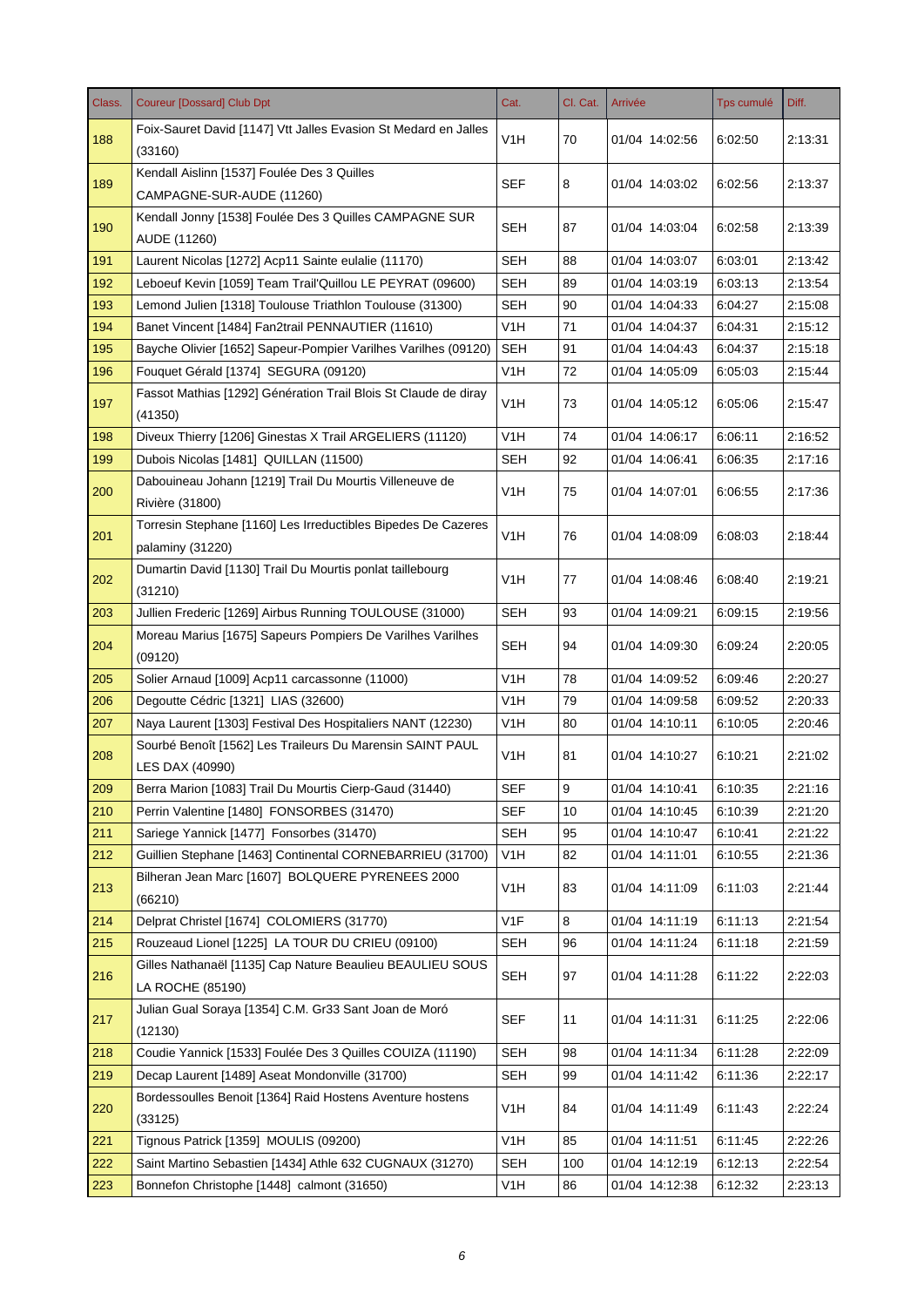| Class. | <b>Coureur [Dossard] Club Dpt</b>                                                         | Cat.             | Cl. Cat. | Arrivée        | Tps cumulé | Diff.   |
|--------|-------------------------------------------------------------------------------------------|------------------|----------|----------------|------------|---------|
| 224    | Petit Stephane [1261] Villeneuve tolosane (31270)                                         | V1H              | 87       | 01/04 14:13:33 | 6:13:27    | 2:24:08 |
| 225    | Blattes Michel [1395] Athletic Club Auterivain auterive (31190)                           | V2H              | 12       | 01/04 14:14:30 | 6:14:24    | 2:25:05 |
| 226    | Viola Gael [1483] Fan2trail Carcassonne (11000)                                           | <b>SEH</b>       | 101      | 01/04 14:14:35 | 6:14:29    | 2:25:10 |
| 227    | Blandinieres Thierry [1712] Lauragais Athle Castelaudary<br>VILLENEUVE LA COMPTAL (11400) | V2H              | 13       | 01/04 14:14:47 | 6:14:41    | 2:25:22 |
| 228    | Pajot Hugues [1276] Acpa Les Achards LA CHAPELLE<br><b>ACHARD (85150)</b>                 | V <sub>1</sub> H | 88       | 01/04 14:14:52 | 6:14:46    | 2:25:27 |
| 229    | Auroux Henri [1644] Trail Du Mourtis villeneuve tolosane<br>(31270)                       | V3H              | 3        | 01/04 14:15:11 | 6:15:05    | 2:25:46 |
| 230    | Grave Reynald [1370] Acp 11 PALAJA (11570)                                                | V <sub>1</sub> H | 89       | 01/04 14:16:11 | 6:16:05    | 2:26:46 |
| 231    | Votier Wilfried [1282] CAVANAC (11570)                                                    | SEH              | 102      | 01/04 14:16:13 | 6:16:07    | 2:26:48 |
| 232    | Pons Jérôme [1465] Portet Athletic Club PINS JUSTARET<br>(31860)                          | V <sub>1</sub> H | 90       | 01/04 14:16:15 | 6:16:09    | 2:26:50 |
| 233    | Saves Dav [1100] Aurillac (15000)                                                         | <b>SEH</b>       | 103      | 01/04 14:16:17 | 6:16:11    | 2:26:52 |
| 234    | Lemasson Vincent [1105] As Martigne-Briand TERRANJOU<br>(49540)                           | V1H              | 91       | 01/04 14:16:22 | 6:16:16    | 2:26:57 |
| 235    | Kan Francois [1178] Toulouse (31400)                                                      | <b>SEH</b>       | 104      | 01/04 14:16:25 | 6:16:19    | 2:27:00 |
| 236    | Vidal Jean-Michel [1023] Herserou LA BASTIDE SUR L HERS<br>(09600)                        | V <sub>1</sub> H | 92       | 01/04 14:17:01 | 6:16:55    | 2:27:36 |
| 237    | Delpech Denis [1063] Lous Mesclats ST VINCENT DE PAUL<br>(40990)                          | V <sub>1</sub> H | 93       | 01/04 14:18:29 | 6:18:23    | 2:29:04 |
| 238    | Fronteau Thomas [1243] Mazeres Courses Pedestres<br><b>MAZERES (09270)</b>                | <b>SEH</b>       | 105      | 01/04 14:19:14 | 6:19:08    | 2:29:49 |
| 239    | Fouche Corinne [1207] Acvr Villefranche de Rouergue (12200)                               | V <sub>1F</sub>  | 9        | 01/04 14:20:05 | 6:19:59    | 2:30:40 |
| 240    | Elaoud Fayçal [1687] Toulouse Sud Course TOULOUSE<br>(31500)                              | SEH              | 106      | 01/04 14:20:07 | 6:20:01    | 2:30:42 |
| 241    | Cuisset Sebastien [1422] Acpa SAINT GEORGES DE<br>POINTINDOUX (85150)                     | <b>SEH</b>       | 107      | 01/04 14:20:10 | 6:20:04    | 2:30:45 |
| 242    | Amoros Romain [1535] SEILH (31840)                                                        | <b>SEH</b>       | 108      | 01/04 14:20:14 | 6:20:08    | 2:30:49 |
| 243    | Vigneau Claire [1529] TARBES (65 000)                                                     | V <sub>1</sub> F | 10       | 01/04 14:20:19 | 6:20:13    | 2:30:54 |
| 244    | Guiboux-Despiau Hélène [1524] HIIS (65200)                                                | V <sub>1</sub> F | 11       | 01/04 14:20:22 | 6:20:16    | 2:30:57 |
| 245    | Normand Christelle [1050] BENEJACQ (64800)                                                | <b>SEF</b>       | 12       | 01/04 14:20:25 | 6:20:19    | 2:31:00 |
| 246    | Tieyre Grégory [1367] GARRIGUES (81500)                                                   | <b>SEH</b>       | 109      | 01/04 14:21:32 | 6:21:26    | 2:32:07 |
| 247    | Bouyssi Méline [1610] Sam Paris 12 PARIS (75012)                                          | <b>SEF</b>       | 13       | 01/04 14:21:47 | 6:21:41    | 2:32:22 |
| 248    | Petit Sylvain [1133] MAILHOC (81130)                                                      | <b>SEH</b>       | 110      | 01/04 14:21:50 | 6:21:44    | 2:32:25 |
| 249    | Constans Claude [1567] Acvr Les Foulées Verte De Lalo<br>Brandonnet (12350)               | V <sub>2</sub> H | 14       | 01/04 14:21:58 | 6:21:52    | 2:32:33 |
| 250    | Bernard Jérémy [1341] Baztandarrak BIARRITZ (64200)                                       | <b>SEH</b>       | 111      | 01/04 14:22:22 | 6:22:16    | 2:32:57 |
| 251    | Hamon Sylvain [1403] colomiers (31770)                                                    | <b>SEH</b>       | 112      | 01/04 14:23:07 | 6:23:01    | 2:33:42 |
| 252    | Daffos Sébastien [1648] Trail Du Mourtis ()                                               | V1H              | 94       | 01/04 14:23:15 | 6:23:09    | 2:33:50 |
| 253    | Coyco Ludovic [1169] Tresses Running TRESSES (33370)                                      | V <sub>1</sub> H | 95       | 01/04 14:23:42 | 6:23:36    | 2:34:17 |
| 254    | Munier Benjamin [1101] MIREPOIX (0950)                                                    | <b>SEH</b>       | 113      | 01/04 14:25:10 | 6:25:04    | 2:35:45 |
| 255    | Trincat Francois [1212] Capa Mount VARILHES (09120)                                       | V <sub>2</sub> H | 15       | 01/04 14:25:26 | 6:25:20    | 2:36:01 |
| 256    | Léger Arnaud [1179] SADROC (19270)                                                        | <b>SEH</b>       | 114      | 01/04 14:25:39 | 6:25:33    | 2:36:14 |
| 257    | Bodard Mathias [1203] DéFi Outdoor La Rochelle (17000)                                    | <b>SEH</b>       | 115      | 01/04 14:25:47 | 6:25:41    | 2:36:22 |
| 258    | Fournet Yanik [1442] Running Club Élusate éauze (32800)                                   | V <sub>1</sub> H | 96       | 01/04 14:25:50 | 6:25:44    | 2:36:25 |
| 259    | Castillo Antonio [1328] Occitanie Running toulouse (31200)                                | V <sub>1</sub> H | 97       | 01/04 14:26:08 | 6:26:02    | 2:36:43 |
| 260    | Guillemot Thomas [1496] toulouse (31400)                                                  | <b>SEH</b>       | 116      | 01/04 14:26:54 | 6:26:48    | 2:37:29 |
| 261    | Reynaud Lilian [1679] TOULOUSE (31400)                                                    | V <sub>2</sub> H | 16       | 01/04 14:26:56 | 6:26:50    | 2:37:31 |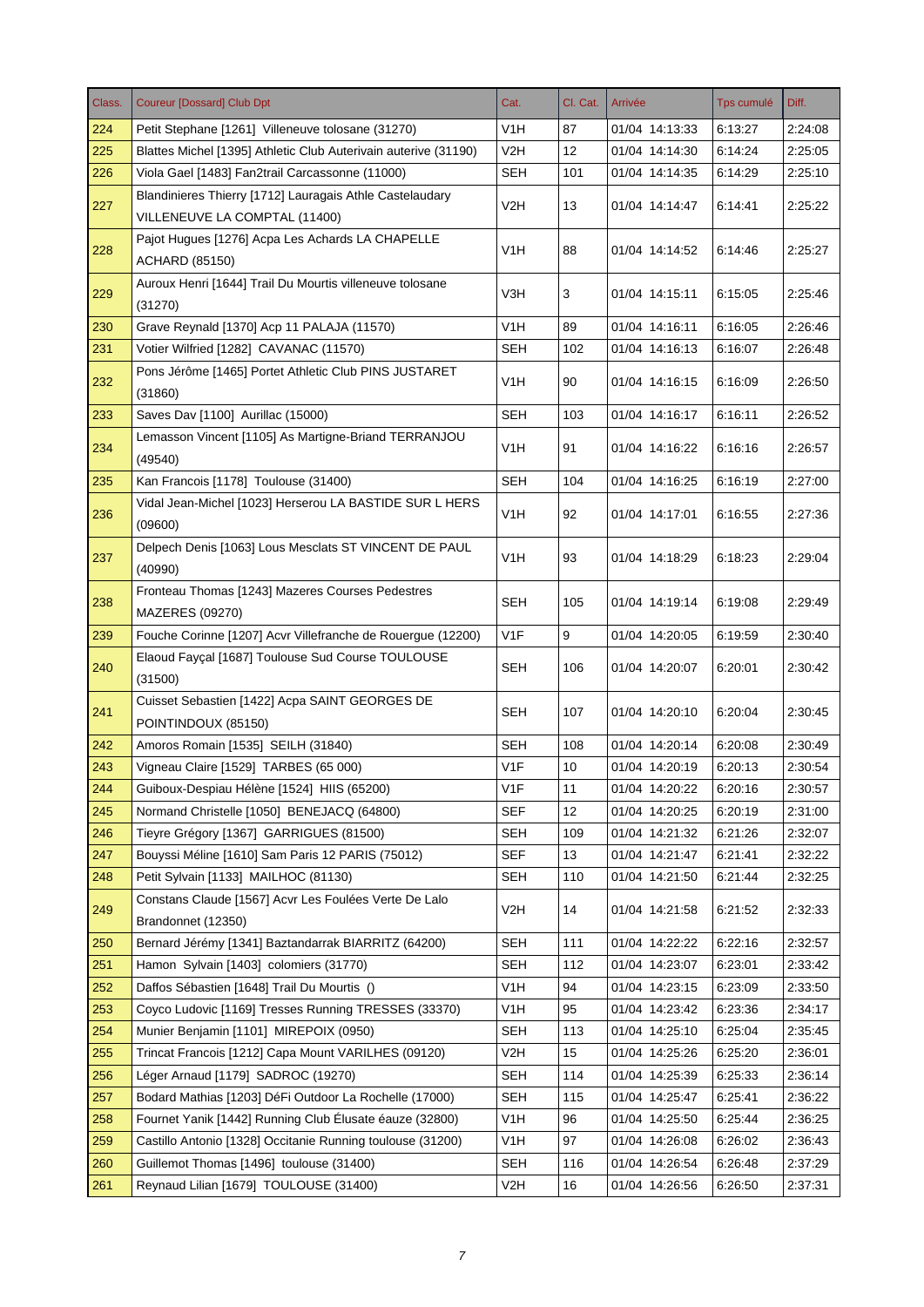| Class. | <b>Coureur [Dossard] Club Dpt</b>                                                 | Cat.             | Cl. Cat. | Arrivée        | <b>Tps cumulé</b> | Diff.   |
|--------|-----------------------------------------------------------------------------------|------------------|----------|----------------|-------------------|---------|
| 262    | Gayet Nadine [1522] Les Dilettantes Tarbes (65000)                                | V <sub>1</sub> F | 12       | 01/04 14:26:59 | 6:26:53           | 2:37:34 |
| 263    | Vergnenegre Olivier [1128] LIMOGES (87000)                                        | V <sub>1</sub> H | 98       | 01/04 14:27:13 | 6:27:07           | 2:37:48 |
| 264    | Castro Ghislaine [1150] Traildumourtis marignac (31440)                           | V1F              | 13       | 01/04 14:28:06 | 6:28:00           | 2:38:41 |
| 265    | Aso Florent [1475] Running Club Elusate Manciet (32370)                           | <b>SEH</b>       | 117      | 01/04 14:28:20 | 6:28:14           | 2:38:55 |
| 266    | Calvet Philippe [1502] Toulouse (31300)                                           | V1H              | 99       | 01/04 14:28:46 | 6:28:40           | 2:39:21 |
| 267    | Benaben Christophe [1435] FOIX (09000)                                            | <b>SEH</b>       | 118      | 01/04 14:29:45 | 6:29:39           | 2:40:20 |
| 268    | Riviere Christophe [1695] CARBONNE (31390)                                        | <b>SEH</b>       | 119      | 01/04 14:29:48 | 6:29:42           | 2:40:23 |
| 269    | Lamouroux Denis [1556] Bref Je Fais Du Trail Toulouse (31500)                     | <b>SEH</b>       | 120      | 01/04 14:29:54 | 6:29:48           | 2:40:29 |
| 270    | Metivier Alain [1161] LES ACHARDS (LA MOTHE ACHARD)<br>(85150)                    | V <sub>1</sub> H | 100      | 01/04 14:29:58 | 6:29:52           | 2:40:33 |
| 271    | Danes Christophe [1051] TOULOUSE (31400)                                          | V1H              | 101      | 01/04 14:30:00 | 6:29:54           | 2:40:35 |
| 272    | Gil Matthieu [1214] Mazeres FOIX (09000)                                          | V1H              | 102      | 01/04 14:30:10 | 6:30:04           | 2:40:45 |
| 273    | Mercadier Fabrice [1506] Acvr LIMOGNE EN QUERCY (46260)                           | V <sub>1</sub> H | 103      | 01/04 14:30:22 | 6:30:16           | 2:40:57 |
| 274    | Figureau Eric [1508] saint pierre du mont (40280)                                 | V <sub>2</sub> H | 17       | 01/04 14:30:27 | 6:30:21           | 2:41:02 |
|        | Belhon Philippe [1400] Mazeres Course Pededestre st felix de                      |                  |          |                |                   |         |
| 275    | tournegat (09500)                                                                 | V2H              | 18       | 01/04 14:30:36 | 6:30:30           | 2:41:11 |
| 276    | Jardat Hugues [1330] PIBRAC (31820)                                               | V <sub>2</sub> H | 19       | 01/04 14:32:15 | 6:32:09           | 2:42:50 |
| 277    | Raffaud Frederic [1634] Ibm Bx/ Azun Nature St selve (33650)                      | V2H              | 20       | 01/04 14:32:34 | 6:32:28           | 2:43:09 |
| 278    | Ortega Manuel [1439] Acpamiers ESCOSSE (09100)                                    | V <sub>2</sub> H | 21       | 01/04 14:33:51 | 6:33:45           | 2:44:26 |
| 279    | Dabadie Jean-Baptiste [1548] Aspoc PEYREHORADE (40300)                            | <b>SEH</b>       | 121      | 01/04 14:33:55 | 6:33:49           | 2:44:30 |
| 280    | Thouvenin Rémi [1195] Splach Athlé L'Isle Jourdain L ISLE<br>JOURDAIN (32600)     | <b>SEH</b>       | 122      | 01/04 14:33:57 | 6:33:51           | 2:44:32 |
| 281    | Lamothe Frederic [1007] LAGRACE DIEU (31190)                                      | V <sub>1</sub> H | 104      | 01/04 14:33:59 | 6:33:53           | 2:44:34 |
| 282    | Brosse Xavier [1312] Running Fouss 31 Le fousseret (31430)                        | V <sub>1</sub> H | 105      | 01/04 14:34:03 | 6:33:57           | 2:44:38 |
| 283    | Gaillard France.may [1701] ()                                                     | V1F              | 14       | 01/04 14:34:24 | 6:34:18           | 2:44:59 |
| 284    | Serniguet Claire [1559] Les Pieds Lurons CASTELMAUROU<br>(31180)                  | V <sub>1F</sub>  | 15       | 01/04 14:34:27 | 6:34:21           | 2:45:02 |
| 285    | Fraïoli Pierre-Alexandre [1315] Tri91 Saint Symphorien de                         | <b>SEH</b>       | 123      | 01/04 14:34:36 | 6:34:30           | 2:45:11 |
|        | Thénières (12460)                                                                 |                  |          |                |                   |         |
| 286    | Mille Stéphane [1228] Aspoc/Psa PEYREHORADE (40300)                               | V <sub>1</sub> H | 106      | 01/04 14:34:40 | 6:34:34           | 2:45:15 |
| 287    | Zerlaudt Laetitia [1626] Irréductibles Bipèdes De Cazères<br>Boussens (31360)     | <b>SEF</b>       | 14       | 01/04 14:35:21 | 6.35.15           | 2:45:56 |
| 288    | Bournonville Philippe [1310] Ca Balma BALMA (31130)                               | V <sub>2</sub> H | 22       | 01/04 14:35:24 | 6:35:18           | 2:45.59 |
| 289    | Dubet Luc [1574] Les Tac CHARLEVAL (13350)                                        | V <sub>1</sub> H | 107      | 01/04 14:35:37 | 6:35:31           | 2:46:12 |
| 290    | Rumeau Cedric [1288] Trail Du Mourtis MARIGNAC (31440)                            | V <sub>1</sub> H | 108      | 01/04 14:35:50 | 6:35:44           | 2:46:25 |
| 291    | Provensol Katia [1122] FouléE Des 3 Quilles Pomas (11250)                         | V <sub>1</sub> F | 16       | 01/04 14:36:31 | 6:36:25           | 2:47:06 |
| 292    | Gailhard Jeremie [1247] Amicale ApéRo Trail 12 MARCILLAC<br><b>VALLON (12330)</b> | SEH              | 124      | 01/04 14:36:57 | 6:36:51           | 2:47:32 |
| 293    | Rougé Thierry [1414] JOU-SOUS-MONJOU (15800)                                      | V <sub>2</sub> H | 23       | 01/04 14:37:20 | 6:37:14           | 2:47:55 |
| 294    | Ramalho Jean-Michel [1314] Lacroix Falgarde (31120)                               | V <sub>1</sub> H | 109      | 01/04 14:37:52 | 6:37:46           | 2:48:27 |
| 295    | Aussenac Jean-François [1078] Montastruc la conseillère<br>(31380)                | <b>SEH</b>       | 125      | 01/04 14:37:57 | 6:37:51           | 2:48:32 |
| 296    | Ramon Patrick [1260] Mazeres Course PéDestre mazeres<br>(09270)                   | V <sub>2</sub> H | 24       | 01/04 14:38:07 | 6:38:01           | 2:48:42 |
| 297    | Egea William [1324] Ac Auterive MAURESSAC (31190)                                 | V <sub>1</sub> H | 110      | 01/04 14:38:21 | 6:38:15           | 2:48:56 |
| 298    | Mars Didier [1710] Andresy Athletisme st lys (31470)                              | V <sub>1</sub> H | 111      | 01/04 14:38:59 | 6:38:53           | 2:49:34 |
| 299    | Simoes David [1149] Team Limbrets martres tolosane (31220)                        | V <sub>1</sub> H | 112      | 01/04 14:39:01 | 6:38:55           | 2:49:36 |
| 300    | Batalla Franck [1042] Léguevin (31490)                                            | V <sub>1</sub> H | 113      | 01/04 14:39:04 | 6:38:58           | 2:49:39 |
| 301    | Giraud Samuel [1106] Défi Outdoor LA ROCHELLE (17000)                             | V <sub>1</sub> H | 114      | 01/04 14:39:40 | 6:39:34           | 2:50:15 |
|        |                                                                                   |                  |          |                |                   |         |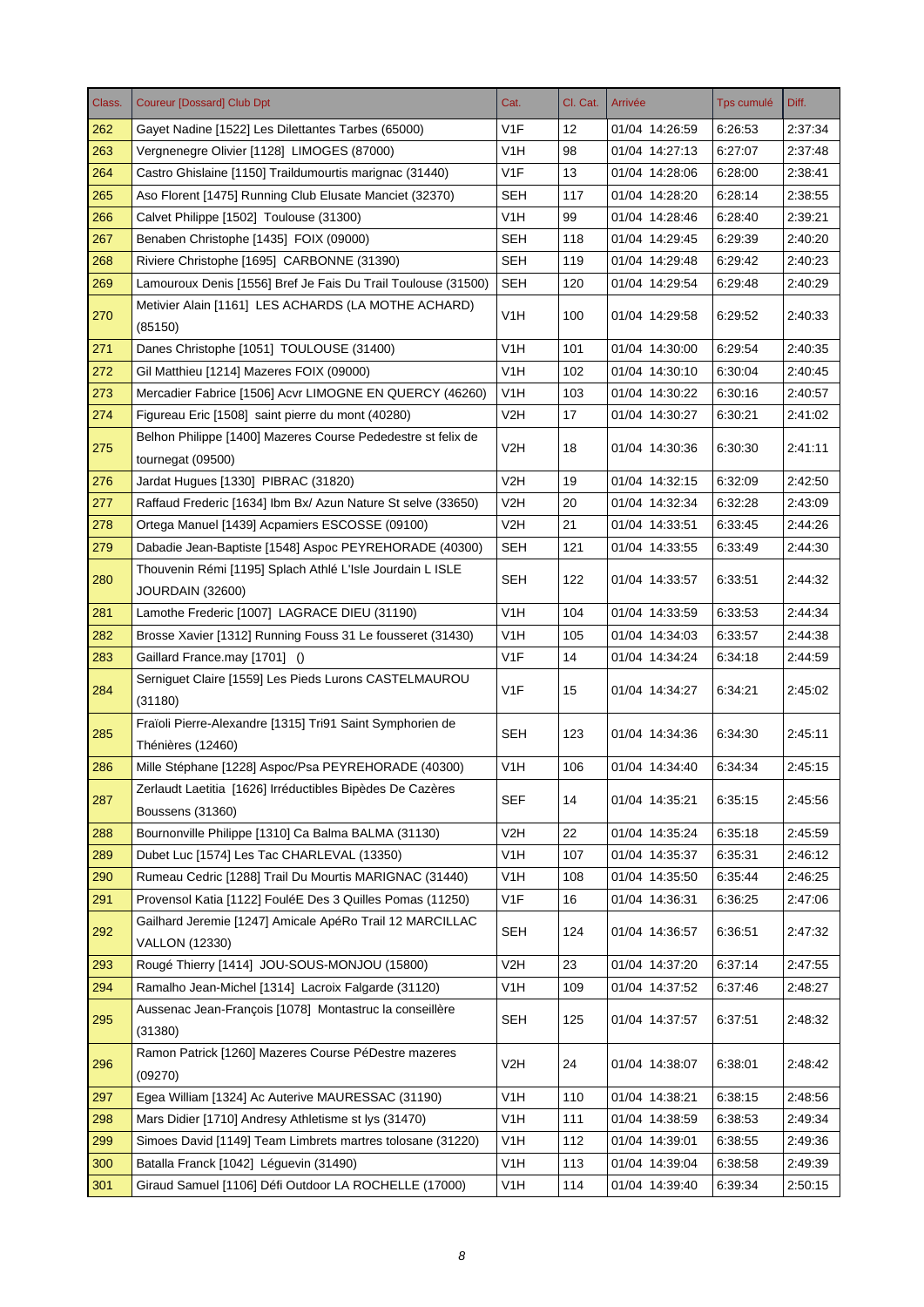| Class. | <b>Coureur [Dossard] Club Dpt</b>                                              | Cat.             | Cl. Cat. | Arrivée        | Tps cumulé | Diff.   |
|--------|--------------------------------------------------------------------------------|------------------|----------|----------------|------------|---------|
| 302    | Trani Julien [1038] Team Trail'Quillou DALOU (09120)                           | <b>SEH</b>       | 126      | 01/04 14:39:56 | 6:39:50    | 2:50:31 |
| 303    | Tapparo Benoît [1386] La Salvetat-Saint-Gilles (31880)                         | V <sub>1</sub> H | 115      | 01/04 14:40:08 | 6:40:02    | 2:50:43 |
| 304    | Bardy Sandrine [1236] Brens Gaillac Running gaillac (81600)                    | V1F              | 17       | 01/04 14:40:10 | 6:40:04    | 2:50:45 |
| 305    | Brette Eric [1024] bon encontre (47240)                                        | V2H              | 25       | 01/04 14:40:13 | 6:40:07    | 2:50:48 |
| 306    | Sicre Gabriel [1615] Human Trail LADERN SUR LAUQUET<br>(11250)                 | V <sub>1</sub> H | 116      | 01/04 14:40:16 | 6:40:10    | 2:50:51 |
| 307    | Luby Cyril [1296] ARTIGUELOUVE (64230)                                         | V <sub>1</sub> H | 117      | 01/04 14:40:23 | 6:40:17    | 2:50:58 |
| 308    | Delferriere Robin [1557] QUILLAN (11500)                                       | <b>SEH</b>       | 127      | 01/04 14:40:28 | 6:40:22    | 2.51.03 |
| 309    | Hamel Matthias [1488] Grenade (31330)                                          | V <sub>1</sub> H | 118      | 01/04 14:40:39 | 6:40:33    | 2:51:14 |
| 310    | Schmitz Jean-René [1108] Amicale Ceat Pin Balma (31130)                        | V2H              | 26       | 01/04 14:40:51 | 6:40:45    | 2:51:26 |
|        | Delaune Charles [1011] Dompierre Course Aventure                               |                  |          |                |            |         |
| 311    | DOMPIERRE SUR YON (85170)                                                      | <b>SEH</b>       | 128      | 01/04 14:41:20 | 6:41:14    | 2:51:55 |
| 312    | Elmon Sébastien [1656] ()                                                      | V1H              | 119      | 01/04 14:42:28 | 6:42:22    | 2:53:03 |
| 313    | Lagiscarde Philippe [1026] ST VINCENT DE PAUL (40990)                          | V <sub>2</sub> H | 27       | 01/04 14:43:16 | 6:43:10    | 2:53:51 |
| 314    | Fourre Jacques [1057] Ac Pouillon DAX (40100)                                  | V1H              | 120      | 01/04 14:43:19 | 6:43:13    | 2:53:54 |
| 315    | Mieulet Mathieu [1714] Trailrunner 82 LAFITTE (82100)                          | <b>SEH</b>       | 129      | 01/04 14:43:21 | 6:43:15    | 2.53.56 |
| 316    | Ganza Sébastien [1693] ()                                                      | <b>SEH</b>       | 130      | 01/04 14:43:24 | 6:43:18    | 2:53:59 |
| 317    | Boesso Fabien [1514] Team Limbrets / Aurignacourt ALAN<br>(31420)              | <b>SEH</b>       | 131      | 01/04 14:44:23 | 6:44:17    | 2:54:58 |
| 318    | Capella Florent [1004] Courir ArièGe PyréNéEs COUSSA<br>(09120)                | V1H              | 121      | 01/04 14:44:51 | 6:44:45    | 2:55:26 |
| 319    | Geneste Sebastien [1070] BRIVE LA GAILLARDE (19100)                            | V1H              | 122      | 01/04 14:44:55 | 6:44:49    | 2:55:30 |
| 320    | Darnaud Thierry [1316] Marignac LASPEYRES (31220)                              | V1H              | 123      | 01/04 14:45:05 | 6:44:59    | 2:55:40 |
| 321    | Moreno Jose [1410] Bon Pied Bon Oeil ESCALQUENS (31750)                        | V2H              | 28       | 01/04 14:45:15 | 6:45:09    | 2:55:50 |
| 322    | Cazalet David [1176] LACQ (64170)                                              | V <sub>1</sub> H | 124      | 01/04 14:45:21 | 6:45:15    | 2:55:56 |
| 323    | Baptiste David [1234] You Can Trail CORBERE LES CABANES<br>(66130)             | V <sub>1</sub> H | 125      | 01/04 14:45:23 | 6:45:17    | 2:55:58 |
| 324    | Guyot Julien [1505] FOUGERé (85480)                                            | <b>SEH</b>       | 132      | 01/04 14:46:21 | 6:46:15    | 2:56:56 |
| 325    | Poissonnet Anne-Laure [1098] Cap Nature Beaulieu<br>VENANSAULT (85190)         | <b>SEF</b>       | 15       | 01/04 14:46:33 | 6:46:27    | 2:57:08 |
| 326    | Poissonnet Cyril [1140] Cap Nature Beaulieu Venansault<br>(85190)              | <b>SEH</b>       | 133      | 01/04 14:46:36 | 6:46:30    | 2:57:11 |
| 327    | Virenque David [1181] LACQ (64170)                                             | V <sub>1</sub> H | 126      | 01/04 14:47:09 | 6:47:03    | 2.57.44 |
| 328    | Reynaud Emmanuelle [1670] TOULOUSE (31400)                                     | V <sub>1F</sub>  | 18       | 01/04 14:48:06 | 6:48:00    | 2:58:41 |
| 329    | De Nardi Aurore [1036] Ca Portets Loupiac (33410)                              | <b>SEF</b>       | 16       | 01/04 14:48:45 | 6:48:39    | 2:59:20 |
| 330    | Oliva Alain [1389] Acp11- Teampapycoach CARCASSONNE<br>(11000)                 | V3H              | 4        | 01/04 14:49:02 | 6:48:56    | 2:59:37 |
| 331    | Piron Mathieu [1068] Cob Team Uniti-Island SAINT VINCENT<br>DE TYROSSE (40230) | V <sub>1</sub> H | 127      | 01/04 14:49:06 | 6:49:00    | 2:59:41 |
| 332    | Mauran Grégory [1366] auch (32000)                                             | V <sub>1</sub> H | 128      | 01/04 14:49:11 | 6:49:05    | 2:59:46 |
| 333    | Bouffil Laetitia [1137] Jogging Varilhes LE CARLA BAYLE<br>(09130)             | <b>SEF</b>       | 17       | 01/04 14:49:14 | 6:49:08    | 2:59:49 |
| 334    | Ledez Olivier [1205] TOULOUGES (66350)                                         | V2H              | 29       | 01/04 14:49:16 | 6:49:10    | 2:59:51 |
| 335    | Escuer Lionel [1479] Running Club Elusate EAUZE (32800)                        | <b>SEH</b>       | 134      | 01/04 14:49:20 | 6:49:14    | 2:59:55 |
| 336    | Ardrino Jean Francois [1216] Les Fou Les Sortoises DAX<br>(40100)              | V1H              | 129      | 01/04 14:49:23 | 6:49:17    | 2:59:58 |
| 337    | Zorzer Nadege [1215] DAX (40100)                                               | <b>SEF</b>       | 18       | 01/04 14:49:25 | 6:49:19    | 3:00:00 |
| 338    | Henri Nicolas [1449] CHAURAY (79180)                                           | <b>SEH</b>       | 135      | 01/04 14:49:40 | 6:49:34    | 3:00:15 |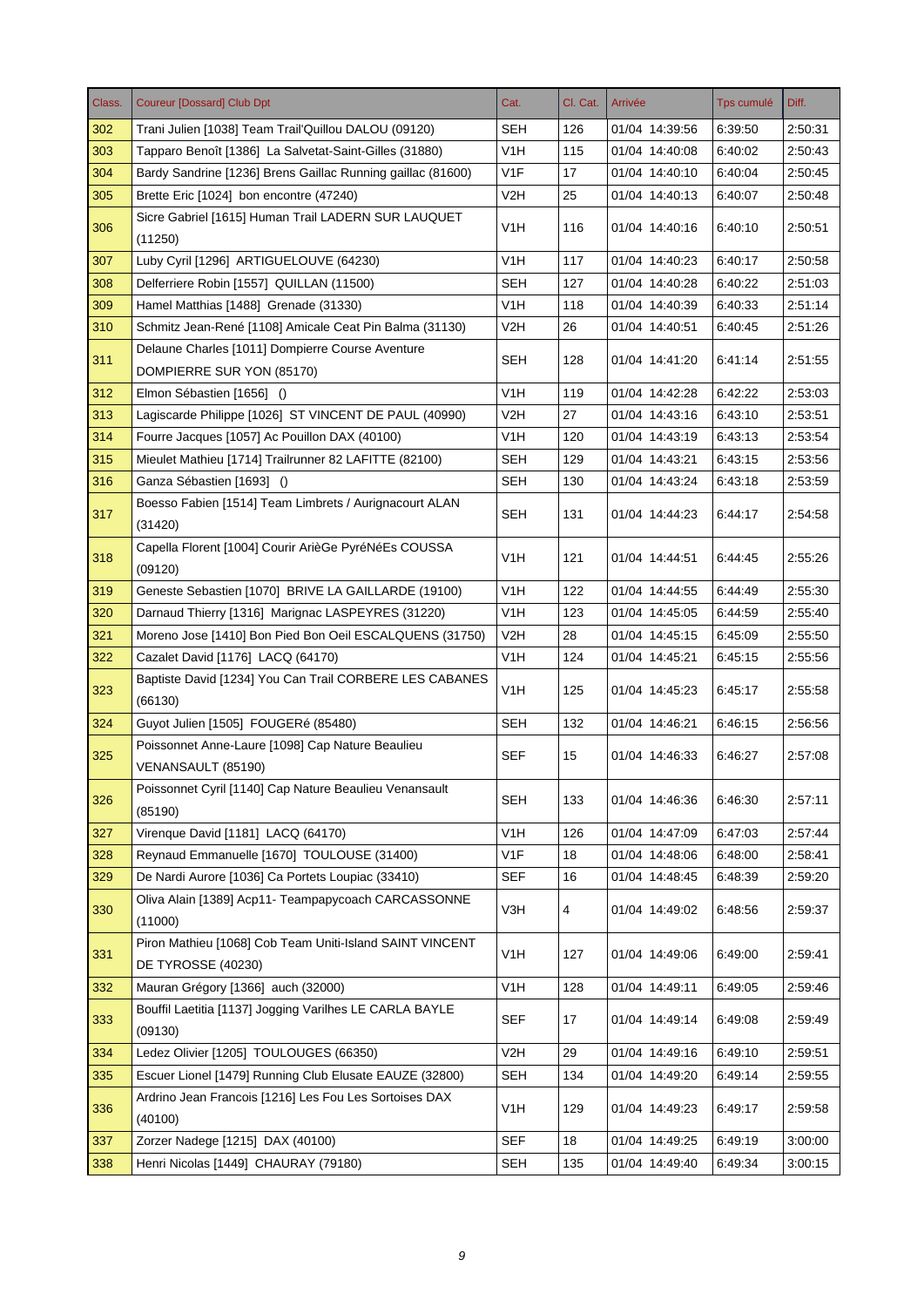| Class. | <b>Coureur [Dossard] Club Dpt</b>                                             | Cat.             | Cl. Cat. | Arrivée        | <b>Tps cumulé</b> | Diff.   |
|--------|-------------------------------------------------------------------------------|------------------|----------|----------------|-------------------|---------|
| 339    | Weidner Jean-François [1162] Trail Du Mourtis/Patatrail<br>CIERP-GAUD (31440) | V1H              | 130      | 01/04 14:49:42 | 6:49:36           | 3:00:17 |
| 340    | Pecheu Sébastien [1049] Cab (Balma) TOULOUSE (31500)                          | V1H              | 131      | 01/04 14:49:52 | 6:49:46           | 3:00:27 |
| 341    | Bohere Pierre [1076] Upa 66 PERPIGNAN (66000)                                 | <b>SEH</b>       | 136      | 01/04 14:50:25 | 6:50:19           | 3:01:00 |
| 342    | Catusse Alain [1393] gratentour (31150)                                       | V1H              | 132      | 01/04 14:51:37 | 6:51:31           | 3:02:12 |
| 343    | Laporte Patrick [1447] Running Club Eluzate Manciet (32370)                   | V2H              | 30       | 01/04 14:51:42 | 6:51:36           | 3:02:17 |
| 344    | Turquand Pierre [1580] Rapy LE POIRE SUR VIE (85170)                          | V1H              | 133      | 01/04 14:54:45 | 6:54:39           | 3:05:20 |
| 345    | Pimbert Cedric [1491] NIZAS (32130)                                           | <b>SEH</b>       | 137      | 01/04 14:55:29 | 6:55:23           | 3:06:04 |
| 346    | Decayeux Philippe [1444] Cap 09 AMPLAING (09400)                              | V1H              | 134      | 01/04 14:55:32 | 6:55:26           | 3:06:07 |
| 347    | Leroux Valérie [1590] Pieds Lurons SAINT JEAN (31240)                         | <b>SEF</b>       | 19       | 01/04 14:56:11 | 6:56:05           | 3:06:46 |
| 348    | Guilbaud Maxime [1331] TOULOUSE (31100)                                       | SEH              | 138      | 01/04 14:56:16 | 6:56:10           | 3:06:51 |
| 349    | Puissant Nicolas [1029] Poitiers (86000)                                      | V3H              | 5        | 01/04 14:56:41 | 6:56:35           | 3:07:16 |
| 350    | Lepine Patrice [1372] CASTRES (81100)                                         | V2H              | 31       | 01/04 14:56:45 | 6:56:39           | 3:07:20 |
| 351    | Godefroy Pierre [1138] Colomiers (31770)                                      | <b>SEH</b>       | 139      | 01/04 14:56:48 | 6:56:42           | 3:07:23 |
| 352    | Castro René [1455] AIGUES-VIVES (09600)                                       | V2H              | 32       | 01/04 14:56:55 | 6:56:49           | 3:07:30 |
| 353    | Thybert Xavier [1474] Foulée Des Trois Quilles quillan (11500)                | V1H              | 135      | 01/04 14:56:58 | 6:56:52           | 3:07:33 |
| 354    | Verquet Stephane [1594] LA TOUR DU CRIEU (09100)                              | V <sub>1</sub> H | 136      | 01/04 14:57:32 | 6:57:26           | 3:08:07 |
| 355    | Laudu Sébastien [1343] st andré de double (24190)                             | V1H              | 137      | 01/04 14:58:08 | 6:58:02           | 3:08:43 |
| 356    | Rullier Fabien [1651] LAVELANET (09300)                                       | V1H              | 138      | 01/04 14:59:18 | 6:59:12           | 3:09:53 |
| 357    | De Pra Patrice [1297] Asat Tisseo TOULOUSE (31100)                            | V1H              | 139      | 01/04 15:00:22 | 7:00:16           | 3:10:57 |
| 358    | Fournie Georges [1184] St Jean de Verges (09000)                              | V3H              | 6        | 01/04 15:00:26 | 7:00:20           | 3:11:01 |
| 359    | Monfraix Jean-Luc [1653] CASTELMAUROU (31180)                                 | V2H              | 33       | 01/04 15:00:35 | 7:00:29           | 3:11:10 |
| 360    | Hocq Virgil [1473] LABUYERE DORSA (31190)                                     | V1H              | 140      | 01/04 15:00:47 | 7:00:41           | 3:11:22 |
| 361    | Rouquette Alain [1104] Merville Trail 31 Merville (31330)                     | V <sub>2</sub> H | 34       | 01/04 15:00:55 | 7:00:49           | 3:11:30 |
| 362    | Demay Steve [1587] tarbes (65000)                                             | V1H              | 141      | 01/04 15:01:11 | 7:01:05           | 3:11:46 |
| 363    | Billottet Jean Marc [1498] Balma (31130)                                      | V2H              | 35       | 01/04 15:01:28 | 7:01:22           | 3:12:03 |
| 364    | Dufourcq Frédéric [1381] ST PAUL LES DAX (40990)                              | V1H              | 142      | 01/04 15:01:37 | 7:01:31           | 3:12:12 |
| 365    | Kverneland Ole [1327] GRENADE (31330)                                         | V <sub>1</sub> H | 143      | 01/04 15:01:51 | 7:01:45           | 3:12:26 |
| 366    | Asseeff Aurélien [1081] SAINT VINCENT DE TYROSSE<br>(40230)                   | <b>SEH</b>       | 140      | 01/04 15:01:55 | 7:01:49           | 3:12:30 |
| 367    | Imbert Joel [1039] MAURESSAC (31190)                                          | <b>SEH</b>       | 141      | 01/04 15:02:10 | 7:02:04           | 3:12:45 |
|        | Burger Lauriane [1223] Courir Ariège Pyrénées montastruc la                   |                  |          |                |                   |         |
| 368    | conseillère (31380)                                                           | <b>SEF</b>       | 20       | 01/04 15:02:41 | 7:02:35           | 3:13:16 |
| 369    | Verdier Laure [1115] Team Rossignolos Limbréts Landorthe<br>(31800)           | <b>SEF</b>       | 21       | 01/04 15:02:45 | 7:02:39           | 3:13:20 |
| 370    | Banquet Frederic [1608] Team Raidlight Labastide Saint<br>Georges (81500)     | V <sub>1</sub> H | 144      | 01/04 15:02:50 | 7:02:44           | 3:13:25 |
| 371    | Colombo Thomas [1539] Tis TOURNEFEUILLE (31170)                               | <b>SEH</b>       | 142      | 01/04 15:03:38 | 7:03:32           | 3:14:13 |
| 372    | Sinaud Vincent [1546] Satuc TOULOUSE (31300)                                  | <b>SEH</b>       | 143      | 01/04 15:04:15 | 7:04:09           | 3:14:50 |
| 373    | Piau Guillaume [1708] COLOMIERS (31770)                                       | <b>SEH</b>       | 144      | 01/04 15:04:31 | 7:04:25           | 3:15:06 |
| 374    | Provensol Sabine [1167] La Foulée Des 3 Quilles ANTUGNAC<br>(11190)           | V1F              | 19       | 01/04 15:04:37 | 7:04:31           | 3:15:12 |
| 375    | Bottin Jean Claude [1385] DREMIL LAFAGE (31280)                               | V <sub>1</sub> H | 145      | 01/04 15:04:48 | 7:04:42           | 3:15:23 |
| 376    | Nede Franck [1589] TOURNEFEUILLE (31170)                                      | V <sub>2</sub> H | 36       | 01/04 15:05:00 | 7:04:54           | 3:15:35 |
| 377    | Larrue Jordan [1251] Toulouse (31000)                                         | <b>SEH</b>       | 145      | 01/04 15:05:09 | 7:05:03           | 3:15:44 |
| 378    | Jouan Elise [1061] YMERAY (28320)                                             | <b>SEF</b>       | 22       | 01/04 15:05:13 | 7:05:07           | 3:15:48 |
| 379    | Cassan Stephane [1503] SAINT LEON (31560)                                     | V <sub>1</sub> H | 146      | 01/04 15:05:30 | 7:05:24           | 3:16:05 |
| 380    | Lasserre Sabine [1504] SAINT LEON (31560)                                     | V <sub>1</sub> H | 147      | 01/04 15:05:34 | 7:05:28           | 3:16:09 |
| 381    | Morante Nicolas [1112] TROYE D'ARIEGE (09500)                                 | V <sub>1</sub> H | 148      | 01/04 15:05:44 | 7:05:38           | 3:16:19 |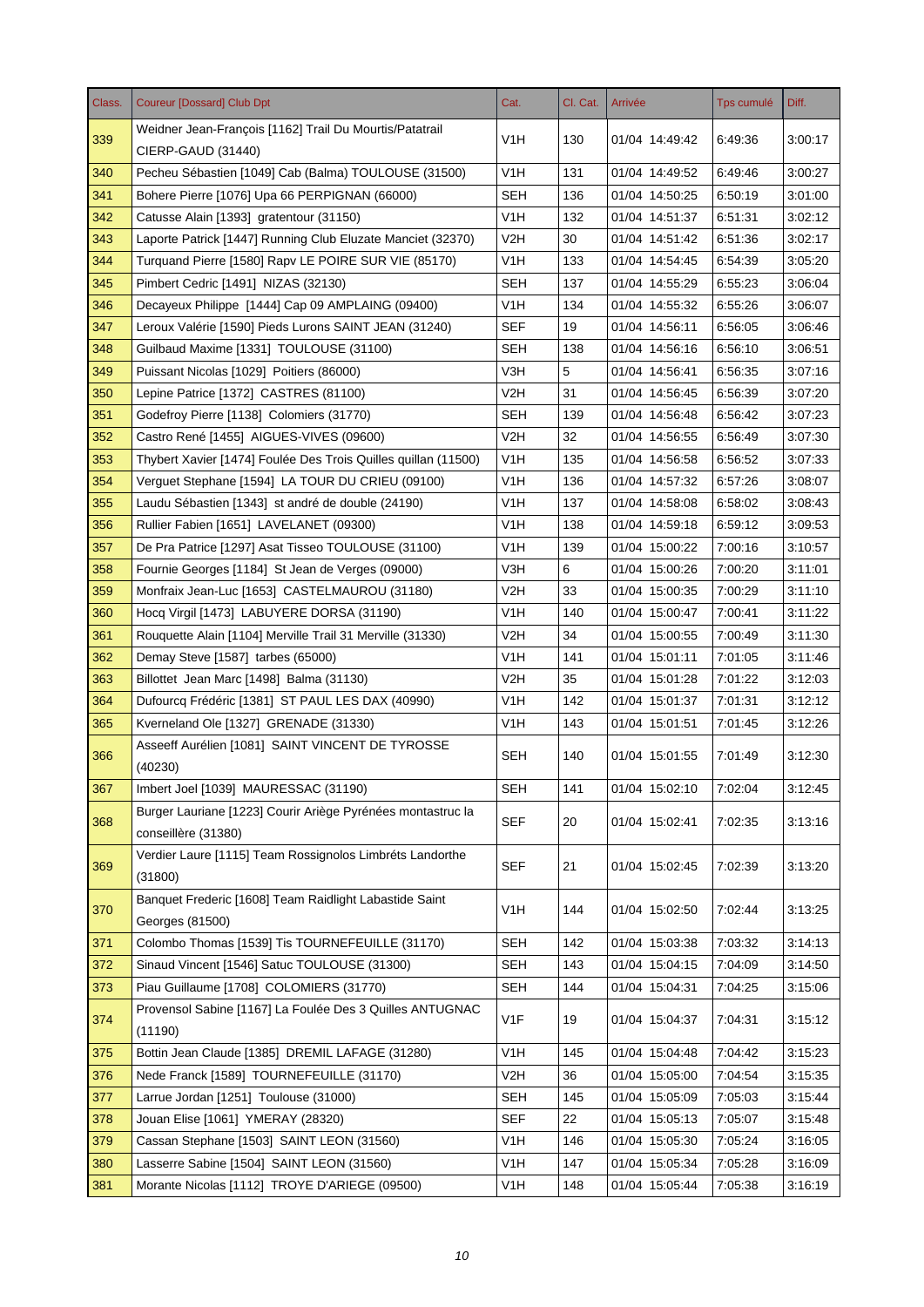| Class. | <b>Coureur [Dossard] Club Dpt</b>                                                  | Cat.             | Cl. Cat.       | Arrivée        | <b>Tps cumulé</b> | Diff.   |
|--------|------------------------------------------------------------------------------------|------------------|----------------|----------------|-------------------|---------|
| 382    | Claustre Cedric [1012] Ca Balma ESCALQUENS (31750)                                 | V1H              | 149            | 01/04 15:05:46 | 7:05:40           | 3:16:21 |
| 383    | Dasque Solène [1351] Los Beths Caminaires Lannemezan<br>(65300)                    | <b>SEF</b>       | 23             | 01/04 15:05:58 | 7:05:52           | 3:16:33 |
| 384    | Teyssedre Cedric [1485] BAZIEGE (31450)                                            | V <sub>1</sub> H | 150            | 01/04 15:06:06 | 7:06:00           | 3:16:41 |
| 385    | Labeille Marie [1441] AX LES THERMES (09110)                                       | <b>SEF</b>       | 24             | 01/04 15:06:43 | 7:06:37           | 3:17:18 |
| 386    | Guendouzi Karim [1020] Touroulis Onet Le Chateau OLEMPS<br>(12510)                 | V <sub>1</sub> H | 151            | 01/04 15:06:48 | 7:06:42           | 3:17:23 |
| 387    | Liger Yannis [1103] Team Papycoach CELLES (09000)                                  | <b>SEH</b>       | 146            | 01/04 15:07:07 | 7:07:01           | 3:17:42 |
| 388    | Clavel Daniel [1054] LORP SENTARAILLE (09190)                                      | V3H              | $\overline{7}$ | 01/04 15:07:34 | 7:07:28           | 3:18:09 |
| 389    | Pondevie Fabien [1499] Capnaturebeaulieu LA ROCHE SUR<br>YON (85000)               | SEH              | 147            | 01/04 15:07:56 | 7:07:50           | 3:18:31 |
| 390    | Cousseau Sebastien [1603] Acvr Limogne en quercy (46260)                           | V <sub>1</sub> H | 152            | 01/04 15:09:13 | 7:09:07           | 3:19:48 |
| 391    | Fenech Sandrine [1194] Snpc09 LAVELANET (09300)                                    | <b>SEF</b>       | 25             | 01/04 15:09:44 | 7:09:38           | 3:20:19 |
| 392    | Vallve Sandra [1172] Snpc09 ROQUEFIXADE (09300)                                    | SEF              | 26             | 01/04 15:09:46 | 7:09:40           | 3:20:21 |
| 393    | Sanguer Stephane [1060] Sc Orvault ORVAULT (44700)                                 | V <sub>1</sub> H | 153            | 01/04 15:09:49 | 7:09:43           | 3:20:24 |
| 394    | Brilloux Elise [1458] CHASPUZAC (43320)                                            | SEF              | 27             | 01/04 15:10:31 | 7:10:25           | 3:21:06 |
| 395    | Habert Romain [1577] ECOUFLANT (49000)                                             | <b>SEH</b>       | 148            | 01/04 15:10:46 | 7:10:40           | 3:21:21 |
| 396    | Pages Jeremy [1186] You Can Trail ille sur tet (66130)                             | V1H              | 154            | 01/04 15:10:52 | 7:10:46           | 3:21:27 |
| 397    | Reverdy Jerome [1617] CEYRESTE (13600)                                             | <b>SEH</b>       | 149            | 01/04 15:11:08 | 7:11:02           | 3:21:43 |
|        | Burgue Stéphanie [1084] Run And Bike Rionnais RION DES                             |                  |                |                |                   |         |
| 398    | LANDESFRANCE (40370)                                                               | <b>SEF</b>       | 28             | 01/04 15:11:34 | 7:11:28           | 3:22:09 |
| 399    | Savel Guilhèm [1132] MARCHEPRIME (33380)                                           | <b>SEH</b>       | 150            | 01/04 15:11:46 | 7:11:40           | 3:22:21 |
| 400    | Gillard Christophe [1711] Noteam MONTELIMAR (26200)                                | <b>SEH</b>       | 151            | 01/04 15:12:19 | 7:12:13           | 3:22:54 |
| 401    | Dejean Magali [1142] Aspf MASSAGUEL (81110)                                        | V1F              | 20             | 01/04 15:14:09 | 7:14:03           | 3:24:44 |
| 402    | Darraïdou Pierre [1437] Aspoc MIOS (33380)                                         | <b>SEH</b>       | 152            | 01/04 15:14:27 | 7:14:21           | 3:25:02 |
| 403    | Gateau Guillaume [1625] TOULOUSE (31400)                                           | V2H              | 37             | 01/04 15:14:50 | 7:14:44           | 3:25:25 |
| 404    | Lhomme Deborah [1073] Trail Entre Elles AMPUS (83111)                              | V <sub>1</sub> F | 21             | 01/04 15:14:53 | 7:14:47           | 3:25:28 |
| 405    | Serre Philippe [1668] T.E.M. Trail Entre Minions FAYENCE                           | V <sub>1</sub> H | 155            | 01/04 15:14:56 | 7:14:50           | 3:25:31 |
|        | (83440)                                                                            |                  |                |                |                   |         |
| 406    | Villaceque Benjamin [1345] TOULOUSE (31400)                                        | <b>SEH</b>       | 153            | 01/04 15:15:07 | 7:15:01           | 3:25:42 |
| 407    | Beny Nicolas [1218] TOULOUSE (31300)                                               | <b>SEH</b>       | 154            | 01/04 15:15:09 | 7:15:03           | 3:25:44 |
| 408    | Vallaud Stéphane [1022] Stade Niortais Triathlon FRONTENAY<br>ROHAN ROHAN (79270)  | V <sub>1</sub> H | 156            | 01/04 15:15:11 | 7:15:05           | 3:25:46 |
| 409    | Mestrie Vincent [1010] Lasserre PradèRe Cyclo Vtt Pradère les<br>Bourguets (31530) | V <sub>1</sub> H | 157            | 01/04 15:15:13 | 7:15:07           | 3:25:48 |
| 410    | Rouby Patrick [1337] Saint Jean du Falga (09100)                                   | V <sub>2</sub> H | 38             | 01/04 15:15:18 | 7:15:12           | 3:25:53 |
| 411    | Leroux Olivier [1588] L' Union Triathlon 31 SAINT JEAN<br>(31240)                  | <b>SEH</b>       | 155            | 01/04 15:15:22 | 7:15:16           | 3:25:57 |
| 412    | Rouffaud Vincent [1639] LA ROCHELLE (17000)                                        | <b>SEH</b>       | 156            | 01/04 15:15:26 | 7:15:20           | 3:26:01 |
| 413    | Donnadieu Hervé [1352] Le Faget (31460)                                            | V <sub>1</sub> H | 158            | 01/04 15:15:33 | 7:15:27           | 3:26:08 |
| 414    | Fabre-Claude Adeline [1453] Courir Ariège Pyrénées Cap 09                          | V1F              | 22             | 01/04 15:15:39 | 7:15:33           | 3:26:14 |
|        | saint martin de catalp (09000)                                                     |                  |                |                |                   |         |
| 415    | Pereira Jean Claude [1407] St Pierre de Rivière (09000)                            | V <sub>1</sub> H | 159            | 01/04 15:15:41 | 7:15:35           | 3:26:16 |
| 416    | Thierry Solène [1008] TOULOUSE (31200)                                             | <b>SEF</b>       | 29             | 01/04 15:15:57 | 7:15:51           | 3:26:32 |
| 417    | Brunet Isabelle [1095] Portet Athletic Club Castanet tolosan<br>(31320)            | SEF              | 30             | 01/04 15:15:59 | 7:15:53           | 3:26:34 |
| 418    | Laffont Roselyne [1396] lezat sur leze (09210)                                     | V1F              | 23             | 01/04 15:16:36 | 7:16:30           | 3:27:11 |
| 419    | Landais Frédéric [1685] TOULOUSE (31500)                                           | V <sub>1</sub> H | 160            | 01/04 15:16:54 | 7:16:48           | 3:27:29 |
| 420    | Aval Romain [1300] saverdun (09700)                                                | <b>SEH</b>       | 157            | 01/04 15:17:38 | 7:17:32           | 3:28:13 |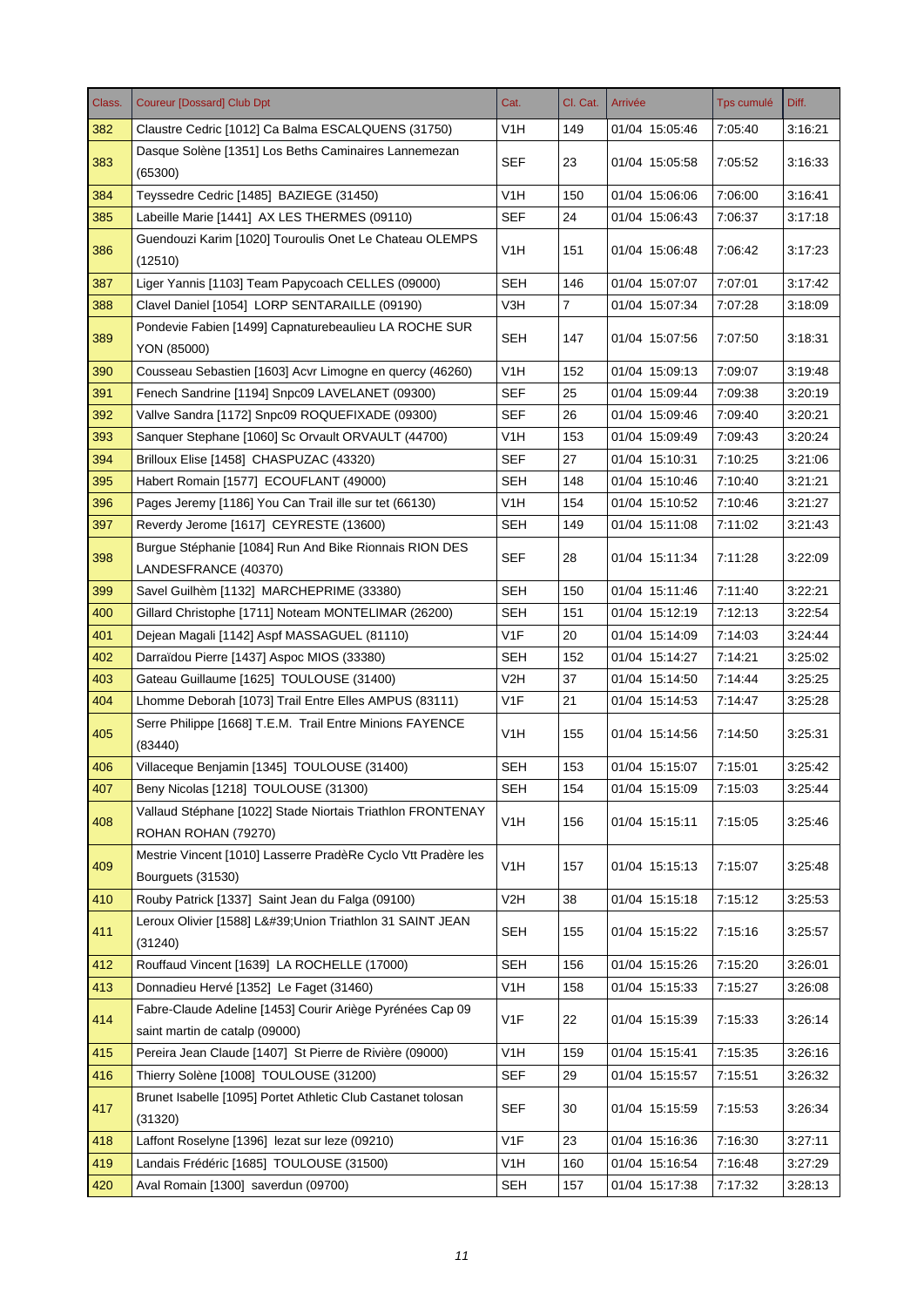| Class. | <b>Coureur [Dossard] Club Dpt</b>                              | Cat.             | Cl. Cat. | Arrivée        | <b>Tps cumulé</b> | Diff.   |
|--------|----------------------------------------------------------------|------------------|----------|----------------|-------------------|---------|
| 421    | Rougé Florence [1415] JOU-SOUS-MONJOU (15800)                  | V2F              | 3        | 01/04 15:17:39 | 7:17:33           | 3:28:14 |
| 422    | Aval Nicolas [1298] frouzins (31270)                           | <b>SEH</b>       | 158      | 01/04 15:17:40 | 7:17:34           | 3:28:15 |
| 423    | Gabaston Thierry [1281] Seysses (31600)                        | <b>SEH</b>       | 159      | 01/04 15:18:34 | 7:18:28           | 3:29:09 |
| 424    | Cherbonnier Daisy [1468] BOCé (49150)                          | V1F              | 24       | 01/04 15:18:39 | 7:18:33           | 3:29:14 |
|        | Lamaison Patrick [1016] Asptt Compiegne RIBECOURT              |                  |          |                |                   |         |
| 425    | DRESLINCOURT (60170)                                           | V2H              | 39       | 01/04 15:19:18 | 7:19:12           | 3:29:53 |
|        | Robert Nathalie [1565] Les Pieds Lurons St Jean                |                  |          |                |                   |         |
| 426    | CASTELMAUROU (31180)                                           | V2F              | 4        | 01/04 15:19:32 | 7:19:26           | 3:30:07 |
|        | De Oliveira Jessica [1043] Jogging Varilhes LA TOUR DU         |                  |          |                |                   |         |
| 427    | CRIEU (09100)                                                  | <b>SEF</b>       | 31       | 01/04 15:19:35 | 7:19:29           | 3:30:10 |
| 428    | Loiseau Cédric [1017] Jogging Varilhes PAMIERS (09100)         | <b>SEH</b>       | 160      | 01/04 15:19:38 | 7:19:32           | 3:30:13 |
|        | Breau Damien [1025] Cap09 - Jogging Varilhes PAMIERS           |                  |          |                |                   |         |
| 429    | (09100)                                                        | <b>SEH</b>       | 161      | 01/04 15:19:40 | 7:19:34           | 3:30:15 |
| 430    | Daude Frederic [1558] BOUCAU (64340)                           | V1H              | 161      | 01/04 15:19:44 | 7:19:38           | 3:30:19 |
| 431    | Lahana Laurent [1145] FROUZINS (31270)                         | V <sub>1</sub> H | 162      | 01/04 15:20:35 | 7:20:29           | 3:31:10 |
|        | Discala Marie-Francoise [1669] Les Foulées Du Kercorb Sonnac   |                  |          |                |                   |         |
| 432    | sur I hers (11230)                                             | V <sub>1</sub> F | 25       | 01/04 15:20:53 | 7:20:47           | 3:31:28 |
| 433    | Cuny-Ravet Grégory [1430] Aspres'Irine FOURQUES (66300)        | <b>SEH</b>       | 162      | 01/04 15:21:14 | 7:21:08           | 3:31:49 |
| 434    | Tagneres Sébastien [1096] Merville Trail 31 MERVILLE (31330)   | V <sub>1</sub> H | 163      | 01/04 15:21:42 | 7:21:36           | 3:32:17 |
|        | Martineau Frederic [1576] Le Poire Sur Vie Vendee Triathlon LE |                  |          |                |                   |         |
| 435    | POIRE SUR VIE (85170)                                          | V <sub>1</sub> H | 164      | 01/04 15:21:53 | 7:21:47           | 3:32:28 |
| 436    | L'Hote Véronique [1630] Acvr TOULOUSE (31300)                  | V <sub>1F</sub>  | 26       | 01/04 15:21:56 | 7:21:50           | 3:32:31 |
| 437    | Dupuy Robert [1357] La Foulée Des 3 Quilles ginoles (11500)    | V3H              | 8        | 01/04 15:22:02 | 7:21:56           | 3:32:37 |
| 438    | Jambart Michel [1702] NEAUPHLE LE CHATEAU (78640)              | V <sub>2</sub> H | 40       | 01/04 15:22:17 | 7:22:11           | 3:32:52 |
|        | Galey Christel [1404] Pays D'Orthe Compétition Peyrehorade     |                  |          |                |                   |         |
| 439    | (40300)                                                        | V1F              | 27       | 01/04 15:22:20 | 7:22:14           | 3:32:55 |
| 440    | Dupin Cécile [1299] Jogging Club Chateauneuf CHATEAUNEUF       | V <sub>1</sub> F | 28       | 01/04 15:22:23 | 7:22:17           | 3:32:58 |
|        | SUR CHARENTE (16120)                                           |                  |          |                |                   |         |
| 441    | Vigie Franc [1085] COUTRAS (33230)                             | V <sub>1</sub> H | 165      | 01/04 15:22:25 | 7:22:19           | 3:33:00 |
| 442    | Paillas Karin [1257] Saint-Girons (09200)                      | V2F              | 5        | 01/04 15:22:32 | 7:22:26           | 3:33:07 |
| 443    | Guittard Nicolas [1691] Bessens (82170)                        | <b>SEH</b>       | 163      | 01/04 15:22:58 | 7:22:52           | 3:33:33 |
| 444    | Mirc Fabrice [1202] Les Mille Pattes Carbonnais CARBONE        | V <sub>1</sub> H | 166      | 01/04 15:23:44 | 7:23:38           | 3:34:19 |
|        | (31390)                                                        |                  |          |                |                   |         |
| 445    | Bernard Guillaume [1196] Athletic Club Pays Des Achards LA     | <b>SEH</b>       | 164      | 01/04 15:24:17 | 7:24:11           | 3:34:52 |
|        | MOTHE ACHARD (85150)                                           |                  |          |                |                   |         |
| 446    | Menant Nina [1446] Airbus Ds ? Astropodes LAUZERVILLE          | <b>SEF</b>       | 32       | 01/04 15:24:20 | 7:24:14           | 3:34:55 |
|        | (31650)                                                        |                  |          |                |                   |         |
| 447    | Pradal Julien [1445] LAUZERVILLE (31650)                       | V <sub>1</sub> H | 167      | 01/04 15:24:22 | 7:24:16           | 3:34:57 |
| 448    | Laborde Florent [1250] Les Coudous De La Save                  | <b>SEH</b>       | 165      | 01/04 15:24:32 | 7:24:26           | 3:35:07 |
|        | L'ISLE-JOURDAIN (32600)                                        |                  |          |                |                   |         |
| 449    | Martineau Francoise [1575] Rapv LE POIRE SUR VIE (85170)       | V <sub>1</sub> F | 29       | 01/04 15:24:43 | 7:24:37           | 3:35:18 |
|        | Aubret Cindy [1566] Raid Aventure Pays De Vie LE POIRé SUR     |                  |          |                |                   |         |
| 450    | VIE (85170)                                                    | <b>SEF</b>       | 33       | 01/04 15:24:45 | 7:24:39           | 3:35:20 |
| 451    | Martineau Claire [1579] Le Poiré sur Vie (85170)               | <b>SEF</b>       | 34       | 01/04 15:24:47 | 7:24:41           | 3:35:22 |
| 452    | Turquand Vanessa [1570] Rapv LE POIRE SUR VIE (85170)          | V <sub>1</sub> F | 30       | 01/04 15:24:49 | 7:24:43           | 3:35:24 |
| 453    | Ouvrard Marie [1573] Rapv LE POIRE SUR VIE (85170)             | V <sub>1</sub> F | 31       | 01/04 15:24:51 | 7:24:45           | 3:35:26 |
| 454    | Meirinhos Georges [1551] toulouse (31200)                      | V1H              | 168      | 01/04 15:24:59 | 7:24:53           | 3:35:34 |
| 455    | Bourniquel Laurent [1079] Albi Velo Sport MONTANS (81600)      | V <sub>1</sub> H | 169      | 01/04 15:25:19 | 7:25:13           | 3:35:54 |
| 456    | Richard Lannig [1146] Bègles (33130)                           | <b>SEH</b>       | 166      | 01/04 15:25:25 | 7:25:19           | 3:36:00 |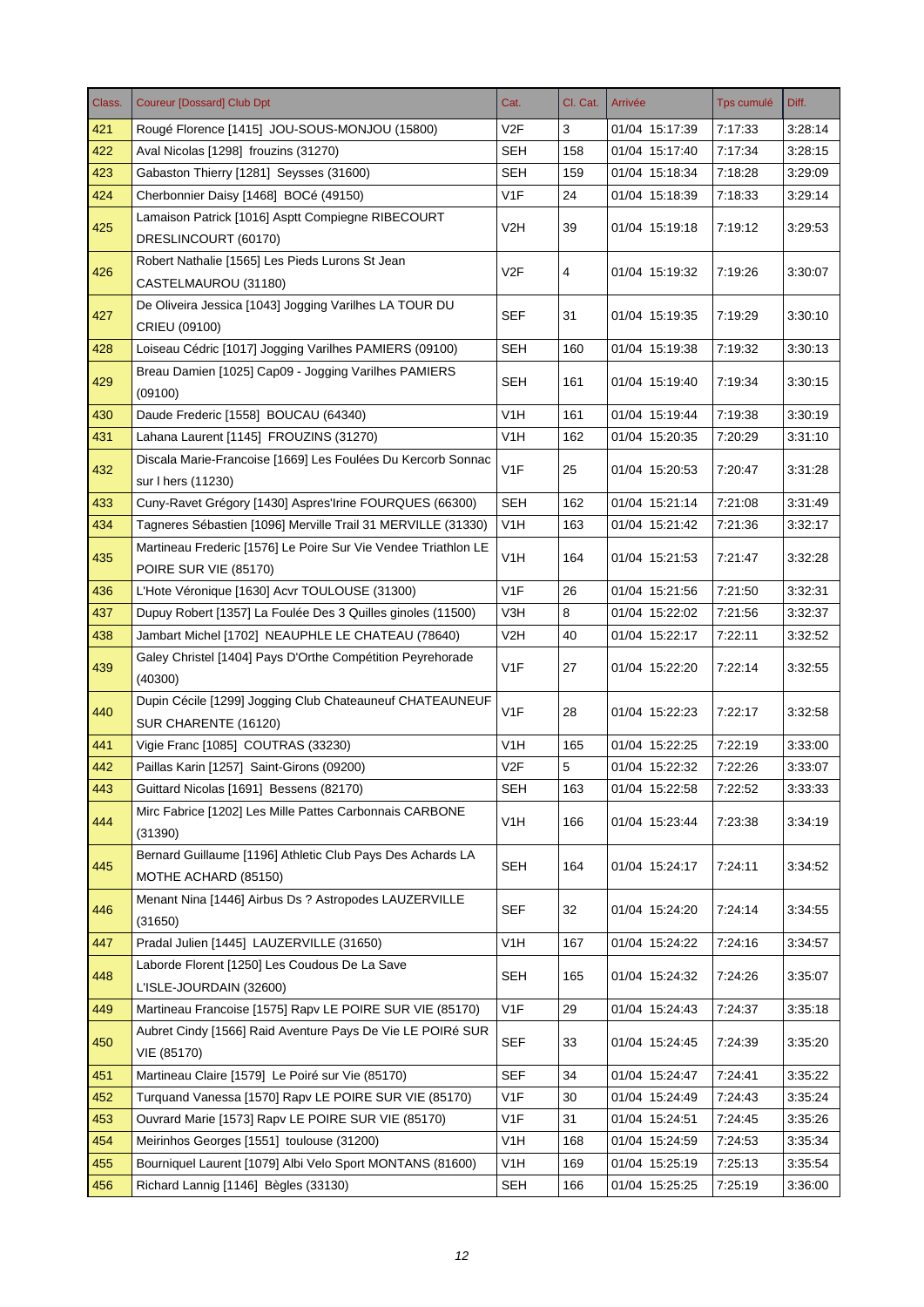| Class. | <b>Coureur [Dossard] Club Dpt</b>                                                    | Cat.             | Cl. Cat.       | Arrivée        | <b>Tps cumulé</b> | Diff.   |
|--------|--------------------------------------------------------------------------------------|------------------|----------------|----------------|-------------------|---------|
| 457    | Balavoine Muriel [1511] NIMES (30000)                                                | V <sub>2</sub> F | 6              | 01/04 15:26:07 | 7:26:01           | 3:36:42 |
| 458    | Fondere Carmen [1507] Philipides SAINT PIERRE DE RIVIERE<br>$(09000)$ $(09000)$      | V2F              | $\overline{7}$ | 01/04 15:26:09 | 7:26:03           | 3:36:44 |
| 459    | Rouits Eisabeth [1226] Tri Team Pully CRISSIER (1023)                                | V <sub>1F</sub>  | 32             | 01/04 15:26:20 | 7:26:14           | 3:36:55 |
| 460    | Sirec Alexandre [1114] Mac47 Villeneuve sur lot (47300)                              | <b>SEH</b>       | 167            | 01/04 15:26:33 | 7:26:27           | 3:37:08 |
| 461    | Rebotier Julien [1583] TOULOUSE (31300)                                              | <b>SEH</b>       | 168            | 01/04 15:28:31 | 7:28:25           | 3:39:06 |
|        | Davila Sébastien [1360] Run&Bike Rionnais RION DES                                   |                  |                |                |                   |         |
| 462    | LANDES (40370)                                                                       | V1H              | 170            | 01/04 15:28:44 | 7:28:38           | 3:39:19 |
| 463    | Birolini Alain [1397] Lavaur (81500)                                                 | V1H              | 171            | 01/04 15:28:55 | 7:28:49           | 3:39:30 |
| 464    | Laramas Carole [1159] toulouse (31300)                                               | <b>SEF</b>       | 35             | 01/04 15:29:51 | 7:29:45           | 3:40:26 |
| 465    | Bolay Lison [1015] Asso Peujard Velo Club LORMONT (33310)                            | V1F              | 33             | 01/04 15:30:03 | 7:29:57           | 3:40:38 |
| 466    | Dehaibe Rodolphe [1041] Run & Bike Rionnais RION DES<br>LANDES (40370)               | V <sub>1</sub> H | 172            | 01/04 15:30:07 | 7:30:01           | 3:40:42 |
| 467    | Yong Virginie [1568] L Es Pieds Lurons SAINT-JEAN (31240)                            | V1F              | 34             | 01/04 15:30:24 | 7:30:18           | 3:40:59 |
| 468    | Rozo Fabien [1427] FONSORBES (31470)                                                 | V1H              | 173            | 01/04 15:31:22 | 7:31:16           | 3:41:57 |
| 469    | Gazet Alexandre [1325] Airbus Running TOULOUSE (31000)                               | SEH              | 169            | 01/04 15:31:26 | 7:31:20           | 3:42:01 |
| 470    | Nonnon Aude [1168] Mazeres Course PéDestre Mazeres<br>(09270)                        | V1F              | 35             | 01/04 15:31:46 | 7:31:40           | 3:42:21 |
| 471    | Bescond Christophe [1642] Ploeren Endurance PLOEREN<br>(56880)                       | V2H              | 41             | 01/04 15:32:29 | 7:32:23           | 3:43:04 |
| 472    | Boukebal Salim [1242] CARCASSONNE (11000)                                            | <b>SEH</b>       | 170            | 01/04 15:33:43 | 7:33:37           | 3:44:18 |
| 473    | Azema Eric [1487] Colomiers (31770)                                                  | <b>SEH</b>       | 171            | 01/04 15:36:43 | 7:36:37           | 3:47:18 |
| 474    | Carpy Christophe [1382] Us Dax HINX (40180)                                          | V1H              | 174            | 01/04 15:37:04 | 7:36:58           | 3:47:39 |
| 475    | Maurer Karine [1308] Aspoc / Pays D Orthe Competition SAINT<br>LON LES MINES (40300) | V1F              | 36             | 01/04 15:37:36 | 7:37:30           | 3:48:11 |
| 476    | Fabre Michel [1406] BENESSE LES DAX (40180)                                          | V <sub>1</sub> H | 175            | 01/04 15:37:39 | 7:37:33           | 3:48:14 |
| 477    | Lagarrigue Elisabeth [1512] Toulouse (31000)                                         | SEF              | 36             | 01/04 15:38:50 | 7:38:44           | 3:49:25 |
| 478    | Pinaud Natacha [1141] Spiridon Du Pays D Olmes lavelanet<br>(09300)                  | V <sub>1F</sub>  | 37             | 01/04 15:39:26 | 7:39:20           | 3:50:01 |
| 479    | Di Stefano Annelyse [1136] Spiridon Du Pays D Olmes esclagne<br>(09600)              | V1F              | 38             | 01/04 15:39:28 | 7:39:22           | 3:50:03 |
| 480    | Baby Nathalie [1139] MONTREAL (11290)                                                | V1F              | 39             | 01/04 15:39:33 | 7:39:27           | 3:50:08 |
| 481    | Morcillo Xavier [1394] puylaurens (81700)                                            | <b>SEH</b>       | 172            | 01/04 15:39:37 | 7:39:31           | 3:50:12 |
| 482    | Brosse Valerie [1309] Running Fouss 31 Le fousseret (31430)                          | V <sub>1</sub> F | 40             | 01/04 15:39:43 | 7:39:37           | 3:50:18 |
| 483    | Rey Steeve [1658] Spiridon Club Du Pays D'Olmes raissac sur<br>lampy (11170)         | <b>SEH</b>       | 173            | 01/04 15:40:04 | 7:39:58           | 3:50:39 |
| 484    | Daburon Olivier [1569] Tarahumaras Muret Club LHERM<br>(31600)                       | V <sub>1</sub> H | 176            | 01/04 15:40:33 | 7:40:27           | 3:51:08 |
| 485    | Bibé Alexandre [1623] MORLAAS (64160)                                                | <b>SEH</b>       | 174            | 01/04 15:42:26 | 7:42:20           | 3:53:01 |
| 486    | Moutinho Cédric [1033] Saint Alban (31140)                                           | <b>SEH</b>       | 175            | 01/04 15:42:43 | 7:42:37           | 3:53:18 |
| 487    | Charrier Samuel [1531] Les Fondus VOUNEUIL SOUS BIARD<br>(86580)                     | <b>SEH</b>       | 176            | 01/04 15:43:06 | 7:43:00           | 3:53:41 |
| 488    | Guilbaud Pierre [1527] Raid Aventure Pays De Vie LE POIRE<br>SUR VIE (85170)         | <b>SEH</b>       | 177            | 01/04 15:43:08 | 7:43:02           | 3:53:43 |
| 489    | Rouillé Benoit [1544] ST ETIENNE DE MONTLUC (44360)                                  | <b>SEH</b>       | 178            | 01/04 15:43:11 | 7:43:05           | 3:53:46 |
| 490    | Garcia Christelle [1065] Trail Du Mourtis/Patatrail cierp gaud<br>(31440)            | <b>SEF</b>       | 37             | 01/04 15:43:54 | 7:43:48           | 3:54:29 |
| 491    | Vilain Olivier [1387] Mac'Adam Colomiers Colomiers (31770)                           | V <sub>1</sub> H | 177            | 01/04 15:43:57 | 7:43:51           | 3:54:32 |
| 492    | Foucreau Emilie [1028] Jogfors FORS (79230)                                          | <b>SEF</b>       | 38             | 01/04 15:44:50 | 7:44:44           | 3:55:25 |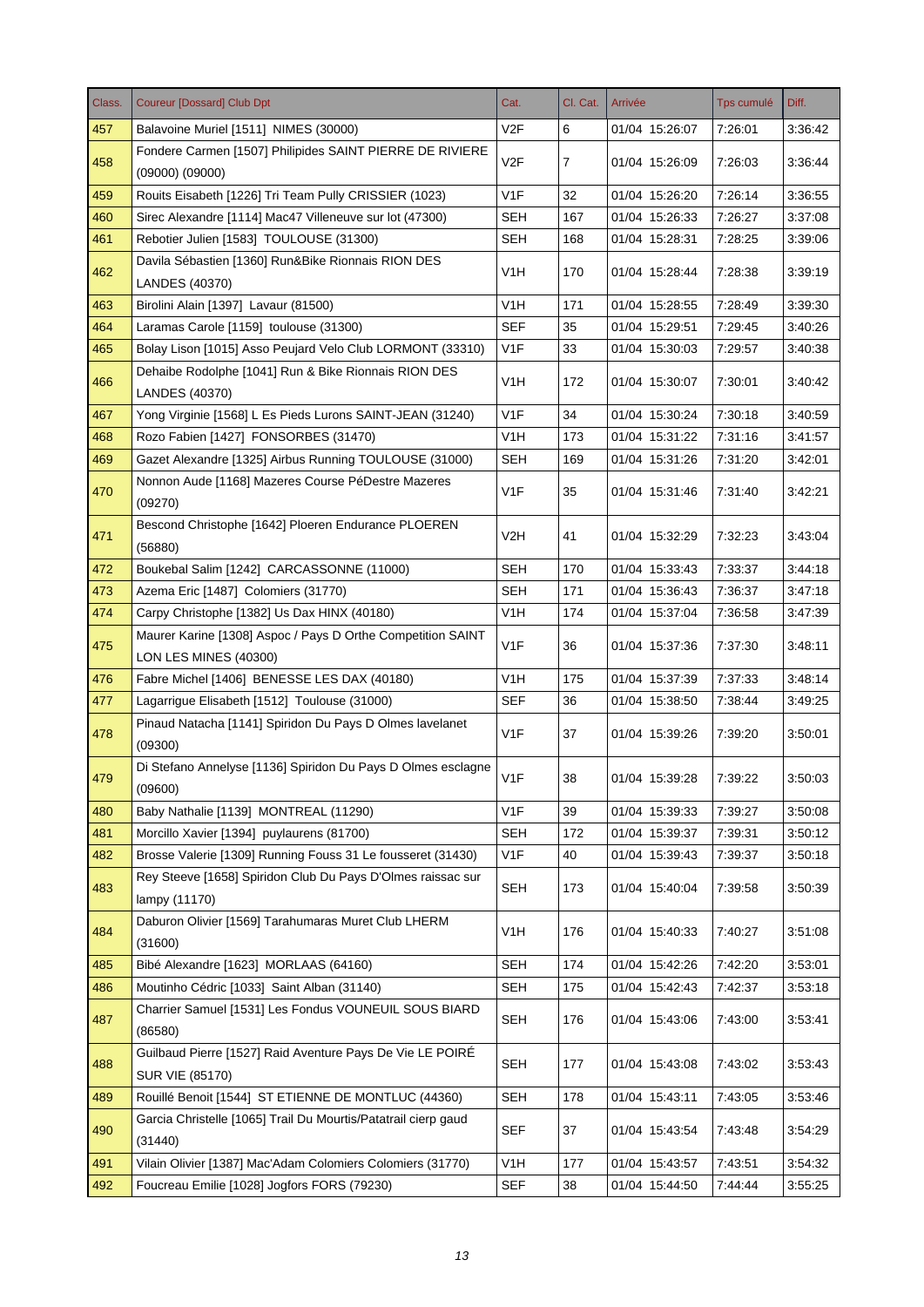| Class. | <b>Coureur [Dossard] Club Dpt</b>                                              | Cat.             | Cl. Cat. | Arrivée        | <b>Tps cumulé</b> | Diff.   |
|--------|--------------------------------------------------------------------------------|------------------|----------|----------------|-------------------|---------|
| 493    | Conchou Fabrice [1680] COLOMIERS (31770)                                       | V1H              | 178      | 01/04 15:44:53 | 7:44:47           | 3:55:28 |
| 494    | Rouquet Ludovic [1342] Cosatrail Toulousain Aseat Vallesvilles<br>(31570)      | V <sub>1</sub> H | 179      | 01/04 15:47:48 | 7:47:42           | 3:58:23 |
| 495    | Bernard Jérôme [1304] cazals des bayles (09500)                                | <b>SEH</b>       | 179      | 01/04 15:48:23 | 7:48:17           | 3:58:58 |
| 496    | Lemaire Julien [1244] Sorun LIBOURNE (33500)                                   | <b>SEH</b>       | 180      | 01/04 15:49:00 | 7:48:54           | 3:59:35 |
| 497    | Not Céline [1418] Courir Ariège Pyrénées Cap09 Serres Sur<br>Arget (09000)     | V1F              | 41       | 01/04 15:49:02 | 7:48:56           | 3:59:37 |
| 498    | Cazenave-Vaquié Marjorie [1211] Ac Pamiers LES PUJOLS<br>(09100)               | <b>SEF</b>       | 39       | 01/04 15:49:08 | 7:49:02           | 3:59:43 |
| 499    | Petitjean Delphine [1271] Ac Pamiers PAMIERS (09100)                           | <b>SEF</b>       | 40       | 01/04 15:49:09 | 7:49:03           | 3:59:44 |
| 500    | Foucher Gaël [1166] Grand Raid Cathares / Sérial TIZAC DE<br>LAPOUYADE (33620) | V1H              | 180      | 01/04 15:49:15 | 7:49:09           | 3:59:50 |
| 501    | Grignon Thomas [1127] CARCASSONNE (11000)                                      | <b>SEH</b>       | 181      | 01/04 15:50:14 | 7:50:08           | 4:00:49 |
| 502    | Lafargue Alexandre [1369] Run And Bike Rionnais RION DES<br>LANDES (40370)     | SEH              | 182      | 01/04 15:50:18 | 7:50:12           | 4:00:53 |
| 503    | Escoffres Thierry [1629] COLOMIERS (31770)                                     | V1H              | 181      | 01/04 15:53:47 | 7:53:41           | 4:04:22 |
| 504    | Girard Grégory [1353] Ségoufielle (32600)                                      | V1H              | 182      | 01/04 15:53:50 | 7:53:44           | 4:04:25 |
| 505    | Pavero Philippe [1552] Toulouse (31200)                                        | <b>SEH</b>       | 183      | 01/04 15:54:46 | 7:54:40           | 4:05:21 |
| 506    | Marin Daniel [1268] OxygèNe 32 auch (32000)                                    | V1H              | 183      | 01/04 15:55:28 | 7:55:22           | 4:06:03 |
| 507    | Senegas Julie [1640] BORDEAUX (33000)                                          | <b>SEF</b>       | 41       | 01/04 15:55:55 | 7:55:49           | 4:06:30 |
| 508    | Senegas Patrick [1718] Les Courapieds BORDEAUX (33000)                         | V2H              | 42       | 01/04 15:55:58 | 7:55:52           | 4:06:33 |
| 509    | Raffy David [1641] Les Courapieds 33 BORDEAUX (33000)                          | <b>SEH</b>       | 184      | 01/04 15:56:00 | 7:55:54           | 4:06:35 |
| 510    | Eleftheriou Stéphanie [1663] Les Forcenaires Upa 66<br>PERPIGNAN (66000)       | V <sub>1</sub> F | 42       | 01/04 15:57:13 | 7:57:07           | 4:07:48 |
| 511    | Van Assche Nathalie [1183] Jogging Varilhes CRAMPAGNA<br>(09120)               | <b>SEF</b>       | 42       | 01/04 15:58:30 | 7:58:24           | 4:09:05 |
| 512    | Gaigeard Emmanuel [1120] Drink Team St Nazaire st nazaire<br>(44600)           | <b>SEH</b>       | 185      | 01/04 15:58:48 | 7:58:42           | 4:09:23 |
| 513    | Carre Sergeï [1486] Vo2 Max Tarascon TARASCON SUR<br>ARIEGE (09400)            | V1H              | 184      | 01/04 15:59:21 | 7:59:15           | 4:09:56 |
| 514    | Phan Hoang-Anh [1293] Serial Azimut Saintongeais<br>ROUFFIGNAC (17130)         | <b>SEF</b>       | 43       | 01/04 15:59:23 | 7:59:17           | 4:09:58 |
| 515    | Saint-Jean Stéphane [1289] Serial Azimut Saintongeais<br>ROUFFIGNAC (17130)    | V1H              | 185      | 01/04 15:59:25 | 7:59:19           | 4:10:00 |
| 516    | Lassere Pascale [1005] Urban Runners Dax Crew Morcenx<br>(40110)               | V2F              | 8        | 01/04 15:59:45 | 7:59:39           | 4:10:20 |
| 517    | Barbeau Antony [1197] Sainte Colombe sur I hers (11230)                        | SEH              | 186      | 01/04 16:01:13 | 8:01:07           | 4:11:48 |
| 518    | Pillet Laurent [1131] Serial Azimut Saintongeais montendre<br>(17130)          | V <sub>2</sub> H | 43       | 01/04 16:03:01 | 8:02:55           | 4:13:36 |
| 519    | Montero Yaneisy [1500] TORONTO (M6P0B6)                                        | V1F              | 43       | 01/04 16:08:13 | 8:08:07           | 4:18:48 |
| 520    | Mazet Nicole [1671] Bigorre Running 65 barbazan débat (65690)                  | V3F              | 1        | 01/04 16:09:04 | 8:08:58           | 4:19:39 |
| 521    | Bondil Damienne [1392] Ep Manosque MANOSQUE (04100)                            | V1F              | 44       | 01/04 16:11:56 | 8:11:50           | 4:22:31 |
| 522    | Fontaine Perrine [1390] MURET (31600)                                          | <b>SEF</b>       | 44       | 01/04 16:11:59 | 8:11:53           | 4:22:34 |
| 523    | Antoine Eliane [1278] Saint-lys (31470)                                        | V <sub>2</sub> F | 9        | 01/04 16:14:57 | 8:14:51           | 4:25:32 |
| 524    | Pradere Sébastien [1032] Auterive AUTERIVE (31190)                             | V <sub>1</sub> H | 186      | 01/04 16:16:59 | 8:16:53           | 4:27:34 |
| 525    | Lagarde Philippe [1564] Les Pieds Lurons<br>QUINT-FONSEGRIVES (31130)          | V <sub>2</sub> H | 44       | 01/04 16:19:18 | 8:19:12           | 4:29:53 |
| 526    | Lefebvre Bruno [1231] Portet Athletic Club Portet-sur-Garonne<br>(31120)       | V <sub>2</sub> H | 45       | 01/04 16:19:24 | 8:19:18           | 4:29:59 |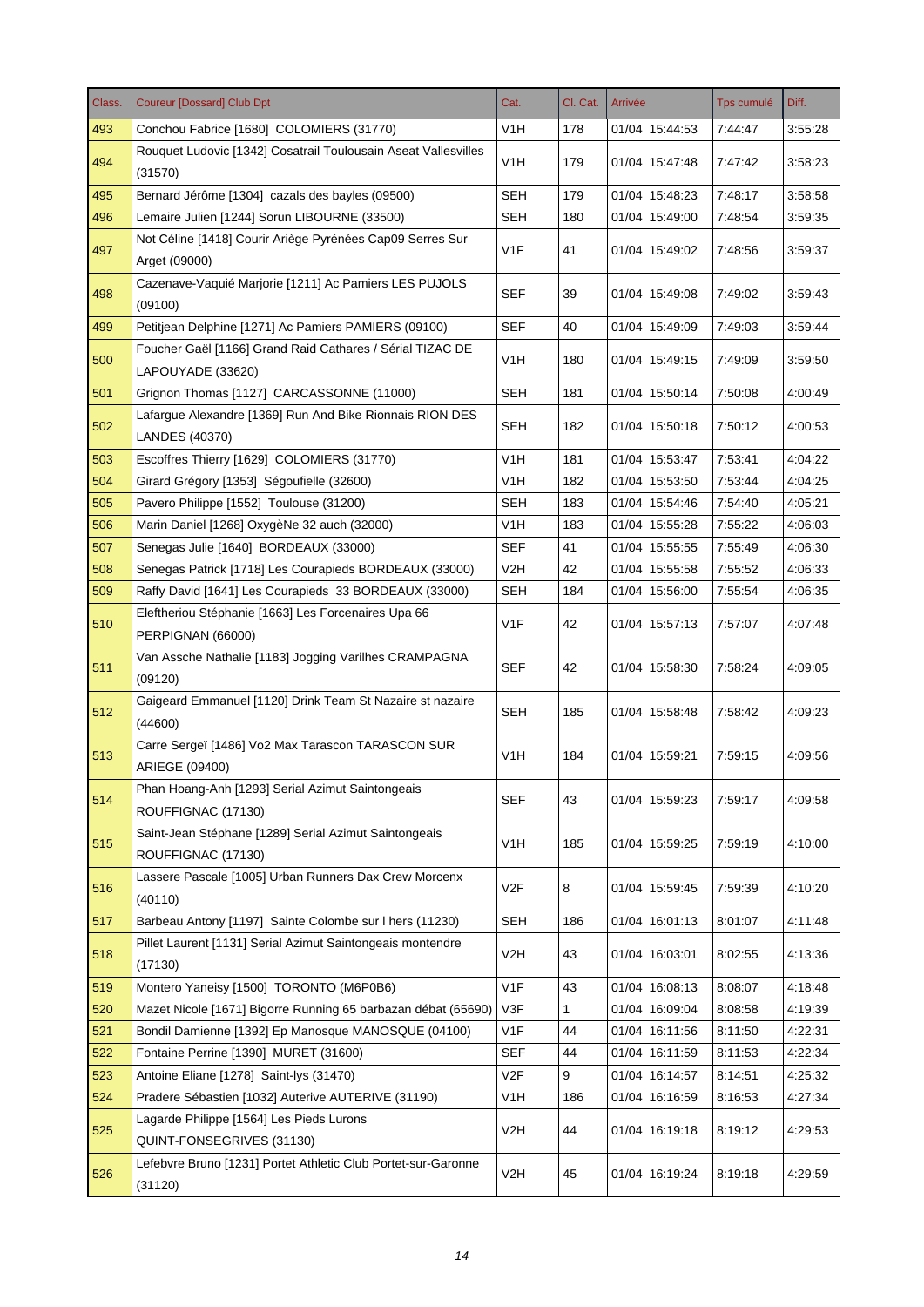| Class. | <b>Coureur [Dossard] Club Dpt</b>                                             | Cat.             | Cl. Cat. | Arrivée        | <b>Tps cumulé</b> | Diff.   |
|--------|-------------------------------------------------------------------------------|------------------|----------|----------------|-------------------|---------|
| 527    | Mifsud Patrick [1154] Portet Athletic Club MURET (31600)                      | V3H              | 9        | 01/04 16:19:25 | 8:19:19           | 4:30:00 |
| 528    | Bonnet Vanessa [1301] Cma Pauillac COUQUéQUES (33340)                         | V <sub>1</sub> F | 45       | 01/04 16:23:06 | 8:23:00           | 4:33:41 |
| 529    | Eysson Marie [1311] Cma SAINT GERMAIN D ESTEUIL<br>(33340)                    | V <sub>1</sub> F | 46       | 01/04 16:25:10 | 8:25:04           | 4:35:45 |
| 530    | Tirado Robert [1384] lieurac (09300)                                          | V <sub>2</sub> H | 46       | 01/04 16:25:14 | 8:25:08           | 4:35:49 |
| 531    | Hernandez Stephanie [1201] You Can Trail Corbére les cabanes<br>(66130)       | V <sub>1F</sub>  | 47       | 01/04 16:25:28 | 8:25:22           | 4:36:03 |
| 532    | Pages Caroline [1182] You Can Trail ILLE SUR TET (66130)                      | V <sub>1F</sub>  | 48       | 01/04 16:25:31 | 8:25:25           | 4:36:06 |
|        | Fourio Gregory [1413] Aspres'Irine Trail And Beer CANOHES                     |                  |          |                |                   |         |
| 533    | (66680)                                                                       | V <sub>1</sub> H | 187      | 01/04 16:27:15 | 8:27:09           | 4:37:50 |
|        | Lhomme Jerome [1375] Aspres'Irine Trail And Beer fourques                     |                  |          |                |                   |         |
| 534    | (66300)                                                                       | <b>SEH</b>       | 187      | 01/04 16:27:18 | 8:27:12           | 4:37:53 |
| 535    | Loirette Celine [1249] CAUSSADE (82300)                                       | <b>SEF</b>       | 45       | 01/04 16:29:45 | 8:29:39           | 4:40:20 |
| 536    | Izquierdo Jaime Edith [1058] Vo2max Saint Paul de Jarrat<br>(09000)           | V <sub>1</sub> F | 49       | 01/04 16:30:54 | 8:30:48           | 4:41:29 |
| 537    | Chretienne Philippe [1647] Montségur (09300)                                  | V <sub>4H</sub>  | 1        | 01/04 16:37:28 | 8:37:22           | 4:48:03 |
| 538    | Aurejac Lilian [1027] EYSINES (33320)                                         | V1H              | 188      | 01/04 16:37:59 | 8:37:53           | 4:48:34 |
| 539    | Nevers Arnaud [1633] Ac2a LA GRÈVE-SUR-MIGNON (17170)                         | V <sub>1</sub> H | 189      | 01/04 16:38:01 | 8:37:55           | 4:48:36 |
| 540    | Julien Loïc [1124] LES PUJOLS (09100)                                         | SEH              | 188      | 01/04 16:38:56 | 8:38:50           | 4:49:31 |
| 541    | Delpech Jerome [1097] MIREPOIX (09 500)                                       | V <sub>1</sub> H | 190      | 01/04 16:38:59 | 8:38:53           | 4:49:34 |
| 542    | Gatelier Hugo [1220] Roche VendéE Triathlon BOULOGNE<br>(85140)               | SEH              | 189      | 01/04 16:40:56 | 8:40:50           | 4:51:31 |
| 543    | Bassi Jean Marc [1532] Les Deglingosses AUCAMVILLE<br>(31140)                 | V <sub>1</sub> H | 191      | 01/04 16:43:08 | 8:43:02           | 4:53:43 |
| 544    | Marchegay Yannick [1157] Moissac Athlé Moissac (82200)                        | <b>SEH</b>       | 190      | 01/04 16:44:15 | 8:44:09           | 4.54.50 |
| 545    | D'Agostin Jerome [1401] Vo2 Max Tarascon UNAC (09250)                         | <b>SEH</b>       | 191      | 01/04 16:47:38 | 8:47:32           | 4:58:13 |
| 546    | Viguier Alexandre [1466] Continental TOURNEFEUILLE (31170)                    | <b>SEH</b>       | 192      | 01/04 16:52:38 | 8:52:32           | 5:03:13 |
| 547    | Pic Tom [1597] MORLAAS (64160)                                                | <b>SEH</b>       | 193      | 01/04 16:54:28 | 8:54:22           | 5:05:03 |
| 548    | Langevillier Virginie [1618] Portet Athlétic Club Saubens (31600)             | <b>SEF</b>       | 46       | 01/04 16:56:31 | 8:56:25           | 5:07:06 |
| 549    | Perlin Laurent [1700] Saint-alban (31140)                                     | <b>SEH</b>       | 194      | 01/04 16:57:19 | 8:57:13           | 5:07:54 |
| 550    | Cornu Pierre [1001] CORNEBARRIEU (31700)                                      | <b>SEH</b>       | 195      | 01/04 16:58:38 | 8:58:32           | 5:09:13 |
| 551    | Nispola Noelle [1611] VIELLE ADOUR (65360)                                    | V1F              | 50       | 01/04 17:00:51 | 9:00:45           | 5:11:26 |
| 552    | Barreteau Luc [1612] Rapv LE POIRE SUR VIE (85170)                            | V <sub>1</sub> H | 192      | 01/04 17:04:04 | 9:03:58           | 5:14:39 |
| 553    | Rawa Joanna [1286] Isterik Vets Aucamville (31140)                            | V <sub>2</sub> F | 10       | 01/04 17:04:16 | 9:04:10           | 5:14:51 |
| 554    | Santos Pejic Gloria [1417] TOULOUSE (31000)                                   | <b>SEF</b>       | 47       | 01/04 17:04:20 | 9:04:14           | 5:14:55 |
| 555    | Monmayrant Fabienne [1609] Les Cassouettes Trébons (65200)                    | V <sub>1</sub> F | 51       | 01/04 17:05:06 | 9:05:00           | 5:15:41 |
| 556    | Clarke Guillaume [1513] Seilh (31840)                                         | <b>SEH</b>       | 196      | 01/04 17:22:32 | 9:22:26           | 5:33:07 |
| 557    | Didier Sébastien [1072] Tem BAGNOLS EN FORET (83600)                          | V <sub>1</sub> H | 193      | 01/04 17:22:34 | 9:22:28           | 5:33:09 |
| 558    | Dedican Xavier [1113] Dimrunners BRESSOLS (82710)                             | V <sub>1</sub> H | 194      | 01/04 17:23:51 | 9:23:45           | 5:34:26 |
| 559    | Licari Stéphanie [1495] VENCE (06140)                                         | V <sub>1</sub> F | 52       | 01/04 17:30:13 | 9:30:07           | 5:40:48 |
| 560    | D?Angelo Patricia [1571] Soprobat LA TRINITé (06340)                          | V <sub>1</sub> F | 53       | 01/04 17:30:15 | 9:30:09           | 5:40:50 |
| 561    | Loison Francoise [1361] Piche Team TOULOUSE (31300)                           | V1F              | 54       | 01/04 17:31:38 | 9:31:32           | 5:42:13 |
| 562    | Miquel Carine [1258] Piche Team CASTELGINEST (31780)                          | V1F              | 55       | 01/04 17:41:51 | 9:41:45           | 5:52:26 |
| 563    | Bohn Elodie [1088] Piche Team Clermont saves (32600)                          | <b>SEF</b>       | 48       | 01/04 17:41:54 | 9:41:48           | 5:52:29 |
| 564    | Miquel Marc [1044] USTOU (09140)                                              | V <sub>1</sub> H | 195      | 01/04 17:41:56 | 9:41:50           | 5:52:31 |
| 565    | Tujague Maurice [1329] Acfa Airbus soreze (81540)                             | V3H              | 10       | 01/04 17:44:53 | 9:44:47           | 5:55:28 |
| 566    | Tisseire Marlène [1217] La FouléE Des 3 Quilles<br>VILLELONGUE D'AUDE (11300) | V1F              | 56       | 01/04 17:51:09 | 9:51:03           | 6:01:44 |
| 567    | Tisseire Gregory [1208] NOHIC (82370)                                         | V <sub>1</sub> H | 196      | 01/04 17:51:13 | 9:51:07           | 6:01:48 |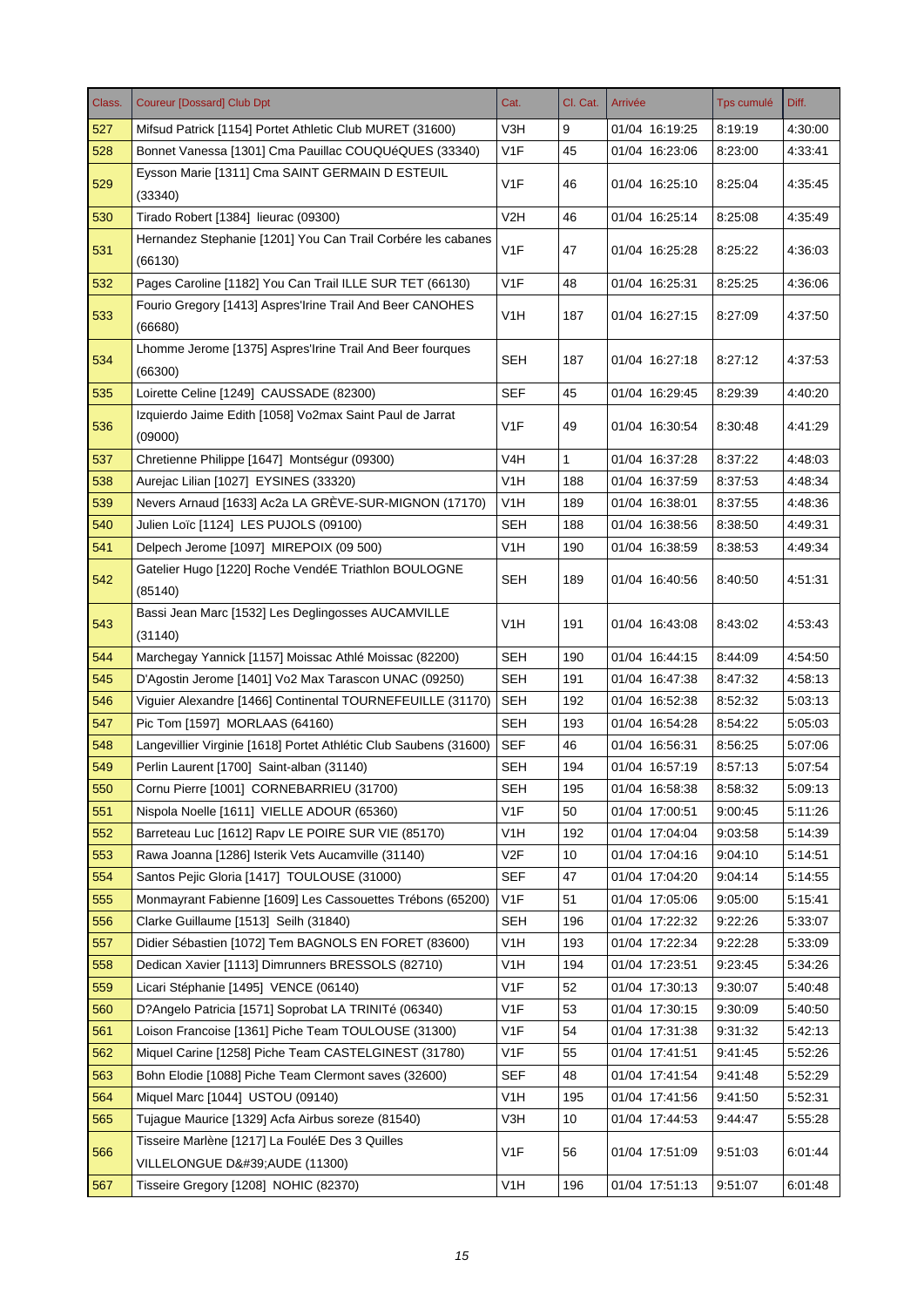| Class. | <b>Coureur [Dossard] Club Dpt</b>                            | Cat.             | Cl. Cat. | Arrivée        | Tps cumulé | Diff.   |
|--------|--------------------------------------------------------------|------------------|----------|----------------|------------|---------|
| 568    | Garrivet Laura [1030] Les Irréductibles Bipèdes De Cazères / | <b>SEF</b>       | 49       | 01/04 17:56:58 | 9:56:52    |         |
|        | Trail Entre Elles Cazères (31220)                            |                  |          |                |            | 6:07:33 |
| 569    | Risso Amelie [1667] Trail Entre Elle peille (06440)          | <b>SEF</b>       | 50       | 01/04 18:22:39 | 10:22:33   | 6:33:14 |
| 570    | Rochel Nicolas [1666] Tem Trail Entre Minions LEVENS         | V1H              |          | 01/04 18:22:43 | 10:22:37   | 6:33:18 |
|        | (06670)                                                      |                  | 197      |                |            |         |
| 571    | Bonnefille Marie [1319] Tee BLAGNAC (31700)                  | V1F              | 57       | 01/04 18:50:51 | 10:50:45   | 7:01:26 |
| 572    | Cabassot Andre [1471] MONTPELLIER (34000)                    | V <sub>3</sub> H | 11       | 01/04 18:58:10 | 10:58:04   | 7:08:45 |

### **Non classés Général**

| <b>Coureur [Dossard] Club Dpt</b>                       | Cat.       |
|---------------------------------------------------------|------------|
| Andrieu Karine [1715]                                   | V1F        |
| Barrère Benoit [1187] Snpc09 09600                      | V1H        |
| Bassan Joel [1433] Serial Azimut 17130                  | V2H        |
| Bassan-Andrieu Laure [1129] 17130                       | V2F        |
| Benard Alain [1516] Cap Amount Crampagna 09 120         | V3H        |
| Bertaud Patrick [1199] Raidillon Du Val D' Autize 79160 | V2H        |
| Bouroullec Benjamin [1099] Drinkteamstnazaire 31300     | <b>SEH</b> |
| Brunet Bernard [1180] Lemur Team 40180                  | V2H        |
| Bruniquel Patrick [1501] 31470                          | V2H        |
| Cazaubon Clement [1246] Team Trail Saint Quirc 09700    | <b>SEH</b> |
| Cros Jacques [1254] Spiridom Club Du Pays D'Olmes 09600 | V4H        |
| Djemane Karim [1547] 09000                              | V2H        |
| Du Lac Cyprien [1429] 75018                             | <b>SEH</b> |
| Fachin Fabien [1709] Les Givrés De Nay 09200            | <b>SEH</b> |
| Gisquet Floren [1235] 81370                             | <b>SEH</b> |
| Hernandez Julien [1185] Eslb 09120                      | <b>SEH</b> |
| Lacourt Yoann [1047] Trail Du Mourtis 31440             | V1H        |
| Lalancette Marielle [1290] OxygèNe 32 32000             | V1F        |
| Lannoy Nathalie [1248] Trail Entre Elles 31470          | V1F        |
| Marin Bruno [1267] 11000                                | V3H        |
| Millet Bruno [1436] 75012                               | V1H        |
| Mun Benjamin [1355] Los Beths Caminaires - Cap65 65150  | <b>SEH</b> |
| Noques Julien [1174] Los Beths Caminaires 31200         | <b>SEH</b> |
| Pelvillain Cyril [1440] 31100                           | <b>SEH</b> |
| Robert Christine [1659] L'Astarac Fond Club 32000       | V1F        |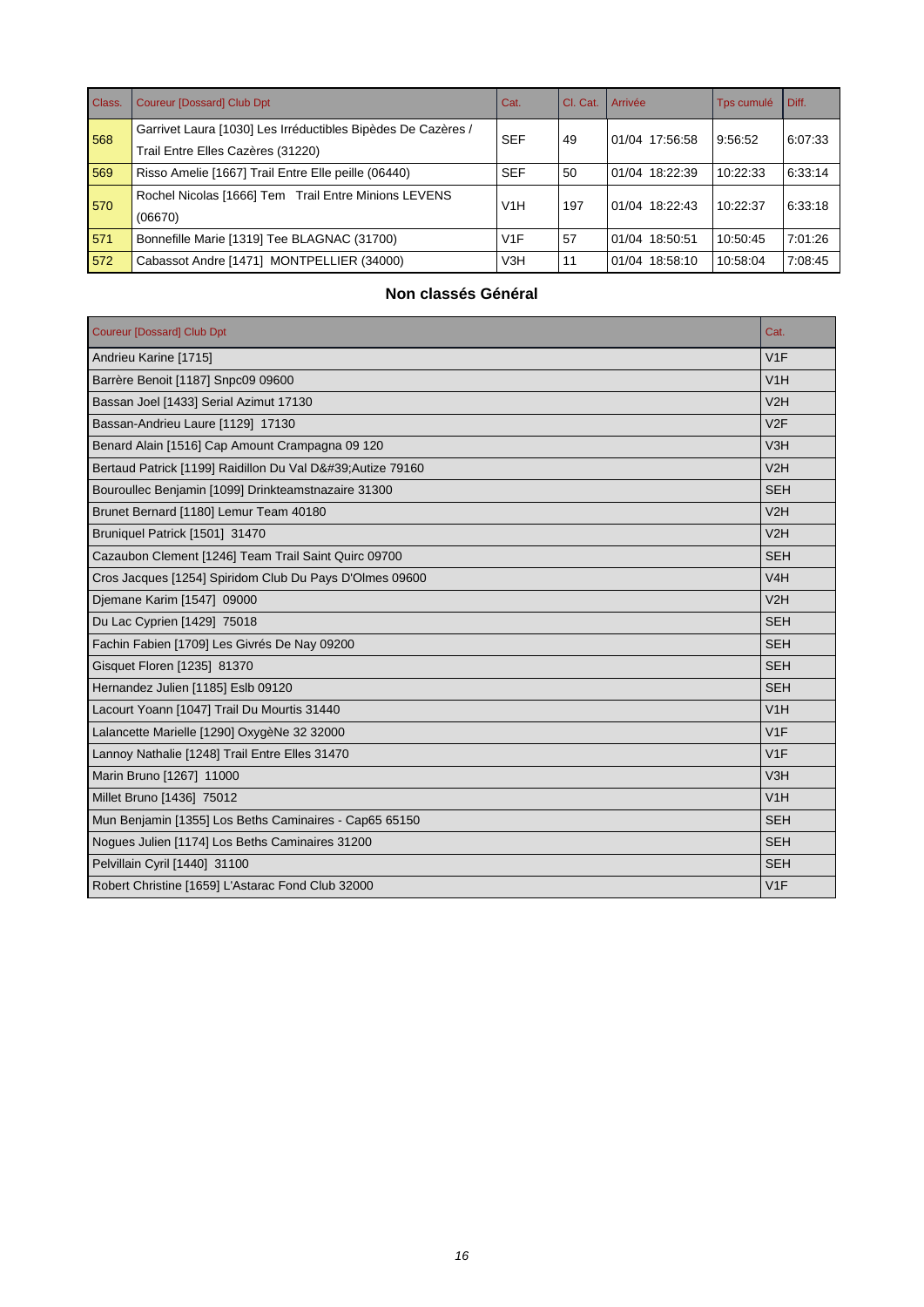

# **Classement Scratch Hommes**



| Class.         | <b>Coureur [Dossard] Club Dpt</b>                                               | Cat.             | Cl. Cat.                | Arrivée        | <b>Tps cumulé</b> | Diff.   |
|----------------|---------------------------------------------------------------------------------|------------------|-------------------------|----------------|-------------------|---------|
| 1              | Ghirard Florent [1229] bompas (66430)                                           | SEH              | 1                       | 01/04 11:49:25 | 3:49:19           |         |
| $\overline{c}$ | Alicot Nicolas [1412] villeneuve sur lot (47300)                                | <b>SEH</b>       | $\overline{c}$          | 01/04 11:54:11 | 3:54:05           | 0.04.46 |
| 3              | Sanchez Romain [1066] Team Papy Coach/ 3è Rpima ST<br>MARTIN LALANDE (11400)    | SEH              | 3                       | 01/04 11:57:50 | 3.57.44           | 0:08:25 |
| $\overline{4}$ | Massou Pascal [1000] Team Craft/Salming BEAUVILLE (47470)                       | V <sub>1</sub> H | 1                       | 01/04 12:02:33 | 4.02.27           | 0.13:08 |
| 5              | Champinot Rémi [1662] Toac Tri PIBRAC (31820)                                   | <b>SEH</b>       | 4                       | 01/04 12:07:03 | 4:06:57           | 0.17.38 |
| 6              | Cavalca Stephane [1561] Portet Athletic Club<br>Lavernose-Lacasse (31410)       | V <sub>1</sub> H | 2                       | 01/04 12:11:40 | 4:11:34           | 0:22:15 |
| $\overline{7}$ | Lagoin Christophe [1621] Team Ahumats Saint Vincent (64800)                     | <b>SEH</b>       | 5                       | 01/04 12:11:51 | 4:11:45           | 0.22.26 |
| 8              | Cougul Xavier [1698] Team Gso Uglow cazenave serres allens<br>(09400)           | <b>SEH</b>       | 6                       | 01/04 12:12:09 | 4:12:03           | 0:22:44 |
| 9              | Torres Clement [1482] Pinsaguel (31120)                                         | <b>SEH</b>       | 7                       | 01/04 12:15:28 | 4:15:22           | 0.26:03 |
| 10             | Billerach Julien [1683] Canet en Roussillon (66140)                             | <b>SEH</b>       | 8                       | 01/04 12:17:19 | 4:17:13           | 0.27:54 |
| 11             | Balitrand Dominique [1119] Team Gso TOULOUSE (31400)                            | V <sub>1</sub> H | 3                       | 01/04 12:19:41 | 4:19:35           | 0:30:16 |
| 12             | Alves Fabrice [1443] Running Club Elusate EAUZE (32800)                         | V1H              | $\overline{\mathbf{4}}$ | 01/04 12:24:53 | 4:24:47           | 0:35:28 |
| 13             | Rumeau Florian [1093] Les IrréDuctibles BipèDes Cazeres<br>(31220)              | <b>SEH</b>       | 9                       | 01/04 12:26:17 | 4:26:11           | 0:36:52 |
| 14             | Maccotta Laurent [1681] saint juery (81160)                                     | V <sub>1</sub> H | 5                       | 01/04 12:30:08 | 4:30:02           | 0.40.43 |
| 15             | Bajul Xavier [1650] Calmont (31560)                                             | V <sub>1</sub> H | 6                       | 01/04 12:31:18 | 4:31:12           | 0:41:53 |
| 16             | Panader Eric [1189] CALMONT (31560)                                             | V <sub>1</sub> H | 7                       | 01/04 12:31:43 | 4.31.37           | 0:42:18 |
| 17             | Marty Cedric [1152] PECHBUSQUE (31320)                                          | SEH              | 10                      | 01/04 12:32:10 | 4.32.04           | 0:42:45 |
| 18             | Aubourg Sebastien [1456] Airbus Running Toulouse (31300)                        | <b>SEH</b>       | 11                      | 01/04 12:32:25 | 4:32:19           | 0:43:00 |
| 19             | Boineau Yannick [1035] Ca Saint-Girons saint girons (09200)                     | V <sub>1</sub> H | 8                       | 01/04 12:32:38 | 4:32:32           | 0.43:13 |
| 20             | Coufourier Jonathan [1102] CARAMAN (31460)                                      | <b>SEH</b>       | 12                      | 01/04 12:35:10 | 4.35.04           | 0.45.45 |
| 21             | Arondel Anthony [1171] Versailles (78000)                                       | <b>SEH</b>       | 13                      | 01/04 12:37:22 | 4:37:16           | 0.47:57 |
| 22             | Ribet Yannick [1094] Trail Du Mourtis Cuguron (31210)                           | <b>SEH</b>       | 14                      | 01/04 12:38:36 | 4.38.30           | 0.49.11 |
| 23             | Vila Benoit [1591] Trail Vernet Aventure Ria-sirach (66500)                     | <b>SEH</b>       | 15                      | 01/04 12:43:15 | 4:43:09           | 0:53:50 |
| 24             | Oillic Adrien [1193] Tuc Triathlon TOULOUSE (31400)                             | <b>SEH</b>       | 16                      | 01/04 12:43:26 | 4:43:20           | 0:54:01 |
| 25             | Bonazzi Cédric [1339] Ascgmp 33/6 PAMIERS (09100)                               | <b>SEH</b>       | 17                      | 01/04 12:45:17 | 4:45:11           | 0.55.52 |
| 26             | Buron Glen [1460] Laruns (64440)                                                | <b>SEH</b>       | 18                      | 01/04 12:46:00 | 4.45.54           | 0:56:35 |
| 27             | Le Flech Ghyslain [1706] Ucr Saint Justin SAINT JUSTIN<br>(40240)               | V1H              | 9                       | 01/04 12:47:26 | 4.47.20           | 0:58:01 |
| 28             | Lelievre Jerome [1689] FREJAIROLLES (81990)                                     | <b>SEH</b>       | 19                      | 01/04 12:47:49 | 4.47.43           | 0.58.24 |
| 29             | Magnanon Loïc [1636] Girou Triatlhon MONTBERON (31140)                          | V <sub>1</sub> H | 10                      | 01/04 12:49:00 | 4:48:54           | 0:59:35 |
| 30             | Dabernat Bastien [1606] l'Honor de Cos (82130)                                  | ESH              | 1                       | 01/04 12:50:11 | 4:50:05           | 1:00:46 |
| 31             | Costa François [1252] Lherm (31600)                                             | V <sub>1</sub> H | 11                      | 01/04 12:52:14 | 4:52:08           | 1:02:49 |
| 32             | Thiesse Bernard [1540] plaisance du touch (31830)                               | V3H              | 1                       | 01/04 12:54:28 | 4.54.22           | 1:05:03 |
| 33             | Vandewalle Nicolas [1678] ANDILLAC (81140)                                      | <b>SEH</b>       | 20                      | 01/04 12:54:50 | 4:54:44           | 1:05:25 |
| 34             | Verdalle Cédric [1686] PUJAUDRAN (32600)                                        | V1H              | 12                      | 01/04 12:54:56 | 4:54:50           | 1:05:31 |
| 35             | Reulet David [1348] Swibirun - Airbus Running - Team Raidlight<br>GARAC (31480) | V <sub>1</sub> H | 13                      | 01/04 12:55:35 | 4:55:29           | 1:06:10 |
| 36             | Girard Christophe [1470] Les Taureaux Ailes CHARLEVAL<br>(13350)                | V <sub>2</sub> H | 1                       | 01/04 12:55:38 | 4:55:32           | 1:06:13 |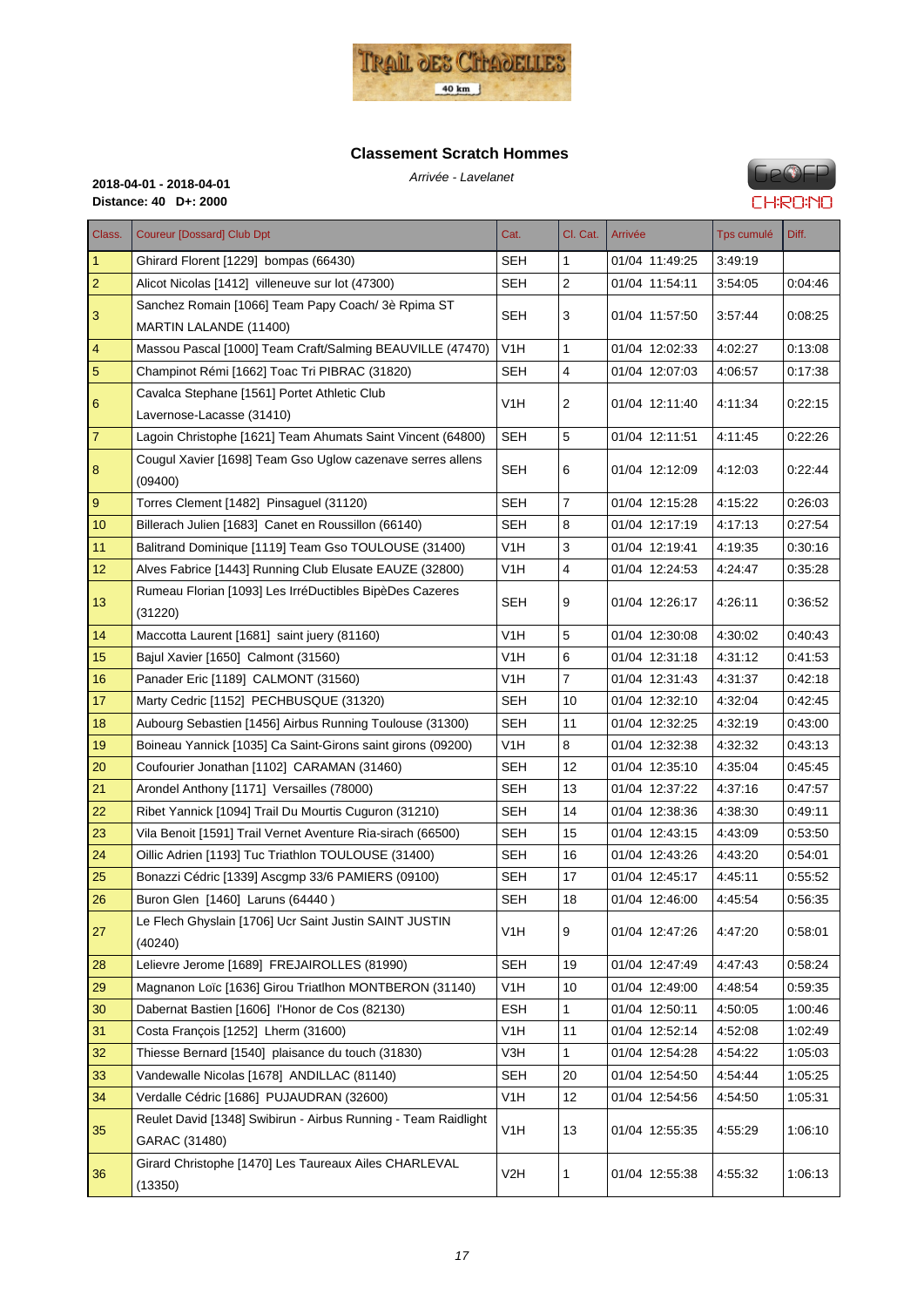| Class.   | <b>Coureur [Dossard] Club Dpt</b>                                              | Cat.             | Cl. Cat.       | Arrivée        | Tps cumulé | Diff.   |
|----------|--------------------------------------------------------------------------------|------------------|----------------|----------------|------------|---------|
| 37       | Carpentier Thomas [1676] Lézat / Leze (09210)                                  | SEH              | 21             | 01/04 12:57:44 | 4:57:38    | 1:08:19 |
| 38       | Marc Cédric [1581] Toulouse (31500)                                            | V <sub>1</sub> H | 14             | 01/04 12:58:18 | 4:58:12    | 1:08:53 |
| 39       | Depeyris Jerome [1716] SEREMPUY (32120)                                        | <b>SEH</b>       | 22             | 01/04 13:00:41 | 5:00:35    | 1:11:16 |
| 40       | Napora Jaroslaw [1707] agen (47000)                                            | V <sub>1</sub> H | 15             | 01/04 13:01:55 | 5:01:49    | 1:12:30 |
| 41       | Durand Julien [1560] Foix (09000)                                              | <b>SEH</b>       | 23             | 01/04 13:02:05 | 5:01:59    | 1:12:40 |
| 42       | Dupuy Pascal [1089] GANTIES (31160)                                            | V <sub>1</sub> H | 16             | 01/04 13:03:32 | 5:03:26    | 1:14:07 |
| 43       | Meynsan Jerome [1164] BORDEAUX (33300)                                         | V <sub>1</sub> H | 17             | 01/04 13:03:59 | 5:03:53    | 1:14:34 |
| 44       | Thoumieux Frederic [1643] Portet Athlétic Club portet sur<br>garonne (31120)   | V1H              | 18             | 01/04 13:04:38 | 5:04:32    | 1:15:13 |
| 45       | Bonnefous Regis [1273] valence d'Agen (82400)                                  | V1H              | 19             | 01/04 13:06:39 | 5:06:33    | 1:17:14 |
| 46       | Parot Xavier [1313] Uac Brioux PERIGNE (79170)                                 | <b>SEH</b>       | 24             | 01/04 13:07:10 | 5:07:04    | 1:17:45 |
| 47       | Sanguiniti Raphael [1002] Toulouse (31200)                                     | V1H              | 20             | 01/04 13:08:11 | 5:08:05    | 1:18:46 |
| 48       | Charles François [1461] Continental Frouzins (31270)                           | V <sub>1</sub> H | 21             | 01/04 13:08:20 | 5:08:14    | 1:18:55 |
| 49       | Prost Emmanuel [1490] TOULOUSE (31100)                                         | V <sub>1</sub> H | 22             | 01/04 13:09:16 | 5:09:10    | 1:19:51 |
| 50       | Salomone Thomas [1110] vic en bigorre (65500)                                  | <b>SEH</b>       | 25             | 01/04 13:10:49 | 5:10:43    | 1:21:24 |
| 51       | Marcon Kévin [1126] toulouse (31000)                                           | <b>SEH</b>       | 26             | 01/04 13:10:55 | 5:10:49    | 1:21:30 |
| 52       | Lacroix Louis [1398] PINS-JUSTARET (31860)                                     | <b>SEH</b>       | 27             | 01/04 13:11:28 | 5:11:22    | 1:22:03 |
|          | Pento Jerome [1087] Team Py'Runners rabastens de bigorre                       |                  |                |                |            |         |
| 53       | (65140)                                                                        | V <sub>1</sub> H | 23             | 01/04 13:11:49 | 5.11.43    | 1:22:24 |
| 54       | Couanon Antoine [1467] Ca Balma Toulouse (31400)                               | <b>SEH</b>       | 28             | 01/04 13:13:10 | 5:13:04    | 1:23:45 |
| 55       | Pereira Frederic [1673] Cap09 MERCUS GARRABET (09400)                          | V1H              | 24             | 01/04 13:13:50 | 5:13:44    | 1:24:25 |
| 56       | Ubeda Alexandre [1118] Seilh (31840)                                           | <b>SEH</b>       | 29             | 01/04 13:13:58 | 5:13:52    | 1:24:33 |
| 57       | Chanez Nicolas [1677] Ca Balma TOULOUSE (31400)                                | V1H              | 25             | 01/04 13:14:19 | 5:14:13    | 1:24:54 |
| 58       | Bruel Mathieu [1266] LAUTIGNAC (31370)                                         | <b>ESH</b>       | $\overline{2}$ | 01/04 13:14:29 | 5:14:23    | 1:25:04 |
| 59       | Morais Paulo [1116] Ecuries De Majouraut SAUSSENS (31460)                      | <b>SEH</b>       | 30             | 01/04 13:15:21 | 5:15:15    | 1:25:56 |
| 60       | Hebraud Benjamin [1521] Tcms toulouse <sup>2</sup> (31200)                     | <b>SEH</b>       | 31             | 01/04 13:15:30 | 5:15:24    | 1:26:05 |
| 61       | Picard Alexandre [1528] Ppm/Bm Coaching VILHONNEUR<br>(16220)                  | <b>SEH</b>       | 32             | 01/04 13:16:16 | 5:16:10    | 1:26:51 |
| 62       | Laveze Jerome [1620] REVEL (31250)                                             | <b>SEH</b>       | 33             | 01/04 13:16:53 | 5:16:47    | 1:27:28 |
| 63       | Mordant Pierre [1040] MURET (31600)                                            | <b>SEH</b>       | 34             | 01/04 13:17:18 | 5:17:12    | 1:27:53 |
| 64       | Beguier Julien [1719] Asptt Agen Agen (47000)                                  | V <sub>1</sub> H | 26             | 01/04 13:17:49 | 5:17:43    | 1:28:24 |
| 65       | Guiavarch Eric [1191] caniac du causse (46240)                                 | V <sub>1</sub> H | 27             | 01/04 13:18:40 | 5:18:34    | 1:29:15 |
| 66       | Lefranc Axel [1572] RIEUX (31310)                                              | V <sub>1</sub> H | 28             | 01/04 13:19:45 | 5:19:39    | 1:30:20 |
| 67       | Jaqir-Granger Youssef [1510] Muret (31600)                                     | <b>SEH</b>       | 35             | 01/04 13:21:06 | 5:21:00    | 1:31:41 |
| 68       | Gerdil Jerome [1409] Jogging Club Chateauneuf chateauneuf<br>(16120)           | V <sub>1</sub> H | 29             | 01/04 13:21:48 | 5:21:42    | 1:32:23 |
| 69       | Guiavarch Ronan [1536] Ac Pamiers BEZAC (09100)                                | V <sub>1</sub> H | 30             | 01/04 13:22:47 | 5:22:41    | 1:33:22 |
| 70       | Grindes Matthieu [1347] Blsp blajan (31350)                                    | V <sub>1</sub> H | 31             | 01/04 13:22:52 | 5:22:46    | 1:33:27 |
|          | Carini Davy [1148] Les IrréDuctibles BipèDes De Cazeres                        |                  |                |                |            |         |
| 71       | Dream Team palaminy (31220)                                                    | V <sub>1</sub> H | 32             | 01/04 13:22:54 | 5:22:48    | 1:33:29 |
| 72       | Lombard Fabien [1295] LHERM (31600)                                            | V <sub>2</sub> H | $\overline{a}$ | 01/04 13:24:13 | 5:24:07    | 1:34:48 |
| 73       | Perrenoud Thomas [1275] You Can Trail SAINT MICHEL DE<br><b>LLOTES (66130)</b> | <b>SEH</b>       | 36             | 01/04 13:24:27 | 5:24:21    | 1:35:02 |
| 74       | Gobert Jerome [1713] LYON (69001)                                              | V <sub>1</sub> H | 33             | 01/04 13:24:47 | 5:24:41    | 1:35:22 |
| 75       | Vacquier David [1380] Amicale Apero Trail OLEMPS (12510)                       | V <sub>1</sub> H | 34             | 01/04 13:25:14 | 5:25:08    | 1:35:49 |
| 76       | Pinto Claude [1237] Los Bandidos aigues vives (09600)                          | V <sub>1</sub> H | 35             | 01/04 13:25:29 | 5:25:23    | 1:36:04 |
| 77       | Ultra Richard [1317] coarraze (64800)                                          | V <sub>1</sub> H | 36             | 01/04 13:26:08 | 5:26:02    | 1:36:43 |
| 78       | Fey Audric [1703] Ondres (40440)                                               | <b>SEH</b>       | 37             | 01/04 13:27:52 | 5.27.46    | 1:38:27 |
| $\bf 79$ | Faïsse Gregory [1598] SAINT-LYS (31470)                                        | <b>SEH</b>       | 38             | 01/04 13:27:55 | 5:27:49    | 1:38:30 |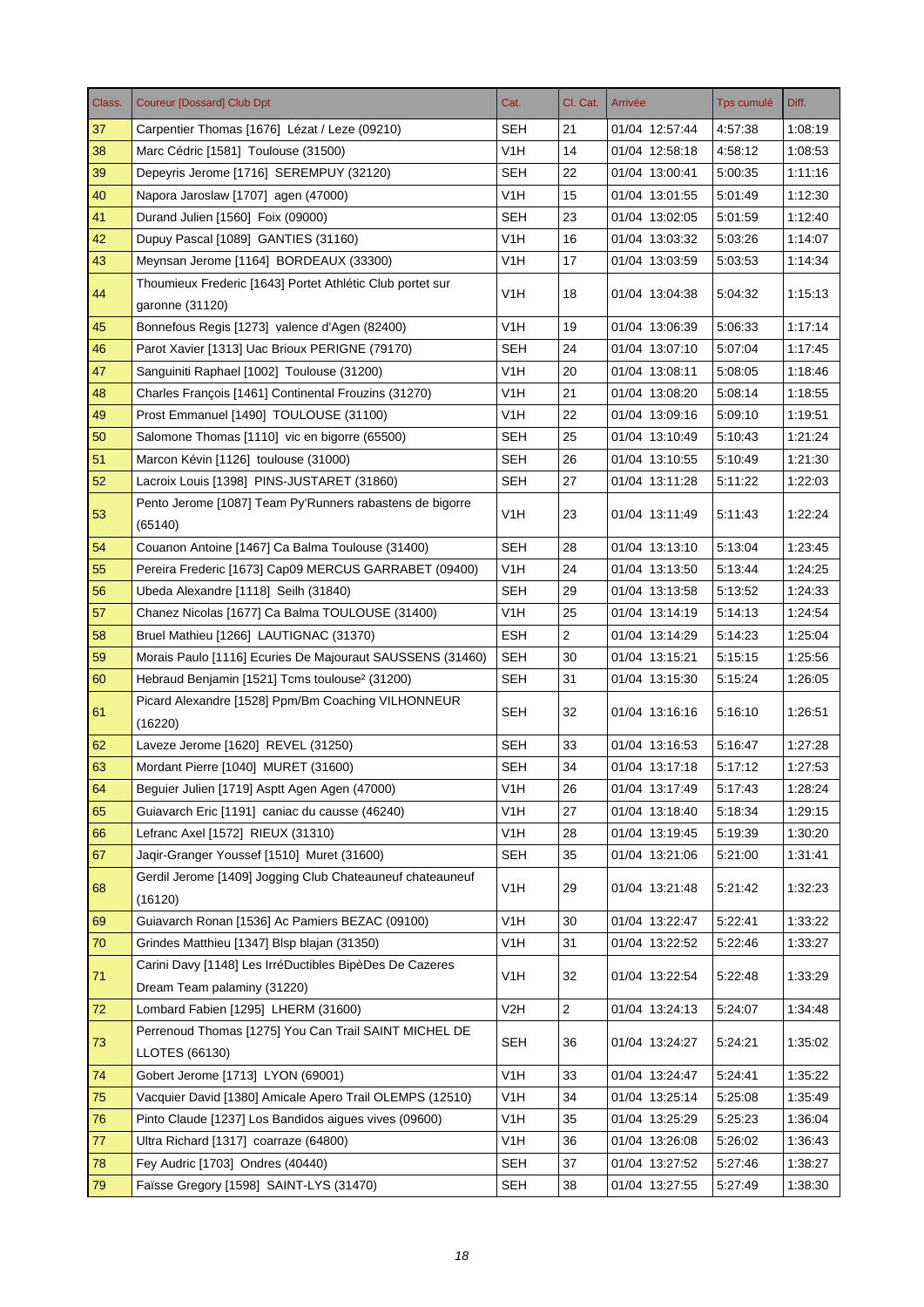| Class. | <b>Coureur [Dossard] Club Dpt</b>                                             | Cat.             | Cl. Cat. | Arrivée        | Tps cumulé | Diff.   |
|--------|-------------------------------------------------------------------------------|------------------|----------|----------------|------------|---------|
| 80     | Pinaud Guillaume [1034] lavelanet (09300)                                     | SEH              | 39       | 01/04 13:27:58 | 5:27:52    | 1:38:33 |
| 81     | Calvignac Philippe [1346] AUSSONNE (31840)                                    | V2H              | 3        | 01/04 13:28:01 | 5:27:55    | 1:38:36 |
| 82     | Alberto Nicolas [1107] Vo2max Tarascon TARASCON SUR<br>ARIèGE (09400)         | SEH              | 40       | 01/04 13:28:23 | 5:28:17    | 1:38:58 |
| 83     | Huc Cyrille [1263] Balma seysses (31600)                                      | V <sub>1</sub> H | 37       | 01/04 13:28:27 | 5:28:21    | 1:39:02 |
| 84     | Juliac Etienne [1239] IDRON (64320)                                           | V1H              | 38       | 01/04 13:28:29 | 5:28:23    | 1:39:04 |
| 85     | Pradas Saura Ruben [1165] C.M. La Pedrera BORRIOL (12190)                     | V <sub>1</sub> H | 39       | 01/04 13:28:33 | 5:28:27    | 1:39:08 |
| 86     | Ohana David [1091] Tuc Triathlon RAMONVILLE ST AGNE<br>(31520)                | <b>SEH</b>       | 41       | 01/04 13:29:48 | 5:29:42    | 1:40:23 |
| 87     | Lelievre Lohann [1048] st vincent de tyrosse (40230)                          | <b>SEH</b>       | 42       | 01/04 13:29:51 | 5:29:45    | 1:40:26 |
| 88     | Boschini Guillaume [1705] Cugnaux (31270)                                     | V <sub>1</sub> H | 40       | 01/04 13:29:53 | 5.29:47    | 1:40:28 |
| 89     | Connan Enzo [1425] MONT (64300)                                               | <b>ESH</b>       | 3        | 01/04 13:30:01 | 5:29:55    | 1:40:36 |
| 90     | Brunel Guillaume [1654] Trail Du Mourtis ()                                   | <b>SEH</b>       | 43       | 01/04 13:30:04 | 5:29:58    | 1:40:39 |
|        | Carreras Jean Michel [1014] Team Papy Coach Benoit Lançon                     |                  |          |                |            |         |
| 91     | CARCASSONNE (11000)                                                           | <b>SEH</b>       | 44       | 01/04 13:30:18 | 5:30:12    | 1:40:53 |
| 92     | Depez Sylvain [1031] Saint pierre d'irube (64990)                             | <b>SEH</b>       | 45       | 01/04 13:30:51 | 5:30:45    | 1:41:26 |
| 93     | Giraud Benoît [1153] Toulouse (31300)                                         | SEH              | 46       | 01/04 13:31:29 | 5:31:23    | 1:42:04 |
| 94     | Cartier<br>Frédéric [1657] Blsp FONTENILLES (31470)                           | V <sub>1</sub> H | 41       | 01/04 13:32:25 | 5:32:19    | 1:43:00 |
| 95     | Navarro Stéphane [1672] Plaisance du Touch (31830)                            | V1H              | 42       | 01/04 13:34:19 | 5:34:13    | 1:44:54 |
| 96     | Lopez Olivier [1332] SERIGNAN (34410)                                         | <b>SEH</b>       | 47       | 01/04 13:35:01 | 5:34:55    | 1:45:36 |
| 97     | Rouault Vincent [1086] As Air France SAVERDUN (09700)                         | V2H              | 4        | 01/04 13:35:25 | 5.35.19    | 1:46:00 |
| 98     | Rouquet Vincent [1376] LABASTIDE ST SERNIN (31620)                            | V <sub>1</sub> H | 43       | 01/04 13:35:34 | 5:35:28    | 1:46:09 |
|        | Favennec Erwan [1285] Ac Auterive - Asat Tisséo Miremont                      |                  |          |                |            |         |
| 99     | (31190)                                                                       | V <sub>1</sub> H | 44       | 01/04 13:35:38 | 5:35:32    | 1:46:13 |
| 100    | Valette Sebastien [1684] Heavy Legs castanet (31320)                          | V <sub>1</sub> H | 45       | 01/04 13:35:59 | 5.35.53    | 1:46:34 |
| 101    | Hafsi Mustapha [1221] Spiridon Club Du Pays D Olmes AIGUES<br>VIVES (09600)   | V2H              | 5        | 01/04 13:37:05 | 5:36:59    | 1:47:40 |
| 102    | Brossard Clément [1117] Les Zinzins Des Coteaux 31<br><b>TOULOUSE (31200)</b> | <b>SEH</b>       | 48       | 01/04 13:39:42 | 5:39:36    | 1:50:17 |
| 103    | Taupin Olivier [1090] tournefeuille (31170)                                   | V <sub>1</sub> H | 46       | 01/04 13:39:54 | 5:39:48    | 1:50:29 |
| 104    | Caron Christophe [1517] Trailers Pyrénéens Tranquilles<br>Saint-Lys (31470)   | V <sub>2</sub> H | 6        | 01/04 13:40:41 | 5:40:35    | 1:51:16 |
| 105    | Guardia Fabien [1338] Toac Blagnac (31700)                                    | <b>SEH</b>       | 49       | 01/04 13:42:53 | 5:42:47    | 1.53.28 |
| 106    | Venier Christophe [1631] 140 Trail Montberon montberon<br>(31140)             | V <sub>2</sub> H | 7        | 01/04 13:43:13 | 5:43:07    | 1:53:48 |
| 107    | Vaillant Yves [1307] Couri A Audenge MIOS (33380)                             | V <sub>1</sub> H | 47       | 01/04 13:43:15 | 5:43:09    | 1:53:50 |
| 108    | Caillaud Anthony [1624] Rapv LE POIRé-SUR-VIE (85170)<br>(85170)              | <b>SEH</b>       | 50       | 01/04 13:43:37 | 5:43:31    | 1:54:12 |
| 109    | Thomas Franck [1350] Cpl Primaube 012012 LUC LA<br><b>PRIMAUBE (12450)</b>    | <b>SEH</b>       | 51       | 01/04 13:43:40 | 5:43:34    | 1:54:15 |
| 110    | Bousquet Alexis [1492] graulhet (81300)                                       | <b>SEH</b>       | 52       | 01/04 13:43:44 | 5:43:38    | 1:54:19 |
| 111    | Guillotin Franck [1069] Esclops D'Azun ODOS (65310)                           | V2H              | 8        | 01/04 13:43:57 | 5:43:51    | 1.54.32 |
|        | Bruniquel Vincent [1635] Gaps Payrin Trail PONT DE LARN                       |                  |          |                |            |         |
| 112    | (81660)                                                                       | V <sub>1</sub> H | 48       | 01/04 13:44:03 | 5.43.57    | 1:54:38 |
| 113    | Bahuaud Gaetan [1543] Au Taquet 44 LAVAU SUR LOIRE<br>(44260)                 | V <sub>1</sub> H | 49       | 01/04 13:44:33 | 5:44:27    | 1:55:08 |
| 114    | Lacarrau Alain [1240] SAINT FéLIX DE RIEUTORD (09120)                         | V <sub>1</sub> H | 50       | 01/04 13:44:35 | 5:44:29    | 1:55:10 |
| 115    | Mercadier Lucas [1349] Mazeres Course Pédestre mazeres<br>(09270)             | <b>SEH</b>       | 53       | 01/04 13:44:51 | 5:44:45    | 1:55:26 |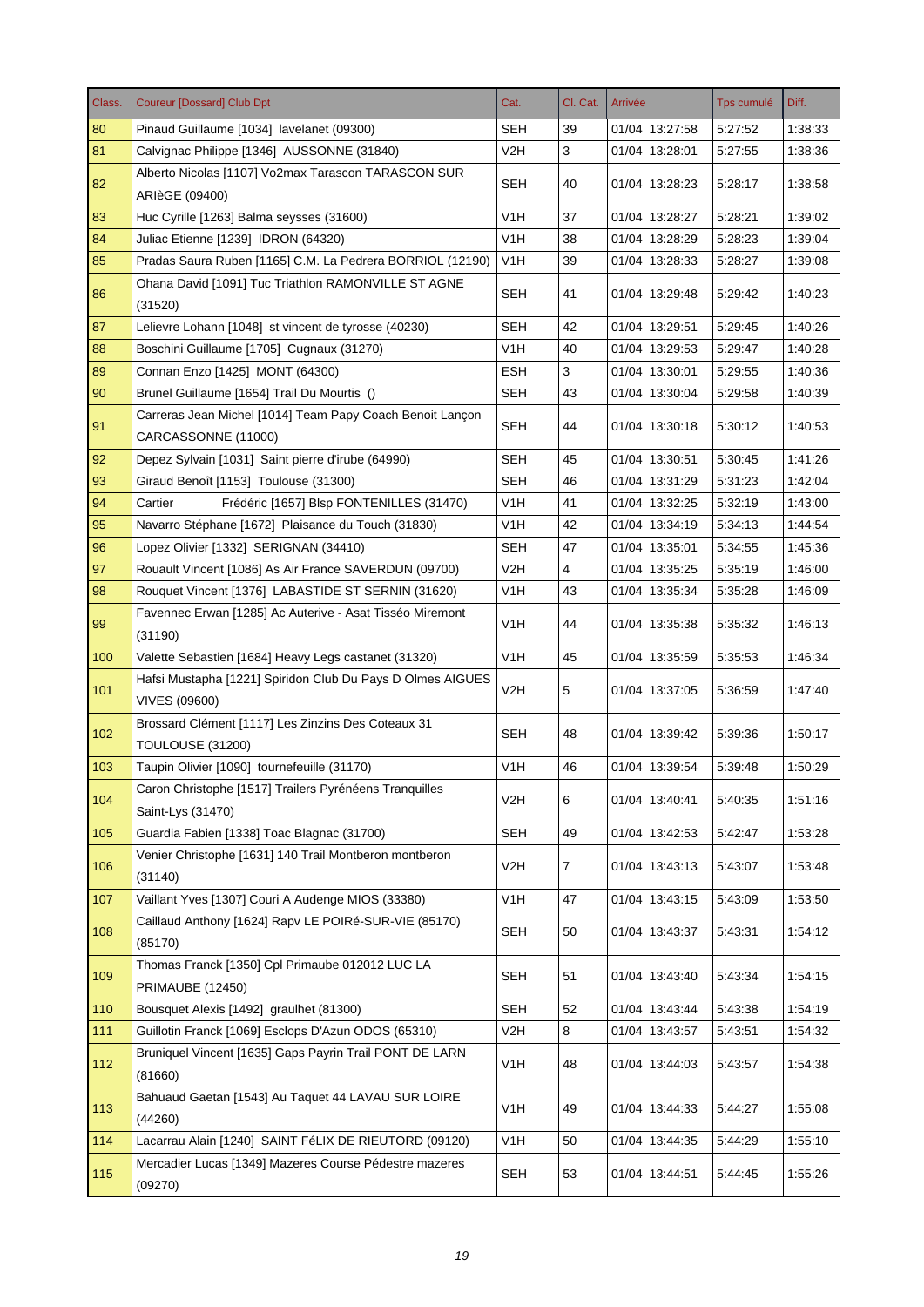| Class. | <b>Coureur [Dossard] Club Dpt</b>                                               | Cat.             | Cl. Cat. | Arrivée        | Tps cumulé | Diff.   |
|--------|---------------------------------------------------------------------------------|------------------|----------|----------------|------------|---------|
| 116    | Tranier Thibaut [1520] TOULOUSE (31400)                                         | SEH              | 54       | 01/04 13:45:03 | 5:44:57    | 1:55:38 |
| 117    | Paulat Sébastien [1134] tournefeuille (31170)                                   | V <sub>1</sub> H | 51       | 01/04 13:45:14 | 5:45:08    | 1:55:49 |
| 118    | Miura Anthony [1053] Trail Du Mourtis/Patatrail CIERP-GAUD<br>(31440)           | <b>SEH</b>       | 55       | 01/04 13:45:26 | 5:45:20    | 1:56:01 |
| 119    | Bernadet Xavier [1121] Trail Du Mourtis Frontignan de<br>Comminges (31510)      | <b>SEH</b>       | 56       | 01/04 13:45:28 | 5:45:22    | 1:56:03 |
| 120    | Avedillo Xavier [1596] Fonbeauzard (31140)                                      | <b>SEH</b>       | 57       | 01/04 13:45:51 | 5:45:45    | 1:56:26 |
| 121    | Olivry Brice [1253] Portet Athletic Club VENERQUE (31810)                       | <b>SEH</b>       | 58       | 01/04 13:46:25 | 5:46:19    | 1:57:00 |
| 122    | Coinchelin Nicolas [1408] Jsa Triathlon Jurignac (16250)                        | <b>SEH</b>       | 59       | 01/04 13:47:29 | 5:47:23    | 1:58:04 |
| 123    | Durand Gérard [1274] Vo2 Max Tarascon Sur Ariege<br>TARASCON SUR ARIEGE (09400) | V3H              | 2        | 01/04 13:47:33 | 5:47:27    | 1:58:08 |
| 124    | Chevet Christophe [1600] Les Flèches De L?Archer VIVONNE<br>(86370)             | <b>SEH</b>       | 60       | 01/04 13:47:44 | 5:47:38    | 1:58:19 |
| 125    | Corona Sebastien [1326] Saurat (09400)                                          | <b>SEH</b>       | 61       | 01/04 13:48:03 | 5:47:57    | 1:58:38 |
| 126    | Roux Lionel Georges [1125] VALLERAUGUE (30570)                                  | V2H              | 9        | 01/04 13:48:05 | 5:47:59    | 1:58:40 |
| 127    | Vieville Florent [1003] Beaumont-de-Lomagne (82500)                             | <b>SEH</b>       | 62       | 01/04 13:48:08 | 5:48:02    | 1:58:43 |
|        | Mousset Cyril [1037] Les Mille Pattes Carbonnais Carbonne                       |                  |          |                |            |         |
| 128    | (31390)                                                                         | <b>SEH</b>       | 63       | 01/04 13:49:06 | 5:49:00    | 1:59:41 |
| 129    | Lasgleyses Cedric [1688] 1000 Pattes Vicquois Vic en Bigorre<br>(65500)         | <b>SEH</b>       | 64       | 01/04 13:49:09 | 5:49:03    | 1:59:44 |
| 130    | Laganne Jacques [1497] Gimont (32200)                                           | V <sub>1</sub> H | 52       | 01/04 13:49:30 | 5:49:24    | 2:00:05 |
| 131    | Meunier Thomas [1123] Run&Fit TOULOUSE (31300)                                  | <b>SEH</b>       | 65       | 01/04 13:50:21 | 5:50:15    | 2:00:56 |
| 132    | Carriere Sebastien [1595] REBIGUE (31320)                                       | SEH              | 66       | 01/04 13:50:30 | 5:50:24    | 2:01:05 |
| 133    | Casu Guillaume [1593] ayguesvives (31450)                                       | <b>SEH</b>       | 67       | 01/04 13:50:32 | 5:50:26    | 2:01:07 |
| 134    | Lemaire Romain [1241] Jaunay clan (86130)                                       | SEH              | 68       | 01/04 13:50:38 | 5:50:32    | 2:01:13 |
| 135    | Landes Benoit [1585] Rapv Le Poiré sur vie (85170)                              | <b>SEH</b>       | 69       | 01/04 13:50:44 | 5:50:38    | 2:01:19 |
| 136    | Briere Mathieu [1696] Toulouse Toulouse (31500)                                 | V1H              | 53       | 01/04 13:52:03 | 5:51:57    | 2:02:38 |
| 137    | Calestroupat Thierry [1604] Fenouillet (31150)                                  | <b>SEH</b>       | 70       | 01/04 13:53:13 | 5:53:07    | 2:03:48 |
| 138    | Duarte Nicolas [1233] celles (09000)                                            | V1H              | 54       | 01/04 13:53:53 | 5:53:47    | 2:04:28 |
| 139    | Dubois Frederic [1052] Festival Des Hospitaliers NANT (12230)                   | V <sub>2</sub> H | 10       | 01/04 13:53:59 | 5:53:53    | 2:04:34 |
| 140    | Chevallereau David [1416] Cap Nature Beaulieu BEAULIEU<br>SOUS LA ROCHE (85190) | V <sub>1</sub> H | 55       | 01/04 13:54:17 | 5:54:11    | 2:04:52 |
| 141    | Lavigne Frederic [1646] Chourmo Raid Aventure SIMIANE<br>COLLONGUE (13109)      | <b>SEH</b>       | 71       | 01/04 13:54:22 | 5:54:16    | 2:04:57 |
| 142    | Dejean Michael [1287] Team Trail'Quillou Verniolle (09340)                      | <b>SEH</b>       | 72       | 01/04 13:54:24 | 5:54:18    | 2:04:59 |
|        | Bernoville Gael [1190] Trail Du Mourtis Bordes de Riviere                       |                  |          |                |            |         |
| 143    | (31210)                                                                         | <b>SEH</b>       | 73       | 01/04 13:54:30 | 5:54:24    | 2:05:05 |
|        | Cabandé David [1323] Les Zinzins Des Coteaux Aucamville                         |                  |          |                |            |         |
| 144    | (31140)                                                                         | <b>SEH</b>       | 74       | 01/04 13:54:52 | 5:54:46    | 2:05:27 |
| 145    | Pardes Romain [1399] SAINT PIERRE DU MONT (40280)                               | V <sub>1</sub> H | 56       | 01/04 13:55:37 | 5:55:31    | 2:06:12 |
| 146    | Daube Nicolas [1616] COLOMIERS (31770)                                          | V <sub>1</sub> H | 57       | 01/04 13:55:39 | 5:55:33    | 2:06:14 |
| 147    | Vasseur Jean-Philippe [1077] Vic-en-Bigorre (65500)                             | V <sub>1</sub> H | 58       | 01/04 13:55:45 | 5:55:39    | 2:06:20 |
| 148    | Mendez Xavier [1464] Continental Fontenilles (31470)                            | V1H              | 59       | 01/04 13:56:04 | 5:55:58    | 2:06:39 |
| 149    | Raoul Laurent [1335] ROUEDE (31160)                                             | V <sub>1</sub> H | 60       | 01/04 13:56:22 | 5:56:16    | 2:06:57 |
| 150    | Nogues Dominique [1021] HOURTIN (33990)                                         | <b>SEH</b>       | 75       | 01/04 13:56:27 | 5:56:21    | 2:07:02 |
| 151    | Courtois Sébastien [1378] PAMIERS (09100)                                       | V <sub>1</sub> H | 61       | 01/04 13:56:36 | 5:56:30    | 2:07:11 |
| 152    | Andrieu Fabien [1284] Amicale ApéRo Trail RODEZ (12000)                         | <b>SEH</b>       | 76       | 01/04 13:57:13 | 5:57:07    | 2:07:48 |
| 153    | Michel Gildas [1717] Lille Triathlon LAMBERSART (59130)                         | <b>SEH</b>       | 77       | 01/04 13:57:16 | 5:57:10    | 2:07:51 |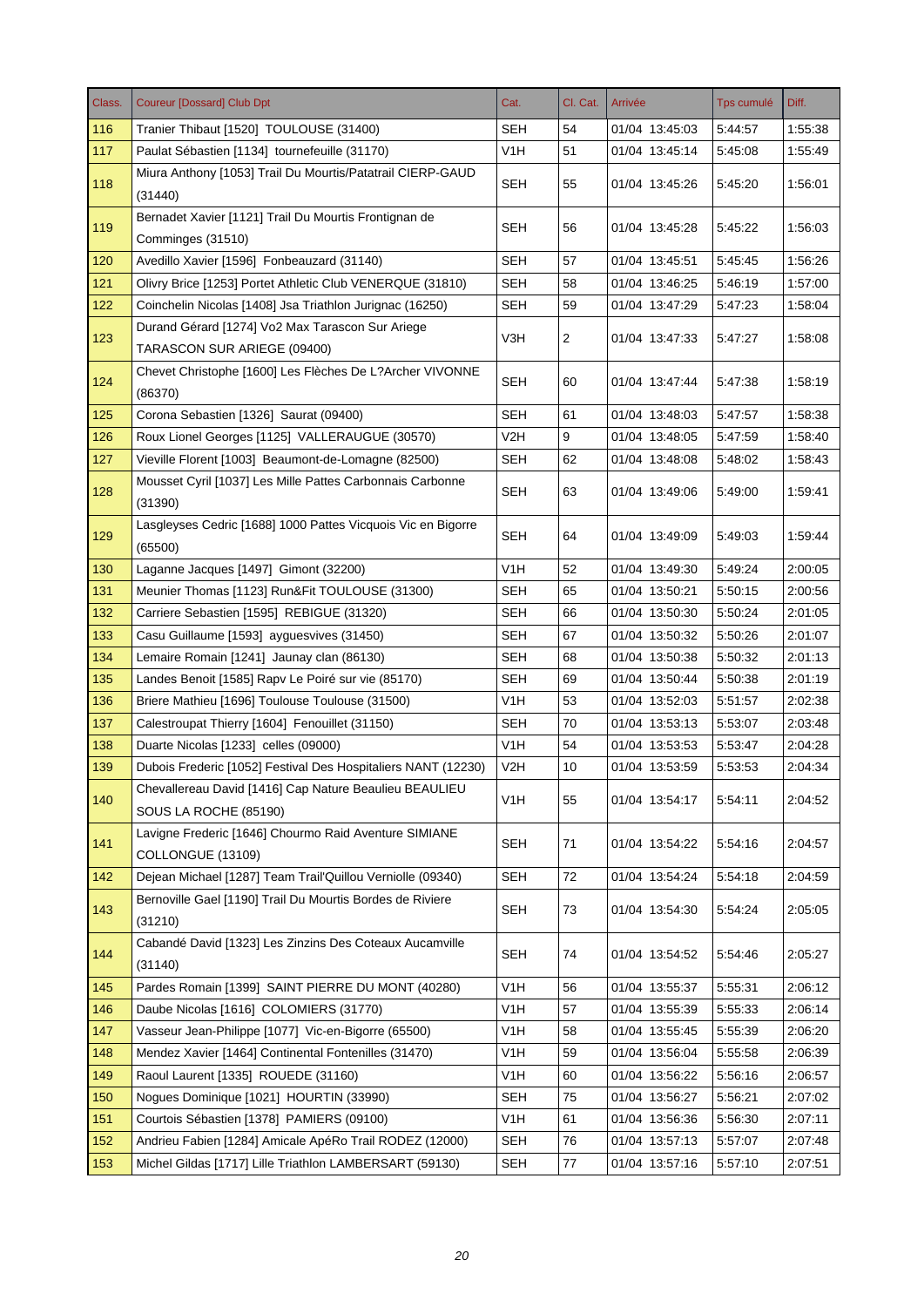| Class. | <b>Coureur [Dossard] Club Dpt</b>                                                 | Cat.             | Cl. Cat. | Arrivée        | Tps cumulé | Diff.   |
|--------|-----------------------------------------------------------------------------------|------------------|----------|----------------|------------|---------|
| 154    | Souquieres Jean-Francois [1391] Les Zinzins Des Coteaux 31 /                      | V2H              | 11       | 01/04 13:57:20 | 5:57:14    | 2:07:55 |
|        | Spiridon Aurillac SAINT-ALBAN (31140)                                             |                  |          |                |            |         |
| 155    | Tisseyre Julien [1143] Zinzins Des Coteaux 31 Toulouse<br>(31200)                 | SEH              | 78       | 01/04 13:57:23 | 5:57:17    | 2:07:58 |
| 156    | Pauly Christophe [1362] Sourtadeil FERRIERES (09000)                              | V <sub>1</sub> H | 62       | 01/04 13:57:26 | 5:57:20    | 2:08:01 |
| 157    | Le Meur Baptiste [1555] Fest'In Trail Couserans SAINT-LARY<br>(09800)             | <b>SEH</b>       | 79       | 01/04 13:57:50 | 5:57:44    | 2:08:25 |
| 158    | Saune Nicolas [1563] pointis inard (31800)                                        | <b>SEH</b>       | 80       | 01/04 13:58:56 | 5:58:50    | 2:09:31 |
| 159    | Vallve Marc [1363] Snpc09 ROQUEFIXADE (09300)                                     | V1H              | 63       | 01/04 13:59:16 | 5:59:10    | 2:09:51 |
| 160    | Lanthelme Maurin [1553] TOULOUSE (31400)                                          | <b>SEH</b>       | 81       | 01/04 13:59:35 | 5:59:29    | 2:10:10 |
| 161    | Lagreou Paul [1056] SAINT VINCENT DE PAUL (40990)                                 | <b>SEH</b>       | 82       | 01/04 13:59:55 | 5:59:49    | 2:10:30 |
| 162    | Blanc Renaud [1530] Les Fous Laids De Leychert LEYCHERT<br>(09300)                | V <sub>1</sub> H | 64       | 01/04 13:59:59 | 5:59:53    | 2:10:34 |
| 163    | Albert Cedric [1421] Les Zinzins Des Coteaux 31 Fenouillet<br>(31150)             | V1H              | 65       | 01/04 14:01:13 | 6:01:07    | 2:11:48 |
| 164    | Goy Jerome [1259] Airbus Ds - Astropodes marignier (74970)                        | <b>SEH</b>       | 83       | 01/04 14:01:20 | 6:01:14    | 2:11:55 |
| 165    | Dasque Julien [1365] Los Beths Caminares Lannemezan<br>(65300)                    | <b>SEH</b>       | 84       | 01/04 14:01:25 | 6:01:19    | 2:12:00 |
| 166    | Jauffrit Quentin [1578] Rapv le poiré sur vie (85170)                             | <b>SEH</b>       | 85       | 01/04 14:01:36 | 6:01:30    | 2:12:11 |
| 167    | Bossis Emmanuel [1628] Raid Aventure Pays De Vie poiré sur<br>vie (85170)         | V1H              | 66       | 01/04 14:01:39 | 6:01:33    | 2:12:14 |
| 168    | Flahaut Alrik [1605] LEVIGNAC (31530)                                             | SEH              | 86       | 01/04 14:01:42 | 6:01:36    | 2:12:17 |
| 169    | Bru Alexandre [1018] Jogging Varilhes varilhes (09120)                            | V <sub>1</sub> H | 67       | 01/04 14:01:44 | 6:01:38    | 2:12:19 |
| 170    | Lormant Richard [1109] Trail Du Mourtis Cabanac-Cazaux<br>(31160)                 | V <sub>1</sub> H | 68       | 01/04 14:02:50 | 6:02:44    | 2:13:25 |
| 171    | Gilet Olivier [1432] Acpa SAINT GEORGES DE POINTINDOUX<br>(85150)                 | V <sub>1</sub> H | 69       | 01/04 14:02:53 | 6:02:47    | 2:13:28 |
| 172    | Foix-Sauret David [1147] Vtt Jalles Evasion St Medard en Jalles<br>(33160)        | V <sub>1</sub> H | 70       | 01/04 14:02:56 | 6:02:50    | 2:13:31 |
| 173    | Kendall Jonny [1538] Foulée Des 3 Quilles CAMPAGNE SUR<br>AUDE (11260)            | <b>SEH</b>       | 87       | 01/04 14:03:04 | 6:02:58    | 2:13:39 |
| 174    | Laurent Nicolas [1272] Acp11 Sainte eulalie (11170)                               | <b>SEH</b>       | 88       | 01/04 14:03:07 | 6:03:01    | 2:13:42 |
| 175    | Leboeuf Kevin [1059] Team Trail'Quillou LE PEYRAT (09600)                         | <b>SEH</b>       | 89       | 01/04 14:03:19 | 6:03:13    | 2:13:54 |
| 176    | Lemond Julien [1318] Toulouse Triathlon Toulouse (31300)                          | <b>SEH</b>       | 90       | 01/04 14:04:33 | 6:04:27    | 2:15:08 |
| 177    | Banet Vincent [1484] Fan2trail PENNAUTIER (11610)                                 | V <sub>1</sub> H | 71       | 01/04 14:04:37 | 6:04:31    | 2:15:12 |
| 178    | Bayche Olivier [1652] Sapeur-Pompier Varilhes Varilhes (09120)                    | <b>SEH</b>       | 91       | 01/04 14:04:43 | 6:04:37    | 2:15:18 |
| 179    | Fouquet Gérald [1374] SEGURA (09120)                                              | V <sub>1</sub> H | 72       | 01/04 14:05:09 | 6:05:03    | 2:15:44 |
| 180    | Fassot Mathias [1292] Génération Trail Blois St Claude de diray<br>(41350)        | V <sub>1</sub> H | 73       | 01/04 14:05:12 | 6:05:06    | 2:15:47 |
| 181    | Diveux Thierry [1206] Ginestas X Trail ARGELIERS (11120)                          | V <sub>1</sub> H | 74       | 01/04 14:06:17 | 6:06:11    | 2:16:52 |
| 182    | Dubois Nicolas [1481] QUILLAN (11500)                                             | <b>SEH</b>       | 92       | 01/04 14:06:41 | 6:06:35    | 2:17:16 |
| 183    | Dabouineau Johann [1219] Trail Du Mourtis Villeneuve de<br>Rivière (31800)        | V <sub>1</sub> H | 75       | 01/04 14:07:01 | 6:06:55    | 2:17:36 |
| 184    | Torresin Stephane [1160] Les Irreductibles Bipedes De Cazeres<br>palaminy (31220) | V <sub>1</sub> H | 76       | 01/04 14:08:09 | 6:08:03    | 2:18:44 |
| 185    | Dumartin David [1130] Trail Du Mourtis ponlat taillebourg<br>(31210)              | V <sub>1</sub> H | 77       | 01/04 14:08:46 | 6:08:40    | 2:19:21 |
| 186    | Jullien Frederic [1269] Airbus Running TOULOUSE (31000)                           | <b>SEH</b>       | 93       | 01/04 14:09:21 | 6:09:15    | 2:19:56 |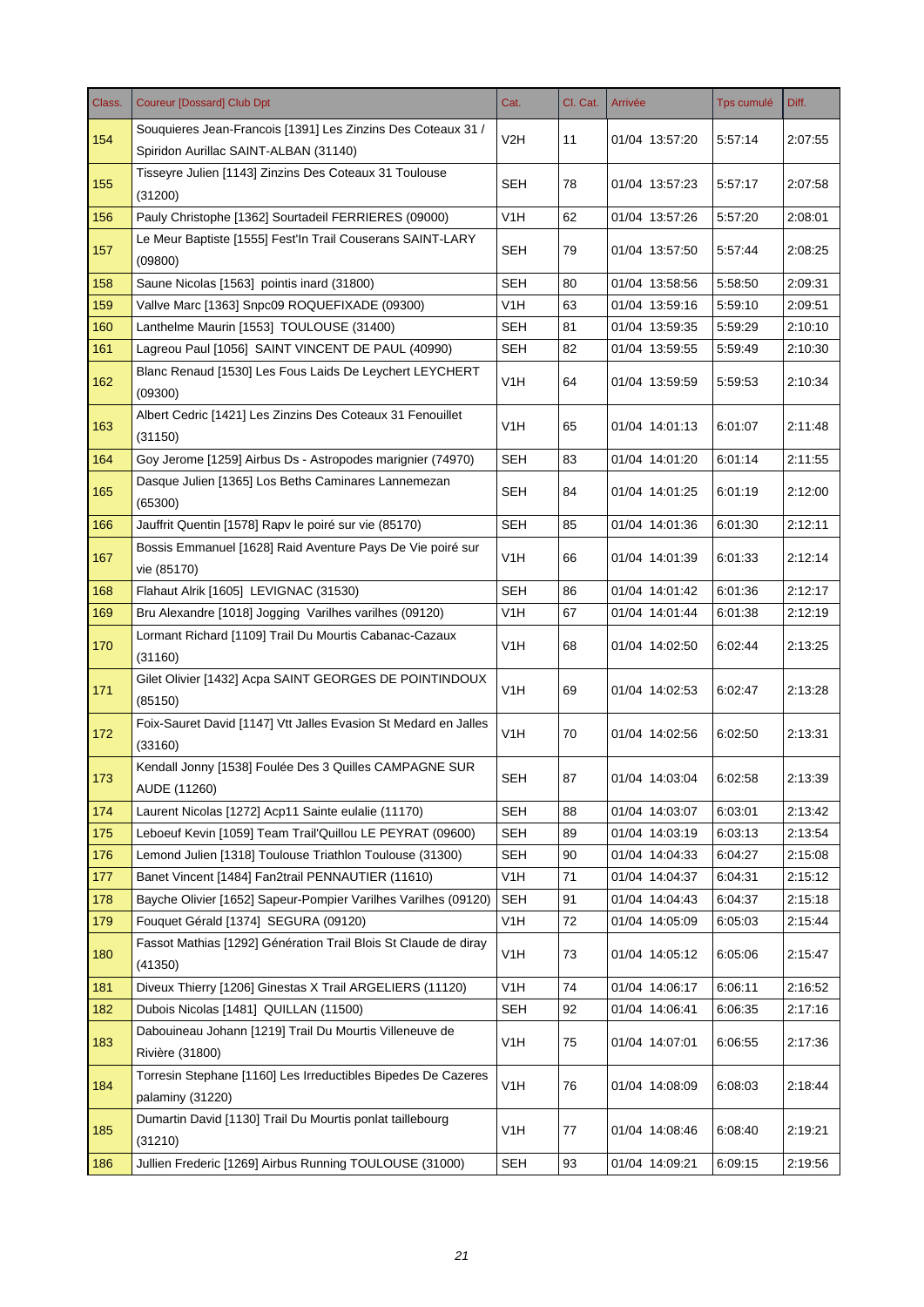| Class. | <b>Coureur [Dossard] Club Dpt</b>                                                         | Cat.             | Cl. Cat. | Arrivée        | Tps cumulé | Diff.   |
|--------|-------------------------------------------------------------------------------------------|------------------|----------|----------------|------------|---------|
| 187    | Moreau Marius [1675] Sapeurs Pompiers De Varilhes Varilhes<br>(09120)                     | <b>SEH</b>       | 94       | 01/04 14:09:30 | 6:09:24    | 2:20:05 |
| 188    | Solier Arnaud [1009] Acp11 carcassonne (11000)                                            | V1H              | 78       | 01/04 14:09:52 | 6:09:46    | 2:20:27 |
| 189    | Degoutte Cédric [1321] LIAS (32600)                                                       | V <sub>1</sub> H | 79       | 01/04 14:09:58 | 6:09:52    | 2:20:33 |
| 190    | Naya Laurent [1303] Festival Des Hospitaliers NANT (12230)                                | V1H              | 80       | 01/04 14:10:11 | 6:10:05    | 2:20:46 |
| 191    | Sourbé Benoît [1562] Les Traileurs Du Marensin SAINT PAUL<br>LES DAX (40990)              | V <sub>1</sub> H | 81       | 01/04 14:10:27 | 6:10:21    | 2:21:02 |
| 192    | Sariege Yannick [1477] Fonsorbes (31470)                                                  | <b>SEH</b>       | 95       | 01/04 14:10:47 | 6:10:41    | 2:21:22 |
| 193    | Guillien Stephane [1463] Continental CORNEBARRIEU (31700)                                 | V <sub>1</sub> H | 82       | 01/04 14:11:01 | 6:10:55    | 2:21:36 |
| 194    | Bilheran Jean Marc [1607] BOLQUERE PYRENEES 2000<br>(66210)                               | V1H              | 83       | 01/04 14:11:09 | 6:11:03    | 2:21:44 |
| 195    | Rouzeaud Lionel [1225] LA TOUR DU CRIEU (09100)                                           | <b>SEH</b>       | 96       | 01/04 14:11:24 | 6:11:18    | 2:21:59 |
| 196    | Gilles Nathanaël [1135] Cap Nature Beaulieu BEAULIEU SOUS<br>LA ROCHE (85190)             | SEH              | 97       | 01/04 14:11:28 | 6:11:22    | 2:22:03 |
| 197    | Coudie Yannick [1533] Foulée Des 3 Quilles COUIZA (11190)                                 | <b>SEH</b>       | 98       | 01/04 14:11:34 | 6:11:28    | 2:22:09 |
| 198    | Decap Laurent [1489] Aseat Mondonville (31700)                                            | SEH              | 99       | 01/04 14:11:42 | 6:11:36    | 2:22:17 |
| 199    | Bordessoulles Benoit [1364] Raid Hostens Aventure hostens<br>(33125)                      | V1H              | 84       | 01/04 14:11:49 | 6:11:43    | 2:22:24 |
| 200    | Tignous Patrick [1359] MOULIS (09200)                                                     | V <sub>1</sub> H | 85       | 01/04 14:11:51 | 6:11:45    | 2:22:26 |
| 201    | Saint Martino Sebastien [1434] Athle 632 CUGNAUX (31270)                                  | <b>SEH</b>       | 100      | 01/04 14:12:19 | 6:12:13    | 2:22:54 |
| 202    | Bonnefon Christophe [1448] calmont (31650)                                                | V1H              | 86       | 01/04 14:12:38 | 6:12:32    | 2:23:13 |
| 203    | Petit Stephane [1261] Villeneuve tolosane (31270)                                         | V <sub>1</sub> H | 87       | 01/04 14:13:33 | 6:13:27    | 2:24:08 |
| 204    | Blattes Michel [1395] Athletic Club Auterivain auterive (31190)                           | V2H              | 12       | 01/04 14:14:30 | 6:14:24    | 2:25:05 |
| 205    | Viola Gael [1483] Fan2trail Carcassonne (11000)                                           | <b>SEH</b>       | 101      | 01/04 14:14:35 | 6:14:29    | 2:25:10 |
| 206    | Blandinieres Thierry [1712] Lauragais Athle Castelaudary<br>VILLENEUVE LA COMPTAL (11400) | V2H              | 13       | 01/04 14:14:47 | 6:14:41    | 2:25:22 |
| 207    | Pajot Hugues [1276] Acpa Les Achards LA CHAPELLE<br><b>ACHARD (85150)</b>                 | V <sub>1</sub> H | 88       | 01/04 14:14:52 | 6:14:46    | 2:25:27 |
| 208    | Auroux Henri [1644] Trail Du Mourtis villeneuve tolosane<br>(31270)                       | V3H              | 3        | 01/04 14:15:11 | 6:15:05    | 2:25:46 |
| 209    | Grave Reynald [1370] Acp 11 PALAJA (11570)                                                | V <sub>1</sub> H | 89       | 01/04 14:16:11 | 6:16:05    | 2:26:46 |
| 210    | Votier Wilfried [1282] CAVANAC (11570)                                                    | <b>SEH</b>       | 102      | 01/04 14:16:13 | 6:16:07    | 2:26:48 |
| 211    | Pons Jérôme [1465] Portet Athletic Club PINS JUSTARET<br>(31860)                          | V1H              | 90       | 01/04 14:16:15 | 6:16:09    | 2:26:50 |
| 212    | Saves Dav [1100] Aurillac (15000)                                                         | <b>SEH</b>       | 103      | 01/04 14:16:17 | 6:16:11    | 2:26:52 |
| 213    | Lemasson Vincent [1105] As Martigne-Briand TERRANJOU<br>(49540)                           | V <sub>1</sub> H | 91       | 01/04 14:16:22 | 6:16:16    | 2:26:57 |
| 214    | Kan Francois [1178] Toulouse (31400)                                                      | <b>SEH</b>       | 104      | 01/04 14:16:25 | 6:16:19    | 2:27:00 |
| 215    | Vidal Jean-Michel [1023] Herserou LA BASTIDE SUR L HERS<br>(09600)                        | V <sub>1</sub> H | 92       | 01/04 14:17:01 | 6:16:55    | 2:27:36 |
| 216    | Delpech Denis [1063] Lous Mesclats ST VINCENT DE PAUL<br>(40990)                          | V <sub>1</sub> H | 93       | 01/04 14:18:29 | 6:18:23    | 2:29:04 |
| 217    | Fronteau Thomas [1243] Mazeres Courses Pedestres<br>MAZERES (09270)                       | <b>SEH</b>       | 105      | 01/04 14:19:14 | 6:19:08    | 2:29:49 |
| 218    | Elaoud Fayçal [1687] Toulouse Sud Course TOULOUSE<br>(31500)                              | <b>SEH</b>       | 106      | 01/04 14:20:07 | 6:20:01    | 2:30:42 |
| 219    | Cuisset Sebastien [1422] Acpa SAINT GEORGES DE<br>POINTINDOUX (85150)                     | <b>SEH</b>       | 107      | 01/04 14:20:10 | 6:20:04    | 2:30:45 |
| 220    | Amoros Romain [1535] SEILH (31840)                                                        | <b>SEH</b>       | 108      | 01/04 14:20:14 | 6:20:08    | 2:30:49 |
|        |                                                                                           |                  |          |                |            |         |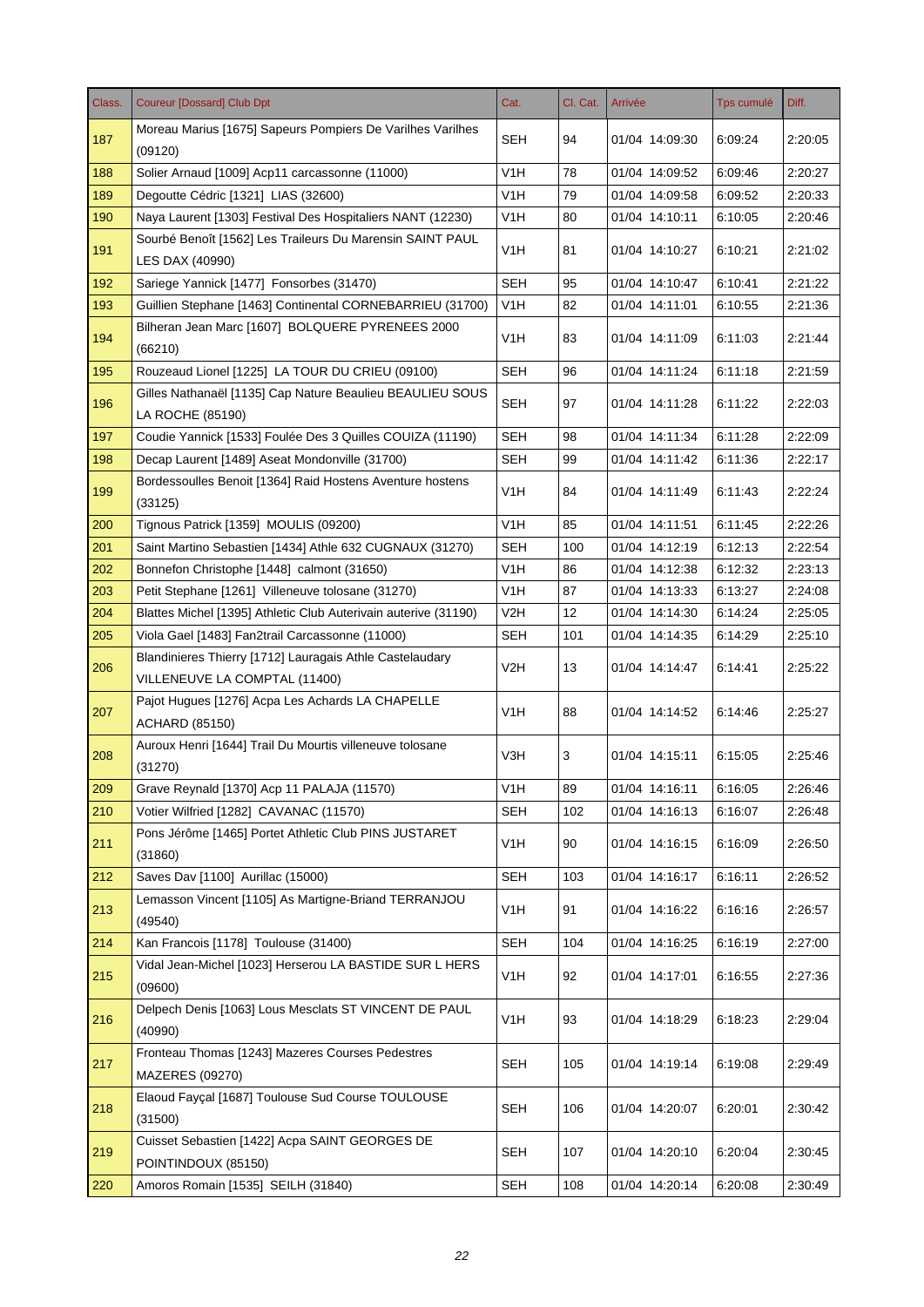| Class. | <b>Coureur [Dossard] Club Dpt</b>                                              | Cat.             | Cl. Cat. | Arrivée        | <b>Tps cumulé</b> | Diff.   |
|--------|--------------------------------------------------------------------------------|------------------|----------|----------------|-------------------|---------|
| 221    | Tieyre Grégory [1367] GARRIGUES (81500)                                        | SEH              | 109      | 01/04 14:21:32 | 6:21:26           | 2:32:07 |
| 222    | Petit Sylvain [1133] MAILHOC (81130)                                           | SEH              | 110      | 01/04 14:21:50 | 6:21:44           | 2:32:25 |
| 223    | Constans Claude [1567] Acvr Les Foulées Verte De Lalo<br>Brandonnet (12350)    | V2H              | 14       | 01/04 14:21:58 | 6:21:52           | 2:32:33 |
| 224    | Bernard Jérémy [1341] Baztandarrak BIARRITZ (64200)                            | <b>SEH</b>       | 111      | 01/04 14:22:22 | 6:22:16           | 2:32:57 |
| 225    | Hamon Sylvain [1403] colomiers (31770)                                         | <b>SEH</b>       | 112      | 01/04 14:23:07 | 6:23:01           | 2:33:42 |
| 226    | Daffos Sébastien [1648] Trail Du Mourtis ()                                    | V <sub>1</sub> H | 94       | 01/04 14:23:15 | 6:23:09           | 2:33:50 |
| 227    | Coyco Ludovic [1169] Tresses Running TRESSES (33370)                           | V1H              | 95       | 01/04 14:23:42 | 6:23:36           | 2:34:17 |
| 228    | Munier Benjamin [1101] MIREPOIX (0950)                                         | <b>SEH</b>       | 113      | 01/04 14:25:10 | 6:25:04           | 2:35:45 |
| 229    | Trincat Francois [1212] Capa Mount VARILHES (09120)                            | V2H              | 15       | 01/04 14:25:26 | 6:25:20           | 2:36:01 |
| 230    | Léger Arnaud [1179] SADROC (19270)                                             | <b>SEH</b>       | 114      | 01/04 14:25:39 | 6:25:33           | 2:36:14 |
| 231    | Bodard Mathias [1203] DéFi Outdoor La Rochelle (17000)                         | <b>SEH</b>       | 115      | 01/04 14:25:47 | 6:25:41           | 2:36:22 |
| 232    | Fournet Yanik [1442] Running Club Elusate éauze (32800)                        | V <sub>1</sub> H | 96       | 01/04 14:25:50 | 6:25:44           | 2:36:25 |
| 233    | Castillo Antonio [1328] Occitanie Running toulouse (31200)                     | V <sub>1</sub> H | 97       | 01/04 14:26:08 | 6:26:02           | 2:36:43 |
| 234    | Guillemot Thomas [1496] toulouse (31400)                                       | <b>SEH</b>       | 116      | 01/04 14:26:54 | 6:26:48           | 2:37:29 |
| 235    | Reynaud Lilian [1679] TOULOUSE (31400)                                         | V2H              | 16       | 01/04 14:26:56 | 6:26:50           | 2:37:31 |
| 236    | Vergnenegre Olivier [1128] LIMOGES (87000)                                     | V1H              | 98       | 01/04 14:27:13 | 6:27:07           | 2:37:48 |
| 237    | Aso Florent [1475] Running Club Elusate Manciet (32370)                        | <b>SEH</b>       | 117      | 01/04 14:28:20 | 6:28:14           | 2:38:55 |
| 238    | Calvet Philippe [1502] Toulouse (31300)                                        | V1H              | 99       | 01/04 14:28:46 | 6:28:40           | 2:39:21 |
| 239    | Benaben Christophe [1435] FOIX (09000)                                         | <b>SEH</b>       | 118      | 01/04 14:29:45 | 6:29:39           | 2:40:20 |
| 240    | Riviere Christophe [1695] CARBONNE (31390)                                     | <b>SEH</b>       | 119      | 01/04 14:29:48 | 6:29:42           | 2:40:23 |
| 241    | Lamouroux Denis [1556] Bref Je Fais Du Trail Toulouse (31500)                  | <b>SEH</b>       | 120      | 01/04 14:29:54 | 6:29:48           | 2:40:29 |
| 242    | Metivier Alain [1161] LES ACHARDS (LA MOTHE ACHARD)<br>(85150)                 | V <sub>1</sub> H | 100      | 01/04 14:29:58 | 6:29:52           | 2:40:33 |
| 243    | Danes Christophe [1051] TOULOUSE (31400)                                       | V <sub>1</sub> H | 101      | 01/04 14:30:00 | 6.29.54           | 2:40:35 |
| 244    | Gil Matthieu [1214] Mazeres FOIX (09000)                                       | V <sub>1</sub> H | 102      | 01/04 14:30:10 | 6:30:04           | 2:40:45 |
| 245    | Mercadier Fabrice [1506] Acvr LIMOGNE EN QUERCY (46260)                        | V1H              | 103      | 01/04 14:30:22 | 6:30:16           | 2:40:57 |
| 246    | Figureau Eric [1508] saint pierre du mont (40280)                              | V2H              | 17       | 01/04 14:30:27 | 6:30:21           | 2:41:02 |
|        | Belhon Philippe [1400] Mazeres Course Pededestre st felix de                   |                  |          |                |                   |         |
| 247    | tournegat (09500)                                                              | V2H              | 18       | 01/04 14:30:36 | 6:30:30           | 2:41:11 |
| 248    | Jardat Hugues [1330] PIBRAC (31820)                                            | V <sub>2</sub> H | 19       | 01/04 14:32:15 | 6:32:09           | 2:42:50 |
| 249    | Raffaud Frederic [1634] Ibm Bx/ Azun Nature St selve (33650)                   | V <sub>2</sub> H | 20       | 01/04 14:32:34 | 6:32:28           | 2:43:09 |
| 250    | Ortega Manuel [1439] Acpamiers ESCOSSE (09100)                                 | V <sub>2</sub> H | 21       | 01/04 14:33:51 | 6:33:45           | 2:44:26 |
| 251    | Dabadie Jean-Baptiste [1548] Aspoc PEYREHORADE (40300)                         | <b>SEH</b>       | 121      | 01/04 14:33:55 | 6:33:49           | 2:44:30 |
| 252    | Thouvenin Rémi [1195] Splach Athlé L'Isle Jourdain L ISLE<br>JOURDAIN (32600)  | <b>SEH</b>       | 122      | 01/04 14:33:57 | 6:33:51           | 2:44:32 |
| 253    | Lamothe Frederic [1007] LAGRACE DIEU (31190)                                   | V <sub>1</sub> H | 104      | 01/04 14:33:59 | 6:33:53           | 2:44:34 |
| 254    | Brosse Xavier [1312] Running Fouss 31 Le fousseret (31430)                     | V <sub>1</sub> H | 105      | 01/04 14:34:03 | 6:33:57           | 2:44:38 |
| 255    | Fraïoli Pierre-Alexandre [1315] Tri91 Saint Symphorien de<br>Thénières (12460) | <b>SEH</b>       | 123      | 01/04 14:34:36 | 6:34:30           | 2:45:11 |
| 256    | Mille Stéphane [1228] Aspoc/Psa PEYREHORADE (40300)                            | V <sub>1</sub> H | 106      | 01/04 14:34:40 | 6:34:34           | 2:45:15 |
| 257    | Bournonville Philippe [1310] Ca Balma BALMA (31130)                            | V <sub>2</sub> H | 22       | 01/04 14:35:24 | 6:35:18           | 2:45:59 |
| 258    | Dubet Luc [1574] Les Tac CHARLEVAL (13350)                                     | V1H              | 107      | 01/04 14:35:37 | 6:35:31           | 2:46:12 |
| 259    | Rumeau Cedric [1288] Trail Du Mourtis MARIGNAC (31440)                         | V <sub>1</sub> H | 108      | 01/04 14:35:50 | 6:35:44           | 2:46:25 |
|        | Gailhard Jeremie [1247] Amicale ApéRo Trail 12 MARCILLAC                       |                  |          |                |                   |         |
| 260    | <b>VALLON (12330)</b>                                                          | <b>SEH</b>       | 124      | 01/04 14:36:57 | 6:36:51           | 2:47:32 |
| 261    | Rougé Thierry [1414] JOU-SOUS-MONJOU (15800)                                   | V <sub>2</sub> H | 23       | 01/04 14:37:20 | 6:37:14           | 2:47:55 |
| 262    | Ramalho Jean-Michel [1314] Lacroix Falgarde (31120)                            | V1H              | 109      | 01/04 14:37:52 | 6.37.46           | 2:48:27 |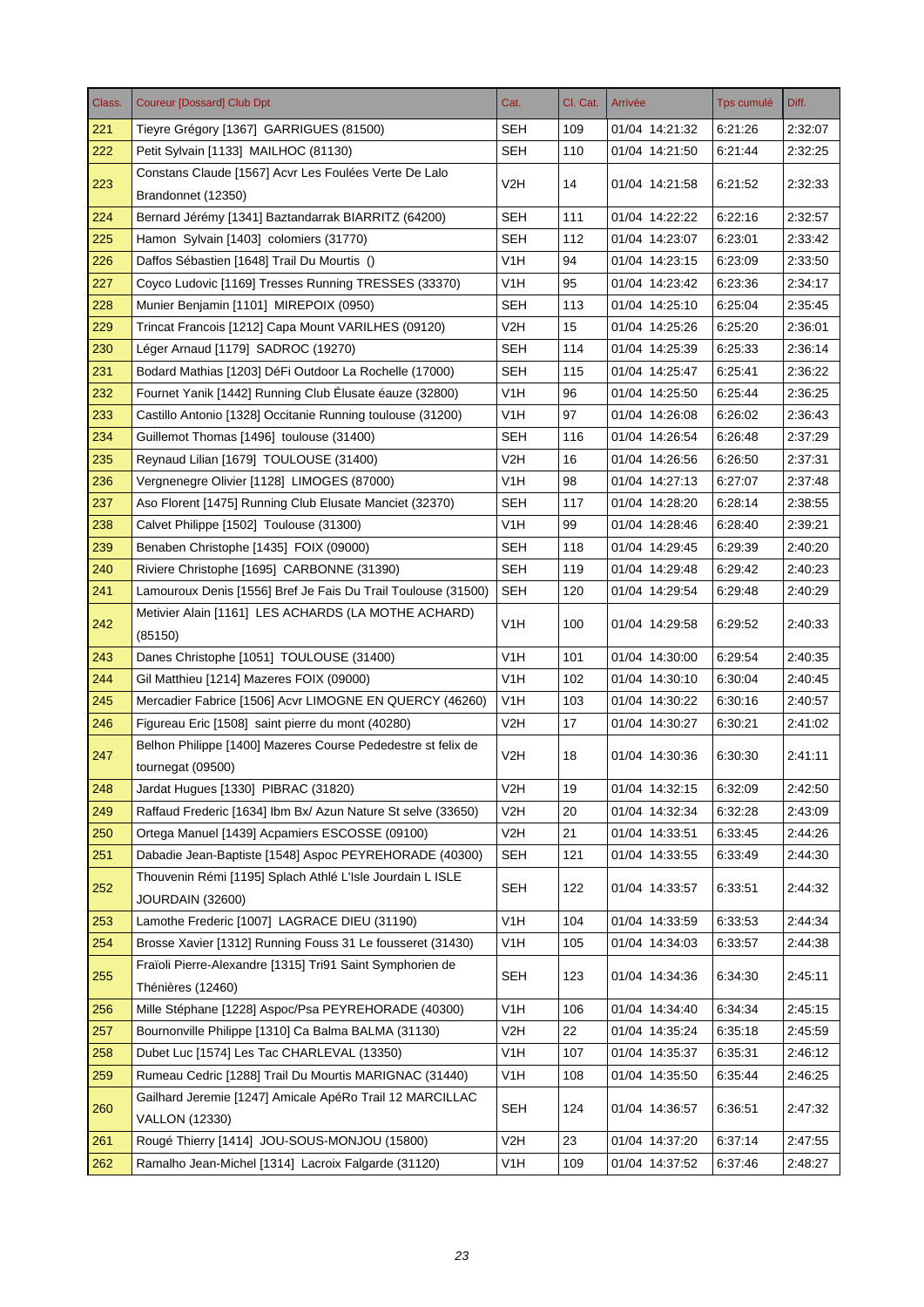| Class. | <b>Coureur [Dossard] Club Dpt</b>                                              | Cat.             | Cl. Cat. | Arrivée        | <b>Tps cumulé</b> | Diff.   |
|--------|--------------------------------------------------------------------------------|------------------|----------|----------------|-------------------|---------|
| 263    | Aussenac Jean-François [1078] Montastruc la conseillère<br>(31380)             | <b>SEH</b>       | 125      | 01/04 14:37:57 | 6:37:51           | 2:48:32 |
| 264    | Ramon Patrick [1260] Mazeres Course PéDestre mazeres<br>(09270)                | V2H              | 24       | 01/04 14:38:07 | 6:38:01           | 2:48:42 |
| 265    | Egea William [1324] Ac Auterive MAURESSAC (31190)                              | V <sub>1</sub> H | 110      | 01/04 14:38:21 | 6:38:15           | 2:48:56 |
| 266    | Mars Didier [1710] Andresy Athletisme st lys (31470)                           | V1H              | 111      | 01/04 14:38:59 | 6:38:53           | 2:49:34 |
| 267    | Simoes David [1149] Team Limbrets martres tolosane (31220)                     | V <sub>1</sub> H | 112      | 01/04 14:39:01 | 6:38:55           | 2:49:36 |
| 268    | Batalla Franck [1042] Léguevin (31490)                                         | V1H              | 113      | 01/04 14:39:04 | 6:38:58           | 2:49:39 |
| 269    | Giraud Samuel [1106] Défi Outdoor LA ROCHELLE (17000)                          | V <sub>1</sub> H | 114      | 01/04 14:39:40 | 6:39:34           | 2:50:15 |
| 270    | Trani Julien [1038] Team Trail'Quillou DALOU (09120)                           | SEH              | 126      | 01/04 14:39:56 | 6:39:50           | 2:50:31 |
| 271    | Tapparo Benoît [1386] La Salvetat-Saint-Gilles (31880)                         | V <sub>1</sub> H | 115      | 01/04 14:40:08 | 6:40:02           | 2:50:43 |
| 272    | Brette Eric [1024] bon encontre (47240)                                        | V2H              | 25       | 01/04 14:40:13 | 6:40:07           | 2:50:48 |
| 273    | Sicre Gabriel [1615] Human Trail LADERN SUR LAUQUET<br>(11250)                 | V1H              | 116      | 01/04 14:40:16 | 6:40:10           | 2:50:51 |
| 274    | Luby Cyril [1296] ARTIGUELOUVE (64230)                                         | V <sub>1</sub> H | 117      | 01/04 14:40:23 | 6:40:17           | 2:50:58 |
| 275    | Delferriere Robin [1557] QUILLAN (11500)                                       | <b>SEH</b>       | 127      | 01/04 14:40:28 | 6:40:22           | 2:51:03 |
| 276    | Hamel Matthias [1488] Grenade (31330)                                          | V1H              | 118      | 01/04 14:40:39 | 6:40:33           | 2:51:14 |
| 277    | Schmitz Jean-René [1108] Amicale Ceat Pin Balma (31130)                        | V2H              | 26       | 01/04 14:40:51 | 6:40:45           | 2:51:26 |
| 278    | Delaune Charles [1011] Dompierre Course Aventure<br>DOMPIERRE SUR YON (85170)  | SEH              | 128      | 01/04 14:41:20 | 6:41:14           | 2:51:55 |
| 279    | Elmon Sébastien [1656] ()                                                      | V1H              | 119      | 01/04 14:42:28 | 6:42:22           | 2:53:03 |
| 280    | Lagiscarde Philippe [1026] ST VINCENT DE PAUL (40990)                          | V <sub>2</sub> H | 27       | 01/04 14:43:16 | 6:43:10           | 2:53:51 |
| 281    | Fourre Jacques [1057] Ac Pouillon DAX (40100)                                  | V1H              | 120      | 01/04 14:43:19 | 6:43:13           | 2:53:54 |
| 282    | Mieulet Mathieu [1714] Trailrunner 82 LAFITTE (82100)                          | <b>SEH</b>       | 129      | 01/04 14:43:21 | 6:43:15           | 2:53:56 |
| 283    | Ganza Sébastien [1693] ()                                                      | <b>SEH</b>       | 130      | 01/04 14:43:24 | 6:43:18           | 2:53:59 |
| 284    | Boesso Fabien [1514] Team Limbrets / Aurignacourt ALAN<br>(31420)              | SEH              | 131      | 01/04 14:44:23 | 6:44:17           | 2:54:58 |
| 285    | Capella Florent [1004] Courir ArièGe PyréNéEs COUSSA<br>(09120)                | V1H              | 121      | 01/04 14:44:51 | 6:44:45           | 2:55:26 |
| 286    | Geneste Sebastien [1070] BRIVE LA GAILLARDE (19100)                            | V <sub>1</sub> H | 122      | 01/04 14:44:55 | 6:44:49           | 2:55:30 |
| 287    | Darnaud Thierry [1316] Marignac LASPEYRES (31220)                              | V <sub>1</sub> H | 123      | 01/04 14:45:05 | 6:44:59           | 2:55:40 |
| 288    | Moreno Jose [1410] Bon Pied Bon Oeil ESCALQUENS (31750)                        | V2H              | 28       | 01/04 14:45:15 | 6:45:09           | 2:55:50 |
| 289    | Cazalet David [1176] LACQ (64170)                                              | V1H              | 124      | 01/04 14:45:21 | 6:45:15           | 2:55:56 |
| 290    | Baptiste David [1234] You Can Trail CORBERE LES CABANES<br>(66130)             | V <sub>1</sub> H | 125      | 01/04 14:45:23 | 6:45:17           | 2:55:58 |
| 291    | Guyot Julien [1505] FOUGERé (85480)                                            | <b>SEH</b>       | 132      | 01/04 14:46:21 | 6:46:15           | 2:56:56 |
| 292    | Poissonnet Cyril [1140] Cap Nature Beaulieu Venansault<br>(85190)              | <b>SEH</b>       | 133      | 01/04 14:46:36 | 6:46:30           | 2:57:11 |
| 293    | Virenque David [1181] LACQ (64170)                                             | V <sub>1</sub> H | 126      | 01/04 14:47:09 | 6:47:03           | 2:57:44 |
| 294    | Oliva Alain [1389] Acp11- Teampapycoach CARCASSONNE<br>(11000)                 | V3H              | 4        | 01/04 14:49:02 | 6:48:56           | 2:59:37 |
| 295    | Piron Mathieu [1068] Cob Team Uniti-Island SAINT VINCENT<br>DE TYROSSE (40230) | V <sub>1</sub> H | 127      | 01/04 14:49:06 | 6.49.00           | 2:59:41 |
| 296    | Mauran Grégory [1366] auch (32000)                                             | V <sub>1</sub> H | 128      | 01/04 14:49:11 | 6:49:05           | 2:59:46 |
| 297    | Ledez Olivier [1205] TOULOUGES (66350)                                         | V <sub>2</sub> H | 29       | 01/04 14:49:16 | 6:49:10           | 2:59:51 |
| 298    | Escuer Lionel [1479] Running Club Elusate EAUZE (32800)                        | <b>SEH</b>       | 134      | 01/04 14:49:20 | 6:49:14           | 2:59:55 |
| 299    | Ardrino Jean Francois [1216] Les Fou Les Sortoises DAX<br>(40100)              | V <sub>1</sub> H | 129      | 01/04 14:49:23 | 6:49:17           | 2:59:58 |
| 300    | Henri Nicolas [1449] CHAURAY (79180)                                           | <b>SEH</b>       | 135      | 01/04 14:49:40 | 6:49:34           | 3:00:15 |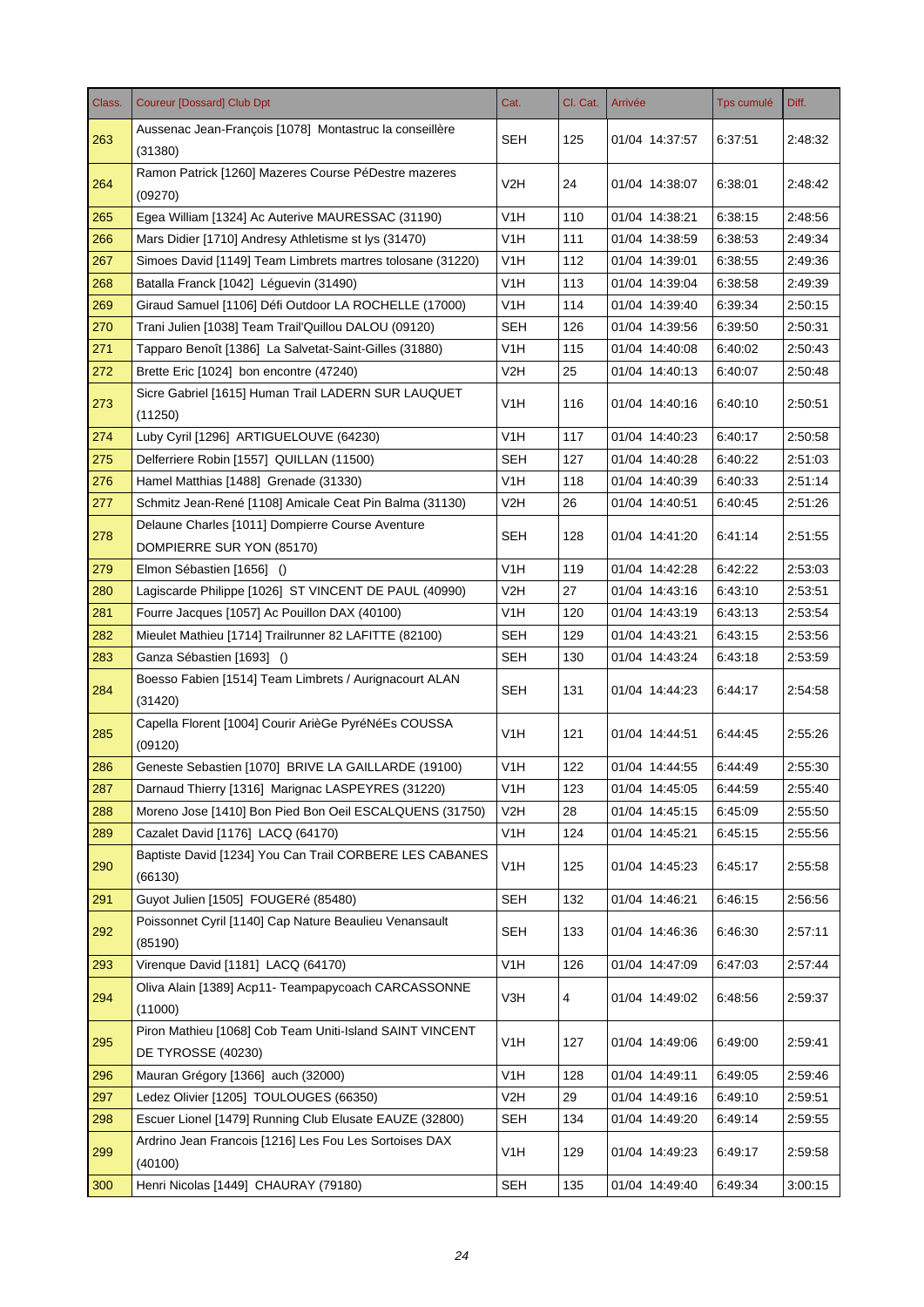| Class. | <b>Coureur [Dossard] Club Dpt</b>                              | Cat.             | Cl. Cat.       | Arrivée        | <b>Tps cumulé</b> | Diff.   |
|--------|----------------------------------------------------------------|------------------|----------------|----------------|-------------------|---------|
| 301    | Weidner Jean-François [1162] Trail Du Mourtis/Patatrail        | V1H              | 130            | 01/04 14:49:42 | 6:49:36           | 3:00:17 |
|        | CIERP-GAUD (31440)                                             |                  |                |                |                   |         |
| 302    | Pecheu Sébastien [1049] Cab (Balma) TOULOUSE (31500)           | V1H              | 131            | 01/04 14:49:52 | 6:49:46           | 3:00:27 |
| 303    | Bohere Pierre [1076] Upa 66 PERPIGNAN (66000)                  | <b>SEH</b>       | 136            | 01/04 14:50:25 | 6:50:19           | 3:01:00 |
| 304    | Catusse Alain [1393] gratentour (31150)                        | V1H              | 132            | 01/04 14:51:37 | 6:51:31           | 3:02:12 |
| 305    | Laporte Patrick [1447] Running Club Eluzate Manciet (32370)    | V2H              | 30             | 01/04 14:51:42 | 6:51:36           | 3:02:17 |
| 306    | Turquand Pierre [1580] Rapv LE POIRE SUR VIE (85170)           | V1H              | 133            | 01/04 14:54:45 | 6:54:39           | 3:05:20 |
| 307    | Pimbert Cedric [1491] NIZAS (32130)                            | SEH              | 137            | 01/04 14:55:29 | 6:55:23           | 3:06:04 |
| 308    | Decayeux Philippe [1444] Cap 09 AMPLAING (09400)               | V1H              | 134            | 01/04 14:55:32 | 6:55:26           | 3:06:07 |
| 309    | Guilbaud Maxime [1331] TOULOUSE (31100)                        | <b>SEH</b>       | 138            | 01/04 14:56:16 | 6:56:10           | 3:06:51 |
| 310    | Puissant Nicolas [1029] Poitiers (86000)                       | V3H              | 5              | 01/04 14:56:41 | 6:56:35           | 3:07:16 |
| 311    | Lepine Patrice [1372] CASTRES (81100)                          | V2H              | 31             | 01/04 14:56:45 | 6:56:39           | 3:07:20 |
| 312    | Godefroy Pierre [1138] Colomiers (31770)                       | <b>SEH</b>       | 139            | 01/04 14:56:48 | 6:56:42           | 3:07:23 |
| 313    | Castro René [1455] AIGUES-VIVES (09600)                        | V2H              | 32             | 01/04 14:56:55 | 6:56:49           | 3:07:30 |
| 314    | Thybert Xavier [1474] Foulée Des Trois Quilles quillan (11500) | V <sub>1</sub> H | 135            | 01/04 14:56:58 | 6:56:52           | 3:07:33 |
| 315    | Verguet Stephane [1594] LA TOUR DU CRIEU (09100)               | V1H              | 136            | 01/04 14:57:32 | 6:57:26           | 3:08:07 |
| 316    | Laudu Sébastien [1343] st andré de double (24190)              | V1H              | 137            | 01/04 14:58:08 | 6:58:02           | 3:08:43 |
| 317    | Rullier Fabien [1651] LAVELANET (09300)                        | V1H              | 138            | 01/04 14:59:18 | 6:59:12           | 3:09:53 |
| 318    | De Pra Patrice [1297] Asat Tisseo TOULOUSE (31100)             | V1H              | 139            | 01/04 15:00:22 | 7:00:16           | 3:10:57 |
| 319    | Fournie Georges [1184] St Jean de Verges (09000)               | V3H              | 6              | 01/04 15:00:26 | 7:00:20           | 3:11:01 |
| 320    | Monfraix Jean-Luc [1653] CASTELMAUROU (31180)                  | V2H              | 33             | 01/04 15:00:35 | 7:00:29           | 3:11:10 |
| 321    | Hocq Virgil [1473] LABUYERE DORSA (31190)                      | V1H              | 140            | 01/04 15:00:47 | 7:00:41           | 3:11:22 |
| 322    | Rouquette Alain [1104] Merville Trail 31 Merville (31330)      | V2H              | 34             | 01/04 15:00:55 | 7:00:49           | 3:11:30 |
| 323    | Demay Steve [1587] tarbes (65000)                              | V1H              | 141            | 01/04 15:01:11 | 7:01:05           | 3:11:46 |
| 324    | Billottet Jean Marc [1498] Balma (31130)                       | V2H              | 35             | 01/04 15:01:28 | 7:01:22           | 3:12:03 |
| 325    | Dufourcq Frédéric [1381] ST PAUL LES DAX (40990)               | V <sub>1</sub> H | 142            | 01/04 15:01:37 | 7:01:31           | 3:12:12 |
| 326    | Kverneland Ole [1327] GRENADE (31330)                          | V1H              | 143            | 01/04 15:01:51 | 7:01:45           | 3:12:26 |
|        | Asseeff Aurélien [1081] SAINT VINCENT DE TYROSSE               |                  |                |                |                   |         |
| 327    | (40230)                                                        | <b>SEH</b>       | 140            | 01/04 15:01:55 | 7:01:49           | 3:12:30 |
| 328    | Imbert Joel [1039] MAURESSAC (31190)                           | <b>SEH</b>       | 141            | 01/04 15:02:10 | 7:02:04           | 3:12:45 |
|        | Banquet Frederic [1608] Team Raidlight Labastide Saint         |                  |                |                |                   |         |
| 329    | Georges (81500)                                                | V <sub>1</sub> H | 144            | 01/04 15:02:50 | 7:02:44           | 3:13:25 |
| 330    | Colombo Thomas [1539] Tis TOURNEFEUILLE (31170)                | <b>SEH</b>       | 142            | 01/04 15:03:38 | 7:03:32           | 3:14:13 |
| 331    | Sinaud Vincent [1546] Satuc TOULOUSE (31300)                   | <b>SEH</b>       | 143            | 01/04 15:04:15 | 7:04:09           | 3:14:50 |
| 332    | Piau Guillaume [1708] COLOMIERS (31770)                        | <b>SEH</b>       | 144            | 01/04 15:04:31 | 7:04:25           | 3:15:06 |
| 333    | Bottin Jean Claude [1385] DREMIL LAFAGE (31280)                | V <sub>1</sub> H | 145            | 01/04 15:04:48 | 7:04:42           | 3:15:23 |
| 334    | Nede Franck [1589] TOURNEFEUILLE (31170)                       | V <sub>2</sub> H | 36             | 01/04 15:05:00 | 7:04:54           | 3:15:35 |
| 335    | Larrue Jordan [1251] Toulouse (31000)                          | <b>SEH</b>       | 145            | 01/04 15:05:09 | 7:05:03           | 3:15:44 |
| 336    | Cassan Stephane [1503] SAINT LEON (31560)                      | V <sub>1</sub> H | 146            | 01/04 15:05:30 | 7:05:24           | 3:16:05 |
| 337    | Lasserre Sabine [1504] SAINT LEON (31560)                      | V <sub>1</sub> H | 147            | 01/04 15:05:34 | 7:05:28           | 3:16:09 |
| 338    | Morante Nicolas [1112] TROYE D'ARIEGE (09500)                  | V <sub>1</sub> H | 148            | 01/04 15:05:44 | 7:05:38           | 3:16:19 |
| 339    | Claustre Cedric [1012] Ca Balma ESCALQUENS (31750)             | V <sub>1</sub> H | 149            | 01/04 15:05:46 | 7:05:40           | 3:16:21 |
| 340    | Teyssedre Cedric [1485] BAZIEGE (31450)                        | V1H              | 150            | 01/04 15:06:06 | 7:06:00           | 3:16:41 |
|        | Guendouzi Karim [1020] Touroulis Onet Le Chateau OLEMPS        |                  |                |                |                   |         |
| 341    | (12510)                                                        | V <sub>1</sub> H | 151            | 01/04 15:06:48 | 7:06:42           | 3:17:23 |
| 342    | Liger Yannis [1103] Team Papycoach CELLES (09000)              | <b>SEH</b>       | 146            | 01/04 15:07:07 | 7:07:01           | 3:17:42 |
| 343    | Clavel Daniel [1054] LORP SENTARAILLE (09190)                  | V3H              | $\overline{7}$ | 01/04 15:07:34 | 7:07:28           | 3:18:09 |
|        | Pondevie Fabien [1499] Capnaturebeaulieu LA ROCHE SUR          |                  |                |                |                   |         |
| 344    | YON (85000)                                                    | <b>SEH</b>       | 147            | 01/04 15:07:56 | 7:07:50           | 3:18:31 |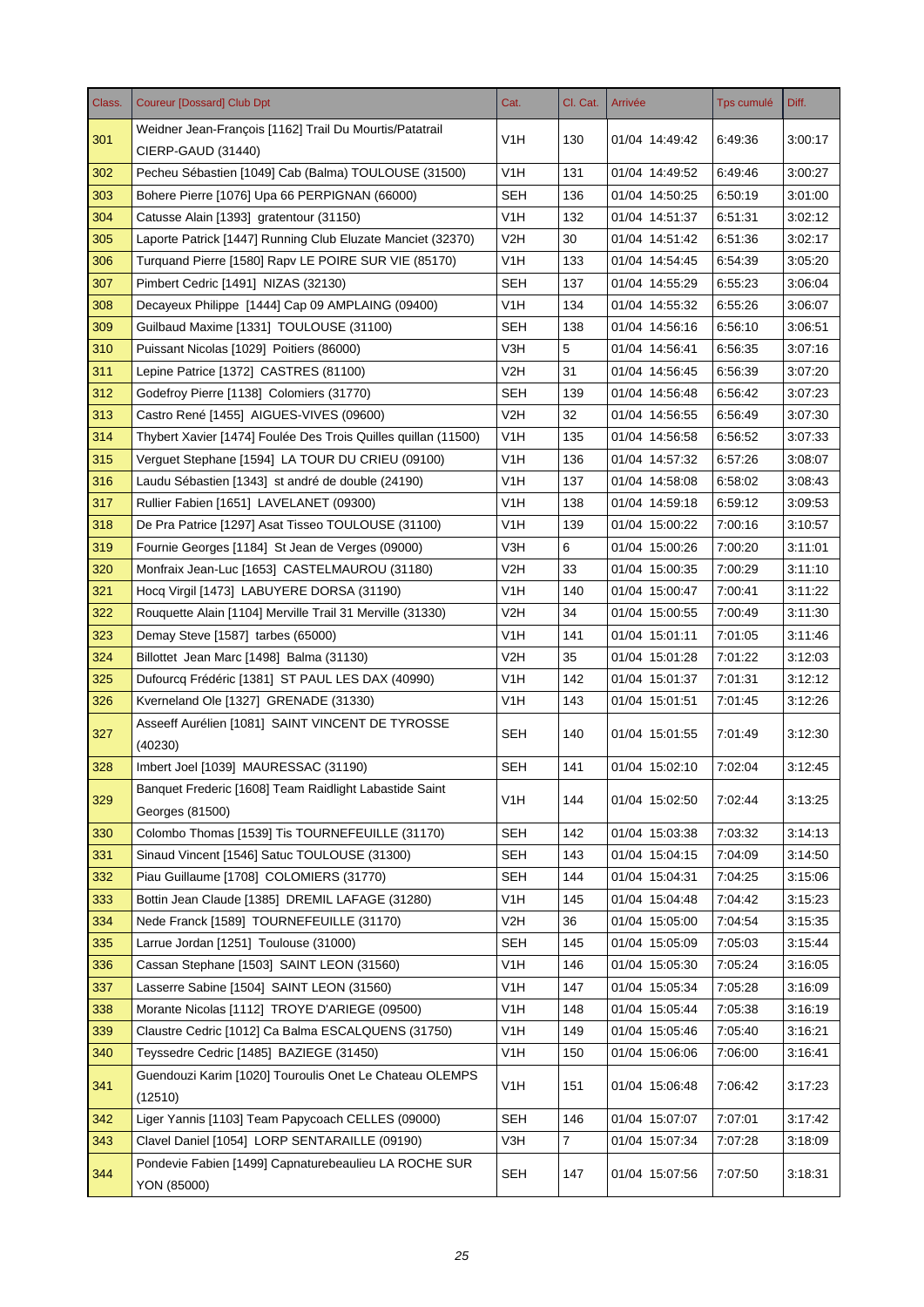| Class. | <b>Coureur [Dossard] Club Dpt</b>                                                              | Cat.             | Cl. Cat. | Arrivée        | <b>Tps cumulé</b> | Diff.   |
|--------|------------------------------------------------------------------------------------------------|------------------|----------|----------------|-------------------|---------|
| 345    | Cousseau Sebastien [1603] Acvr Limogne en quercy (46260)                                       | V1H              | 152      | 01/04 15:09:13 | 7:09:07           | 3:19:48 |
| 346    | Sanquer Stephane [1060] Sc Orvault ORVAULT (44700)                                             | V1H              | 153      | 01/04 15:09:49 | 7:09:43           | 3:20:24 |
| 347    | Habert Romain [1577] ECOUFLANT (49000)                                                         | <b>SEH</b>       | 148      | 01/04 15:10:46 | 7:10:40           | 3:21:21 |
| 348    | Pages Jeremy [1186] You Can Trail ille sur tet (66130)                                         | V <sub>1</sub> H | 154      | 01/04 15:10:52 | 7:10:46           | 3:21:27 |
| 349    | Reverdy Jerome [1617] CEYRESTE (13600)                                                         | <b>SEH</b>       | 149      | 01/04 15:11:08 | 7:11:02           | 3:21:43 |
| 350    | Savel Guilhèm [1132] MARCHEPRIME (33380)                                                       | <b>SEH</b>       | 150      | 01/04 15:11:46 | 7:11:40           | 3:22:21 |
| 351    | Gillard Christophe [1711] Noteam MONTELIMAR (26200)                                            | <b>SEH</b>       | 151      | 01/04 15:12:19 | 7:12:13           | 3:22:54 |
| 352    | Darraïdou Pierre [1437] Aspoc MIOS (33380)                                                     | SEH              | 152      | 01/04 15:14:27 | 7:14:21           | 3:25:02 |
| 353    | Gateau Guillaume [1625] TOULOUSE (31400)                                                       | V <sub>2</sub> H | 37       | 01/04 15:14:50 | 7:14:44           | 3:25:25 |
| 354    | Serre Philippe [1668] T.E.M. Trail Entre Minions FAYENCE<br>(83440)                            | V1H              | 155      | 01/04 15:14:56 | 7:14:50           | 3:25:31 |
| 355    | Villaceque Benjamin [1345] TOULOUSE (31400)                                                    | <b>SEH</b>       | 153      | 01/04 15:15:07 | 7:15:01           | 3:25:42 |
| 356    | Beny Nicolas [1218] TOULOUSE (31300)                                                           | <b>SEH</b>       | 154      | 01/04 15:15:09 | 7:15:03           | 3:25:44 |
| 357    | Vallaud Stéphane [1022] Stade Niortais Triathlon FRONTENAY<br>ROHAN ROHAN (79270)              | V1H              | 156      | 01/04 15:15:11 | 7:15:05           | 3:25:46 |
| 358    | Mestrie Vincent [1010] Lasserre PradèRe Cyclo Vtt Pradère les<br>Bourguets (31530)             | V <sub>1</sub> H | 157      | 01/04 15:15:13 | 7:15:07           | 3:25:48 |
| 359    | Rouby Patrick [1337] Saint Jean du Falga (09100)                                               | V2H              | 38       | 01/04 15:15:18 | 7:15:12           | 3:25:53 |
| 360    | Leroux Olivier [1588] L' Union Triathlon 31 SAINT JEAN<br>(31240)                              | SEH              | 155      | 01/04 15:15:22 | 7:15:16           | 3:25:57 |
| 361    | Rouffaud Vincent [1639] LA ROCHELLE (17000)                                                    | <b>SEH</b>       | 156      | 01/04 15:15:26 | 7:15:20           | 3:26:01 |
| 362    | Donnadieu Hervé [1352] Le Faget (31460)                                                        | V1H              | 158      | 01/04 15:15:33 | 7:15:27           | 3:26:08 |
| 363    | Pereira Jean Claude [1407] St Pierre de Rivière (09000)                                        | V1H              | 159      | 01/04 15:15:41 | 7:15:35           | 3:26:16 |
| 364    | Landais Frédéric [1685] TOULOUSE (31500)                                                       | V1H              | 160      | 01/04 15:16:54 | 7:16:48           | 3:27:29 |
| 365    | Aval Romain [1300] saverdun (09700)                                                            | <b>SEH</b>       | 157      | 01/04 15:17:38 | 7:17:32           | 3:28:13 |
| 366    | Aval Nicolas [1298] frouzins (31270)                                                           | <b>SEH</b>       | 158      | 01/04 15:17:40 | 7:17:34           | 3:28:15 |
| 367    | Gabaston Thierry [1281] Seysses (31600)                                                        | SEH              | 159      | 01/04 15:18:34 | 7:18:28           | 3:29:09 |
|        | Lamaison Patrick [1016] Asptt Compiegne RIBECOURT                                              |                  |          |                |                   |         |
| 368    | DRESLINCOURT (60170)                                                                           | V2H              | 39       | 01/04 15:19:18 | 7:19:12           | 3:29:53 |
| 369    | Loiseau Cédric [1017] Jogging Varilhes PAMIERS (09100)                                         | <b>SEH</b>       | 160      | 01/04 15:19:38 | 7:19:32           | 3:30:13 |
| 370    | Breau Damien [1025] Cap09 - Jogging Varilhes PAMIERS<br>(09100)                                | <b>SEH</b>       | 161      | 01/04 15:19:40 | 7:19:34           | 3:30:15 |
| 371    | Daude Frederic [1558] BOUCAU (64340)                                                           | V <sub>1</sub> H | 161      | 01/04 15:19:44 | 7:19:38           | 3:30:19 |
| 372    | Lahana Laurent [1145] FROUZINS (31270)                                                         | V <sub>1</sub> H | 162      | 01/04 15:20:35 | 7:20:29           | 3:31:10 |
| 373    | Cuny-Ravet Grégory [1430] Aspres'Irine FOURQUES (66300)                                        | <b>SEH</b>       | 162      | 01/04 15:21:14 | 7:21:08           | 3:31:49 |
| 374    | Tagneres Sébastien [1096] Merville Trail 31 MERVILLE (31330)                                   | V <sub>1</sub> H | 163      | 01/04 15:21:42 | 7:21:36           | 3:32:17 |
| 375    | Martineau Frederic [1576] Le Poire Sur Vie Vendee Triathlon LE<br><b>POIRE SUR VIE (85170)</b> | V <sub>1</sub> H | 164      | 01/04 15:21:53 | 7:21:47           | 3:32:28 |
| 376    | Dupuy Robert [1357] La Foulée Des 3 Quilles ginoles (11500)                                    | V3H              | 8        | 01/04 15:22:02 | 7:21:56           | 3:32:37 |
| 377    | Jambart Michel [1702] NEAUPHLE LE CHATEAU (78640)                                              | V <sub>2</sub> H | 40       | 01/04 15:22:17 | 7:22:11           | 3:32:52 |
| 378    | Vigie Franc [1085] COUTRAS (33230)                                                             | V <sub>1</sub> H | 165      | 01/04 15:22:25 | 7:22:19           | 3:33:00 |
| 379    | Guittard Nicolas [1691] Bessens (82170)                                                        | <b>SEH</b>       | 163      | 01/04 15:22:58 | 7:22:52           | 3:33:33 |
|        | Mirc Fabrice [1202] Les Mille Pattes Carbonnais CARBONE                                        |                  |          |                |                   |         |
| 380    | (31390)                                                                                        | V <sub>1</sub> H | 166      | 01/04 15:23:44 | 7:23:38           | 3:34:19 |
|        | Bernard Guillaume [1196] Athletic Club Pays Des Achards LA                                     |                  |          |                |                   |         |
| 381    | MOTHE ACHARD (85150)                                                                           | <b>SEH</b>       | 164      | 01/04 15:24:17 | 7:24:11           | 3:34:52 |
| 382    | Pradal Julien [1445] LAUZERVILLE (31650)                                                       | V <sub>1</sub> H | 167      | 01/04 15:24:22 | 7:24:16           | 3:34:57 |
| 383    | Laborde Florent [1250] Les Coudous De La Save<br>L'ISLE-JOURDAIN (32600)                       | <b>SEH</b>       | 165      | 01/04 15:24:32 | 7:24:26           | 3:35:07 |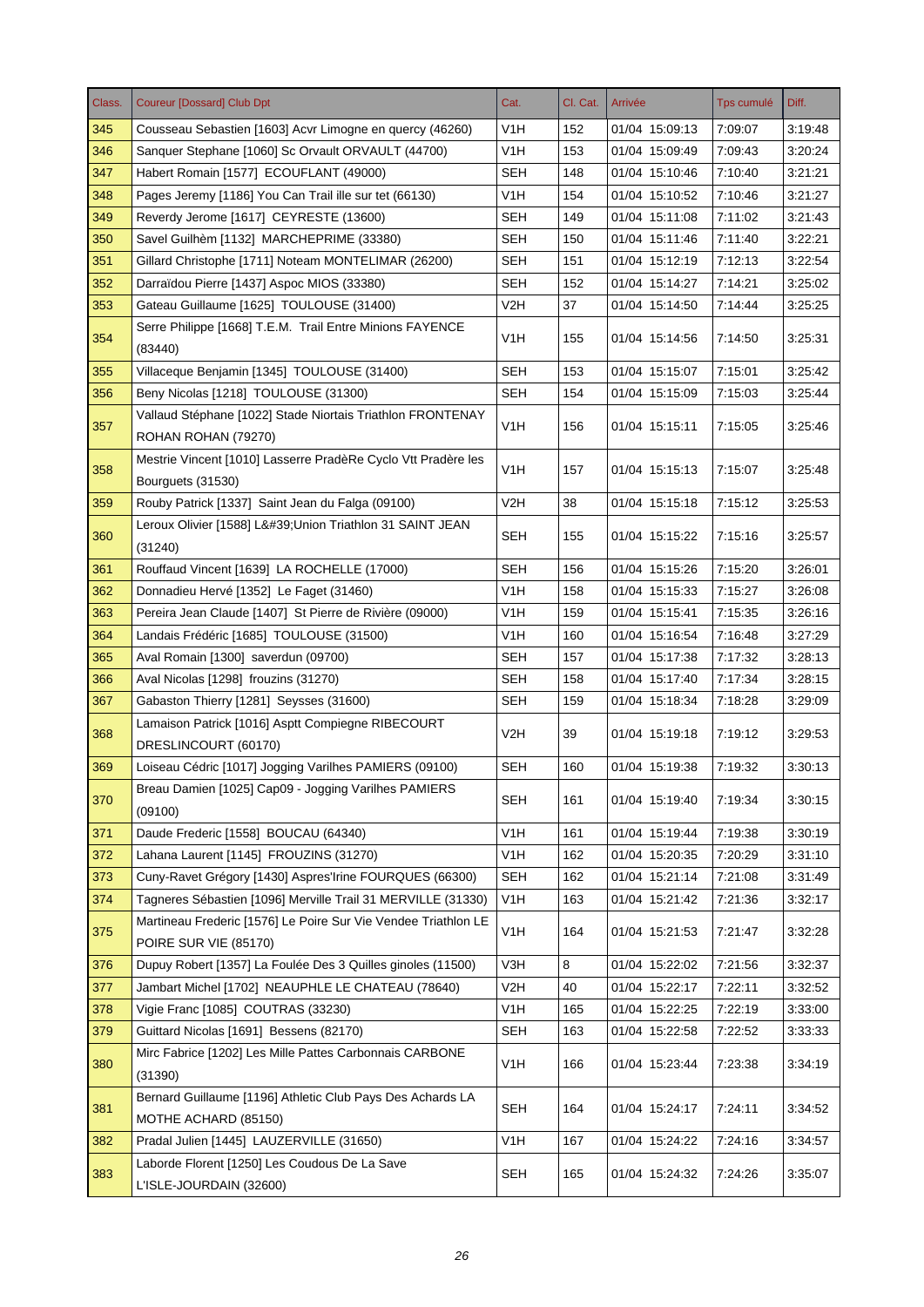| Class. | <b>Coureur [Dossard] Club Dpt</b>                                            | Cat.             | Cl. Cat. | Arrivée        | <b>Tps cumulé</b> | Diff.   |
|--------|------------------------------------------------------------------------------|------------------|----------|----------------|-------------------|---------|
| 384    | Meirinhos Georges [1551] toulouse (31200)                                    | V1H              | 168      | 01/04 15:24:59 | 7:24:53           | 3:35:34 |
| 385    | Bourniquel Laurent [1079] Albi Velo Sport MONTANS (81600)                    | V1H              | 169      | 01/04 15:25:19 | 7:25:13           | 3:35:54 |
| 386    | Richard Lannig [1146] Bègles (33130)                                         | <b>SEH</b>       | 166      | 01/04 15:25:25 | 7:25:19           | 3:36:00 |
| 387    | Sirec Alexandre [1114] Mac47 Villeneuve sur lot (47300)                      | <b>SEH</b>       | 167      | 01/04 15:26:33 | 7:26:27           | 3:37:08 |
| 388    | Rebotier Julien [1583] TOULOUSE (31300)                                      | <b>SEH</b>       | 168      | 01/04 15:28:31 | 7:28:25           | 3:39:06 |
| 389    | Davila Sébastien [1360] Run&Bike Rionnais RION DES<br><b>LANDES (40370)</b>  | V1H              | 170      | 01/04 15:28:44 | 7:28:38           | 3:39:19 |
| 390    | Birolini Alain [1397] Lavaur (81500)                                         | V1H              | 171      | 01/04 15:28:55 | 7:28:49           | 3:39:30 |
| 391    | Dehaibe Rodolphe [1041] Run & Bike Rionnais RION DES                         | V1H              | 172      | 01/04 15:30:07 | 7:30:01           | 3.40.42 |
|        | LANDES (40370)                                                               |                  |          |                |                   |         |
| 392    | Rozo Fabien [1427] FONSORBES (31470)                                         | V1H              | 173      | 01/04 15:31:22 | 7:31:16           | 3:41:57 |
| 393    | Gazet Alexandre [1325] Airbus Running TOULOUSE (31000)                       | SEH              | 169      | 01/04 15:31:26 | 7:31:20           | 3:42:01 |
| 394    | Bescond Christophe [1642] Ploeren Endurance PLOEREN<br>(56880)               | V2H              | 41       | 01/04 15:32:29 | 7:32:23           | 3:43:04 |
| 395    | Boukebal Salim [1242] CARCASSONNE (11000)                                    | <b>SEH</b>       | 170      | 01/04 15:33:43 | 7:33:37           | 3:44:18 |
| 396    | Azema Eric [1487] Colomiers (31770)                                          | SEH              | 171      | 01/04 15:36:43 | 7:36:37           | 3:47:18 |
| 397    | Carpy Christophe [1382] Us Dax HINX (40180)                                  | V1H              | 174      | 01/04 15:37:04 | 7:36:58           | 3:47:39 |
| 398    | Fabre Michel [1406] BENESSE LES DAX (40180)                                  | V1H              | 175      | 01/04 15:37:39 | 7:37:33           | 3:48:14 |
| 399    | Morcillo Xavier [1394] puylaurens (81700)                                    | SEH              | 172      | 01/04 15:39:37 | 7:39:31           | 3:50:12 |
| 400    | Rey Steeve [1658] Spiridon Club Du Pays D'Olmes raissac sur<br>lampy (11170) | <b>SEH</b>       | 173      | 01/04 15:40:04 | 7:39:58           | 3:50:39 |
| 401    | Daburon Olivier [1569] Tarahumaras Muret Club LHERM<br>(31600)               | V1H              | 176      | 01/04 15:40:33 | 7:40:27           | 3:51:08 |
| 402    | Bibé Alexandre [1623] MORLAAS (64160)                                        | <b>SEH</b>       | 174      | 01/04 15:42:26 | 7:42:20           | 3:53:01 |
| 403    | Moutinho Cédric [1033] Saint Alban (31140)                                   | <b>SEH</b>       | 175      | 01/04 15:42:43 | 7:42:37           | 3:53:18 |
| 404    | Charrier Samuel [1531] Les Fondus VOUNEUIL SOUS BIARD<br>(86580)             | <b>SEH</b>       | 176      | 01/04 15:43:06 | 7:43:00           | 3:53:41 |
|        | Guilbaud Pierre [1527] Raid Aventure Pays De Vie LE POIRE                    |                  |          |                |                   |         |
| 405    | <b>SUR VIE (85170)</b>                                                       | <b>SEH</b>       | 177      | 01/04 15:43:08 | 7:43:02           | 3:53:43 |
| 406    | Rouillé Benoit [1544] ST ETIENNE DE MONTLUC (44360)                          | <b>SEH</b>       | 178      | 01/04 15:43:11 | 7:43:05           | 3:53:46 |
| 407    | Vilain Olivier [1387] Mac'Adam Colomiers Colomiers (31770)                   | V <sub>1</sub> H | 177      | 01/04 15:43:57 | 7:43:51           | 3:54:32 |
| 408    | Conchou Fabrice [1680] COLOMIERS (31770)                                     | V1H              | 178      | 01/04 15:44:53 | 7:44:47           | 3:55:28 |
| 409    | Rouquet Ludovic [1342] Cosatrail Toulousain Aseat Vallesvilles<br>(31570)    | V <sub>1</sub> H | 179      | 01/04 15:47:48 | 7:47:42           | 3:58:23 |
| 410    | Bernard Jérôme [1304] cazals des bayles (09500)                              | <b>SEH</b>       | 179      | 01/04 15:48:23 | 7:48:17           | 3:58:58 |
| 411    | Lemaire Julien [1244] Sorun LIBOURNE (33500)                                 | <b>SEH</b>       | 180      | 01/04 15:49:00 | 7:48:54           | 3:59:35 |
| 412    | Foucher Gaël [1166] Grand Raid Cathares / Sérial TIZAC DE                    | V <sub>1</sub> H | 180      | 01/04 15:49:15 | 7:49:09           | 3:59:50 |
|        | LAPOUYADE (33620)                                                            |                  |          |                |                   |         |
| 413    | Grignon Thomas [1127] CARCASSONNE (11000)                                    | <b>SEH</b>       | 181      | 01/04 15:50:14 | 7:50:08           | 4:00:49 |
| 414    | Lafargue Alexandre [1369] Run And Bike Rionnais RION DES<br>LANDES (40370)   | <b>SEH</b>       | 182      | 01/04 15:50:18 | 7:50:12           | 4:00:53 |
| 415    | Escoffres Thierry [1629] COLOMIERS (31770)                                   | V1H              | 181      | 01/04 15:53:47 | 7:53:41           | 4:04:22 |
| 416    | Girard Grégory [1353] Ségoufielle (32600)                                    | V1H              | 182      | 01/04 15:53:50 | 7:53:44           | 4:04:25 |
| 417    | Pavero Philippe [1552] Toulouse (31200)                                      | <b>SEH</b>       | 183      | 01/04 15:54:46 | 7:54:40           | 4:05:21 |
| 418    | Marin Daniel [1268] OxygèNe 32 auch (32000)                                  | V <sub>1</sub> H | 183      | 01/04 15:55:28 | 7:55:22           | 4:06:03 |
| 419    | Senegas Patrick [1718] Les Courapieds BORDEAUX (33000)                       | V2H              | 42       | 01/04 15:55:58 | 7:55:52           | 4:06:33 |
| 420    | Raffy David [1641] Les Courapieds 33 BORDEAUX (33000)                        | <b>SEH</b>       | 184      | 01/04 15:56:00 | 7:55:54           | 4:06:35 |
| 421    | Gaigeard Emmanuel [1120] Drink Team St Nazaire st nazaire<br>(44600)         | <b>SEH</b>       | 185      | 01/04 15:58:48 | 7:58:42           | 4:09:23 |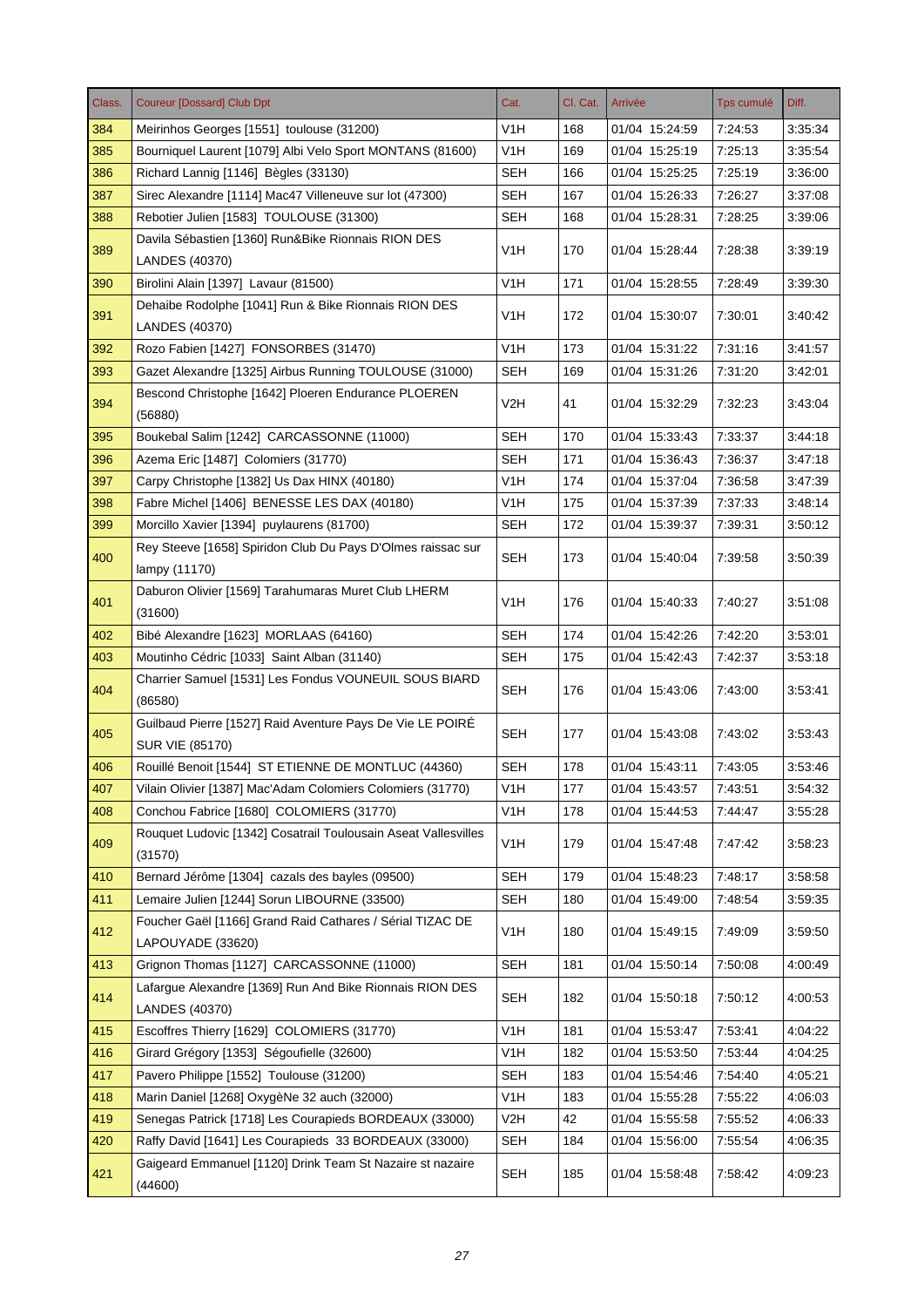| Class. | <b>Coureur [Dossard] Club Dpt</b>                                           | Cat.             | Cl. Cat.     | Arrivée        | <b>Tps cumulé</b> | Diff.   |
|--------|-----------------------------------------------------------------------------|------------------|--------------|----------------|-------------------|---------|
| 422    | Carre Sergeï [1486] Vo2 Max Tarascon TARASCON SUR<br>ARIEGE (09400)         | V <sub>1</sub> H | 184          | 01/04 15:59:21 | 7:59:15           | 4:09:56 |
| 423    | Saint-Jean Stéphane [1289] Serial Azimut Saintongeais<br>ROUFFIGNAC (17130) | V1H              | 185          | 01/04 15:59:25 | 7:59:19           | 4:10:00 |
| 424    | Barbeau Antony [1197] Sainte Colombe sur I hers (11230)                     | <b>SEH</b>       | 186          | 01/04 16:01:13 | 8:01:07           | 4:11:48 |
| 425    | Pillet Laurent [1131] Serial Azimut Saintongeais montendre<br>(17130)       | V2H              | 43           | 01/04 16:03:01 | 8:02:55           | 4:13:36 |
| 426    | Pradere Sébastien [1032] Auterive AUTERIVE (31190)                          | V <sub>1</sub> H | 186          | 01/04 16:16:59 | 8:16:53           | 4:27:34 |
| 427    | Lagarde Philippe [1564] Les Pieds Lurons<br>QUINT-FONSEGRIVES (31130)       | V2H              | 44           | 01/04 16:19:18 | 8:19:12           | 4:29:53 |
| 428    | Lefebvre Bruno [1231] Portet Athletic Club Portet-sur-Garonne<br>(31120)    | V2H              | 45           | 01/04 16:19:24 | 8:19:18           | 4:29:59 |
| 429    | Mifsud Patrick [1154] Portet Athletic Club MURET (31600)                    | V3H              | 9            | 01/04 16:19:25 | 8:19:19           | 4:30:00 |
| 430    | Tirado Robert [1384] lieurac (09300)                                        | V <sub>2</sub> H | 46           | 01/04 16:25:14 | 8:25:08           | 4:35:49 |
| 431    | Fourio Gregory [1413] Aspres'Irine Trail And Beer CANOHES<br>(66680)        | V <sub>1</sub> H | 187          | 01/04 16:27:15 | 8:27:09           | 4:37:50 |
| 432    | Lhomme Jerome [1375] Aspres'Irine Trail And Beer fourques<br>(66300)        | <b>SEH</b>       | 187          | 01/04 16:27:18 | 8:27:12           | 4:37:53 |
| 433    | Chretienne Philippe [1647] Montségur (09300)                                | V <sub>4</sub> H | $\mathbf{1}$ | 01/04 16:37:28 | 8:37:22           | 4:48:03 |
| 434    | Aurejac Lilian [1027] EYSINES (33320)                                       | V1H              | 188          | 01/04 16:37:59 | 8:37:53           | 4:48:34 |
| 435    | Nevers Arnaud [1633] Ac2a LA GREVE-SUR-MIGNON (17170)                       | V <sub>1</sub> H | 189          | 01/04 16:38:01 | 8:37:55           | 4:48:36 |
| 436    | Julien Loïc [1124] LES PUJOLS (09100)                                       | <b>SEH</b>       | 188          | 01/04 16:38:56 | 8:38:50           | 4:49:31 |
| 437    | Delpech Jerome [1097] MIREPOIX (09 500)                                     | V <sub>1</sub> H | 190          | 01/04 16:38:59 | 8:38:53           | 4:49:34 |
| 438    | Gatelier Hugo [1220] Roche VendéE Triathlon BOULOGNE<br>(85140)             | <b>SEH</b>       | 189          | 01/04 16:40:56 | 8:40:50           | 4:51:31 |
| 439    | Bassi Jean Marc [1532] Les Deglingosses AUCAMVILLE<br>(31140)               | V <sub>1</sub> H | 191          | 01/04 16:43:08 | 8:43:02           | 4:53:43 |
| 440    | Marchegay Yannick [1157] Moissac Athlé Moissac (82200)                      | <b>SEH</b>       | 190          | 01/04 16:44:15 | 8:44:09           | 4:54:50 |
| 441    | D'Agostin Jerome [1401] Vo2 Max Tarascon UNAC (09250)                       | <b>SEH</b>       | 191          | 01/04 16:47:38 | 8:47:32           | 4:58:13 |
| 442    | Viguier Alexandre [1466] Continental TOURNEFEUILLE (31170)                  | <b>SEH</b>       | 192          | 01/04 16:52:38 | 8:52:32           | 5:03:13 |
| 443    | Pic Tom [1597] MORLAAS (64160)                                              | <b>SEH</b>       | 193          | 01/04 16:54:28 | 8:54:22           | 5:05:03 |
| 444    | Perlin Laurent [1700] Saint-alban (31140)                                   | <b>SEH</b>       | 194          | 01/04 16:57:19 | 8:57:13           | 5:07:54 |
| 445    | Cornu Pierre [1001] CORNEBARRIEU (31700)                                    | <b>SEH</b>       | 195          | 01/04 16:58:38 | 8:58:32           | 5:09:13 |
| 446    | Barreteau Luc [1612] Rapv LE POIRE SUR VIE (85170)                          | V1H              | 192          | 01/04 17:04:04 | 9:03:58           | 5:14:39 |
| 447    | Clarke Guillaume [1513] Seilh (31840)                                       | <b>SEH</b>       | 196          | 01/04 17:22:32 | 9:22:26           | 5:33:07 |
| 448    | Didier Sébastien [1072] Tem BAGNOLS EN FORET (83600)                        | V <sub>1</sub> H | 193          | 01/04 17:22:34 | 9:22:28           | 5.33.09 |
| 449    | Dedican Xavier [1113] Dimrunners BRESSOLS (82710)                           | V <sub>1</sub> H | 194          | 01/04 17:23:51 | 9:23:45           | 5:34:26 |
| 450    | Miquel Marc [1044] USTOU (09140)                                            | V <sub>1</sub> H | 195          | 01/04 17:41:56 | 9:41:50           | 5:52:31 |
| 451    | Tujague Maurice [1329] Acfa Airbus soreze (81540)                           | V3H              | 10           | 01/04 17:44:53 | 9:44:47           | 5:55:28 |
| 452    | Tisseire Gregory [1208] NOHIC (82370)                                       | V <sub>1</sub> H | 196          | 01/04 17:51:13 | 9:51:07           | 6:01:48 |
| 453    | Rochel Nicolas [1666] Tem Trail Entre Minions LEVENS<br>(06670)             | V <sub>1</sub> H | 197          | 01/04 18:22:43 | 10:22:37          | 6:33:18 |
| 454    | Cabassot Andre [1471] MONTPELLIER (34000)                                   | V3H              | $11$         | 01/04 18:58:10 | 10:58:04          | 7:08:45 |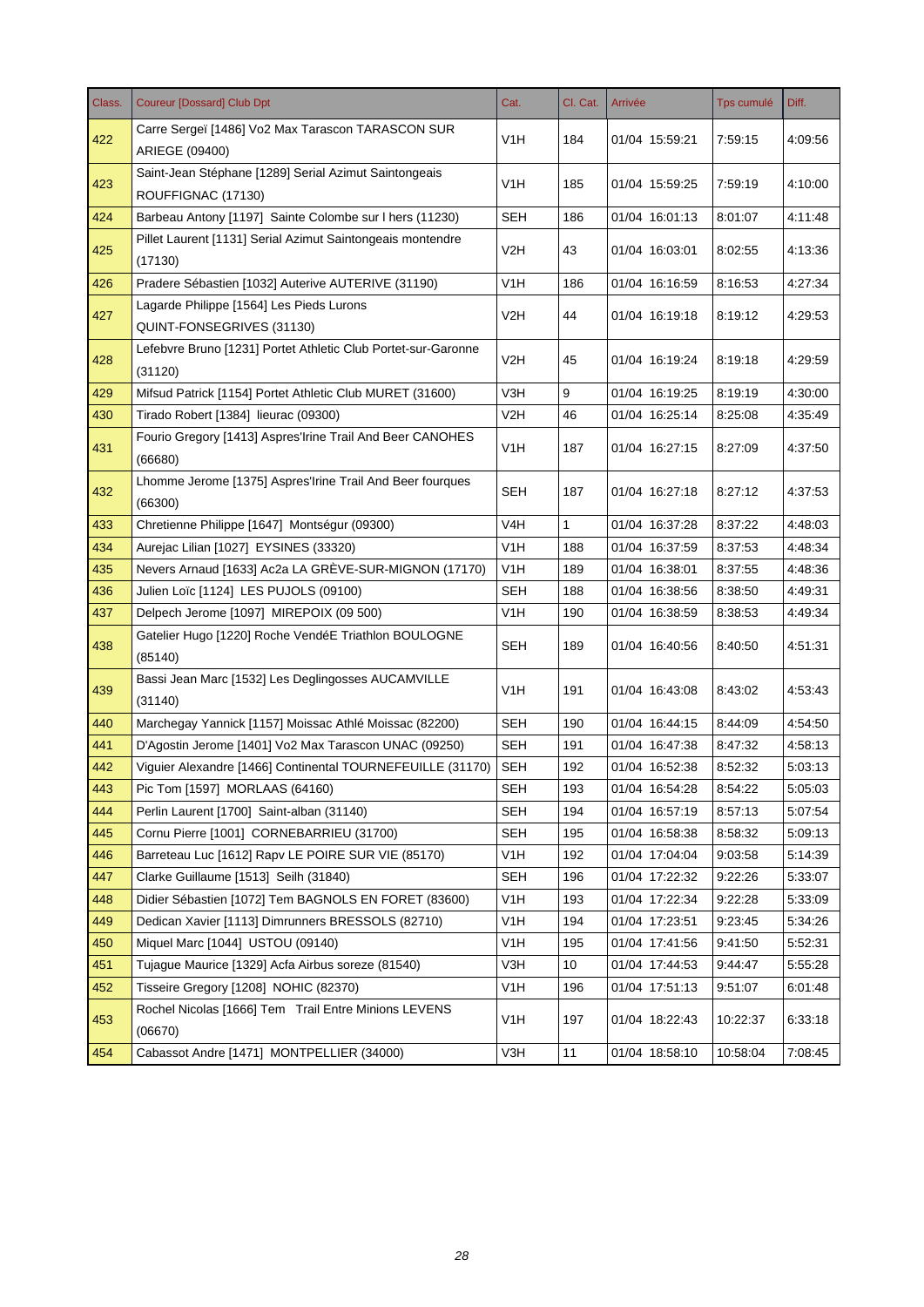

# **Classement Scratch Femmes**



| Class.         | <b>Coureur [Dossard] Club Dpt</b>                                                | Cat.             | Cl. Cat.       | Arrivée        | <b>Tps cumulé</b> | Diff.   |
|----------------|----------------------------------------------------------------------------------|------------------|----------------|----------------|-------------------|---------|
| $\mathbf{1}$   | Servant Nadège [1019] Les GivréS De Nay GANTIES (31160)                          | <b>SEF</b>       | 1              | 01/04 12:33:10 | 4:33:04           |         |
| $\overline{c}$ | Chopin Corinne [1188] Vo2max Tarascon S/ ArièGe SAURAT<br>(09400)                | V <sub>1F</sub>  | 1              | 01/04 13:02:02 | 5:01:56           | 0:28:52 |
| 3              | Bidart Marie Helene [1472] Toulouse (31000)                                      | V <sub>1</sub> F | $\overline{2}$ | 01/04 13:08:15 | 5:08:09           | 0:35:05 |
| $\overline{4}$ | Pagnac Laurie [1541] Florida Gym MERCUS (09400)                                  | <b>SEF</b>       | 2              | 01/04 13:20:24 | 5:20:18           | 0.47:14 |
| $\overline{5}$ | Duplan Valérie [1655] ()                                                         | V <sub>2F</sub>  | $\mathbf{1}$   | 01/04 13:20:31 | 5:20:25           | 0.47:21 |
| 6              | Lievin Veronique [1420] Les Zinzins Des Coteaux 31/Irun<br>fenouillet (31150)    | <b>SEF</b>       | 3              | 01/04 13:26:22 | 5:26:16           | 0.53:12 |
| 7              | Luis Vicent Ana [1158] C.M.La Pedrera BORRIOL (12190)                            | V <sub>1F</sub>  | 3              | 01/04 13:28:31 | 5:28:25           | 0.55:21 |
| 8              | Gouaze Stephanie [1383] LESCURE (09420)                                          | V <sub>1F</sub>  | 4              | 01/04 13:35:15 | 5:35:09           | 1:02:05 |
| 9              | Le Brun Chloé [1660] TOULOUSE (31400)                                            | <b>SEF</b>       | $\overline{4}$ | 01/04 13:35:29 | 5:35:23           | 1:02:19 |
| 10             | Tellier Emilie [1388] LAHONTAN (64270)                                           | <b>SEF</b>       | 5              | 01/04 13:37:55 | 5:37:49           | 1:04:45 |
| 11             | Piquemal Pastre Marie-Laure [1204] Spiridon Du Couserans<br>SAINT-GIRONS (09200) | V <sub>1F</sub>  | 5              | 01/04 13:41:28 | 5:41:22           | 1:08:18 |
| 12             | Fevrier Thierry [1111] Ahumats Asson (64800)                                     | V <sub>1F</sub>  | 6              | 01/04 13:43:46 | 5.43.40           | 1:10:36 |
| 13             | Bassi Joelle [1550] Courir Ariège Pyrénées Serres-sur-Arget<br>(09000)           | V <sub>2</sub> F | 2              | 01/04 13:44:42 | 5:44:36           | 1:11:32 |
| 14             | Bernoville Sandrine [1173] Trail Du Mourtis Bordes de Rivière<br>(31210)         | <b>SEF</b>       | 6              | 01/04 13:54:28 | 5:54:22           | 1:21:18 |
| 15             | Rougié Katia [1175] AYNAC (46120)                                                | V <sub>1F</sub>  | $\overline{7}$ | 01/04 13:54:46 | 5:54:40           | 1.21.36 |
| 16             | Dufort Leslie [1699] Aurignacourt EOUX (31420)                                   | <b>SEF</b>       | $\overline{7}$ | 01/04 13:58:13 | 5:58:07           | 1:25:03 |
| 17             | Kendall Aislinn [1537] Foulée Des 3 Quilles<br>CAMPAGNE-SUR-AUDE (11260)         | <b>SEF</b>       | 8              | 01/04 14:03:02 | 6:02:56           | 1:29:52 |
| 18             | Berra Marion [1083] Trail Du Mourtis Cierp-Gaud (31440)                          | <b>SEF</b>       | 9              | 01/04 14:10:41 | 6:10:35           | 1:37:31 |
| 19             | Perrin Valentine [1480] FONSORBES (31470)                                        | <b>SEF</b>       | 10             | 01/04 14:10:45 | 6:10:39           | 1.37.35 |
| 20             | Delprat Christel [1674] COLOMIERS (31770)                                        | V <sub>1F</sub>  | 8              | 01/04 14:11:19 | 6:11:13           | 1:38:09 |
| 21             | Julian Gual Soraya [1354] C.M. Gr33 Sant Joan de Moró<br>(12130)                 | <b>SEF</b>       | 11             | 01/04 14:11:31 | 6:11:25           | 1:38:21 |
| 22             | Fouche Corinne [1207] Acvr Villefranche de Rouergue (12200)                      | V <sub>1</sub> F | 9              | 01/04 14:20:05 | 6:19:59           | 1:46:55 |
| 23             | Vigneau Claire [1529] TARBES (65 000)                                            | V <sub>1</sub> F | 10             | 01/04 14:20:19 | 6:20:13           | 1:47:09 |
| 24             | Guiboux-Despiau Hélène [1524] HIIS (65200)                                       | V1F              | 11             | 01/04 14:20:22 | 6:20:16           | 1.47.12 |
| 25             | Normand Christelle [1050] BENEJACQ (64800)                                       | <b>SEF</b>       | 12             | 01/04 14:20:25 | 6:20:19           | 1:47:15 |
| 26             | Bouyssi Méline [1610] Sam Paris 12 PARIS (75012)                                 | <b>SEF</b>       | 13             | 01/04 14:21:47 | 6:21:41           | 1.48.37 |
| 27             | Gayet Nadine [1522] Les Dilettantes Tarbes (65000)                               | V1F              | 12             | 01/04 14:26:59 | 6:26:53           | 1:53:49 |
| 28             | Castro Ghislaine [1150] Traildumourtis marignac (31440)                          | V1F              | 13             | 01/04 14:28:06 | 6:28:00           | 1:54:56 |
| 29             | Gaillard France.may [1701] ()                                                    | V1F              | 14             | 01/04 14:34:24 | 6.34.18           | 2:01:14 |
| 30             | Serniguet Claire [1559] Les Pieds Lurons CASTELMAUROU<br>(31180)                 | V <sub>1</sub> F | 15             | 01/04 14:34:27 | 6:34:21           | 2:01:17 |
| 31             | Zerlaudt Laetitia [1626] Irréductibles Bipèdes De Cazères<br>Boussens (31360)    | <b>SEF</b>       | 14             | 01/04 14:35:21 | 6:35:15           | 2:02:11 |
| 32             | Provensol Katia [1122] FouléE Des 3 Quilles Pomas (11250)                        | V1F              | 16             | 01/04 14:36:31 | 6:36:25           | 2:03:21 |
| 33             | Bardy Sandrine [1236] Brens Gaillac Running gaillac (81600)                      | V <sub>1</sub> F | 17             | 01/04 14:40:10 | 6:40:04           | 2:07:00 |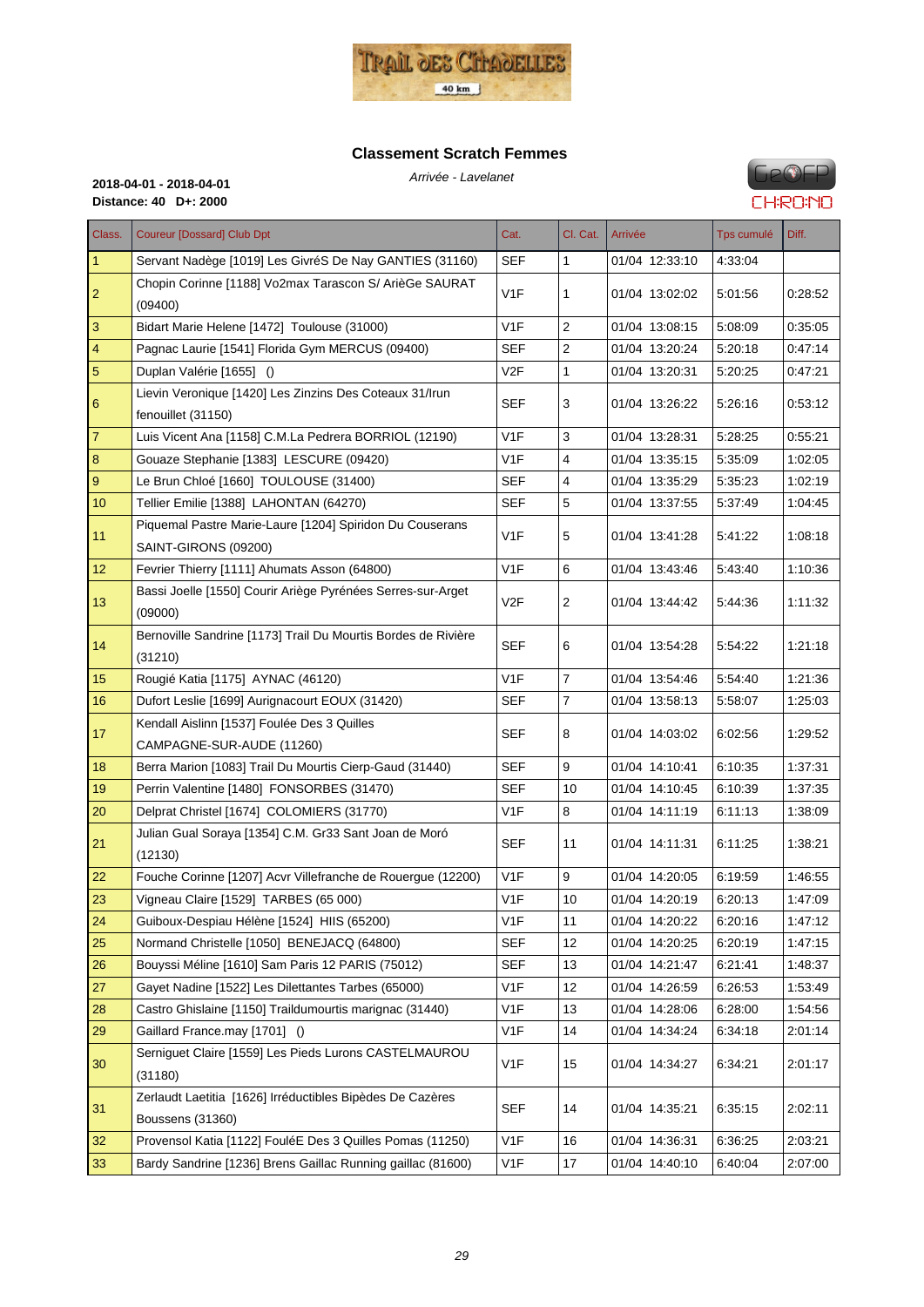| Class. | <b>Coureur [Dossard] Club Dpt</b>                                                  | Cat.             | Cl. Cat. | Arrivée        | Tps cumulé | Diff.   |
|--------|------------------------------------------------------------------------------------|------------------|----------|----------------|------------|---------|
| 34     | Poissonnet Anne-Laure [1098] Cap Nature Beaulieu                                   | <b>SEF</b>       | 15       | 01/04 14:46:33 | 6:46:27    | 2:13:23 |
|        | VENANSAULT (85190)                                                                 |                  |          |                |            |         |
| 35     | Reynaud Emmanuelle [1670] TOULOUSE (31400)                                         | V <sub>1</sub> F | 18       | 01/04 14:48:06 | 6:48:00    | 2:14:56 |
| 36     | De Nardi Aurore [1036] Ca Portets Loupiac (33410)                                  | <b>SEF</b>       | 16       | 01/04 14:48:45 | 6:48:39    | 2:15:35 |
| 37     | Bouffil Laetitia [1137] Jogging Varilhes LE CARLA BAYLE<br>(09130)                 | <b>SEF</b>       | 17       | 01/04 14:49:14 | 6:49:08    | 2:16:04 |
| 38     | Zorzer Nadege [1215] DAX (40100)                                                   | <b>SEF</b>       | 18       | 01/04 14:49:25 | 6:49:19    | 2:16:15 |
| 39     | Leroux Valérie [1590] Pieds Lurons SAINT JEAN (31240)                              | <b>SEF</b>       | 19       | 01/04 14:56:11 | 6:56:05    | 2:23:01 |
| 40     | Burger Lauriane [1223] Courir Ariège Pyrénées montastruc la<br>conseillère (31380) | <b>SEF</b>       | 20       | 01/04 15:02:41 | 7:02:35    | 2:29:31 |
|        | Verdier Laure [1115] Team Rossignolos Limbréts Landorthe                           |                  |          |                |            |         |
| 41     | (31800)                                                                            | <b>SEF</b>       | 21       | 01/04 15:02:45 | 7:02:39    | 2:29:35 |
|        | Provensol Sabine [1167] La Foulée Des 3 Quilles ANTUGNAC                           |                  |          |                |            |         |
| 42     | (11190)                                                                            | V <sub>1</sub> F | 19       | 01/04 15:04:37 | 7:04:31    | 2:31:27 |
| 43     | Jouan Elise [1061] YMERAY (28320)                                                  | <b>SEF</b>       | 22       | 01/04 15:05:13 | 7:05:07    | 2:32:03 |
|        | Dasque Solène [1351] Los Beths Caminaires Lannemezan                               |                  |          |                |            |         |
| 44     | (65300)                                                                            | <b>SEF</b>       | 23       | 01/04 15:05:58 | 7:05:52    | 2:32:48 |
| 45     | Labeille Marie [1441] AX LES THERMES (09110)                                       | <b>SEF</b>       | 24       | 01/04 15:06:43 | 7:06:37    | 2:33:33 |
| 46     | Fenech Sandrine [1194] Snpc09 LAVELANET (09300)                                    | <b>SEF</b>       | 25       | 01/04 15:09:44 | 7:09:38    | 2:36:34 |
| 47     | Vallve Sandra [1172] Snpc09 ROQUEFIXADE (09300)                                    | <b>SEF</b>       | 26       | 01/04 15:09:46 | 7:09:40    | 2:36:36 |
| 48     | Brilloux Elise [1458] CHASPUZAC (43320)                                            | <b>SEF</b>       | 27       | 01/04 15:10:31 | 7:10:25    | 2:37:21 |
|        | Burgue Stéphanie [1084] Run And Bike Rionnais RION DES                             |                  |          |                |            |         |
| 49     | LANDESFRANCE (40370)                                                               | <b>SEF</b>       | 28       | 01/04 15:11:34 | 7:11:28    | 2:38:24 |
| 50     | Dejean Magali [1142] Aspf MASSAGUEL (81110)                                        | V <sub>1</sub> F | 20       | 01/04 15:14:09 | 7:14:03    | 2:40:59 |
| 51     | Lhomme Deborah [1073] Trail Entre Elles AMPUS (83111)                              | V <sub>1</sub> F | 21       | 01/04 15:14:53 | 7:14:47    | 2:41:43 |
| 52     | Fabre-Claude Adeline [1453] Courir Ariège Pyrénées Cap 09                          | V <sub>1</sub> F | 22       |                |            |         |
|        | saint martin de catalp (09000)                                                     |                  |          | 01/04 15:15:39 | 7:15:33    | 2:42:29 |
| 53     | Thierry Solène [1008] TOULOUSE (31200)                                             | <b>SEF</b>       | 29       | 01/04 15:15:57 | 7:15:51    | 2:42:47 |
| 54     | Brunet Isabelle [1095] Portet Athletic Club Castanet tolosan<br>(31320)            | <b>SEF</b>       | 30       | 01/04 15:15:59 | 7:15:53    | 2:42:49 |
| 55     | Laffont Roselyne [1396] lezat sur leze (09210)                                     | V <sub>1</sub> F | 23       | 01/04 15:16:36 | 7:16:30    | 2:43:26 |
| 56     | Rougé Florence [1415] JOU-SOUS-MONJOU (15800)                                      | V <sub>2F</sub>  | 3        | 01/04 15:17:39 | 7:17:33    | 2:44:29 |
| 57     | Cherbonnier Daisy [1468] BOCé (49150)                                              | V <sub>1</sub> F | 24       | 01/04 15:18:39 | 7:18:33    | 2:45:29 |
| 58     | Robert Nathalie [1565] Les Pieds Lurons St Jean                                    | V2F              | 4        | 01/04 15:19:32 | 7:19:26    | 2:46:22 |
|        | CASTELMAUROU (31180)                                                               |                  |          |                |            |         |
| 59     | De Oliveira Jessica [1043] Jogging Varilhes LA TOUR DU                             | <b>SEF</b>       | 31       | 01/04 15:19:35 | 7:19:29    | 2:46:25 |
|        | CRIEU (09100)                                                                      |                  |          |                |            |         |
| 60     | Discala Marie-Francoise [1669] Les Foulées Du Kercorb Sonnac                       | V <sub>1</sub> F | 25       | 01/04 15:20:53 | 7:20:47    | 2:47:43 |
|        | sur I hers (11230)                                                                 |                  |          |                |            |         |
| 61     | L'Hote Véronique [1630] Acvr TOULOUSE (31300)                                      | V1F              | 26       | 01/04 15:21:56 | 7:21:50    | 2:48:46 |
| 62     | Galey Christel [1404] Pays D'Orthe Compétition Peyrehorade<br>(40300)              | V <sub>1</sub> F | 27       | 01/04 15:22:20 | 7:22:14    | 2:49:10 |
| 63     | Dupin Cécile [1299] Jogging Club Chateauneuf CHATEAUNEUF                           | V <sub>1</sub> F | 28       | 01/04 15:22:23 | 7:22:17    | 2:49:13 |
|        | SUR CHARENTE (16120)                                                               |                  |          |                |            |         |
| 64     | Paillas Karin [1257] Saint-Girons (09200)                                          | V <sub>2</sub> F | 5        | 01/04 15:22:32 | 7:22:26    | 2:49:22 |
| 65     | Menant Nina [1446] Airbus Ds ? Astropodes LAUZERVILLE<br>(31650)                   | <b>SEF</b>       | 32       | 01/04 15:24:20 | 7:24:14    | 2:51:10 |
| 66     | Martineau Francoise [1575] Rapv LE POIRE SUR VIE (85170)                           | V <sub>1</sub> F | 29       | 01/04 15:24:43 | 7:24:37    | 2:51:33 |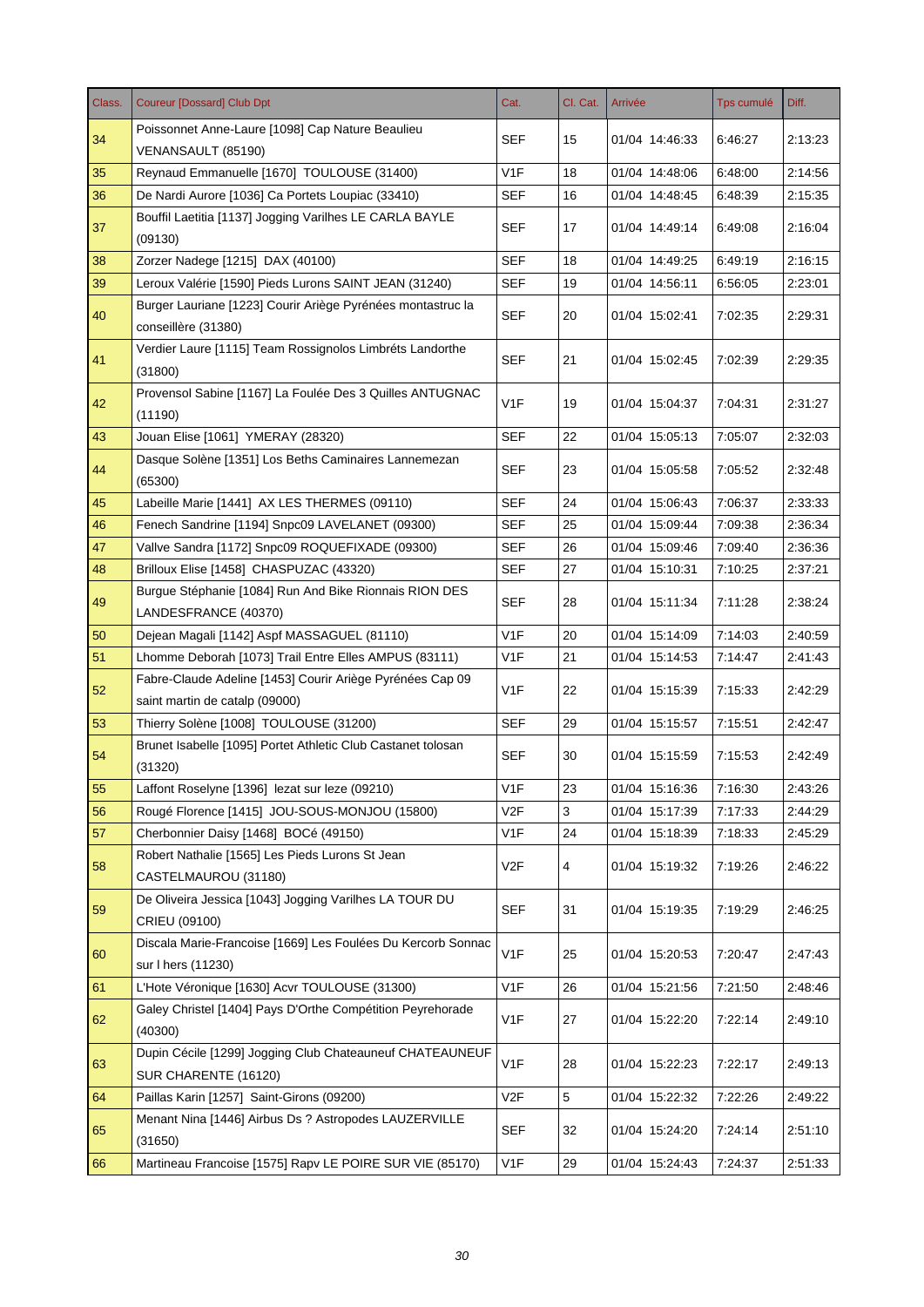| Class. | <b>Coureur [Dossard] Club Dpt</b>                                               | Cat.             | Cl. Cat. | Arrivée        | Tps cumulé | Diff.   |
|--------|---------------------------------------------------------------------------------|------------------|----------|----------------|------------|---------|
| 67     | Aubret Cindy [1566] Raid Aventure Pays De Vie LE POIRé SUR<br>VIE (85170)       | <b>SEF</b>       | 33       | 01/04 15:24:45 | 7:24:39    | 2:51:35 |
| 68     | Martineau Claire [1579] Le Poiré sur Vie (85170)                                | <b>SEF</b>       | 34       | 01/04 15:24:47 | 7:24:41    | 2:51:37 |
| 69     | Turquand Vanessa [1570] Rapy LE POIRE SUR VIE (85170)                           | V <sub>1</sub> F | 30       | 01/04 15:24:49 | 7:24:43    | 2:51:39 |
| 70     | Ouvrard Marie [1573] Rapv LE POIRE SUR VIE (85170)                              | V <sub>1</sub> F | 31       | 01/04 15:24:51 | 7:24:45    | 2:51:41 |
| 71     | Balavoine Muriel [1511] NIMES (30000)                                           | V2F              | 6        | 01/04 15:26:07 | 7:26:01    | 2:52:57 |
| 72     | Fondere Carmen [1507] Philipides SAINT PIERRE DE RIVIERE<br>$(09000)$ $(09000)$ | V <sub>2</sub> F | 7        | 01/04 15:26:09 | 7:26:03    | 2:52:59 |
| 73     | Rouits Eisabeth [1226] Tri Team Pully CRISSIER (1023)                           | V <sub>1</sub> F | 32       | 01/04 15:26:20 | 7:26:14    | 2:53:10 |
| 74     | Laramas Carole [1159] toulouse (31300)                                          | <b>SEF</b>       | 35       | 01/04 15:29:51 | 7:29:45    | 2:56:41 |
| 75     | Bolay Lison [1015] Asso Peujard Velo Club LORMONT (33310)                       | V <sub>1</sub> F | 33       | 01/04 15:30:03 | 7:29:57    | 2:56:53 |
| 76     | Yong Virginie [1568] L Es Pieds Lurons SAINT-JEAN (31240)                       | V <sub>1</sub> F | 34       | 01/04 15:30:24 | 7:30:18    | 2:57:14 |
|        | Nonnon Aude [1168] Mazeres Course PéDestre Mazeres                              |                  |          |                |            |         |
| 77     | (09270)                                                                         | V <sub>1F</sub>  | 35       | 01/04 15:31:46 | 7:31:40    | 2:58:36 |
|        | Maurer Karine [1308] Aspoc / Pays D Orthe Competition SAINT                     |                  |          |                |            |         |
| 78     | LON LES MINES (40300)                                                           | V <sub>1F</sub>  | 36       | 01/04 15:37:36 | 7:37:30    | 3:04:26 |
| 79     | Lagarrigue Elisabeth [1512] Toulouse (31000)                                    | <b>SEF</b>       | 36       | 01/04 15:38:50 | 7:38:44    | 3:05:40 |
|        | Pinaud Natacha [1141] Spiridon Du Pays D Olmes lavelanet                        |                  |          |                |            |         |
| 80     | (09300)                                                                         | V <sub>1</sub> F | 37       | 01/04 15:39:26 | 7:39:20    | 3:06:16 |
|        | Di Stefano Annelyse [1136] Spiridon Du Pays D Olmes esclagne                    |                  |          |                |            |         |
| 81     |                                                                                 | V <sub>1</sub> F | 38       | 01/04 15:39:28 | 7:39:22    | 3:06:18 |
|        | (09600)                                                                         | V <sub>1</sub> F | 39       |                |            |         |
| 82     | Baby Nathalie [1139] MONTREAL (11290)                                           | V <sub>1</sub> F |          | 01/04 15:39:33 | 7:39:27    | 3:06:23 |
| 83     | Brosse Valerie [1309] Running Fouss 31 Le fousseret (31430)                     |                  | 40       | 01/04 15:39:43 | 7:39:37    | 3:06:33 |
| 84     | Garcia Christelle [1065] Trail Du Mourtis/Patatrail cierp gaud<br>(31440)       | <b>SEF</b>       | 37       | 01/04 15:43:54 | 7:43:48    | 3:10:44 |
| 85     | Foucreau Emilie [1028] Jogfors FORS (79230)                                     | <b>SEF</b>       | 38       | 01/04 15:44:50 | 7:44:44    | 3:11:40 |
| 86     | Not Céline [1418] Courir Ariège Pyrénées Cap09 Serres Sur<br>Arget (09000)      | V <sub>1</sub> F | 41       | 01/04 15:49:02 | 7:48:56    | 3:15:52 |
| 87     | Cazenave-Vaquié Marjorie [1211] Ac Pamiers LES PUJOLS<br>(09100)                | <b>SEF</b>       | 39       | 01/04 15:49:08 | 7:49:02    | 3:15:58 |
| 88     | Petitjean Delphine [1271] Ac Pamiers PAMIERS (09100)                            | <b>SEF</b>       | 40       | 01/04 15:49:09 | 7:49:03    | 3:15:59 |
| 89     | Senegas Julie [1640] BORDEAUX (33000)                                           | <b>SEF</b>       | 41       | 01/04 15:55:55 | 7:55:49    | 3:22:45 |
| 90     | Eleftheriou Stéphanie [1663] Les Forcenaires Upa 66<br>PERPIGNAN (66000)        | V <sub>1</sub> F | 42       | 01/04 15:57:13 | 7:57:07    | 3:24:03 |
| 91     | Van Assche Nathalie [1183] Jogging Varilhes CRAMPAGNA<br>(09120)                | SEF              | 42       | 01/04 15:58:30 | 7:58:24    | 3:25:20 |
| 92     | Phan Hoang-Anh [1293] Serial Azimut Saintongeais<br>ROUFFIGNAC (17130)          | <b>SEF</b>       | 43       | 01/04 15:59:23 | 7:59:17    | 3:26:13 |
|        | Lassere Pascale [1005] Urban Runners Dax Crew Morcenx                           |                  |          |                |            |         |
| 93     | (40110)                                                                         | V <sub>2</sub> F | 8        | 01/04 15:59:45 | 7:59:39    | 3:26:35 |
| 94     | Montero Yaneisy [1500] TORONTO (M6P0B6)                                         | V <sub>1</sub> F | 43       | 01/04 16:08:13 | 8:08:07    | 3:35:03 |
| 95     | Mazet Nicole [1671] Bigorre Running 65 barbazan débat (65690)                   | V3F              | 1        | 01/04 16:09:04 | 8:08:58    | 3:35:54 |
| 96     | Bondil Damienne [1392] Ep Manosque MANOSQUE (04100)                             | V <sub>1</sub> F | 44       | 01/04 16:11:56 | 8:11:50    | 3:38:46 |
| 97     | Fontaine Perrine [1390] MURET (31600)                                           | <b>SEF</b>       | 44       | 01/04 16:11:59 | 8:11:53    | 3:38:49 |
| 98     | Antoine Eliane [1278] Saint-lys (31470)                                         | V2F              | 9        | 01/04 16:14:57 | 8:14:51    | 3:41:47 |
| 99     | Bonnet Vanessa [1301] Cma Pauillac COUQUéQUES (33340)                           | V1F              | 45       | 01/04 16:23:06 | 8:23:00    | 3:49:56 |
| 100    | Eysson Marie [1311] Cma SAINT GERMAIN D ESTEUIL<br>(33340)                      | V <sub>1</sub> F | 46       | 01/04 16:25:10 | 8:25:04    | 3:52:00 |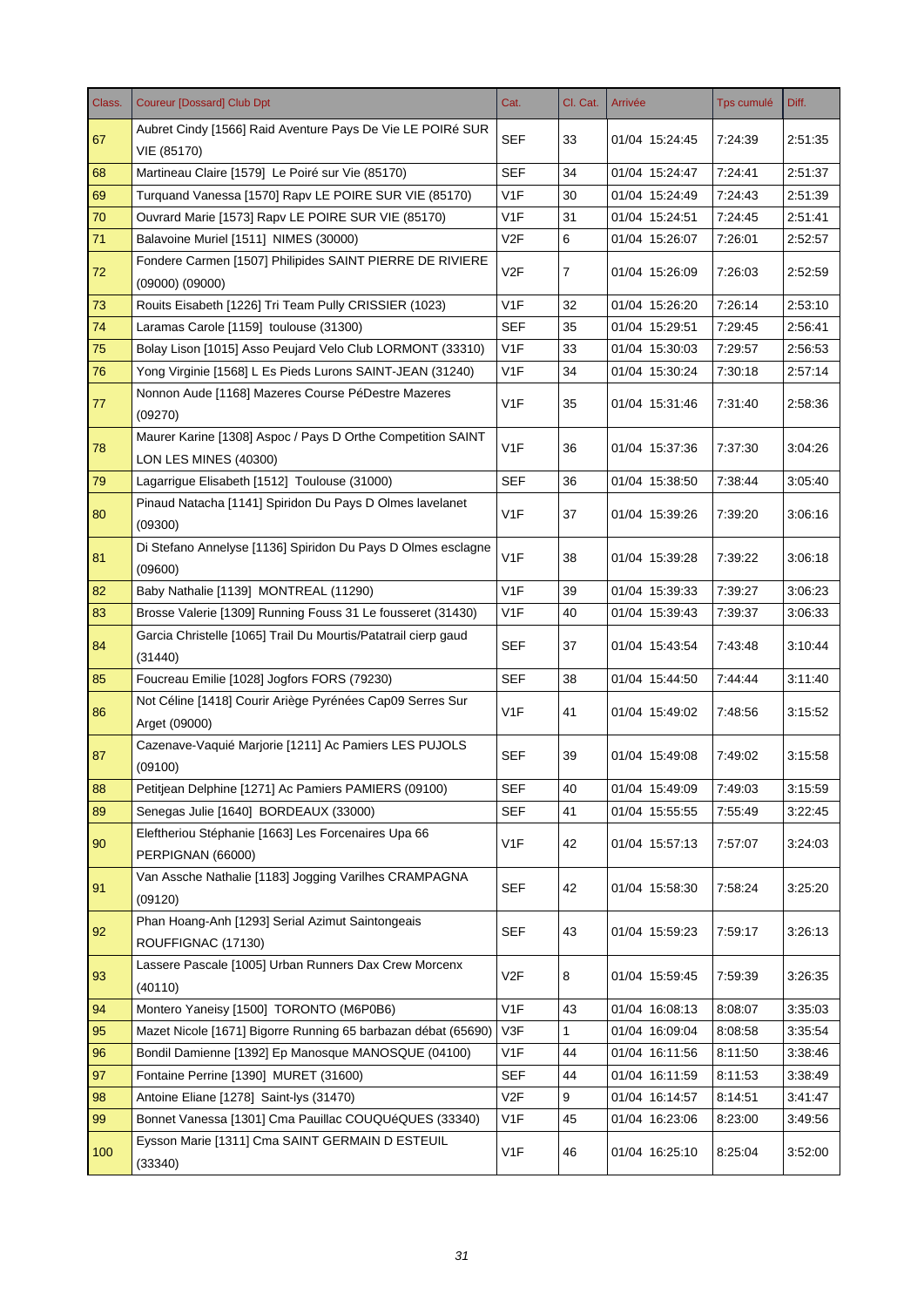| Class. | <b>Coureur [Dossard] Club Dpt</b>                                       | Cat.       | Cl. Cat. | Arrivée        | <b>Tps cumulé</b> | Diff.   |
|--------|-------------------------------------------------------------------------|------------|----------|----------------|-------------------|---------|
| 101    | Hernandez Stephanie [1201] You Can Trail Corbére les cabanes<br>(66130) | V1F        | 47       | 01/04 16:25:28 | 8:25:22           | 3:52:18 |
| 102    | Pages Caroline [1182] You Can Trail ILLE SUR TET (66130)                | V1F        | 48       | 01/04 16:25:31 | 8:25:25           | 3:52:21 |
| 103    | Loirette Celine [1249] CAUSSADE (82300)                                 | <b>SEF</b> | 45       | 01/04 16:29:45 | 8:29:39           | 3:56:35 |
| 104    | Izquierdo Jaime Edith [1058] Vo2max Saint Paul de Jarrat<br>(09000)     | V1F        | 49       | 01/04 16:30:54 | 8:30:48           | 3:57:44 |
| 105    | Langevillier Virginie [1618] Portet Athlétic Club Saubens (31600)       | <b>SEF</b> | 46       | 01/04 16:56:31 | 8:56:25           | 4:23:21 |
| 106    | Nispola Noelle [1611] VIELLE ADOUR (65360)                              | V1F        | 50       | 01/04 17:00:51 | 9:00:45           | 4:27:41 |
| 107    | Rawa Joanna [1286] Isterik Vets Aucamville (31140)                      | V2F        | 10       | 01/04 17:04:16 | 9:04:10           | 4:31:06 |
| 108    | Santos Pejic Gloria [1417] TOULOUSE (31000)                             | <b>SEF</b> | 47       | 01/04 17:04:20 | 9:04:14           | 4:31:10 |
| 109    | Monmayrant Fabienne [1609] Les Cassouettes Trébons (65200)              | V1F        | 51       | 01/04 17:05:06 | 9:05:00           | 4:31:56 |
| 110    | Licari Stéphanie [1495] VENCE (06140)                                   | V1F        | 52       | 01/04 17:30:13 | 9:30:07           | 4:57:03 |
| 111    | D?Angelo Patricia [1571] Soprobat LA TRINITé (06340)                    | V1F        | 53       | 01/04 17:30:15 | 9:30:09           | 4:57:05 |
| 112    | Loison Francoise [1361] Piche Team TOULOUSE (31300)                     | V1F        | 54       | 01/04 17:31:38 | 9:31:32           | 4:58:28 |
| 113    | Miquel Carine [1258] Piche Team CASTELGINEST (31780)                    | V1F        | 55       | 01/04 17:41:51 | 9:41:45           | 5:08:41 |
| 114    | Bohn Elodie [1088] Piche Team Clermont saves (32600)                    | <b>SEF</b> | 48       | 01/04 17:41:54 | 9:41:48           | 5:08:44 |
| 115    | Tisseire Marlène [1217] La FouléE Des 3 Quilles                         | V1F        | 56       | 01/04 17:51:09 | 9:51:03           | 5:17:59 |
|        | VILLELONGUE D' AUDE (11300)                                             |            |          |                |                   |         |
| 116    | Garrivet Laura [1030] Les Irréductibles Bipèdes De Cazères /            | <b>SEF</b> | 49       | 01/04 17:56:58 |                   | 5:23:48 |
|        | Trail Entre Elles Cazères (31220)                                       |            |          |                | 9:56:52           |         |
| 117    | Risso Amelie [1667] Trail Entre Elle peille (06440)                     | <b>SEF</b> | 50       | 01/04 18:22:39 | 10:22:33          | 5:49:29 |
| 118    | Bonnefille Marie [1319] Tee BLAGNAC (31700)                             | V1F        | 57       | 01/04 18:50:51 | 10:50:45          | 6:17:41 |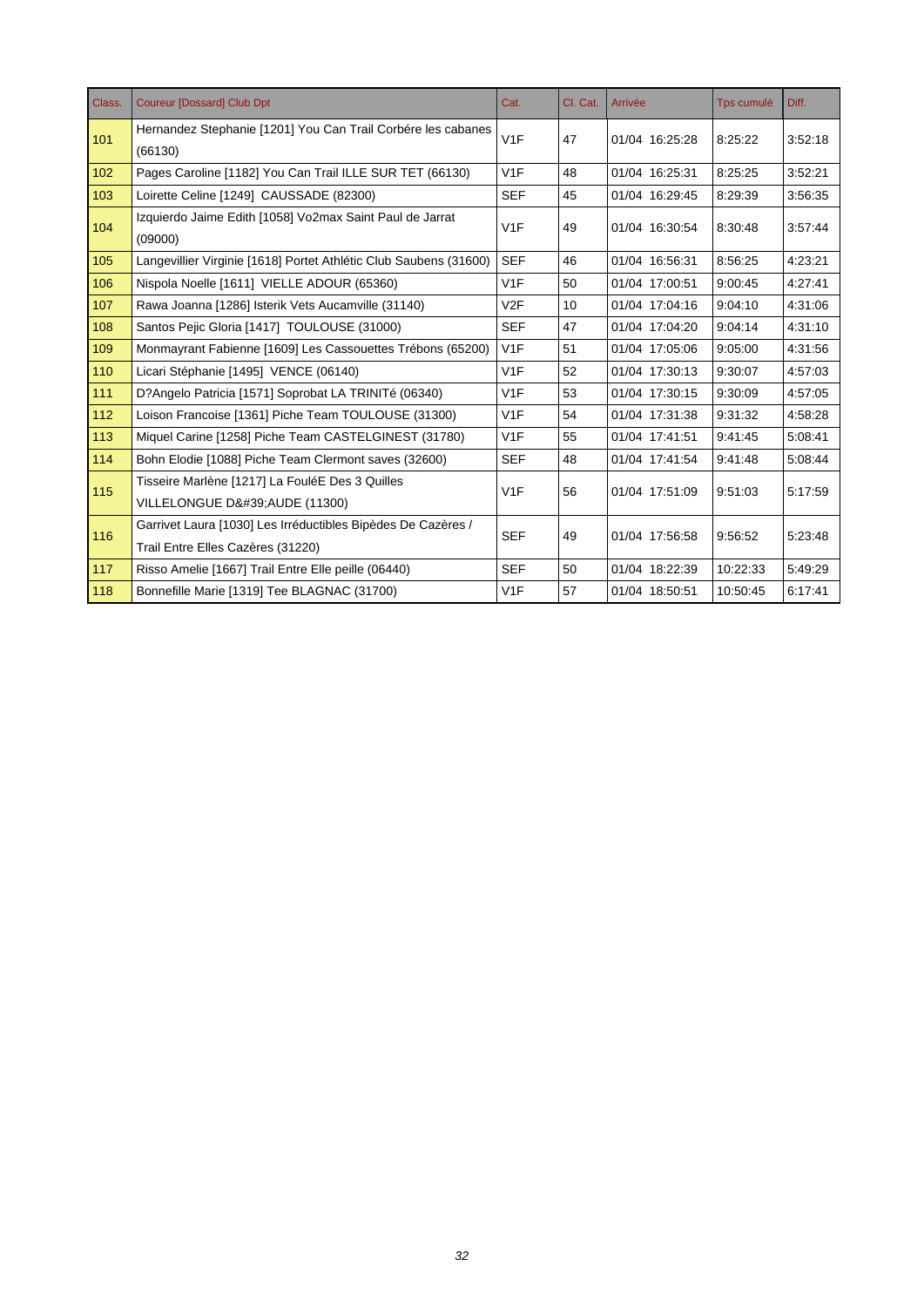

#### **Classement ESH**



**Distance: 40 D+: 2000**

# Arrivée - Lavelanet **2018-04-01 - 2018-04-01**

| Class.         | Coureur [Dossard] Club Dpt                     | Cat.       | I CI. Cat.   Arrivée |                | Tps cumulé | I Diff. |
|----------------|------------------------------------------------|------------|----------------------|----------------|------------|---------|
|                | Dabernat Bastien [1606] l'Honor de Cos (82130) | <b>ESH</b> |                      | 01/04 12:50:11 | 4:50:05    |         |
| $\overline{2}$ | Bruel Mathieu [1266] LAUTIGNAC (31370)         | <b>ESH</b> |                      | 01/04 13:14:29 | 5:14:23    | 0.24:18 |
| l 3            | Connan Enzo [1425] MONT (64300)                | <b>ESH</b> |                      | 01/04 13:30:01 | 5:29:55    | 0:39:50 |

**Non classés ESH**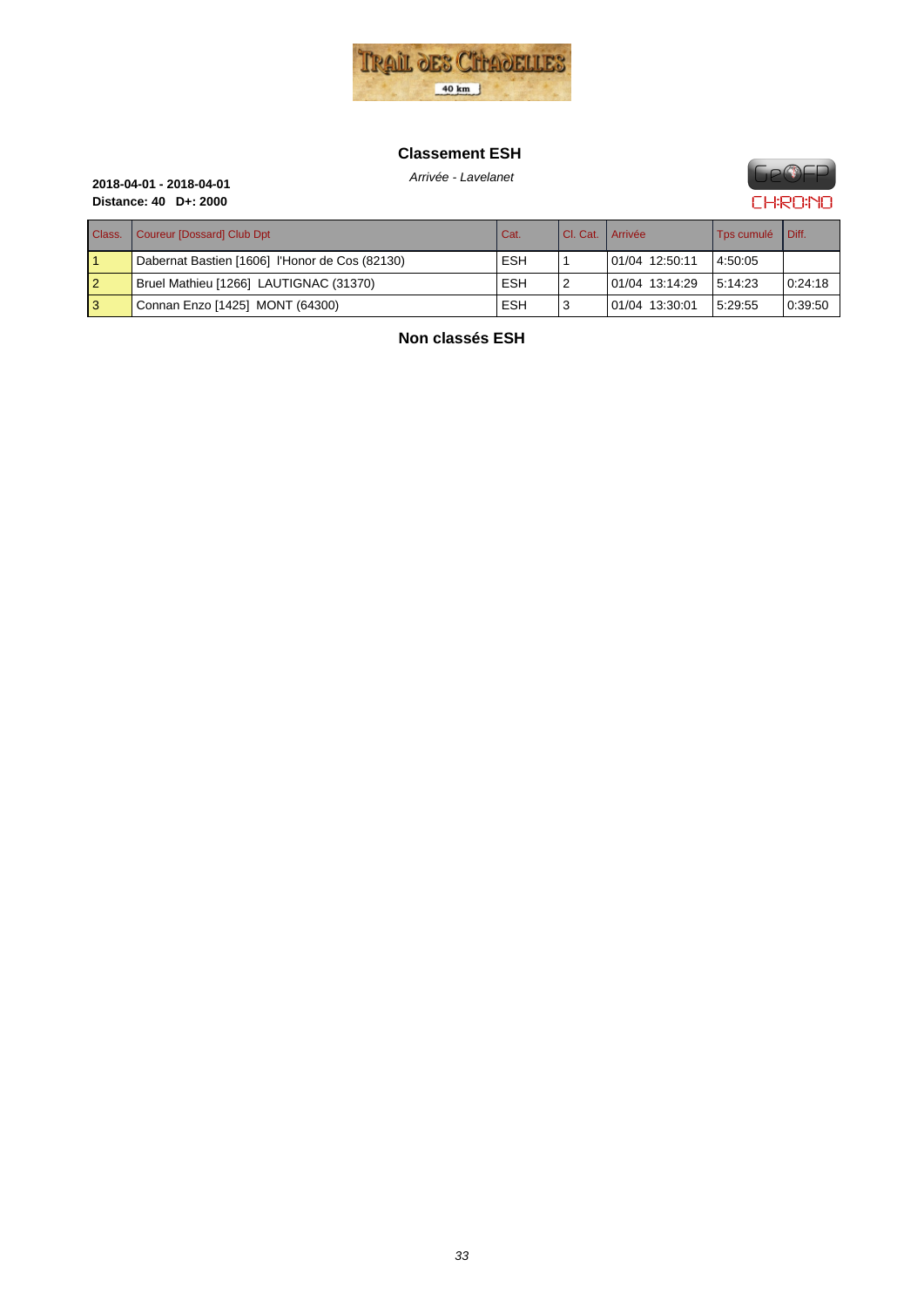

#### **Classement SEF**



# **GeOFP CHRONO**

Arrivée - Lavelanet **2018-04-01 - 2018-04-01**

| Class.                  | <b>Coureur [Dossard] Club Dpt</b>                             | Cat.       | Cl. Cat.       | Arrivée        | Tps cumulé | Diff.   |
|-------------------------|---------------------------------------------------------------|------------|----------------|----------------|------------|---------|
| $\vert$ 1               | Servant Nadège [1019] Les GivréS De Nay GANTIES (31160)       | <b>SEF</b> | 1              | 01/04 12:33:10 | 4.33.04    |         |
| $\overline{2}$          | Pagnac Laurie [1541] Florida Gym MERCUS (09400)               | <b>SEF</b> | $\overline{2}$ | 01/04 13:20:24 | 5:20:18    | 0:47:14 |
| $\mathsf 3$             | Lievin Veronique [1420] Les Zinzins Des Coteaux 31/Irun       | SEF        | 3              | 01/04 13:26:22 | 5:26:16    | 0:53:12 |
|                         | fenouillet (31150)                                            |            |                |                |            |         |
| $\overline{\mathbf{4}}$ | Le Brun Chloé [1660] TOULOUSE (31400)                         | <b>SEF</b> | 4              | 01/04 13:35:29 | 5:35:23    | 1:02:19 |
| $5\phantom{.0}$         | Tellier Emilie [1388] LAHONTAN (64270)                        | <b>SEF</b> | 5              | 01/04 13:37:55 | 5.37.49    | 1.04.45 |
| 6                       | Bernoville Sandrine [1173] Trail Du Mourtis Bordes de Rivière | <b>SEF</b> | 6              | 01/04 13:54:28 | 5:54:22    | 1:21:18 |
|                         | (31210)                                                       |            |                |                |            |         |
| $ 7\rangle$             | Dufort Leslie [1699] Aurignacourt EOUX (31420)                | <b>SEF</b> | $\overline{7}$ | 01/04 13:58:13 | 5:58:07    | 1:25:03 |
| 8                       | Kendall Aislinn [1537] Foulée Des 3 Quilles                   | <b>SEF</b> | 8              | 01/04 14:03:02 | 6:02:56    | 1:29:52 |
|                         | CAMPAGNE-SUR-AUDE (11260)                                     |            |                |                |            |         |
| $9\,$                   | Berra Marion [1083] Trail Du Mourtis Cierp-Gaud (31440)       | <b>SEF</b> | 9              | 01/04 14:10:41 | 6:10:35    | 1:37:31 |
| 10                      | Perrin Valentine [1480] FONSORBES (31470)                     | SEF        | 10             | 01/04 14:10:45 | 6:10:39    | 1:37:35 |
| 11                      | Julian Gual Soraya [1354] C.M. Gr33 Sant Joan de Moró         | <b>SEF</b> | 11             | 01/04 14:11:31 | 6:11:25    | 1:38:21 |
|                         | (12130)                                                       |            |                |                |            |         |
| 12                      | Normand Christelle [1050] BENEJACQ (64800)                    | <b>SEF</b> | 12             | 01/04 14:20:25 | 6:20:19    | 1.47.15 |
| 13                      | Bouyssi Méline [1610] Sam Paris 12 PARIS (75012)              | <b>SEF</b> | 13             | 01/04 14:21:47 | 6:21:41    | 1:48:37 |
| 14                      | Zerlaudt Laetitia [1626] Irréductibles Bipèdes De Cazères     | <b>SEF</b> | 14             | 01/04 14:35:21 | 6:35:15    | 2:02:11 |
|                         | Boussens (31360)                                              |            |                |                |            |         |
| 15                      | Poissonnet Anne-Laure [1098] Cap Nature Beaulieu              | <b>SEF</b> | 15             | 01/04 14:46:33 | 6:46:27    | 2:13:23 |
|                         | VENANSAULT (85190)                                            |            |                |                |            |         |
| 16                      | De Nardi Aurore [1036] Ca Portets Loupiac (33410)             | <b>SEF</b> | 16             | 01/04 14:48:45 | 6:48:39    | 2:15:35 |
| 17                      | Bouffil Laetitia [1137] Jogging Varilhes LE CARLA BAYLE       | <b>SEF</b> | 17             | 01/04 14:49:14 | 6:49:08    | 2:16:04 |
|                         | (09130)                                                       |            |                |                |            |         |
| 18                      | Zorzer Nadege [1215] DAX (40100)                              | <b>SEF</b> | 18             | 01/04 14:49:25 | 6:49:19    | 2:16:15 |
| 19                      | Leroux Valérie [1590] Pieds Lurons SAINT JEAN (31240)         | <b>SEF</b> | 19             | 01/04 14:56:11 | 6:56:05    | 2:23:01 |
| 20                      | Burger Lauriane [1223] Courir Ariège Pyrénées montastruc la   | <b>SEF</b> | 20             | 01/04 15:02:41 | 7:02:35    | 2:29:31 |
|                         | conseillère (31380)                                           |            |                |                |            |         |
| 21                      | Verdier Laure [1115] Team Rossignolos Limbréts Landorthe      | <b>SEF</b> | 21             | 01/04 15:02:45 | 7:02:39    | 2:29:35 |
|                         | (31800)                                                       |            |                |                |            |         |
| 22                      | Jouan Elise [1061] YMERAY (28320)                             | <b>SEF</b> | 22             | 01/04 15:05:13 | 7:05:07    | 2:32:03 |
| 23                      | Dasque Solène [1351] Los Beths Caminaires Lannemezan          | <b>SEF</b> | 23             | 01/04 15:05:58 | 7:05:52    | 2:32:48 |
|                         | (65300)                                                       |            |                |                |            |         |
| 24                      | Labeille Marie [1441] AX LES THERMES (09110)                  | SEF        | 24             | 01/04 15:06:43 | 7:06:37    | 2.33.33 |
| 25                      | Fenech Sandrine [1194] Snpc09 LAVELANET (09300)               | <b>SEF</b> | 25             | 01/04 15:09:44 | 7:09:38    | 2:36:34 |
| 26                      | Vallve Sandra [1172] Snpc09 ROQUEFIXADE (09300)               | <b>SEF</b> | 26             | 01/04 15:09:46 | 7:09:40    | 2:36:36 |
| 27                      | Brilloux Elise [1458] CHASPUZAC (43320)                       | <b>SEF</b> | 27             | 01/04 15:10:31 | 7:10:25    | 2:37:21 |
| 28                      | Burgue Stéphanie [1084] Run And Bike Rionnais RION DES        | <b>SEF</b> | 28             | 01/04 15:11:34 | 7:11:28    | 2:38:24 |
|                         | LANDESFRANCE (40370)                                          |            |                |                |            |         |
| 29                      | Thierry Solène [1008] TOULOUSE (31200)                        | <b>SEF</b> | 29             | 01/04 15:15:57 | 7:15:51    | 2:42:47 |
| 30                      | Brunet Isabelle [1095] Portet Athletic Club Castanet tolosan  | <b>SEF</b> | 30             | 01/04 15:15:59 | 7:15:53    | 2:42:49 |
|                         | (31320)                                                       |            |                |                |            |         |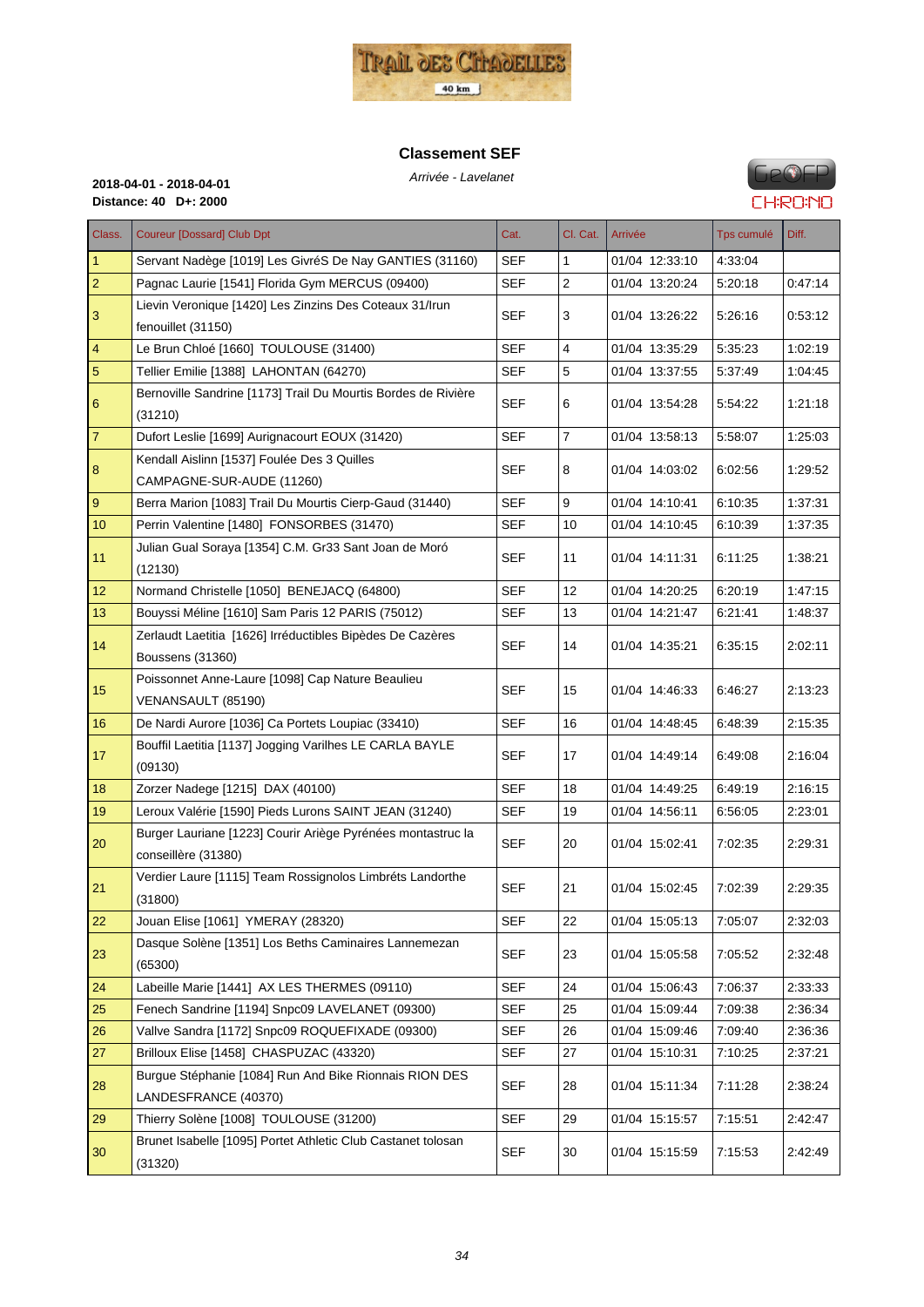| Class. | <b>Coureur [Dossard] Club Dpt</b>                                                                 | Cat.       | Cl. Cat. | Arrivée        | Tps cumulé | Diff.   |
|--------|---------------------------------------------------------------------------------------------------|------------|----------|----------------|------------|---------|
| 31     | De Oliveira Jessica [1043] Jogging Varilhes LA TOUR DU<br>CRIEU (09100)                           | <b>SEF</b> | 31       | 01/04 15:19:35 | 7:19:29    | 2:46:25 |
| 32     | Menant Nina [1446] Airbus Ds ? Astropodes LAUZERVILLE<br>(31650)                                  | <b>SEF</b> | 32       | 01/04 15:24:20 | 7:24:14    | 2:51:10 |
| 33     | Aubret Cindy [1566] Raid Aventure Pays De Vie LE POIRé SUR<br>VIE (85170)                         | <b>SEF</b> | 33       | 01/04 15:24:45 | 7:24:39    | 2:51:35 |
| 34     | Martineau Claire [1579] Le Poiré sur Vie (85170)                                                  | <b>SEF</b> | 34       | 01/04 15:24:47 | 7.24.41    | 2:51:37 |
| 35     | Laramas Carole [1159] toulouse (31300)                                                            | <b>SEF</b> | 35       | 01/04 15:29:51 | 7:29:45    | 2:56:41 |
| 36     | Lagarrigue Elisabeth [1512] Toulouse (31000)                                                      | <b>SEF</b> | 36       | 01/04 15:38:50 | 7:38:44    | 3:05:40 |
| 37     | Garcia Christelle [1065] Trail Du Mourtis/Patatrail cierp gaud<br>(31440)                         | <b>SEF</b> | 37       | 01/04 15:43:54 | 7:43:48    | 3:10:44 |
| 38     | Foucreau Emilie [1028] Jogfors FORS (79230)                                                       | <b>SEF</b> | 38       | 01/04 15:44:50 | 7.44.44    | 3:11:40 |
| 39     | Cazenave-Vaquié Marjorie [1211] Ac Pamiers LES PUJOLS<br>(09100)                                  | <b>SEF</b> | 39       | 01/04 15:49:08 | 7:49:02    | 3:15:58 |
| 40     | Petitjean Delphine [1271] Ac Pamiers PAMIERS (09100)                                              | <b>SEF</b> | 40       | 01/04 15:49:09 | 7:49:03    | 3:15:59 |
| 41     | Senegas Julie [1640] BORDEAUX (33000)                                                             | <b>SEF</b> | 41       | 01/04 15:55:55 | 7:55:49    | 3.22.45 |
| 42     | Van Assche Nathalie [1183] Jogging Varilhes CRAMPAGNA<br>(09120)                                  | <b>SEF</b> | 42       | 01/04 15:58:30 | 7:58:24    | 3:25:20 |
| 43     | Phan Hoang-Anh [1293] Serial Azimut Saintongeais<br>ROUFFIGNAC (17130)                            | <b>SEF</b> | 43       | 01/04 15:59:23 | 7:59:17    | 3:26:13 |
| 44     | Fontaine Perrine [1390] MURET (31600)                                                             | <b>SEF</b> | 44       | 01/04 16:11:59 | 8:11:53    | 3:38:49 |
| 45     | Loirette Celine [1249] CAUSSADE (82300)                                                           | <b>SEF</b> | 45       | 01/04 16:29:45 | 8:29:39    | 3:56:35 |
| 46     | Langevillier Virginie [1618] Portet Athlétic Club Saubens (31600)                                 | <b>SEF</b> | 46       | 01/04 16:56:31 | 8:56:25    | 4:23:21 |
| 47     | Santos Pejic Gloria [1417] TOULOUSE (31000)                                                       | <b>SEF</b> | 47       | 01/04 17:04:20 | 9:04:14    | 4:31:10 |
| 48     | Bohn Elodie [1088] Piche Team Clermont saves (32600)                                              | <b>SEF</b> | 48       | 01/04 17:41:54 | 9:41:48    | 5:08:44 |
| 49     | Garrivet Laura [1030] Les Irréductibles Bipèdes De Cazères /<br>Trail Entre Elles Cazères (31220) | <b>SEF</b> | 49       | 01/04 17:56:58 | 9:56:52    | 5:23:48 |
| 50     | Risso Amelie [1667] Trail Entre Elle peille (06440)                                               | <b>SEF</b> | 50       | 01/04 18:22:39 | 10:22:33   | 5:49:29 |

**Non classés SEF**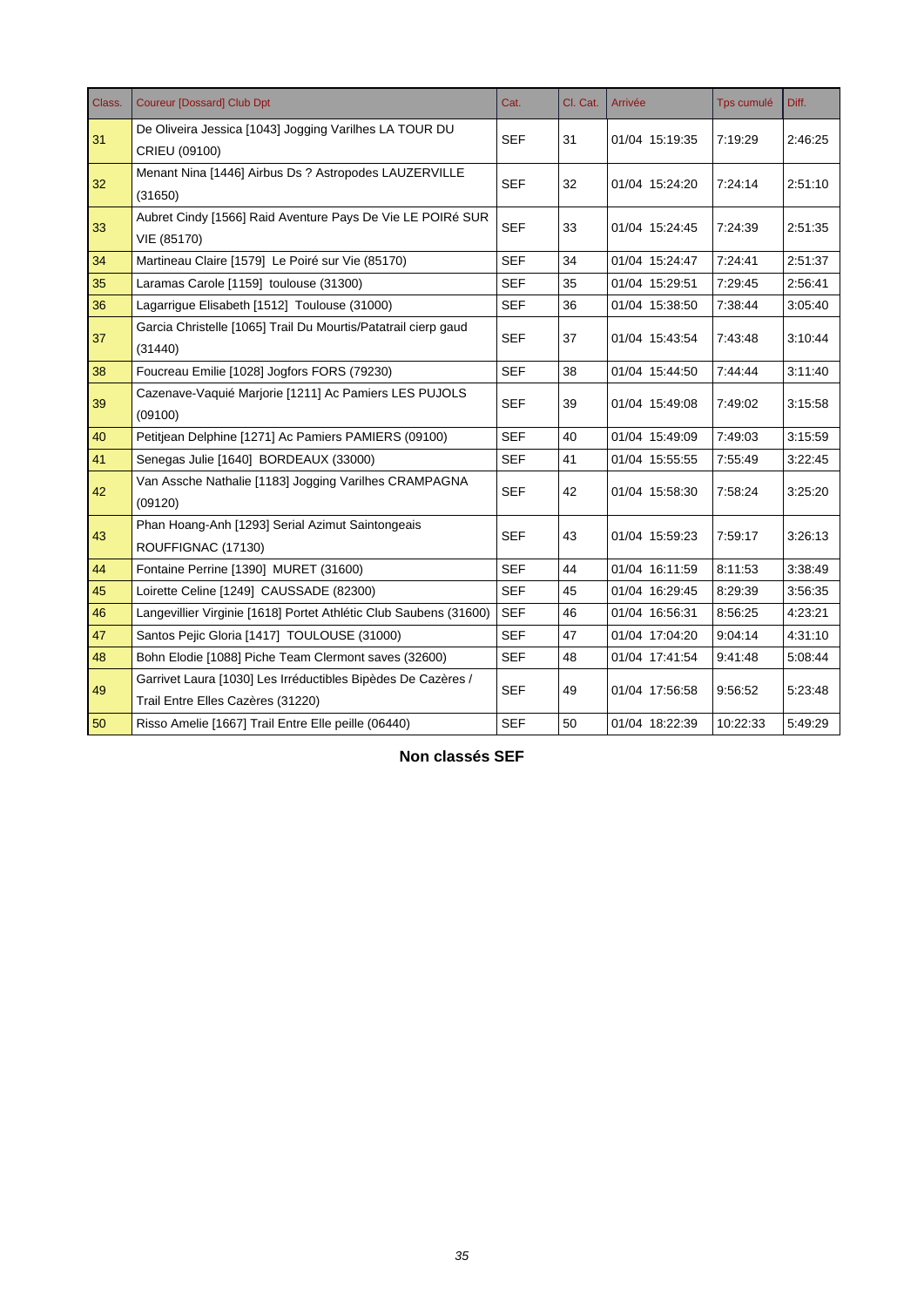

#### **Classement SEH**



| Class.         | <b>Coureur [Dossard] Club Dpt</b>                                       | Cat.       | Cl. Cat. | Arrivée        | Tps cumulé | Diff.   |
|----------------|-------------------------------------------------------------------------|------------|----------|----------------|------------|---------|
| $\mathbf{1}$   | Ghirard Florent [1229] bompas (66430)                                   | SEH        | 1        | 01/04 11:49:25 | 3:49:19    |         |
| $\overline{a}$ | Alicot Nicolas [1412] villeneuve sur lot (47300)                        | <b>SEH</b> | 2        | 01/04 11:54:11 | 3:54:05    | 0.04.46 |
|                | Sanchez Romain [1066] Team Papy Coach/3è Rpima ST                       |            |          |                |            |         |
| 3              | MARTIN LALANDE (11400)                                                  | SEH        | 3        | 01/04 11:57:50 | 3.57.44    | 0:08:25 |
| 4              | Champinot Rémi [1662] Toac Tri PIBRAC (31820)                           | <b>SEH</b> | 4        | 01/04 12:07:03 | 4:06:57    | 0.17.38 |
| 5              | Lagoin Christophe [1621] Team Ahumats Saint Vincent (64800)             | <b>SEH</b> | 5        | 01/04 12:11:51 | 4:11:45    | 0.22.26 |
| 6              | Cougul Xavier [1698] Team Gso Uglow cazenave serres allens              | <b>SEH</b> | 6        | 01/04 12:12:09 | 4:12:03    | 0.22:44 |
|                | (09400)                                                                 |            |          |                |            |         |
| $\overline{7}$ | Torres Clement [1482] Pinsaquel (31120)                                 | <b>SEH</b> | 7        | 01/04 12:15:28 | 4:15:22    | 0.26.03 |
| $\bf 8$        | Billerach Julien [1683] Canet en Roussillon (66140)                     | <b>SEH</b> | 8        | 01/04 12:17:19 | 4.17.13    | 0.27:54 |
| 9              | Rumeau Florian [1093] Les IrréDuctibles BipèDes Cazeres<br>(31220)      | SEH        | 9        | 01/04 12:26:17 | 4.26.11    | 0:36:52 |
| 10             | Marty Cedric [1152] PECHBUSQUE (31320)                                  | <b>SEH</b> | 10       | 01/04 12:32:10 | 4:32:04    | 0.42:45 |
| 11             | Aubourg Sebastien [1456] Airbus Running Toulouse (31300)                | <b>SEH</b> | 11       | 01/04 12:32:25 | 4:32:19    | 0:43:00 |
| 12             | Coufourier Jonathan [1102] CARAMAN (31460)                              | <b>SEH</b> | 12       | 01/04 12:35:10 | 4.35.04    | 0:45:45 |
| 13             | Arondel Anthony [1171] Versailles (78000)                               | <b>SEH</b> | 13       | 01/04 12:37:22 | 4:37:16    | 0.47:57 |
| 14             | Ribet Yannick [1094] Trail Du Mourtis Cuguron (31210)                   | <b>SEH</b> | 14       | 01/04 12:38:36 | 4:38:30    | 0:49:11 |
| 15             | Vila Benoit [1591] Trail Vernet Aventure Ria-sirach (66500)             | <b>SEH</b> | 15       | 01/04 12:43:15 | 4:43:09    | 0.53.50 |
| 16             | Oillic Adrien [1193] Tuc Triathlon TOULOUSE (31400)                     | <b>SEH</b> | 16       | 01/04 12:43:26 | 4.43.20    | 0:54:01 |
| 17             | Bonazzi Cédric [1339] Ascgmp 33/6 PAMIERS (09100)                       | <b>SEH</b> | 17       | 01/04 12:45:17 | 4:45:11    | 0:55:52 |
| 18             | Buron Glen [1460] Laruns (64440)                                        | SEH        | 18       | 01/04 12:46:00 | 4:45:54    | 0.56.35 |
| 19             | Lelievre Jerome [1689] FREJAIROLLES (81990)                             | <b>SEH</b> | 19       | 01/04 12:47:49 | 4:47:43    | 0:58:24 |
| 20             | Vandewalle Nicolas [1678] ANDILLAC (81140)                              | <b>SEH</b> | 20       | 01/04 12:54:50 | 4 54 44    | 1:05:25 |
| 21             | Carpentier Thomas [1676] Lézat / Leze (09210)                           | <b>SEH</b> | 21       | 01/04 12:57:44 | 4:57:38    | 1:08:19 |
| 22             | Depeyris Jerome [1716] SEREMPUY (32120)                                 | <b>SEH</b> | 22       | 01/04 13:00:41 | 5:00:35    | 1:11:16 |
| 23             | Durand Julien [1560] Foix (09000)                                       | <b>SEH</b> | 23       | 01/04 13:02:05 | 5:01:59    | 1:12:40 |
| 24             | Parot Xavier [1313] Uac Brioux PERIGNE (79170)                          | SEH        | 24       | 01/04 13:07:10 | 5:07:04    | 1:17:45 |
| 25             | Salomone Thomas [1110] vic en bigorre (65500)                           | <b>SEH</b> | 25       | 01/04 13:10:49 | 5:10:43    | 1:21:24 |
| 26             | Marcon Kévin [1126] toulouse (31000)                                    | <b>SEH</b> | 26       | 01/04 13:10:55 | 5:10:49    | 1:21:30 |
| 27             | Lacroix Louis [1398] PINS-JUSTARET (31860)                              | <b>SEH</b> | 27       | 01/04 13:11:28 | 5:11:22    | 1:22:03 |
| 28             | Couanon Antoine [1467] Ca Balma Toulouse (31400)                        | <b>SEH</b> | 28       | 01/04 13:13:10 | 5:13:04    | 1:23:45 |
| 29             | Ubeda Alexandre [1118] Seilh (31840)                                    | <b>SEH</b> | 29       | 01/04 13:13:58 | 5:13:52    | 1:24:33 |
| 30             | Morais Paulo [1116] Ecuries De Majouraut SAUSSENS (31460)               | <b>SEH</b> | 30       | 01/04 13:15:21 | 5:15:15    | 1:25:56 |
| 31             | Hebraud Benjamin [1521] Tcms toulouse <sup>2</sup> (31200)              | <b>SEH</b> | 31       | 01/04 13:15:30 | 5:15:24    | 1:26:05 |
| 32             | Picard Alexandre [1528] Ppm/Bm Coaching VILHONNEUR<br>(16220)           | <b>SEH</b> | 32       | 01/04 13:16:16 | 5:16:10    | 1:26:51 |
| 33             | Laveze Jerome [1620] REVEL (31250)                                      | <b>SEH</b> | 33       | 01/04 13:16:53 | 5:16:47    | 1:27:28 |
| 34             | Mordant Pierre [1040] MURET (31600)                                     | <b>SEH</b> | 34       | 01/04 13:17:18 | 5.17:12    | 1:27:53 |
| 35             | Jaqir-Granger Youssef [1510] Muret (31600)                              | <b>SEH</b> | 35       | 01/04 13:21:06 | 5:21:00    | 1:31:41 |
| 36             | Perrenoud Thomas [1275] You Can Trail SAINT MICHEL DE<br>LLOTES (66130) | <b>SEH</b> | 36       | 01/04 13:24:27 | 5:24:21    | 1:35:02 |
| 37             | Fey Audric [1703] Ondres (40440)                                        | <b>SEH</b> | 37       | 01/04 13:27:52 | 5:27:46    | 1:38:27 |
| 38             | Faïsse Gregory [1598] SAINT-LYS (31470)                                 | <b>SEH</b> | 38       | 01/04 13:27:55 | 5.27:49    | 1:38:30 |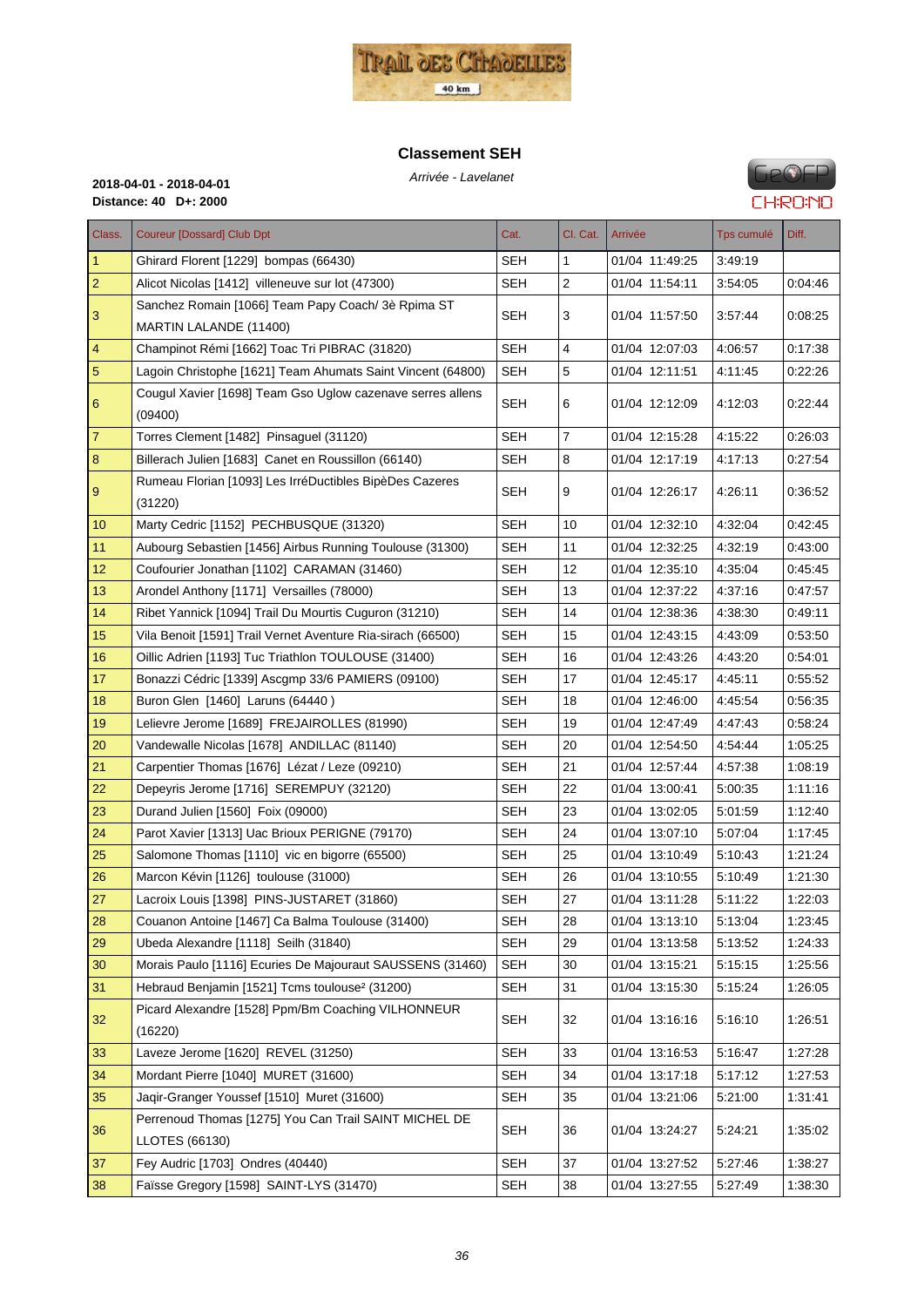| Class. | <b>Coureur [Dossard] Club Dpt</b>                                                | Cat.       | Cl. Cat. | Arrivée        | Tps cumulé | Diff.   |
|--------|----------------------------------------------------------------------------------|------------|----------|----------------|------------|---------|
| 39     | Pinaud Guillaume [1034] lavelanet (09300)                                        | SEH        | 39       | 01/04 13:27:58 | 5:27:52    | 1:38:33 |
| 40     | Alberto Nicolas [1107] Vo2max Tarascon TARASCON SUR<br>ARIèGE (09400)            | <b>SEH</b> | 40       | 01/04 13:28:23 | 5:28:17    | 1:38:58 |
| 41     | Ohana David [1091] Tuc Triathlon RAMONVILLE ST AGNE<br>(31520)                   | <b>SEH</b> | 41       | 01/04 13:29:48 | 5:29:42    | 1:40:23 |
| 42     | Lelievre Lohann [1048] st vincent de tyrosse (40230)                             | <b>SEH</b> | 42       | 01/04 13:29:51 | 5:29:45    | 1:40:26 |
| 43     | Brunel Guillaume [1654] Trail Du Mourtis ()                                      | <b>SEH</b> | 43       | 01/04 13:30:04 | 5:29:58    | 1:40:39 |
| 44     | Carreras Jean Michel [1014] Team Papy Coach Benoit Lançon<br>CARCASSONNE (11000) | <b>SEH</b> | 44       | 01/04 13:30:18 | 5:30:12    | 1:40:53 |
| 45     | Depez Sylvain [1031] Saint pierre d'irube (64990)                                | <b>SEH</b> | 45       | 01/04 13:30:51 | 5:30:45    | 1:41:26 |
| 46     | Giraud Benoît [1153] Toulouse (31300)                                            | <b>SEH</b> | 46       | 01/04 13:31:29 | 5:31:23    | 1:42:04 |
| 47     | Lopez Olivier [1332] SERIGNAN (34410)                                            | <b>SEH</b> | 47       | 01/04 13:35:01 | 5:34:55    | 1:45:36 |
| 48     | Brossard Clément [1117] Les Zinzins Des Coteaux 31<br>TOULOUSE (31200)           | <b>SEH</b> | 48       | 01/04 13:39:42 | 5:39:36    | 1:50:17 |
| 49     | Guardia Fabien [1338] Toac Blagnac (31700)                                       | <b>SEH</b> | 49       | 01/04 13:42:53 | 5:42:47    | 1:53:28 |
| 50     | Caillaud Anthony [1624] Rapy LE POIRé-SUR-VIE (85170)<br>(85170)                 | SEH        | 50       | 01/04 13:43:37 | 5:43:31    | 1:54:12 |
| 51     | Thomas Franck [1350] Cpl Primaube 012012 LUC LA<br><b>PRIMAUBE (12450)</b>       | <b>SEH</b> | 51       | 01/04 13:43:40 | 5:43:34    | 1:54:15 |
| 52     | Bousquet Alexis [1492] graulhet (81300)                                          | <b>SEH</b> | 52       | 01/04 13:43:44 | 5:43:38    | 1:54:19 |
| 53     | Mercadier Lucas [1349] Mazeres Course Pédestre mazeres<br>(09270)                | SEH        | 53       | 01/04 13:44:51 | 5:44:45    | 1:55:26 |
| 54     | Tranier Thibaut [1520] TOULOUSE (31400)                                          | <b>SEH</b> | 54       | 01/04 13:45:03 | 5:44:57    | 1:55:38 |
| 55     | Miura Anthony [1053] Trail Du Mourtis/Patatrail CIERP-GAUD<br>(31440)            | <b>SEH</b> | 55       | 01/04 13:45:26 | 5:45:20    | 1:56:01 |
| 56     | Bernadet Xavier [1121] Trail Du Mourtis Frontignan de<br>Comminges (31510)       | <b>SEH</b> | 56       | 01/04 13:45:28 | 5:45.22    | 1:56:03 |
| 57     | Avedillo Xavier [1596] Fonbeauzard (31140)                                       | <b>SEH</b> | 57       | 01/04 13:45:51 | 5:45:45    | 1:56:26 |
| 58     | Olivry Brice [1253] Portet Athletic Club VENERQUE (31810)                        | <b>SEH</b> | 58       | 01/04 13:46:25 | 5:46:19    | 1:57:00 |
| 59     | Coinchelin Nicolas [1408] Jsa Triathlon Jurignac (16250)                         | <b>SEH</b> | 59       | 01/04 13:47:29 | 5:47:23    | 1:58:04 |
| 60     | Chevet Christophe [1600] Les Flèches De L?Archer VIVONNE<br>(86370)              | <b>SEH</b> | 60       | 01/04 13:47:44 | 5:47:38    | 1:58:19 |
| 61     | Corona Sebastien [1326] Saurat (09400)                                           | <b>SEH</b> | 61       | 01/04 13:48:03 | 5:47:57    | 1:58:38 |
| 62     | Vieville Florent [1003] Beaumont-de-Lomagne (82500)                              | <b>SEH</b> | 62       | 01/04 13:48:08 | 5:48:02    | 1:58:43 |
| 63     | Mousset Cyril [1037] Les Mille Pattes Carbonnais Carbonne<br>(31390)             | <b>SEH</b> | 63       | 01/04 13:49:06 | 5:49:00    | 1:59:41 |
| 64     | Lasgleyses Cedric [1688] 1000 Pattes Vicquois Vic en Bigorre<br>(65500)          | <b>SEH</b> | 64       | 01/04 13:49:09 | 5:49:03    | 1:59:44 |
| 65     | Meunier Thomas [1123] Run&Fit TOULOUSE (31300)                                   | <b>SEH</b> | 65       | 01/04 13:50:21 | 5:50:15    | 2:00:56 |
| 66     | Carriere Sebastien [1595] REBIGUE (31320)                                        | <b>SEH</b> | 66       | 01/04 13:50:30 | 5:50:24    | 2:01:05 |
| 67     | Casu Guillaume [1593] ayguesvives (31450)                                        | <b>SEH</b> | 67       | 01/04 13:50:32 | 5:50:26    | 2:01:07 |
| 68     | Lemaire Romain [1241] Jaunay clan (86130)                                        | <b>SEH</b> | 68       | 01/04 13:50:38 | 5:50:32    | 2:01:13 |
| 69     | Landes Benoit [1585] Rapv Le Poiré sur vie (85170)                               | <b>SEH</b> | 69       | 01/04 13:50:44 | 5:50:38    | 2:01:19 |
| 70     | Calestroupat Thierry [1604] Fenouillet (31150)                                   | <b>SEH</b> | 70       | 01/04 13:53:13 | 5:53:07    | 2:03:48 |
| 71     | Lavigne Frederic [1646] Chourmo Raid Aventure SIMIANE<br>COLLONGUE (13109)       | <b>SEH</b> | 71       | 01/04 13:54:22 | 5:54:16    | 2:04:57 |
| 72     | Dejean Michael [1287] Team Trail'Quillou Verniolle (09340)                       | <b>SEH</b> | 72       | 01/04 13:54:24 | 5:54:18    | 2:04:59 |
| 73     | Bernoville Gael [1190] Trail Du Mourtis Bordes de Riviere<br>(31210)             | <b>SEH</b> | 73       | 01/04 13:54:30 | 5:54:24    | 2:05:05 |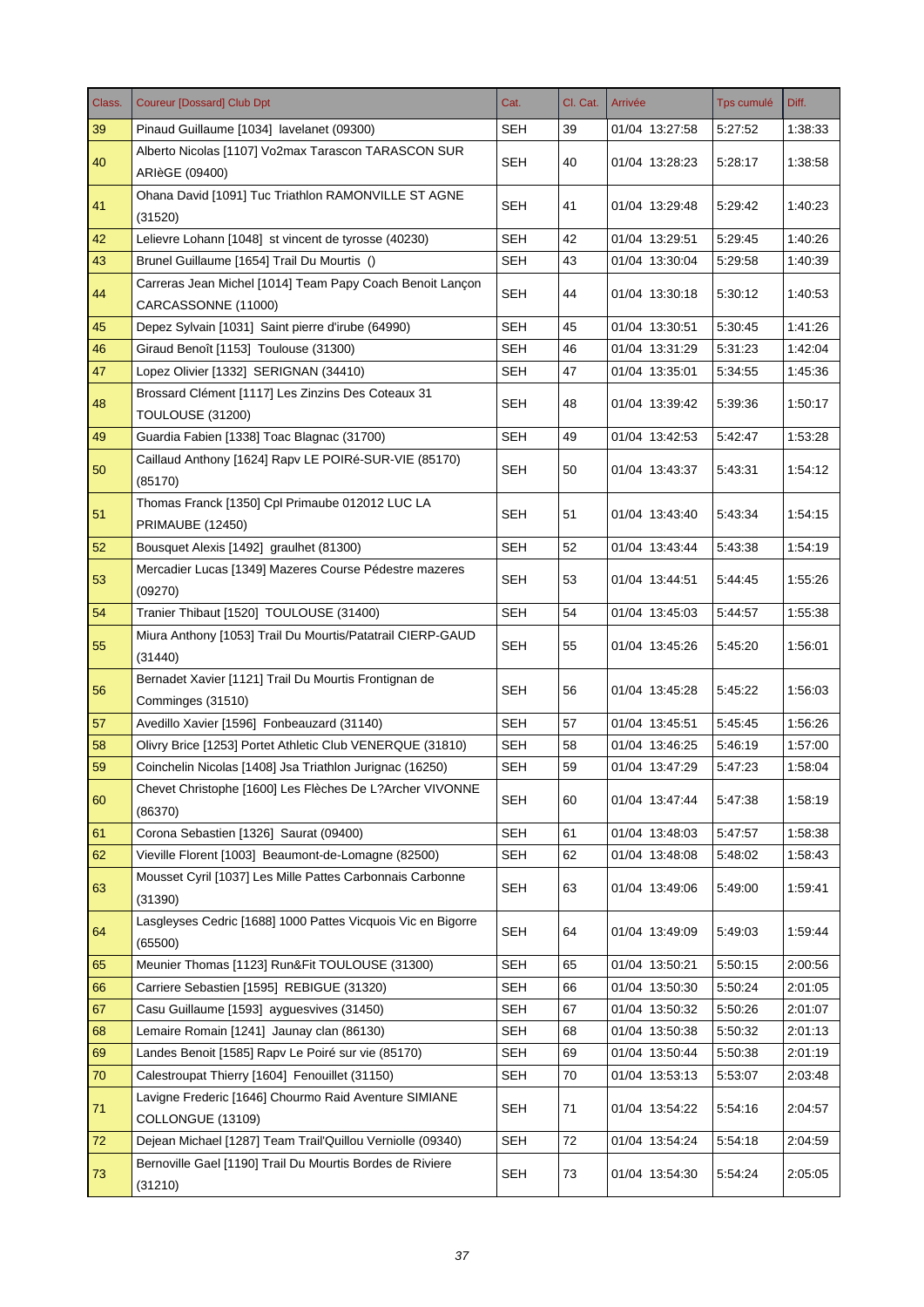| Class. | <b>Coureur [Dossard] Club Dpt</b>                                             | Cat.       | Cl. Cat. | Arrivée        | <b>Tps cumulé</b> | Diff.   |
|--------|-------------------------------------------------------------------------------|------------|----------|----------------|-------------------|---------|
| 74     | Cabandé David [1323] Les Zinzins Des Coteaux Aucamville<br>(31140)            | SEH        | 74       | 01/04 13:54:52 | 5:54:46           | 2:05:27 |
| 75     | Nogues Dominique [1021] HOURTIN (33990)                                       | <b>SEH</b> | 75       | 01/04 13:56:27 | 5:56:21           | 2:07:02 |
| 76     | Andrieu Fabien [1284] Amicale ApéRo Trail RODEZ (12000)                       | SEH        | 76       | 01/04 13:57:13 | 5:57:07           | 2:07:48 |
| 77     | Michel Gildas [1717] Lille Triathlon LAMBERSART (59130)                       | <b>SEH</b> | 77       | 01/04 13:57:16 | 5:57:10           | 2:07:51 |
| 78     | Tisseyre Julien [1143] Zinzins Des Coteaux 31 Toulouse<br>(31200)             | <b>SEH</b> | 78       | 01/04 13:57:23 | 5:57:17           | 2:07:58 |
| 79     | Le Meur Baptiste [1555] Fest'In Trail Couserans SAINT-LARY<br>(09800)         | SEH        | 79       | 01/04 13:57:50 | 5:57:44           | 2:08:25 |
| 80     | Saune Nicolas [1563] pointis inard (31800)                                    | <b>SEH</b> | 80       | 01/04 13:58:56 | 5:58:50           | 2:09:31 |
| 81     | Lanthelme Maurin [1553] TOULOUSE (31400)                                      | <b>SEH</b> | 81       | 01/04 13:59:35 | 5:59:29           | 2:10:10 |
| 82     | Lagreou Paul [1056] SAINT VINCENT DE PAUL (40990)                             | <b>SEH</b> | 82       | 01/04 13:59:55 | 5:59:49           | 2:10:30 |
| 83     | Goy Jerome [1259] Airbus Ds - Astropodes marignier (74970)                    | <b>SEH</b> | 83       | 01/04 14:01:20 | 6:01:14           | 2:11:55 |
| 84     | Dasque Julien [1365] Los Beths Caminares Lannemezan<br>(65300)                | SEH        | 84       | 01/04 14:01:25 | 6:01:19           | 2:12:00 |
| 85     | Jauffrit Quentin [1578] Rapv le poiré sur vie (85170)                         | <b>SEH</b> | 85       | 01/04 14:01:36 | 6:01:30           | 2:12:11 |
| 86     | Flahaut Alrik [1605] LEVIGNAC (31530)                                         | SEH        | 86       | 01/04 14:01:42 | 6:01:36           | 2:12:17 |
| 87     | Kendall Jonny [1538] Foulée Des 3 Quilles CAMPAGNE SUR<br>AUDE (11260)        | SEH        | 87       | 01/04 14:03:04 | 6:02:58           | 2:13:39 |
| 88     | Laurent Nicolas [1272] Acp11 Sainte eulalie (11170)                           | SEH        | 88       | 01/04 14:03:07 | 6:03:01           | 2:13:42 |
| 89     | Leboeuf Kevin [1059] Team Trail'Quillou LE PEYRAT (09600)                     | <b>SEH</b> | 89       | 01/04 14:03:19 | 6:03:13           | 2:13:54 |
| 90     | Lemond Julien [1318] Toulouse Triathlon Toulouse (31300)                      | <b>SEH</b> | 90       | 01/04 14:04:33 | 6:04:27           | 2:15:08 |
| 91     | Bayche Olivier [1652] Sapeur-Pompier Varilhes Varilhes (09120)                | <b>SEH</b> | 91       | 01/04 14:04:43 | 6:04:37           | 2:15:18 |
| 92     | Dubois Nicolas [1481] QUILLAN (11500)                                         | SEH        | 92       | 01/04 14:06:41 | 6:06:35           | 2:17:16 |
| 93     | Jullien Frederic [1269] Airbus Running TOULOUSE (31000)                       | <b>SEH</b> | 93       | 01/04 14:09:21 | 6:09:15           | 2:19:56 |
| 94     | Moreau Marius [1675] Sapeurs Pompiers De Varilhes Varilhes<br>(09120)         | <b>SEH</b> | 94       | 01/04 14:09:30 | 6:09:24           | 2:20:05 |
| 95     | Sariege Yannick [1477] Fonsorbes (31470)                                      | <b>SEH</b> | 95       | 01/04 14:10:47 | 6:10:41           | 2:21:22 |
| 96     | Rouzeaud Lionel [1225] LA TOUR DU CRIEU (09100)                               | <b>SEH</b> | 96       | 01/04 14:11:24 | 6:11:18           | 2:21:59 |
| 97     | Gilles Nathanaël [1135] Cap Nature Beaulieu BEAULIEU SOUS<br>LA ROCHE (85190) | <b>SEH</b> | 97       | 01/04 14:11:28 | 6:11:22           | 2:22:03 |
| 98     | Coudie Yannick [1533] Foulée Des 3 Quilles COUIZA (11190)                     | <b>SEH</b> | 98       | 01/04 14:11:34 | 6:11:28           | 2:22:09 |
| 99     | Decap Laurent [1489] Aseat Mondonville (31700)                                | <b>SEH</b> | 99       | 01/04 14:11:42 | 6:11:36           | 2:22:17 |
| 100    | Saint Martino Sebastien [1434] Athle 632 CUGNAUX (31270)                      | <b>SEH</b> | 100      | 01/04 14:12:19 | 6:12:13           | 2:22:54 |
| 101    | Viola Gael [1483] Fan2trail Carcassonne (11000)                               | <b>SEH</b> | 101      | 01/04 14:14:35 | 6:14:29           | 2:25:10 |
| 102    | Votier Wilfried [1282] CAVANAC (11570)                                        | <b>SEH</b> | 102      | 01/04 14:16:13 | 6:16:07           | 2:26:48 |
| 103    | Saves Dav [1100] Aurillac (15000)                                             | <b>SEH</b> | 103      | 01/04 14:16:17 | 6:16:11           | 2:26:52 |
| 104    | Kan Francois [1178] Toulouse (31400)                                          | <b>SEH</b> | 104      | 01/04 14:16:25 | 6:16:19           | 2:27:00 |
| 105    | Fronteau Thomas [1243] Mazeres Courses Pedestres<br>MAZERES (09270)           | <b>SEH</b> | 105      | 01/04 14:19:14 | 6:19:08           | 2:29:49 |
| 106    | Elaoud Fayçal [1687] Toulouse Sud Course TOULOUSE<br>(31500)                  | <b>SEH</b> | 106      | 01/04 14:20:07 | 6:20:01           | 2:30:42 |
| 107    | Cuisset Sebastien [1422] Acpa SAINT GEORGES DE<br>POINTINDOUX (85150)         | <b>SEH</b> | 107      | 01/04 14:20:10 | 6:20:04           | 2:30:45 |
| 108    | Amoros Romain [1535] SEILH (31840)                                            | <b>SEH</b> | 108      | 01/04 14:20:14 | 6:20:08           | 2:30:49 |
| 109    | Tieyre Grégory [1367] GARRIGUES (81500)                                       | <b>SEH</b> | 109      | 01/04 14:21:32 | 6:21:26           | 2:32:07 |
| 110    | Petit Sylvain [1133] MAILHOC (81130)                                          | <b>SEH</b> | 110      | 01/04 14:21:50 | 6:21:44           | 2:32:25 |
| 111    | Bernard Jérémy [1341] Baztandarrak BIARRITZ (64200)                           | <b>SEH</b> | 111      | 01/04 14:22:22 | 6:22:16           | 2:32:57 |
| 112    | Hamon Sylvain [1403] colomiers (31770)                                        | <b>SEH</b> | 112      | 01/04 14:23:07 | 6:23:01           | 2:33:42 |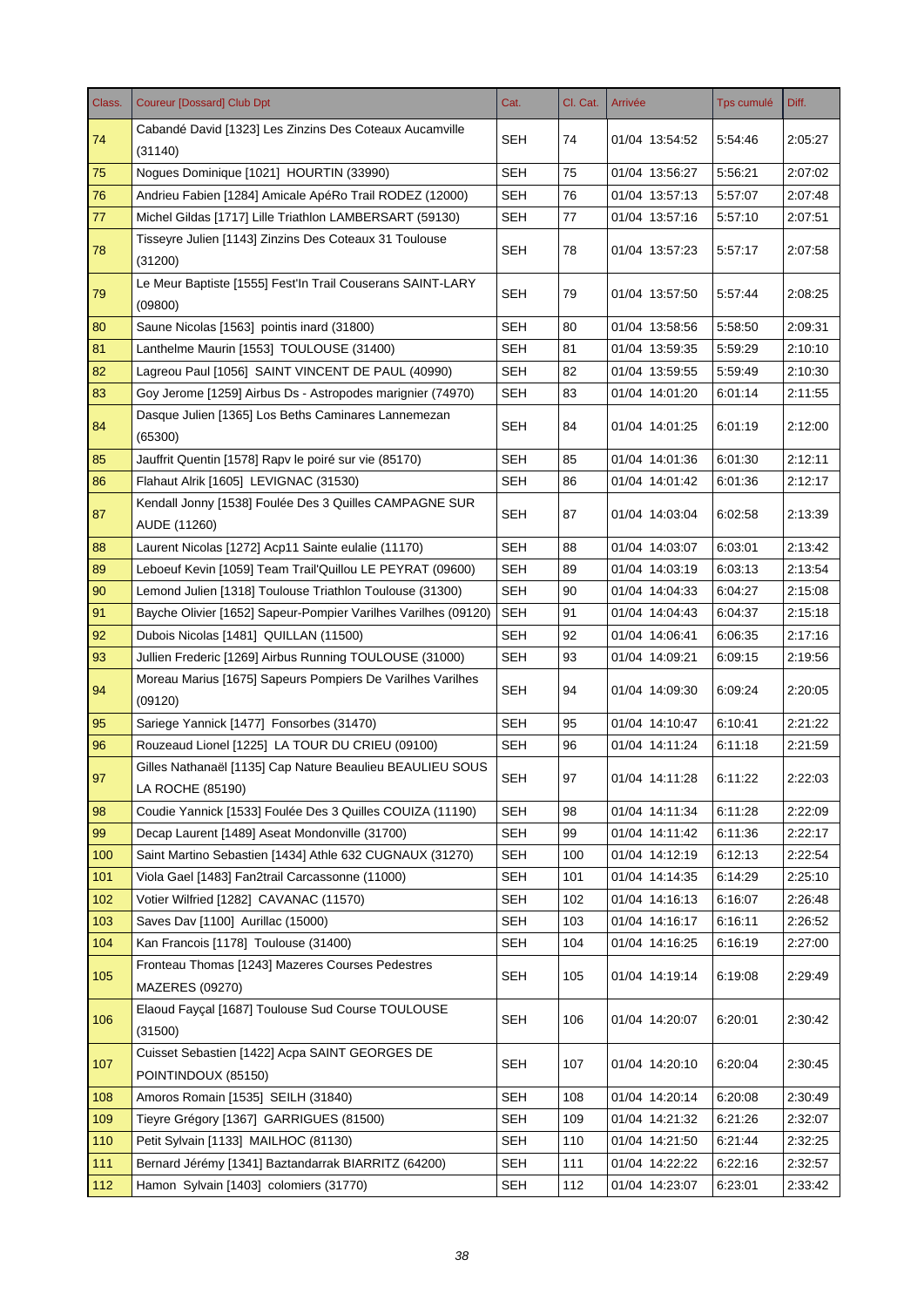| Class. | <b>Coureur [Dossard] Club Dpt</b>                                                 | Cat.       | Cl. Cat. | Arrivée        | <b>Tps cumulé</b> | Diff.   |
|--------|-----------------------------------------------------------------------------------|------------|----------|----------------|-------------------|---------|
| 113    | Munier Benjamin [1101] MIREPOIX (0950)                                            | SEH        | 113      | 01/04 14:25:10 | 6:25:04           | 2:35:45 |
| 114    | Léger Arnaud [1179] SADROC (19270)                                                | <b>SEH</b> | 114      | 01/04 14:25:39 | 6:25:33           | 2:36:14 |
| 115    | Bodard Mathias [1203] DéFi Outdoor La Rochelle (17000)                            | <b>SEH</b> | 115      | 01/04 14:25:47 | 6:25:41           | 2:36:22 |
| 116    | Guillemot Thomas [1496] toulouse (31400)                                          | <b>SEH</b> | 116      | 01/04 14:26:54 | 6:26:48           | 2:37:29 |
| 117    | Aso Florent [1475] Running Club Elusate Manciet (32370)                           | <b>SEH</b> | 117      | 01/04 14:28:20 | 6:28:14           | 2:38:55 |
| 118    | Benaben Christophe [1435] FOIX (09000)                                            | <b>SEH</b> | 118      | 01/04 14:29:45 | 6:29:39           | 2:40:20 |
| 119    | Riviere Christophe [1695] CARBONNE (31390)                                        | <b>SEH</b> | 119      | 01/04 14:29:48 | 6:29:42           | 2:40:23 |
| 120    | Lamouroux Denis [1556] Bref Je Fais Du Trail Toulouse (31500)                     | <b>SEH</b> | 120      | 01/04 14:29:54 | 6:29:48           | 2:40:29 |
| 121    | Dabadie Jean-Baptiste [1548] Aspoc PEYREHORADE (40300)                            | <b>SEH</b> | 121      | 01/04 14:33:55 | 6:33:49           | 2:44:30 |
| 122    | Thouvenin Rémi [1195] Splach Athlé L'Isle Jourdain L ISLE                         | SEH        | 122      | 01/04 14:33:57 | 6:33:51           | 2:44:32 |
|        | JOURDAIN (32600)                                                                  |            |          |                |                   |         |
| 123    | Fraïoli Pierre-Alexandre [1315] Tri91 Saint Symphorien de                         | <b>SEH</b> | 123      | 01/04 14:34:36 | 6:34:30           | 2:45:11 |
|        | Thénières (12460)                                                                 |            |          |                |                   |         |
| 124    | Gailhard Jeremie [1247] Amicale ApéRo Trail 12 MARCILLAC<br><b>VALLON (12330)</b> | SEH        | 124      | 01/04 14:36:57 | 6:36:51           | 2:47:32 |
| 125    | Aussenac Jean-François [1078] Montastruc la conseillère                           | <b>SEH</b> | 125      | 01/04 14:37:57 | 6:37:51           | 2:48:32 |
|        | (31380)                                                                           |            |          |                |                   |         |
| 126    | Trani Julien [1038] Team Trail'Quillou DALOU (09120)                              | <b>SEH</b> | 126      | 01/04 14:39:56 | 6:39:50           | 2:50:31 |
| 127    | Delferriere Robin [1557] QUILLAN (11500)                                          | <b>SEH</b> | 127      | 01/04 14:40:28 | 6:40:22           | 2:51:03 |
| 128    | Delaune Charles [1011] Dompierre Course Aventure<br>DOMPIERRE SUR YON (85170)     | <b>SEH</b> | 128      | 01/04 14:41:20 | 6:41:14           | 2:51:55 |
| 129    | Mieulet Mathieu [1714] Trailrunner 82 LAFITTE (82100)                             | <b>SEH</b> | 129      | 01/04 14:43:21 | 6:43:15           | 2:53:56 |
| 130    | Ganza Sébastien [1693] ()                                                         | <b>SEH</b> | 130      | 01/04 14:43:24 | 6:43:18           | 2:53:59 |
|        | Boesso Fabien [1514] Team Limbrets / Aurignacourt ALAN                            |            |          |                |                   |         |
| 131    | (31420)                                                                           | <b>SEH</b> | 131      | 01/04 14:44:23 | 6:44:17           | 2:54:58 |
| 132    | Guyot Julien [1505] FOUGERé (85480)                                               | <b>SEH</b> | 132      | 01/04 14:46:21 | 6:46:15           | 2:56:56 |
| 133    | Poissonnet Cyril [1140] Cap Nature Beaulieu Venansault<br>(85190)                 | <b>SEH</b> | 133      | 01/04 14:46:36 | 6:46:30           | 2:57:11 |
| 134    | Escuer Lionel [1479] Running Club Elusate EAUZE (32800)                           | <b>SEH</b> | 134      | 01/04 14:49:20 | 6:49:14           | 2:59:55 |
| 135    | Henri Nicolas [1449] CHAURAY (79180)                                              | <b>SEH</b> | 135      | 01/04 14:49:40 | 6:49:34           | 3:00:15 |
| 136    | Bohere Pierre [1076] Upa 66 PERPIGNAN (66000)                                     | <b>SEH</b> | 136      | 01/04 14:50:25 | 6:50:19           | 3:01:00 |
| 137    | Pimbert Cedric [1491] NIZAS (32130)                                               | <b>SEH</b> | 137      | 01/04 14:55:29 | 6:55:23           | 3:06:04 |
| 138    | Guilbaud Maxime [1331] TOULOUSE (31100)                                           | <b>SEH</b> | 138      | 01/04 14:56:16 | 6:56:10           | 3:06:51 |
| 139    | Godefroy Pierre [1138] Colomiers (31770)                                          | <b>SEH</b> | 139      | 01/04 14:56:48 | 6:56:42           | 3:07:23 |
|        | Asseeff Aurélien [1081] SAINT VINCENT DE TYROSSE                                  |            |          |                |                   |         |
| 140    | (40230)                                                                           | <b>SEH</b> | 140      | 01/04 15:01:55 | 7:01:49           | 3:12:30 |
| 141    | Imbert Joel [1039] MAURESSAC (31190)                                              | <b>SEH</b> | 141      | 01/04 15:02:10 | 7:02:04           | 3:12:45 |
| 142    | Colombo Thomas [1539] Tis TOURNEFEUILLE (31170)                                   | <b>SEH</b> | 142      | 01/04 15:03:38 | 7:03:32           | 3:14:13 |
| 143    | Sinaud Vincent [1546] Satuc TOULOUSE (31300)                                      | <b>SEH</b> | 143      | 01/04 15:04:15 | 7:04:09           | 3:14:50 |
| 144    | Piau Guillaume [1708] COLOMIERS (31770)                                           | <b>SEH</b> | 144      | 01/04 15:04:31 | 7:04:25           | 3:15:06 |
| 145    | Larrue Jordan [1251] Toulouse (31000)                                             | <b>SEH</b> | 145      | 01/04 15:05:09 | 7:05:03           | 3:15:44 |
| 146    | Liger Yannis [1103] Team Papycoach CELLES (09000)                                 | SEH        | 146      | 01/04 15:07:07 | 7:07:01           | 3:17:42 |
| 147    | Pondevie Fabien [1499] Capnaturebeaulieu LA ROCHE SUR                             | <b>SEH</b> | 147      | 01/04 15:07:56 | 7:07:50           | 3:18:31 |
|        | YON (85000)                                                                       |            |          |                |                   |         |
| 148    | Habert Romain [1577] ECOUFLANT (49000)                                            | <b>SEH</b> | 148      | 01/04 15:10:46 | 7:10:40           | 3:21:21 |
| 149    | Reverdy Jerome [1617] CEYRESTE (13600)                                            | <b>SEH</b> | 149      | 01/04 15:11:08 | 7:11:02           | 3:21:43 |
| 150    | Savel Guilhèm [1132] MARCHEPRIME (33380)                                          | <b>SEH</b> | 150      | 01/04 15:11:46 | 7:11:40           | 3:22:21 |
| 151    | Gillard Christophe [1711] Noteam MONTELIMAR (26200)                               | <b>SEH</b> | 151      | 01/04 15:12:19 | 7:12:13           | 3:22:54 |
| 152    | Darraïdou Pierre [1437] Aspoc MIOS (33380)                                        | <b>SEH</b> | 152      | 01/04 15:14:27 | 7:14:21           | 3:25:02 |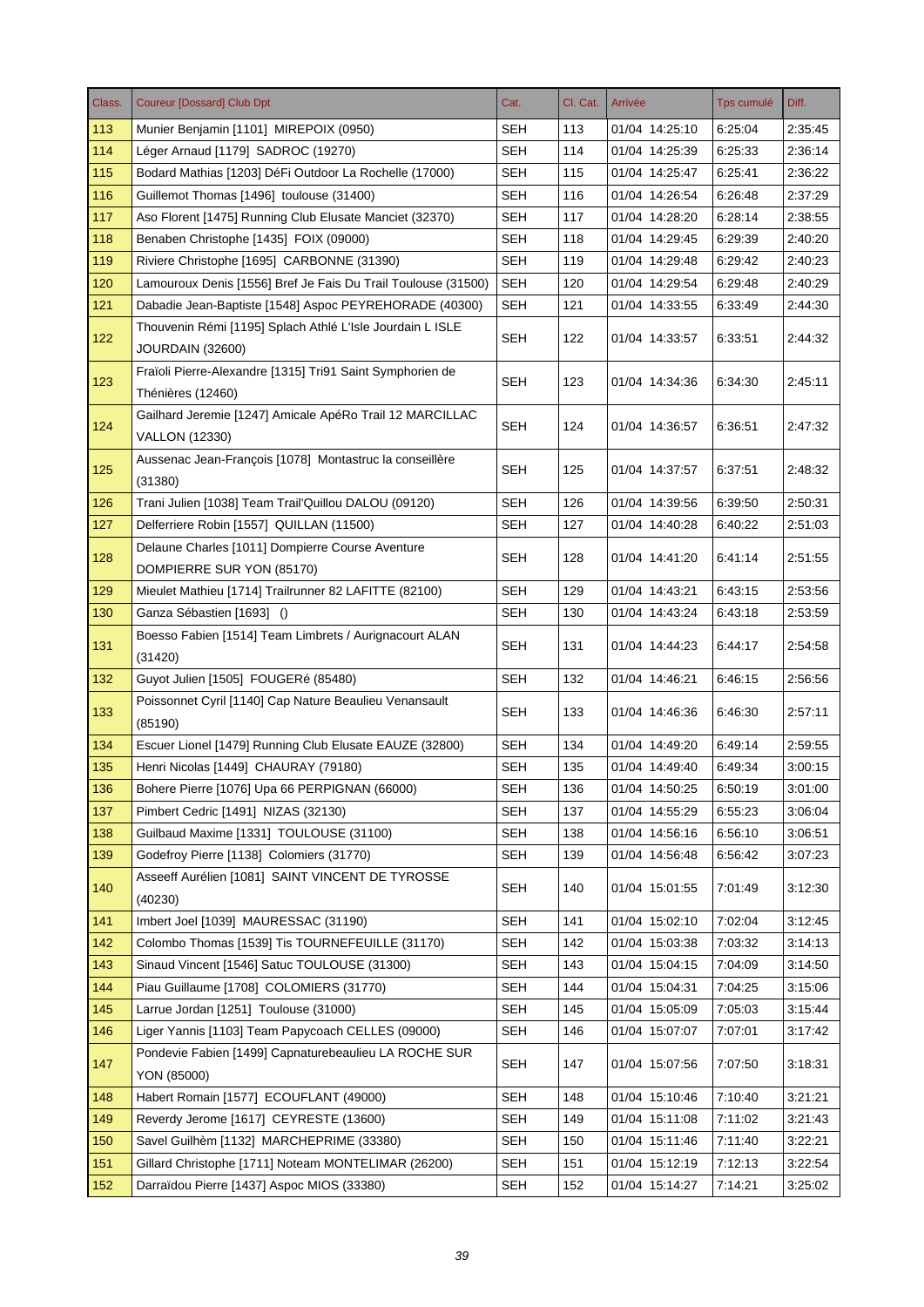| Class. | <b>Coureur [Dossard] Club Dpt</b>                                                   | Cat.       | Cl. Cat. | Arrivée        | Tps cumulé | Diff.   |
|--------|-------------------------------------------------------------------------------------|------------|----------|----------------|------------|---------|
| 153    | Villaceque Benjamin [1345] TOULOUSE (31400)                                         | SEH        | 153      | 01/04 15:15:07 | 7:15:01    | 3:25:42 |
| 154    | Beny Nicolas [1218] TOULOUSE (31300)                                                | <b>SEH</b> | 154      | 01/04 15:15:09 | 7:15:03    | 3:25:44 |
| 155    | Leroux Olivier [1588] L' Union Triathlon 31 SAINT JEAN<br>(31240)                   | <b>SEH</b> | 155      | 01/04 15:15:22 | 7:15:16    | 3:25:57 |
| 156    | Rouffaud Vincent [1639] LA ROCHELLE (17000)                                         | <b>SEH</b> | 156      | 01/04 15:15:26 | 7:15:20    | 3:26:01 |
| 157    | Aval Romain [1300] saverdun (09700)                                                 | <b>SEH</b> | 157      | 01/04 15:17:38 | 7:17:32    | 3:28:13 |
| 158    | Aval Nicolas [1298] frouzins (31270)                                                | <b>SEH</b> | 158      | 01/04 15:17:40 | 7:17:34    | 3:28:15 |
| 159    | Gabaston Thierry [1281] Seysses (31600)                                             | <b>SEH</b> | 159      | 01/04 15:18:34 | 7:18:28    | 3:29:09 |
| 160    | Loiseau Cédric [1017] Jogging Varilhes PAMIERS (09100)                              | <b>SEH</b> | 160      | 01/04 15:19:38 | 7:19:32    | 3:30:13 |
| 161    | Breau Damien [1025] Cap09 - Jogging Varilhes PAMIERS<br>(09100)                     | <b>SEH</b> | 161      | 01/04 15:19:40 | 7:19:34    | 3:30:15 |
| 162    | Cuny-Ravet Grégory [1430] Aspres'Irine FOURQUES (66300)                             | <b>SEH</b> | 162      | 01/04 15:21:14 | 7:21:08    | 3:31:49 |
| 163    | Guittard Nicolas [1691] Bessens (82170)                                             | <b>SEH</b> | 163      | 01/04 15:22:58 | 7:22:52    | 3:33:33 |
| 164    | Bernard Guillaume [1196] Athletic Club Pays Des Achards LA<br>MOTHE ACHARD (85150)  | <b>SEH</b> | 164      | 01/04 15:24:17 | 7:24:11    | 3:34:52 |
| 165    | Laborde Florent [1250] Les Coudous De La Save<br>L'ISLE-JOURDAIN (32600)            | <b>SEH</b> | 165      | 01/04 15:24:32 | 7:24:26    | 3:35:07 |
| 166    | Richard Lannig [1146] Bègles (33130)                                                | <b>SEH</b> | 166      | 01/04 15:25:25 | 7:25:19    | 3:36:00 |
| 167    | Sirec Alexandre [1114] Mac47 Villeneuve sur lot (47300)                             | <b>SEH</b> | 167      | 01/04 15:26:33 | 7:26:27    | 3:37:08 |
| 168    | Rebotier Julien [1583] TOULOUSE (31300)                                             | <b>SEH</b> | 168      | 01/04 15:28:31 | 7:28:25    | 3:39:06 |
| 169    | Gazet Alexandre [1325] Airbus Running TOULOUSE (31000)                              | <b>SEH</b> | 169      | 01/04 15:31:26 | 7:31:20    | 3:42:01 |
| 170    | Boukebal Salim [1242] CARCASSONNE (11000)                                           | <b>SEH</b> | 170      | 01/04 15:33:43 | 7:33:37    | 3:44:18 |
| 171    | Azema Eric [1487] Colomiers (31770)                                                 | <b>SEH</b> | 171      | 01/04 15:36:43 | 7:36:37    | 3:47:18 |
| 172    | Morcillo Xavier [1394] puylaurens (81700)                                           | <b>SEH</b> | 172      | 01/04 15:39:37 | 7:39:31    | 3:50:12 |
| 173    | Rey Steeve [1658] Spiridon Club Du Pays D'Olmes raissac sur<br>lampy (11170)        | <b>SEH</b> | 173      | 01/04 15:40:04 | 7:39:58    | 3:50:39 |
| 174    | Bibé Alexandre [1623] MORLAAS (64160)                                               | <b>SEH</b> | 174      | 01/04 15:42:26 | 7:42:20    | 3:53:01 |
| 175    | Moutinho Cédric [1033] Saint Alban (31140)                                          | <b>SEH</b> | 175      | 01/04 15:42:43 | 7:42:37    | 3:53:18 |
| 176    | Charrier Samuel [1531] Les Fondus VOUNEUIL SOUS BIARD<br>(86580)                    | <b>SEH</b> | 176      | 01/04 15:43:06 | 7:43:00    | 3:53:41 |
| 177    | Guilbaud Pierre [1527] Raid Aventure Pays De Vie LE POIRÉ<br><b>SUR VIE (85170)</b> | <b>SEH</b> | 177      | 01/04 15:43:08 | 7:43:02    | 3:53:43 |
| 178    | Rouillé Benoit [1544] ST ETIENNE DE MONTLUC (44360)                                 | <b>SEH</b> | 178      | 01/04 15:43:11 | 7:43:05    | 3.53.46 |
| 179    | Bernard Jérôme [1304] cazals des bayles (09500)                                     | <b>SEH</b> | 179      | 01/04 15:48:23 | 7:48:17    | 3:58:58 |
| 180    | Lemaire Julien [1244] Sorun LIBOURNE (33500)                                        | <b>SEH</b> | 180      | 01/04 15:49:00 | 7:48:54    | 3:59:35 |
| 181    | Grignon Thomas [1127] CARCASSONNE (11000)                                           | <b>SEH</b> | 181      | 01/04 15:50:14 | 7:50:08    | 4:00:49 |
| 182    | Lafargue Alexandre [1369] Run And Bike Rionnais RION DES<br>LANDES (40370)          | <b>SEH</b> | 182      | 01/04 15:50:18 | 7:50:12    | 4:00:53 |
| 183    | Pavero Philippe [1552] Toulouse (31200)                                             | <b>SEH</b> | 183      | 01/04 15:54:46 | 7:54:40    | 4:05:21 |
| 184    | Raffy David [1641] Les Courapieds 33 BORDEAUX (33000)                               | <b>SEH</b> | 184      | 01/04 15:56:00 | 7:55:54    | 4:06:35 |
| 185    | Gaigeard Emmanuel [1120] Drink Team St Nazaire st nazaire<br>(44600)                | <b>SEH</b> | 185      | 01/04 15:58:48 | 7:58:42    | 4:09:23 |
| 186    | Barbeau Antony [1197] Sainte Colombe sur I hers (11230)                             | <b>SEH</b> | 186      | 01/04 16:01:13 | 8:01:07    | 4:11:48 |
| 187    | Lhomme Jerome [1375] Aspres'Irine Trail And Beer fourques<br>(66300)                | <b>SEH</b> | 187      | 01/04 16:27:18 | 8:27:12    | 4:37:53 |
| 188    | Julien Loïc [1124] LES PUJOLS (09100)                                               | <b>SEH</b> | 188      | 01/04 16:38:56 | 8:38:50    | 4:49:31 |
| 189    | Gatelier Hugo [1220] Roche VendéE Triathlon BOULOGNE<br>(85140)                     | <b>SEH</b> | 189      | 01/04 16:40:56 | 8:40:50    | 4:51:31 |
| 190    | Marchegay Yannick [1157] Moissac Athlé Moissac (82200)                              | <b>SEH</b> | 190      | 01/04 16:44:15 | 8:44:09    | 4:54:50 |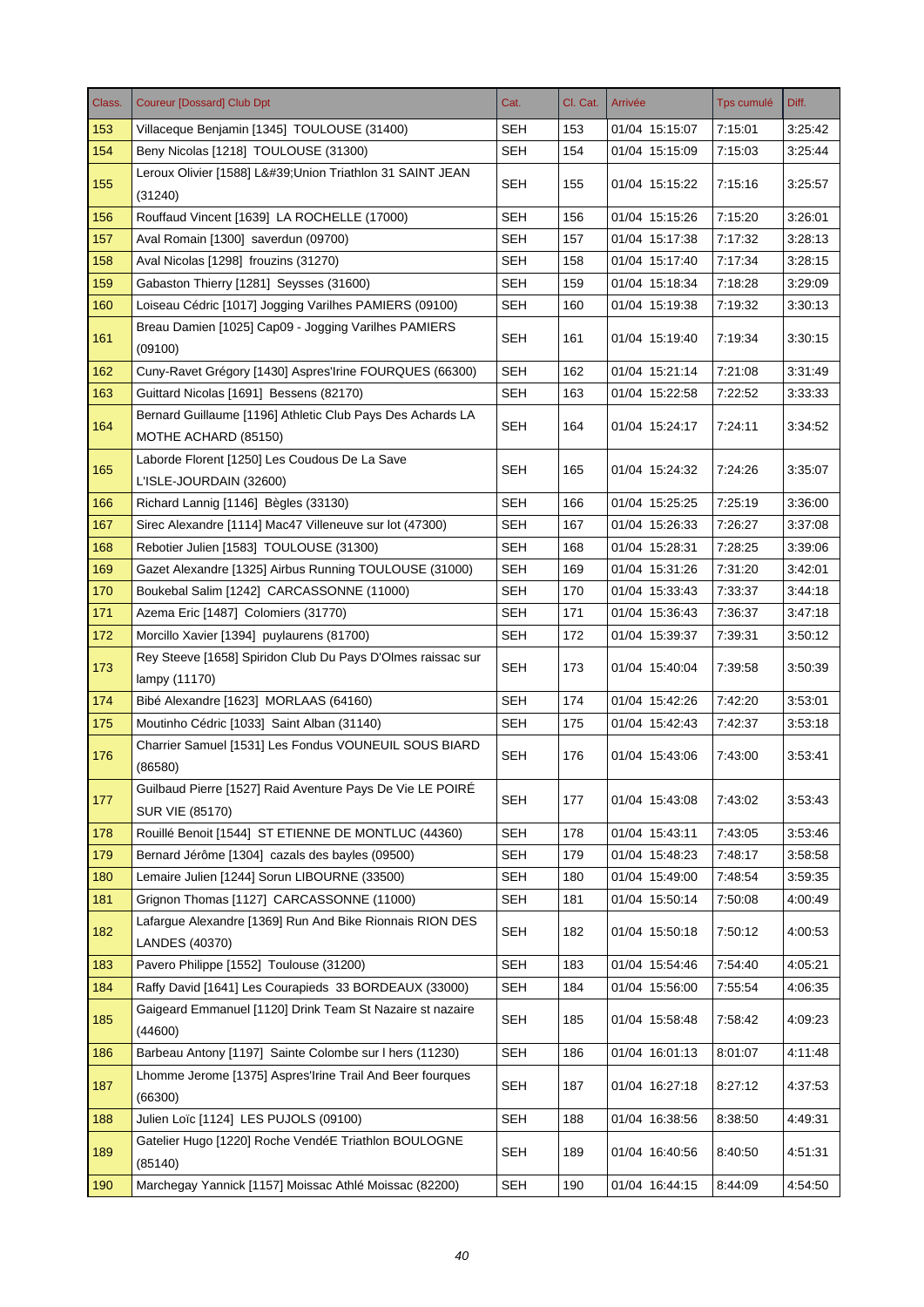| Class. | Coureur [Dossard] Club Dpt                                 | Cat.       | CI. Cat. | LArrivée       | Tps cumulé | Diff.   |
|--------|------------------------------------------------------------|------------|----------|----------------|------------|---------|
| 191    | D'Agostin Jerome [1401] Vo2 Max Tarascon UNAC (09250)      | <b>SEH</b> | 191      | 01/04 16:47:38 | 8:47:32    | 4:58:13 |
| 192    | Viguier Alexandre [1466] Continental TOURNEFEUILLE (31170) | <b>SEH</b> | 192      | 01/04 16:52:38 | 8:52:32    | 5:03:13 |
| 193    | Pic Tom [1597] MORLAAS (64160)                             | <b>SEH</b> | 193      | 01/04 16:54:28 | 8:54:22    | 5:05:03 |
| 194    | Perlin Laurent [1700] Saint-alban (31140)                  | <b>SEH</b> | 194      | 01/04 16:57:19 | 8:57:13    | 5:07:54 |
| 195    | Cornu Pierre [1001] CORNEBARRIEU (31700)                   | <b>SEH</b> | 195      | 01/04 16:58:38 | 8:58:32    | 5:09:13 |
| 196    | Clarke Guillaume [1513] Seilh (31840)                      | <b>SEH</b> | 196      | 01/04 17:22:32 | 9:22:26    | 5:33:07 |

# **Non classés SEH**

| Coureur [Dossard] Club Dpt                             | Cat.       |
|--------------------------------------------------------|------------|
| Benjamin Bouroullec [1099] Drinkteamstnazaire 31300    | <b>SEH</b> |
| Clement Cazaubon [1246] Team Trail Saint Quirc 09700   | <b>SEH</b> |
| Cyprien Du Lac [1429] 75018                            | <b>SEH</b> |
| Fabien Fachin [1709] Les Givrés De Nay 09200           | <b>SEH</b> |
| Floren Gisquet [1235] 81370                            | <b>SEH</b> |
| Julien Hernandez [1185] Eslb 09120                     | <b>SEH</b> |
| Benjamin Mun [1355] Los Beths Caminaires - Cap65 65150 | <b>SEH</b> |
| Julien Nogues [1174] Los Beths Caminaires 31200        | <b>SEH</b> |
| Cyril Pelvillain [1440] 31100                          | <b>SEH</b> |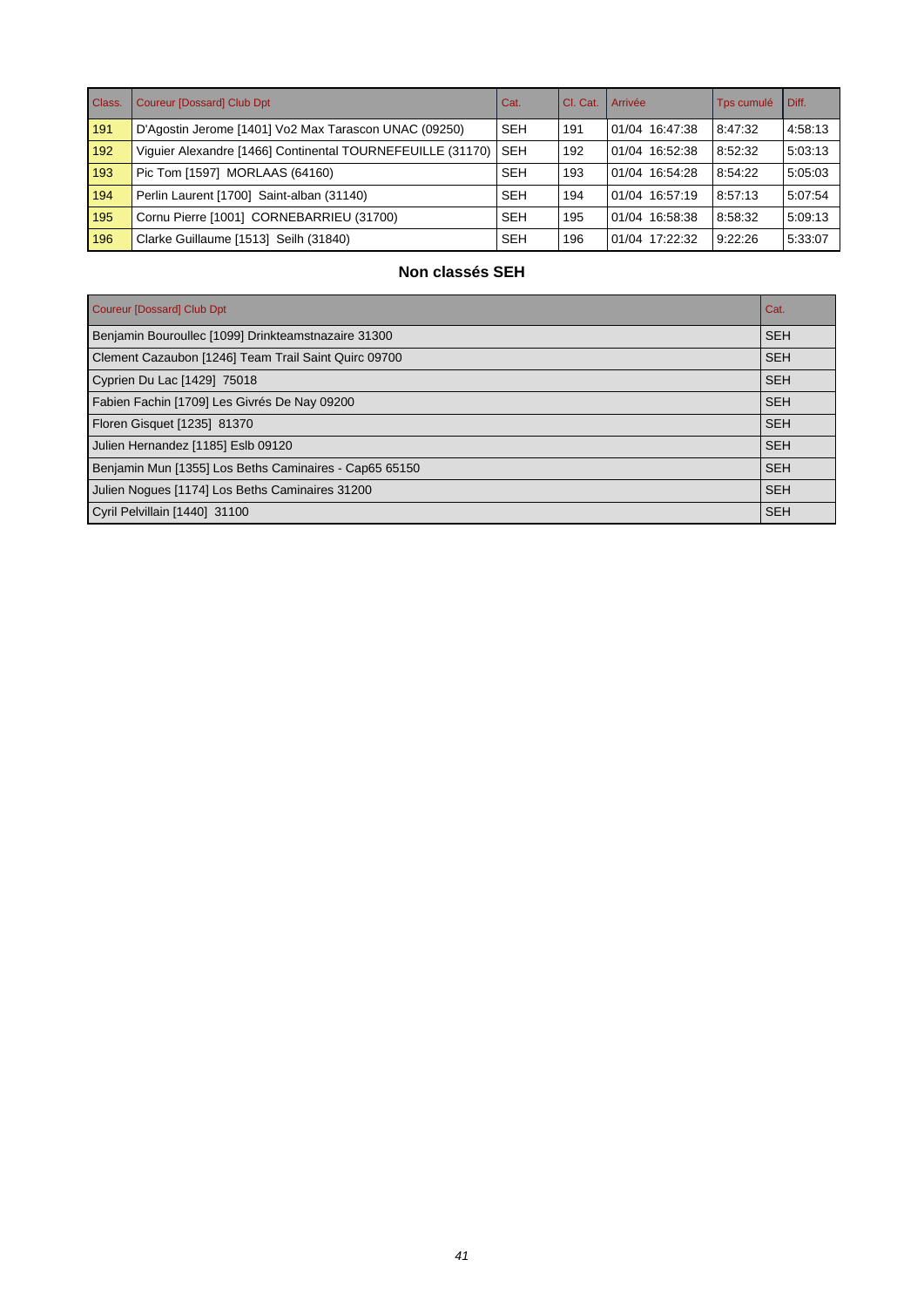

#### **Classement V1F**



| Arrivée - Lavelan |  |
|-------------------|--|
|                   |  |

| Class.         | <b>Coureur [Dossard] Club Dpt</b>                            | Cat.             | Cl. Cat. | Arrivée        | <b>Tps cumulé</b> | Diff.   |
|----------------|--------------------------------------------------------------|------------------|----------|----------------|-------------------|---------|
| $\vert$ 1      | Chopin Corinne [1188] Vo2max Tarascon S/ ArièGe SAURAT       | V <sub>1</sub> F | 1        | 01/04 13:02:02 | 5:01:56           |         |
|                | (09400)                                                      |                  |          |                |                   |         |
| $\vert$ 2      | Bidart Marie Helene [1472] Toulouse (31000)                  | V1F              | 2        | 01/04 13:08:15 | 5.08.09           | 0:06:13 |
| $\mathbf{3}$   | Luis Vicent Ana [1158] C.M.La Pedrera BORRIOL (12190)        | V1F              | 3        | 01/04 13:28:31 | 5:28:25           | 0.26.29 |
| $\overline{4}$ | Gouaze Stephanie [1383] LESCURE (09420)                      | V1F              | 4        | 01/04 13:35:15 | 5:35:09           | 0:33:13 |
| $\sqrt{5}$     | Piquemal Pastre Marie-Laure [1204] Spiridon Du Couserans     | V <sub>1F</sub>  | 5        | 01/04 13:41:28 | 5:41:22           | 0.39.26 |
|                | SAINT-GIRONS (09200)                                         |                  |          |                |                   |         |
| $\,$ 6 $\,$    | Fevrier Thierry [1111] Ahumats Asson (64800)                 | V1F              | 6        | 01/04 13:43:46 | 5:43:40           | 0:41:44 |
| $\overline{7}$ | Rougié Katia [1175] AYNAC (46120)                            | V1F              | 7        | 01/04 13:54:46 | 5:54:40           | 0.52.44 |
| $\bf 8$        | Delprat Christel [1674] COLOMIERS (31770)                    | V1F              | 8        | 01/04 14:11:19 | 6.11.13           | 1:09:17 |
| $9\,$          | Fouche Corinne [1207] Acvr Villefranche de Rouergue (12200)  | V1F              | 9        | 01/04 14:20:05 | 6:19:59           | 1:18:03 |
| 10             | Vigneau Claire [1529] TARBES (65 000)                        | V <sub>1</sub> F | 10       | 01/04 14:20:19 | 6:20:13           | 1:18:17 |
| 11             | Guiboux-Despiau Hélène [1524] HIIS (65200)                   | V1F              | 11       | 01/04 14:20:22 | 6:20:16           | 1:18:20 |
| 12             | Gayet Nadine [1522] Les Dilettantes Tarbes (65000)           | V1F              | 12       | 01/04 14:26:59 | 6.26.53           | 1:24:57 |
| 13             | Castro Ghislaine [1150] Traildumourtis marignac (31440)      | V <sub>1</sub> F | 13       | 01/04 14:28:06 | 6:28:00           | 1:26:04 |
| 14             | Gaillard France.may [1701] ()                                | V <sub>1</sub> F | 14       | 01/04 14:34:24 | 6:34:18           | 1:32:22 |
| 15             | Serniguet Claire [1559] Les Pieds Lurons CASTELMAUROU        | V <sub>1F</sub>  | 15       | 01/04 14:34:27 | 6:34:21           | 1:32:25 |
|                | (31180)                                                      |                  |          |                |                   |         |
| 16             | Provensol Katia [1122] FouléE Des 3 Quilles Pomas (11250)    | V <sub>1</sub> F | 16       | 01/04 14:36:31 | 6:36:25           | 1:34:29 |
| 17             | Bardy Sandrine [1236] Brens Gaillac Running gaillac (81600)  | V <sub>1</sub> F | 17       | 01/04 14:40:10 | 6:40:04           | 1:38:08 |
| 18             | Reynaud Emmanuelle [1670] TOULOUSE (31400)                   | V <sub>1</sub> F | 18       | 01/04 14:48:06 | 6:48:00           | 1:46:04 |
| 19             | Provensol Sabine [1167] La Foulée Des 3 Quilles ANTUGNAC     | V1F              | 19       | 01/04 15:04:37 | 7:04:31           | 2:02:35 |
|                | (11190)                                                      |                  |          |                |                   |         |
| 20             | Dejean Magali [1142] Aspf MASSAGUEL (81110)                  | V <sub>1</sub> F | 20       | 01/04 15:14:09 | 7:14:03           | 2:12:07 |
| 21             | Lhomme Deborah [1073] Trail Entre Elles AMPUS (83111)        | V1F              | 21       | 01/04 15:14:53 | 7:14:47           | 2:12:51 |
| 22             | Fabre-Claude Adeline [1453] Courir Ariège Pyrénées Cap 09    | V <sub>1</sub> F | 22       | 01/04 15:15:39 | 7:15:33           | 2:13:37 |
|                | saint martin de catalp (09000)                               |                  |          |                |                   |         |
| 23             | Laffont Roselyne [1396] lezat sur leze (09210)               | V <sub>1</sub> F | 23       | 01/04 15:16:36 | 7:16:30           | 2:14:34 |
| 24             | Cherbonnier Daisy [1468] BOCé (49150)                        | V1F              | 24       | 01/04 15:18:39 | 7:18:33           | 2.16.37 |
| 25             | Discala Marie-Francoise [1669] Les Foulées Du Kercorb Sonnac | V <sub>1</sub> F | 25       | 01/04 15:20:53 | 7:20:47           | 2:18:51 |
|                | sur I hers (11230)                                           |                  |          |                |                   |         |
| 26             | L'Hote Véronique [1630] Acvr TOULOUSE (31300)                | V <sub>1F</sub>  | 26       | 01/04 15:21:56 | 7:21:50           | 2:19:54 |
| 27             | Galey Christel [1404] Pays D'Orthe Compétition Peyrehorade   | V <sub>1</sub> F | 27       | 01/04 15:22:20 | 7:22:14           | 2:20:18 |
|                | (40300)                                                      |                  |          |                |                   |         |
|                | Dupin Cécile [1299] Jogging Club Chateauneuf CHATEAUNEUF     |                  |          |                |                   |         |
| 28             | SUR CHARENTE (16120)                                         | V1F              | 28       | 01/04 15:22:23 | 7:22:17           | 2:20:21 |
| 29             | Martineau Francoise [1575] Rapv LE POIRE SUR VIE (85170)     | V1F              | 29       | 01/04 15:24:43 | 7:24:37           | 2:22:41 |
| 30             | Turquand Vanessa [1570] Rapv LE POIRE SUR VIE (85170)        | V1F              | 30       | 01/04 15:24:49 | 7:24:43           | 2:22:47 |
| 31             | Ouvrard Marie [1573] Rapv LE POIRE SUR VIE (85170)           | V1F              | 31       | 01/04 15:24:51 | 7:24:45           | 2:22:49 |
| 32             | Rouits Eisabeth [1226] Tri Team Pully CRISSIER (1023)        | V1F              | 32       | 01/04 15:26:20 | 7.26.14           | 2:24:18 |
| 33             | Bolay Lison [1015] Asso Peujard Velo Club LORMONT (33310)    | V <sub>1</sub> F | 33       | 01/04 15:30:03 | 7:29:57           | 2:28:01 |
| 34             | Yong Virginie [1568] L Es Pieds Lurons SAINT-JEAN (31240)    | V1F              | 34       | 01/04 15:30:24 | 7:30:18           | 2:28:22 |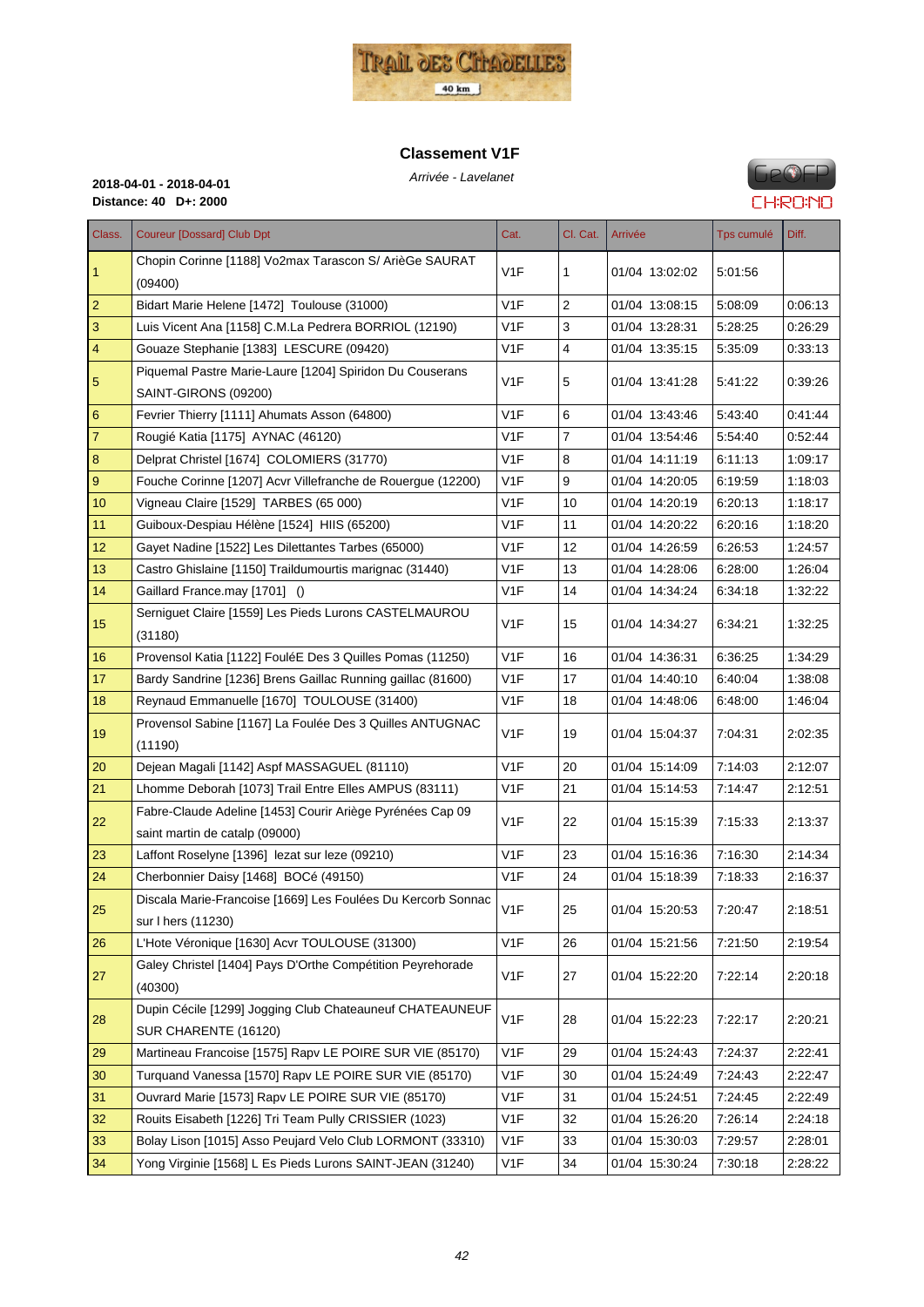| Class. | <b>Coureur [Dossard] Club Dpt</b>                                                    | Cat.             | Cl. Cat. | Arrivée        | <b>Tps cumulé</b> | Diff.   |
|--------|--------------------------------------------------------------------------------------|------------------|----------|----------------|-------------------|---------|
| 35     | Nonnon Aude [1168] Mazeres Course PéDestre Mazeres<br>(09270)                        | V1F              | 35       | 01/04 15:31:46 | 7:31:40           | 2:29:44 |
| 36     | Maurer Karine [1308] Aspoc / Pays D Orthe Competition SAINT<br>LON LES MINES (40300) | V <sub>1</sub> F | 36       | 01/04 15:37:36 | 7:37:30           | 2:35:34 |
| 37     | Pinaud Natacha [1141] Spiridon Du Pays D Olmes lavelanet<br>(09300)                  | V1F              | 37       | 01/04 15:39:26 | 7:39:20           | 2:37:24 |
| 38     | Di Stefano Annelyse [1136] Spiridon Du Pays D Olmes esclagne<br>(09600)              | V <sub>1</sub> F | 38       | 01/04 15:39:28 | 7:39:22           | 2:37:26 |
| 39     | Baby Nathalie [1139] MONTREAL (11290)                                                | V1F              | 39       | 01/04 15:39:33 | 7:39:27           | 2:37:31 |
| 40     | Brosse Valerie [1309] Running Fouss 31 Le fousseret (31430)                          | V <sub>1</sub> F | 40       | 01/04 15:39:43 | 7:39:37           | 2:37:41 |
| 41     | Not Céline [1418] Courir Ariège Pyrénées Cap09 Serres Sur<br>Arget (09000)           | V1F              | 41       | 01/04 15:49:02 | 7:48:56           | 2:47:00 |
| 42     | Eleftheriou Stéphanie [1663] Les Forcenaires Upa 66<br>PERPIGNAN (66000)             | V <sub>1</sub> F | 42       | 01/04 15:57:13 | 7:57:07           | 2:55:11 |
| 43     | Montero Yaneisy [1500] TORONTO (M6P0B6)                                              | V <sub>1</sub> F | 43       | 01/04 16:08:13 | 8:08:07           | 3:06:11 |
| 44     | Bondil Damienne [1392] Ep Manosque MANOSQUE (04100)                                  | V1F              | 44       | 01/04 16:11:56 | 8:11:50           | 3:09:54 |
| 45     | Bonnet Vanessa [1301] Cma Pauillac COUQUéQUES (33340)                                | V <sub>1</sub> F | 45       | 01/04 16:23:06 | 8:23:00           | 3:21:04 |
| 46     | Eysson Marie [1311] Cma SAINT GERMAIN D ESTEUIL<br>(33340)                           | V1F              | 46       | 01/04 16:25:10 | 8:25:04           | 3:23:08 |
| 47     | Hernandez Stephanie [1201] You Can Trail Corbére les cabanes<br>(66130)              | V <sub>1</sub> F | 47       | 01/04 16:25:28 | 8:25:22           | 3:23:26 |
| 48     | Pages Caroline [1182] You Can Trail ILLE SUR TET (66130)                             | V <sub>1</sub> F | 48       | 01/04 16:25:31 | 8:25:25           | 3:23:29 |
| 49     | Izquierdo Jaime Edith [1058] Vo2max Saint Paul de Jarrat<br>(09000)                  | V1F              | 49       | 01/04 16:30:54 | 8:30:48           | 3:28:52 |
| 50     | Nispola Noelle [1611] VIELLE ADOUR (65360)                                           | V1F              | 50       | 01/04 17:00:51 | 9:00:45           | 3:58:49 |
| 51     | Monmayrant Fabienne [1609] Les Cassouettes Trébons (65200)                           | V <sub>1</sub> F | 51       | 01/04 17:05:06 | 9:05:00           | 4:03:04 |
| 52     | Licari Stéphanie [1495] VENCE (06140)                                                | V <sub>1</sub> F | 52       | 01/04 17:30:13 | 9:30:07           | 4:28:11 |
| 53     | D?Angelo Patricia [1571] Soprobat LA TRINITé (06340)                                 | V <sub>1</sub> F | 53       | 01/04 17:30:15 | 9:30:09           | 4:28:13 |
| 54     | Loison Francoise [1361] Piche Team TOULOUSE (31300)                                  | V1F              | 54       | 01/04 17:31:38 | 9:31:32           | 4:29:36 |
| 55     | Miquel Carine [1258] Piche Team CASTELGINEST (31780)                                 | V <sub>1</sub> F | 55       | 01/04 17:41:51 | 9:41:45           | 4:39:49 |
| 56     | Tisseire Marlène [1217] La FouléE Des 3 Quilles<br>VILLELONGUE D'AUDE (11300)        | V <sub>1</sub> F | 56       | 01/04 17:51:09 | 9:51:03           | 4:49:07 |
| 57     | Bonnefille Marie [1319] Tee BLAGNAC (31700)                                          | V <sub>1</sub> F | 57       | 01/04 18:50:51 | 10:50:45          | 5:48:49 |

# **Non classés V1F**

| Coureur [Dossard] Club Dpt                        | Cat. |
|---------------------------------------------------|------|
| Karine Andrieu [1715]                             | V1F  |
| Marielle Lalancette [1290] OxygèNe 32 32000       | V1F  |
| Nathalie Lannoy [1248] Trail Entre Elles 31470    | V1F  |
| Christine Robert [1659] L'Astarac Fond Club 32000 | V1F  |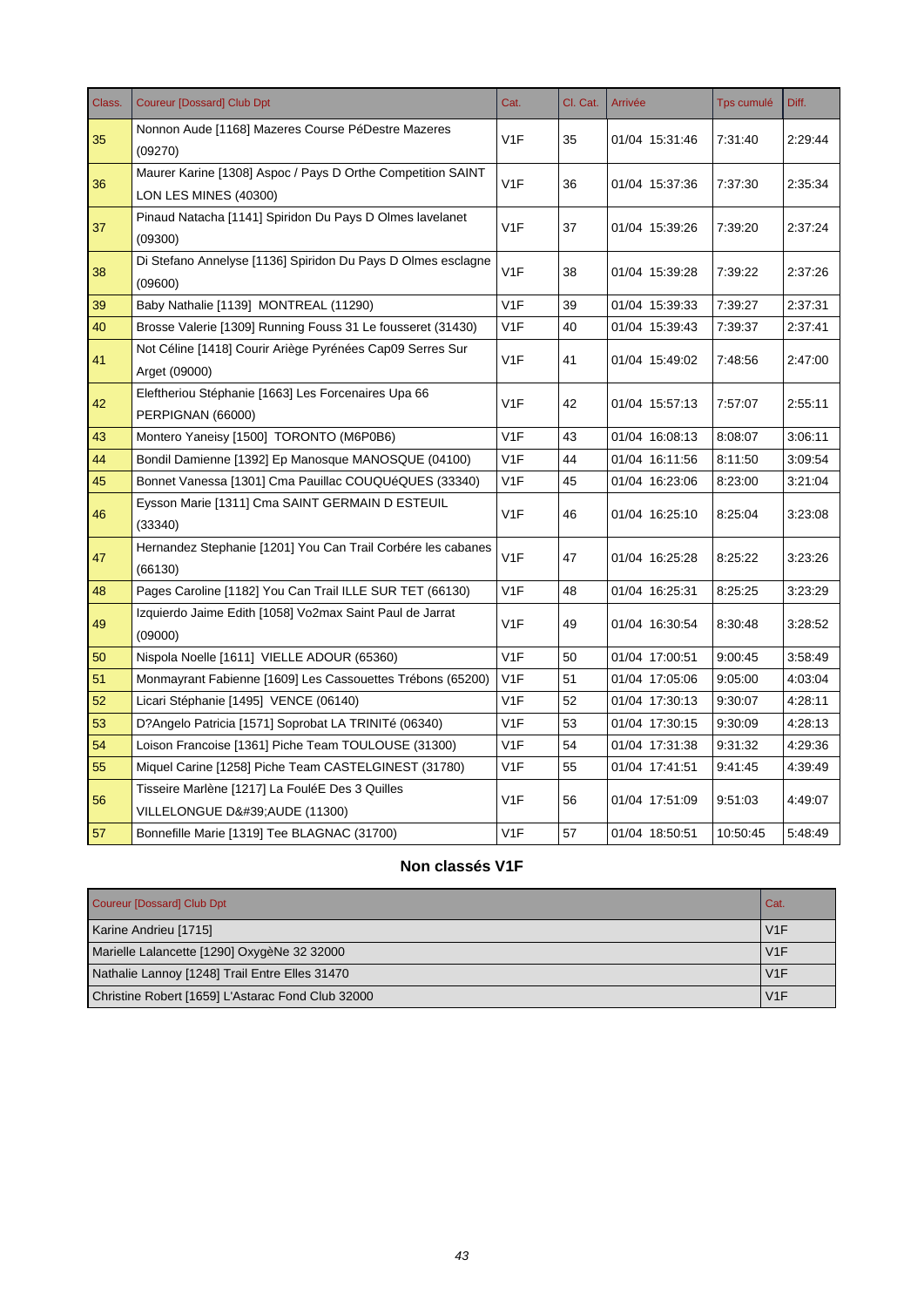

#### **Classement V1H**



# **FIP®FP CHRONO**

| Class.          | <b>Coureur [Dossard] Club Dpt</b>                              | Cat.             | Cl. Cat.       | Arrivée        | Tps cumulé | Diff.   |
|-----------------|----------------------------------------------------------------|------------------|----------------|----------------|------------|---------|
| 1               | Massou Pascal [1000] Team Craft/Salming BEAUVILLE (47470)      | V1H              | 1              | 01/04 12:02:33 | 4:02:27    |         |
|                 | Cavalca Stephane [1561] Portet Athletic Club                   |                  |                |                |            |         |
| $\overline{2}$  | Lavernose-Lacasse (31410)                                      | V1H              | $\overline{c}$ | 01/04 12:11:40 | 4:11:34    | 0:09:07 |
| 3               | Balitrand Dominique [1119] Team Gso TOULOUSE (31400)           | V <sub>1</sub> H | 3              | 01/04 12:19:41 | 4:19:35    | 0:17:08 |
| 4               | Alves Fabrice [1443] Running Club Elusate EAUZE (32800)        | V1H              | 4              | 01/04 12:24:53 | 4:24:47    | 0.22:20 |
| 5               | Maccotta Laurent [1681] saint juery (81160)                    | V1H              | 5              | 01/04 12:30:08 | 4:30:02    | 0:27:35 |
| $6\phantom{1}6$ | Bajul Xavier [1650] Calmont (31560)                            | V <sub>1</sub> H | 6              | 01/04 12:31:18 | 4:31:12    | 0:28:45 |
| $\overline{7}$  | Panader Eric [1189] CALMONT (31560)                            | V1H              | 7              | 01/04 12:31:43 | 4:31:37    | 0:29:10 |
| 8               | Boineau Yannick [1035] Ca Saint-Girons saint girons (09200)    | V1H              | 8              | 01/04 12:32:38 | 4:32:32    | 0.30:05 |
|                 | Le Flech Ghyslain [1706] Ucr Saint Justin SAINT JUSTIN         |                  |                |                |            |         |
| 9               | (40240)                                                        | V <sub>1</sub> H | 9              | 01/04 12:47:26 | 4:47:20    | 0.44.53 |
| 10 <sup>1</sup> | Magnanon Loïc [1636] Girou Triatlhon MONTBERON (31140)         | V1H              | 10             | 01/04 12:49:00 | 4:48:54    | 0:46:27 |
| 11              | Costa Francois [1252] Lherm (31600)                            | V <sub>1</sub> H | 11             | 01/04 12:52:14 | 4:52:08    | 0.49:41 |
| 12              | Verdalle Cédric [1686] PUJAUDRAN (32600)                       | V1H              | 12             | 01/04 12:54:56 | 4:54:50    | 0:52:23 |
|                 | Reulet David [1348] Swibirun - Airbus Running - Team Raidlight |                  |                |                |            |         |
| 13              | GARAC (31480)                                                  | V1H              | 13             | 01/04 12:55:35 | 4:55:29    | 0:53:02 |
| 14              | Marc Cédric [1581] Toulouse (31500)                            | V1H              | 14             | 01/04 12:58:18 | 4:58:12    | 0.55.45 |
| 15              | Napora Jaroslaw [1707] agen (47000)                            | V1H              | 15             | 01/04 13:01:55 | 5:01:49    | 0:59:22 |
| 16              | Dupuy Pascal [1089] GANTIES (31160)                            | V <sub>1</sub> H | 16             | 01/04 13:03:32 | 5:03:26    | 1:00:59 |
| 17              | Meynsan Jerome [1164] BORDEAUX (33300)                         | V1H              | 17             | 01/04 13:03:59 | 5:03:53    | 1:01:26 |
|                 | Thoumieux Frederic [1643] Portet Athlétic Club portet sur      |                  |                |                |            |         |
| 18              | garonne (31120)                                                | V1H              | 18             | 01/04 13:04:38 | 5:04:32    | 1:02:05 |
| 19              | Bonnefous Regis [1273] valence d'Agen (82400)                  | V1H              | 19             | 01/04 13:06:39 | 5:06:33    | 1:04:06 |
| 20              | Sanguiniti Raphael [1002] Toulouse (31200)                     | V1H              | 20             | 01/04 13:08:11 | 5:08:05    | 1:05:38 |
| 21              | Charles François [1461] Continental Frouzins (31270)           | V <sub>1</sub> H | 21             | 01/04 13:08:20 | 5:08:14    | 1:05:47 |
| 22              | Prost Emmanuel [1490] TOULOUSE (31100)                         | V <sub>1</sub> H | 22             | 01/04 13:09:16 | 5:09:10    | 1:06:43 |
|                 | Pento Jerome [1087] Team Py'Runners rabastens de bigorre       | V <sub>1</sub> H |                |                |            |         |
| 23              | (65140)                                                        |                  | 23             | 01/04 13:11:49 | 5:11:43    | 1.09.16 |
| 24              | Pereira Frederic [1673] Cap09 MERCUS GARRABET (09400)          | V <sub>1</sub> H | 24             | 01/04 13:13:50 | 5:13:44    | 1:11:17 |
| 25              | Chanez Nicolas [1677] Ca Balma TOULOUSE (31400)                | V1H              | 25             | 01/04 13:14:19 | 5:14:13    | 1.11.46 |
| 26              | Beguier Julien [1719] Asptt Agen Agen (47000)                  | V1H              | 26             | 01/04 13:17:49 | 5:17:43    | 1:15:16 |
| 27              | Guiavarch Eric [1191] caniac du causse (46240)                 | V <sub>1</sub> H | 27             | 01/04 13:18:40 | 5:18:34    | 1:16:07 |
| 28              | Lefranc Axel [1572] RIEUX (31310)                              | V1H              | 28             | 01/04 13:19:45 | 5:19:39    | 1:17:12 |
| 29              | Gerdil Jerome [1409] Jogging Club Chateauneuf chateauneuf      | V <sub>1</sub> H | 29             | 01/04 13:21:48 | 5:21:42    | 1:19:15 |
|                 | (16120)                                                        |                  |                |                |            |         |
| 30              | Guiavarch Ronan [1536] Ac Pamiers BEZAC (09100)                | V1H              | 30             | 01/04 13:22:47 | 5:22:41    | 1:20:14 |
| 31              | Grindes Matthieu [1347] Blsp blajan (31350)                    | V <sub>1</sub> H | 31             | 01/04 13:22:52 | 5:22:46    | 1:20:19 |
| 32              | Carini Davy [1148] Les IrréDuctibles BipèDes De Cazeres        | V <sub>1</sub> H | 32             | 01/04 13:22:54 | 5:22:48    | 1:20:21 |
|                 | Dream Team palaminy (31220)                                    |                  |                |                |            |         |
| 33              | Gobert Jerome [1713] LYON (69001)                              | V1H              | 33             | 01/04 13:24:47 | 5:24:41    | 1.22.14 |
| 34              | Vacquier David [1380] Amicale Apero Trail OLEMPS (12510)       | V1H              | 34             | 01/04 13:25:14 | 5:25:08    | 1:22:41 |
| 35              | Pinto Claude [1237] Los Bandidos aigues vives (09600)          | V <sub>1</sub> H | 35             | 01/04 13:25:29 | 5:25:23    | 1:22:56 |
| 36              | Ultra Richard [1317] coarraze (64800)                          | V <sub>1</sub> H | 36             | 01/04 13:26:08 | 5:26:02    | 1:23:35 |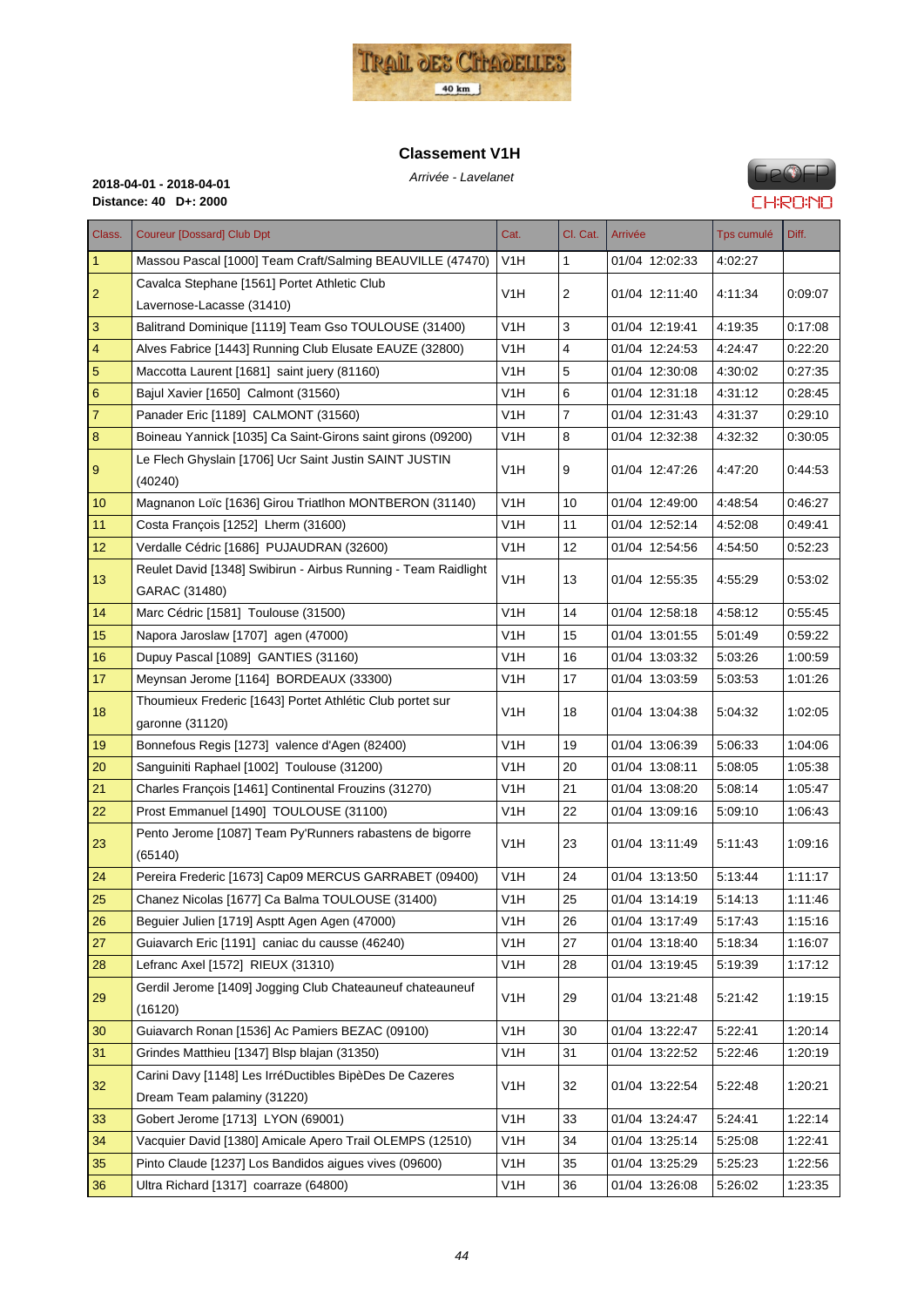| Class. | <b>Coureur [Dossard] Club Dpt</b>                                               | Cat.             | Cl. Cat.   | Arrivée        | Tps cumulé | Diff.   |
|--------|---------------------------------------------------------------------------------|------------------|------------|----------------|------------|---------|
| 37     | Huc Cyrille [1263] Balma seysses (31600)                                        | V1H              | 37         | 01/04 13:28:27 | 5:28:21    | 1:25:54 |
| 38     | Juliac Etienne [1239] IDRON (64320)                                             | V <sub>1</sub> H | 38         | 01/04 13:28:29 | 5.28.23    | 1:25:56 |
| 39     | Pradas Saura Ruben [1165] C.M. La Pedrera BORRIOL (12190)                       | V <sub>1</sub> H | 39         | 01/04 13:28:33 | 5:28:27    | 1:26:00 |
| 40     | Boschini Guillaume [1705] Cugnaux (31270)                                       | V <sub>1</sub> H | 40         | 01/04 13:29:53 | 5.29:47    | 1:27:20 |
| 41     | Cartier<br>Frédéric [1657] Blsp FONTENILLES (31470)                             | V1H              | 41         | 01/04 13:32:25 | 5:32:19    | 1:29:52 |
| 42     | Navarro Stéphane [1672] Plaisance du Touch (31830)                              | V <sub>1</sub> H | 42         | 01/04 13:34:19 | 5:34:13    | 1:31:46 |
| 43     | Rouquet Vincent [1376] LABASTIDE ST SERNIN (31620)                              | V <sub>1</sub> H | 43         | 01/04 13:35:34 | 5:35:28    | 1:33:01 |
| 44     | Favennec Erwan [1285] Ac Auterive - Asat Tisséo Miremont<br>(31190)             | V1H              | 44         | 01/04 13:35:38 | 5:35:32    | 1:33:05 |
| 45     | Valette Sebastien [1684] Heavy Legs castanet (31320)                            | V1H              | 45         | 01/04 13:35:59 | 5:35:53    | 1:33:26 |
| 46     | Taupin Olivier [1090] tournefeuille (31170)                                     | V1H              | 46         | 01/04 13:39:54 | 5:39:48    | 1:37:21 |
| 47     | Vaillant Yves [1307] Couri A Audenge MIOS (33380)                               | V1H              | 47         | 01/04 13:43:15 | 5:43:09    | 1:40:42 |
| 48     | Bruniquel Vincent [1635] Gaps Payrin Trail PONT DE LARN<br>(81660)              | V <sub>1</sub> H | 48         | 01/04 13:44:03 | 5:43:57    | 1:41:30 |
| 49     | Bahuaud Gaetan [1543] Au Taquet 44 LAVAU SUR LOIRE<br>(44260)                   | V1H              | 49         | 01/04 13:44:33 | 5:44:27    | 1:42:00 |
| 50     | Lacarrau Alain [1240] SAINT FéLIX DE RIEUTORD (09120)                           | V1H              | 50         | 01/04 13:44:35 | 5:44:29    | 1:42:02 |
| 51     | Paulat Sébastien [1134] tournefeuille (31170)                                   | V <sub>1</sub> H | 51         | 01/04 13:45:14 | 5.45.08    | 1:42:41 |
| 52     | Laganne Jacques [1497] Gimont (32200)                                           | V1H              | 52         | 01/04 13:49:30 | 5:49:24    | 1:46:57 |
| 53     | Briere Mathieu [1696] Toulouse Toulouse (31500)                                 | V <sub>1</sub> H | 53         | 01/04 13:52:03 | 5:51:57    | 1:49:30 |
| 54     | Duarte Nicolas [1233] celles (09000)                                            | V1H              | 54         | 01/04 13:53:53 | 5:53:47    | 1:51:20 |
| 55     | Chevallereau David [1416] Cap Nature Beaulieu BEAULIEU<br>SOUS LA ROCHE (85190) | V1H              | 55         | 01/04 13:54:17 | 5:54:11    | 1:51:44 |
| 56     | Pardes Romain [1399] SAINT PIERRE DU MONT (40280)                               | V <sub>1</sub> H | 56         | 01/04 13:55:37 | 5:55:31    | 1:53:04 |
| 57     | Daube Nicolas [1616] COLOMIERS (31770)                                          | V1H              | 57         | 01/04 13:55:39 | 5:55:33    | 1:53:06 |
| 58     | Vasseur Jean-Philippe [1077] Vic-en-Bigorre (65500)                             | V <sub>1</sub> H | 58         | 01/04 13:55:45 | 5:55:39    | 1:53:12 |
| 59     | Mendez Xavier [1464] Continental Fontenilles (31470)                            | V1H              | 59         | 01/04 13:56:04 | 5:55:58    | 1:53:31 |
| 60     | Raoul Laurent [1335] ROUEDE (31160)                                             | V1H              | 60         | 01/04 13:56:22 | 5:56:16    | 1:53:49 |
| 61     | Courtois Sébastien [1378] PAMIERS (09100)                                       | V <sub>1</sub> H | 61         | 01/04 13:56:36 | 5:56:30    | 1:54:03 |
| 62     | Pauly Christophe [1362] Sourtadeil FERRIERES (09000)                            | V <sub>1</sub> H | 62         | 01/04 13:57:26 | 5:57:20    | 1:54:53 |
| 63     | Vallve Marc [1363] Snpc09 ROQUEFIXADE (09300)                                   | V <sub>1</sub> H | 63         | 01/04 13:59:16 | 5:59:10    | 1:56:43 |
|        | Blanc Renaud [1530] Les Fous Laids De Leychert LEYCHERT                         |                  |            |                |            |         |
| 64     | (09300)                                                                         | V <sub>1</sub> H | 64         | 01/04 13:59:59 | 5.59.53    | 1:57:26 |
| 65     | Albert Cedric [1421] Les Zinzins Des Coteaux 31 Fenouillet<br>(31150)           | V <sub>1</sub> H | 65         | 01/04 14:01:13 | 6:01:07    | 1:58:40 |
| 66     | Bossis Emmanuel [1628] Raid Aventure Pays De Vie poiré sur<br>vie (85170)       | V <sub>1</sub> H | 66         | 01/04 14:01:39 | 6:01:33    | 1:59:06 |
| 67     | Bru Alexandre [1018] Jogging Varilhes varilhes (09120)                          | V <sub>1</sub> H | 67         | 01/04 14:01:44 | 6:01:38    | 1:59:11 |
| 68     | Lormant Richard [1109] Trail Du Mourtis Cabanac-Cazaux<br>(31160)               | V <sub>1</sub> H | 68         | 01/04 14:02:50 | 6:02:44    | 2:00:17 |
| 69     | Gilet Olivier [1432] Acpa SAINT GEORGES DE POINTINDOUX<br>(85150)               | V <sub>1</sub> H | 69         | 01/04 14:02:53 | 6:02:47    | 2:00:20 |
| 70     | Foix-Sauret David [1147] Vtt Jalles Evasion St Medard en Jalles<br>(33160)      | V <sub>1</sub> H | 70         | 01/04 14:02:56 | 6:02:50    | 2:00:23 |
| 71     | Banet Vincent [1484] Fan2trail PENNAUTIER (11610)                               | V <sub>1</sub> H | 71         | 01/04 14:04:37 | 6:04:31    | 2:02:04 |
| 72     | Fouquet Gérald [1374] SEGURA (09120)                                            | V <sub>1</sub> H | 72         | 01/04 14:05:09 | 6:05:03    | 2:02:36 |
| $73\,$ | Fassot Mathias [1292] Génération Trail Blois St Claude de diray<br>(41350)      | V <sub>1</sub> H | 73         | 01/04 14:05:12 | 6:05:06    | 2:02:39 |
| 74     | Diveux Thierry [1206] Ginestas X Trail ARGELIERS (11120)                        | V <sub>1</sub> H | ${\bf 74}$ | 01/04 14:06:17 | 6:06:11    | 2:03:44 |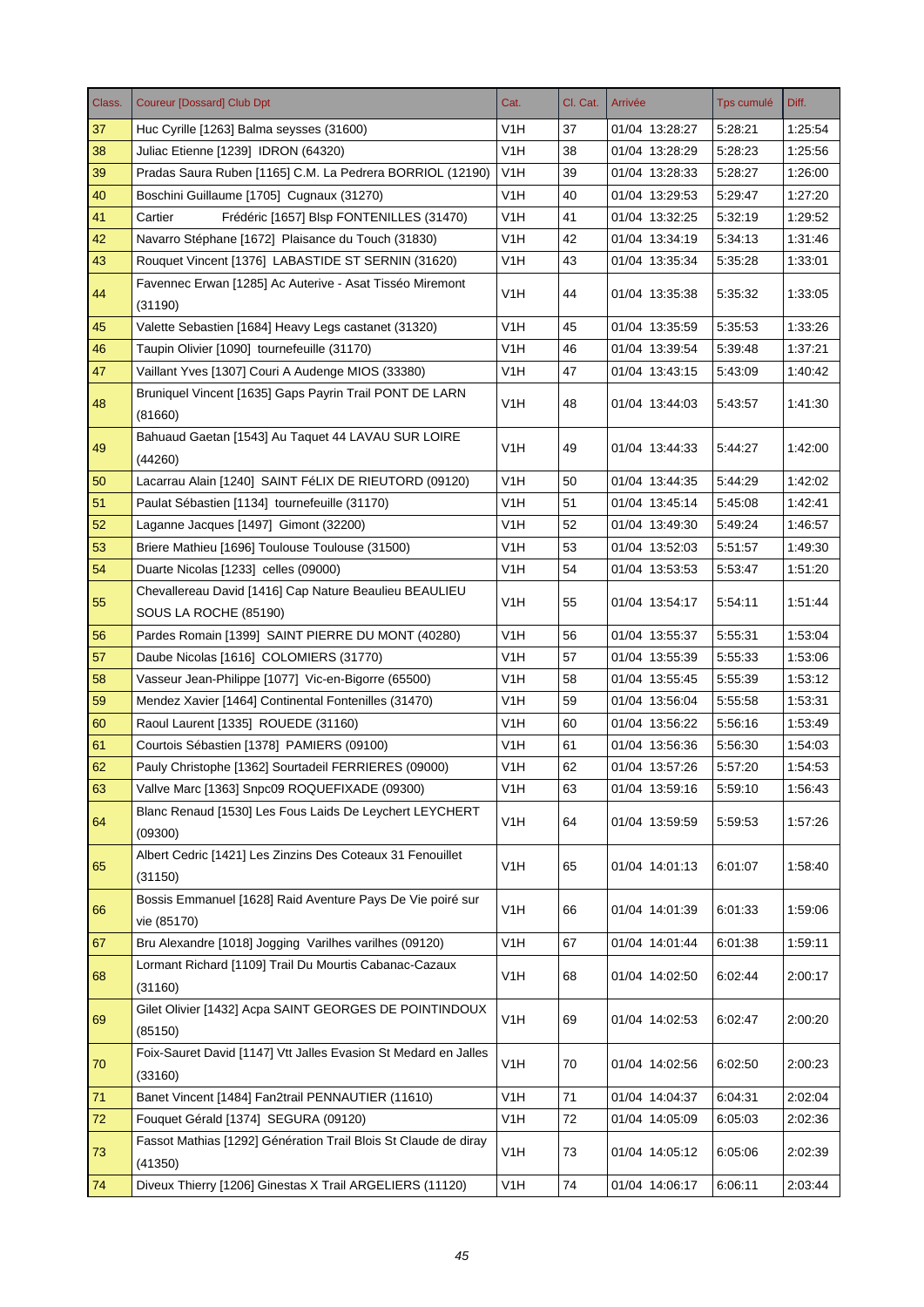| Class. | <b>Coureur [Dossard] Club Dpt</b>                                  | Cat.             | Cl. Cat. | Arrivée        | Tps cumulé | Diff.   |
|--------|--------------------------------------------------------------------|------------------|----------|----------------|------------|---------|
| 75     | Dabouineau Johann [1219] Trail Du Mourtis Villeneuve de            | V <sub>1</sub> H | 75       | 01/04 14:07:01 | 6:06:55    | 2:04:28 |
|        | Rivière (31800)                                                    |                  |          |                |            |         |
| 76     | Torresin Stephane [1160] Les Irreductibles Bipedes De Cazeres      | V <sub>1</sub> H | 76       | 01/04 14:08:09 | 6:08:03    | 2:05:36 |
|        | palaminy (31220)                                                   |                  |          |                |            |         |
| 77     | Dumartin David [1130] Trail Du Mourtis ponlat taillebourg          | V <sub>1</sub> H | 77       | 01/04 14:08:46 | 6:08:40    | 2:06:13 |
|        | (31210)                                                            |                  |          |                |            |         |
| 78     | Solier Arnaud [1009] Acp11 carcassonne (11000)                     | V1H              | 78       | 01/04 14:09:52 | 6:09:46    | 2:07:19 |
| 79     | Degoutte Cédric [1321] LIAS (32600)                                | V <sub>1</sub> H | 79       | 01/04 14:09:58 | 6:09:52    | 2:07:25 |
| 80     | Naya Laurent [1303] Festival Des Hospitaliers NANT (12230)         | V <sub>1</sub> H | 80       | 01/04 14:10:11 | 6:10:05    | 2:07:38 |
| 81     | Sourbé Benoît [1562] Les Traileurs Du Marensin SAINT PAUL          | V <sub>1</sub> H | 81       | 01/04 14:10:27 | 6:10:21    | 2:07:54 |
|        | LES DAX (40990)                                                    |                  |          |                |            |         |
| 82     | Guillien Stephane [1463] Continental CORNEBARRIEU (31700)          | V1H              | 82       | 01/04 14:11:01 | 6:10:55    | 2:08:28 |
| 83     | Bilheran Jean Marc [1607] BOLQUERE PYRENEES 2000<br>(66210)        | V <sub>1</sub> H | 83       | 01/04 14:11:09 | 6:11:03    | 2:08:36 |
|        | Bordessoulles Benoit [1364] Raid Hostens Aventure hostens          |                  |          |                |            |         |
| 84     | (33125)                                                            | V <sub>1</sub> H | 84       | 01/04 14:11:49 | 6:11:43    | 2:09:16 |
| 85     | Tignous Patrick [1359] MOULIS (09200)                              | V <sub>1</sub> H | 85       | 01/04 14:11:51 | 6:11:45    | 2:09:18 |
| 86     | Bonnefon Christophe [1448] calmont (31650)                         | V <sub>1</sub> H | 86       | 01/04 14:12:38 | 6:12:32    | 2:10:05 |
| 87     | Petit Stephane [1261] Villeneuve tolosane (31270)                  | V <sub>1</sub> H | 87       | 01/04 14:13:33 | 6:13:27    | 2:11:00 |
|        | Pajot Hugues [1276] Acpa Les Achards LA CHAPELLE                   |                  |          |                |            |         |
| 88     | <b>ACHARD (85150)</b>                                              | V1H              | 88       | 01/04 14:14:52 | 6:14:46    | 2:12:19 |
| 89     | Grave Reynald [1370] Acp 11 PALAJA (11570)                         | V1H              | 89       | 01/04 14:16:11 | 6:16:05    | 2:13:38 |
| 90     | Pons Jérôme [1465] Portet Athletic Club PINS JUSTARET              | V <sub>1</sub> H | 90       | 01/04 14:16:15 | 6:16:09    | 2:13:42 |
|        | (31860)                                                            |                  |          |                |            |         |
| 91     | Lemasson Vincent [1105] As Martigne-Briand TERRANJOU               | V1H              | 91       | 01/04 14:16:22 | 6:16:16    | 2:13:49 |
|        | (49540)<br>Vidal Jean-Michel [1023] Herserou LA BASTIDE SUR L HERS |                  |          |                |            |         |
| 92     | (09600)                                                            | V <sub>1</sub> H | 92       | 01/04 14:17:01 | 6:16:55    | 2:14:28 |
|        | Delpech Denis [1063] Lous Mesclats ST VINCENT DE PAUL              |                  |          |                |            |         |
| 93     | (40990)                                                            | V <sub>1</sub> H | 93       | 01/04 14:18:29 | 6:18:23    | 2:15:56 |
| 94     | Daffos Sébastien [1648] Trail Du Mourtis ()                        | V <sub>1</sub> H | 94       | 01/04 14:23:15 | 6:23:09    | 2:20:42 |
| 95     | Coyco Ludovic [1169] Tresses Running TRESSES (33370)               | V <sub>1</sub> H | 95       | 01/04 14:23:42 | 6:23:36    | 2:21:09 |
| 96     | Fournet Yanik [1442] Running Club Élusate éauze (32800)            | V <sub>1</sub> H | 96       | 01/04 14:25:50 | 6:25:44    | 2:23:17 |
| 97     | Castillo Antonio [1328] Occitanie Running toulouse (31200)         | V <sub>1</sub> H | 97       | 01/04 14:26:08 | 6:26:02    | 2:23:35 |
| 98     | Vergnenegre Olivier [1128] LIMOGES (87000)                         | V <sub>1</sub> H | 98       | 01/04 14:27:13 | 6:27:07    | 2:24:40 |
| 99     | Calvet Philippe [1502] Toulouse (31300)                            | V <sub>1</sub> H | 99       | 01/04 14:28:46 | 6:28:40    | 2:26:13 |
|        | Metivier Alain [1161] LES ACHARDS (LA MOTHE ACHARD)                |                  |          |                |            |         |
| 100    | (85150)                                                            | V <sub>1</sub> H | 100      | 01/04 14:29:58 | 6:29:52    | 2:27:25 |
| 101    | Danes Christophe [1051] TOULOUSE (31400)                           | V <sub>1</sub> H | 101      | 01/04 14:30:00 | 6:29:54    | 2:27:27 |
| 102    | Gil Matthieu [1214] Mazeres FOIX (09000)                           | V <sub>1</sub> H | 102      | 01/04 14:30:10 | 6:30:04    | 2:27:37 |
| 103    | Mercadier Fabrice [1506] Acvr LIMOGNE EN QUERCY (46260)            | V <sub>1</sub> H | 103      | 01/04 14:30:22 | 6:30:16    | 2:27:49 |
| 104    | Lamothe Frederic [1007] LAGRACE DIEU (31190)                       | V <sub>1</sub> H | 104      | 01/04 14:33:59 | 6:33:53    | 2:31:26 |
| 105    | Brosse Xavier [1312] Running Fouss 31 Le fousseret (31430)         | V <sub>1</sub> H | 105      | 01/04 14:34:03 | 6:33:57    | 2:31:30 |
| 106    | Mille Stéphane [1228] Aspoc/Psa PEYREHORADE (40300)                | V <sub>1</sub> H | 106      | 01/04 14:34:40 | 6:34:34    | 2:32:07 |
| 107    | Dubet Luc [1574] Les Tac CHARLEVAL (13350)                         | V <sub>1</sub> H | 107      | 01/04 14:35:37 | 6:35:31    | 2:33:04 |
| 108    | Rumeau Cedric [1288] Trail Du Mourtis MARIGNAC (31440)             | V <sub>1</sub> H | 108      | 01/04 14:35:50 | 6:35:44    | 2:33:17 |
| 109    | Ramalho Jean-Michel [1314] Lacroix Falgarde (31120)                | V <sub>1</sub> H | 109      | 01/04 14:37:52 | 6:37:46    | 2:35:19 |
| 110    | Egea William [1324] Ac Auterive MAURESSAC (31190)                  | V <sub>1</sub> H | 110      | 01/04 14:38:21 | 6:38:15    | 2:35:48 |
| 111    | Mars Didier [1710] Andresy Athletisme st lys (31470)               | V <sub>1</sub> H | 111      | 01/04 14:38:59 | 6:38:53    | 2:36:26 |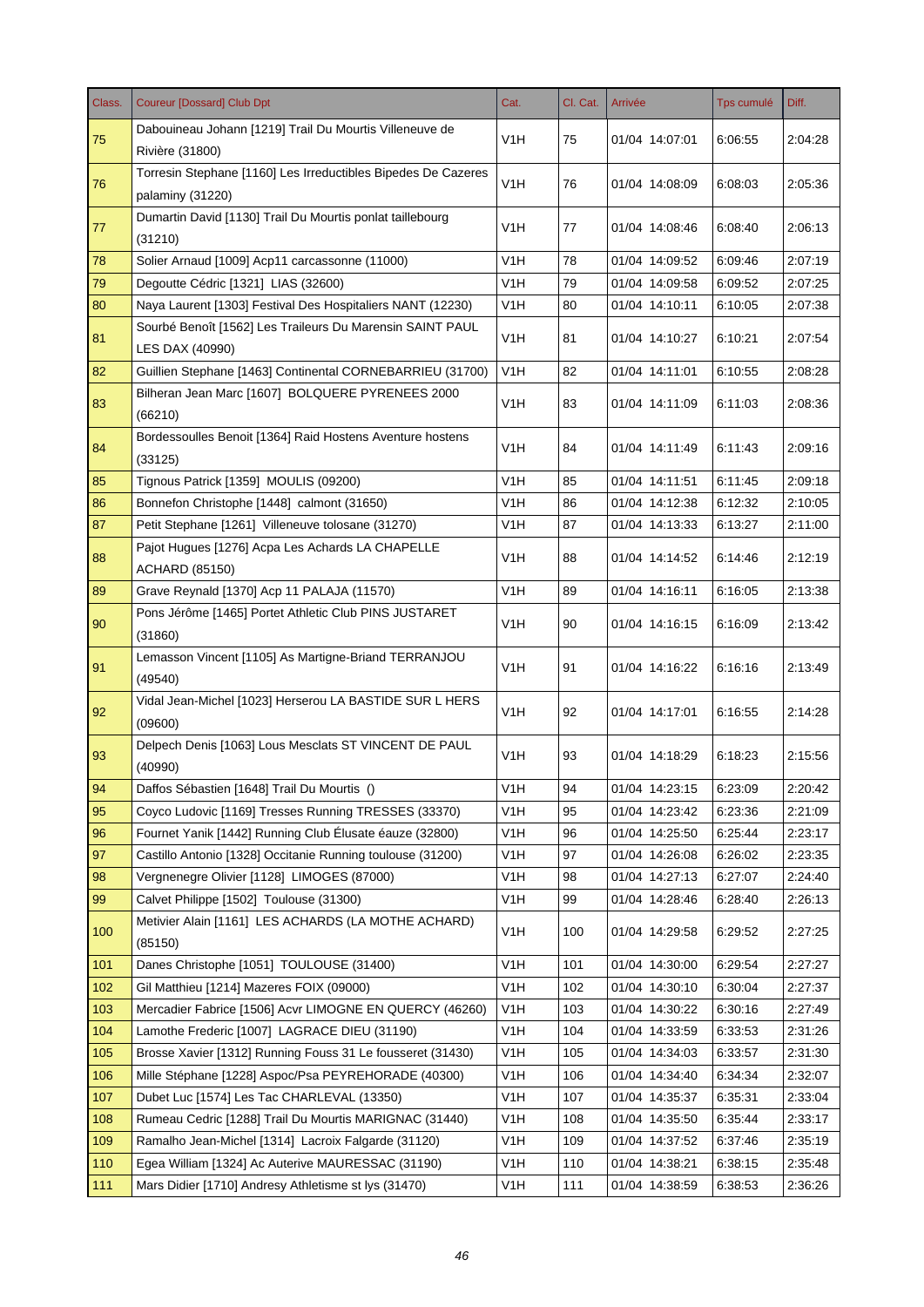| Class. | <b>Coureur [Dossard] Club Dpt</b>                                  | Cat.             | Cl. Cat. | Arrivée        | <b>Tps cumulé</b> | Diff.   |
|--------|--------------------------------------------------------------------|------------------|----------|----------------|-------------------|---------|
| 112    | Simoes David [1149] Team Limbrets martres tolosane (31220)         | V1H              | 112      | 01/04 14:39:01 | 6:38:55           | 2:36:28 |
| 113    | Batalla Franck [1042] Léguevin (31490)                             | V1H              | 113      | 01/04 14:39:04 | 6:38:58           | 2:36:31 |
| 114    | Giraud Samuel [1106] Défi Outdoor LA ROCHELLE (17000)              | V <sub>1</sub> H | 114      | 01/04 14:39:40 | 6:39:34           | 2:37:07 |
| 115    | Tapparo Benoît [1386] La Salvetat-Saint-Gilles (31880)             | V1H              | 115      | 01/04 14:40:08 | 6:40:02           | 2:37:35 |
| 116    | Sicre Gabriel [1615] Human Trail LADERN SUR LAUQUET<br>(11250)     | V1H              | 116      | 01/04 14:40:16 | 6:40:10           | 2:37:43 |
| 117    | Luby Cyril [1296] ARTIGUELOUVE (64230)                             | V <sub>1</sub> H | 117      | 01/04 14:40:23 | 6:40:17           | 2:37:50 |
| 118    | Hamel Matthias [1488] Grenade (31330)                              | V <sub>1</sub> H | 118      | 01/04 14:40:39 | 6:40:33           | 2:38:06 |
| 119    | Elmon Sébastien [1656] ()                                          | V <sub>1</sub> H | 119      | 01/04 14:42:28 | 6:42:22           | 2:39:55 |
| 120    | Fourre Jacques [1057] Ac Pouillon DAX (40100)                      | V <sub>1</sub> H | 120      | 01/04 14:43:19 | 6:43:13           | 2:40:46 |
|        | Capella Florent [1004] Courir ArièGe PyréNéEs COUSSA               |                  |          |                |                   |         |
| 121    | (09120)                                                            | V1H              | 121      | 01/04 14:44:51 | 6:44:45           | 2:42:18 |
| 122    | Geneste Sebastien [1070] BRIVE LA GAILLARDE (19100)                | V1H              | 122      | 01/04 14:44:55 | 6:44:49           | 2:42:22 |
| 123    | Darnaud Thierry [1316] Marignac LASPEYRES (31220)                  | V <sub>1</sub> H | 123      | 01/04 14:45:05 | 6:44:59           | 2:42:32 |
| 124    | Cazalet David [1176] LACQ (64170)                                  | V <sub>1</sub> H | 124      | 01/04 14:45:21 | 6:45:15           | 2:42:48 |
|        | Baptiste David [1234] You Can Trail CORBERE LES CABANES            |                  |          |                |                   |         |
| 125    | (66130)                                                            | V1H              | 125      | 01/04 14:45:23 | 6:45:17           | 2:42:50 |
| 126    | Virenque David [1181] LACQ (64170)                                 | V <sub>1</sub> H | 126      | 01/04 14:47:09 | 6:47:03           | 2:44:36 |
|        | Piron Mathieu [1068] Cob Team Uniti-Island SAINT VINCENT           |                  |          |                |                   |         |
| 127    | DE TYROSSE (40230)                                                 | V <sub>1</sub> H | 127      | 01/04 14:49:06 | 6:49:00           | 2:46:33 |
| 128    | Mauran Grégory [1366] auch (32000)                                 | V <sub>1</sub> H | 128      | 01/04 14:49:11 | 6:49:05           | 2:46:38 |
|        | Ardrino Jean Francois [1216] Les Fou Les Sortoises DAX             |                  |          |                |                   |         |
| 129    | (40100)                                                            | V <sub>1</sub> H | 129      | 01/04 14:49:23 | 6:49:17           | 2:46:50 |
|        | Weidner Jean-François [1162] Trail Du Mourtis/Patatrail            |                  |          |                |                   |         |
| 130    | CIERP-GAUD (31440)                                                 | V <sub>1</sub> H | 130      | 01/04 14:49:42 | 6:49:36           | 2:47:09 |
| 131    | Pecheu Sébastien [1049] Cab (Balma) TOULOUSE (31500)               | V <sub>1</sub> H | 131      | 01/04 14:49:52 | 6:49:46           | 2:47:19 |
| 132    | Catusse Alain [1393] gratentour (31150)                            | V <sub>1</sub> H | 132      | 01/04 14:51:37 | 6:51:31           | 2:49:04 |
| 133    | Turquand Pierre [1580] Rapv LE POIRE SUR VIE (85170)               | V <sub>1</sub> H | 133      | 01/04 14:54:45 | 6:54:39           | 2:52:12 |
| 134    | Decayeux Philippe [1444] Cap 09 AMPLAING (09400)                   | V1H              | 134      | 01/04 14:55:32 | 6:55:26           | 2:52:59 |
| 135    | Thybert Xavier [1474] Foulée Des Trois Quilles quillan (11500)     | V <sub>1</sub> H | 135      | 01/04 14:56:58 | 6:56:52           | 2:54:25 |
| 136    | Verguet Stephane [1594] LA TOUR DU CRIEU (09100)                   | V <sub>1</sub> H | 136      | 01/04 14:57:32 | 6:57:26           | 2:54:59 |
| 137    | Laudu Sébastien [1343] st andré de double (24190)                  | V <sub>1</sub> H | 137      | 01/04 14:58:08 | 6:58:02           | 2:55:35 |
| 138    | Rullier Fabien [1651] LAVELANET (09300)                            | V <sub>1</sub> H | 138      | 01/04 14:59:18 | 6:59:12           | 2:56:45 |
| 139    | De Pra Patrice [1297] Asat Tisseo TOULOUSE (31100)                 | V <sub>1</sub> H | 139      | 01/04 15:00:22 | 7:00:16           | 2:57:49 |
| 140    | Hocq Virgil [1473] LABUYERE DORSA (31190)                          | V <sub>1</sub> H | 140      | 01/04 15:00:47 | 7:00:41           | 2:58:14 |
| 141    | Demay Steve [1587] tarbes (65000)                                  | V <sub>1</sub> H | 141      | 01/04 15:01:11 | 7:01:05           | 2:58:38 |
| 142    | Dufourcq Frédéric [1381] ST PAUL LES DAX (40990)                   | V <sub>1</sub> H | 142      | 01/04 15:01:37 | 7:01:31           | 2:59:04 |
| 143    | Kverneland Ole [1327] GRENADE (31330)                              | V <sub>1</sub> H | 143      | 01/04 15:01:51 | 7:01:45           | 2:59:18 |
|        | Banquet Frederic [1608] Team Raidlight Labastide Saint             |                  |          |                |                   |         |
| 144    | Georges (81500)                                                    | V <sub>1</sub> H | 144      | 01/04 15:02:50 | 7:02:44           | 3:00:17 |
| 145    | Bottin Jean Claude [1385] DREMIL LAFAGE (31280)                    | V <sub>1</sub> H | 145      | 01/04 15:04:48 | 7:04:42           | 3:02:15 |
| 146    | Cassan Stephane [1503] SAINT LEON (31560)                          | V <sub>1</sub> H | 146      | 01/04 15:05:30 | 7:05:24           | 3:02:57 |
| 147    | Lasserre Sabine [1504] SAINT LEON (31560)                          | V <sub>1</sub> H | 147      | 01/04 15:05:34 | 7:05:28           | 3:03:01 |
| 148    | Morante Nicolas [1112] TROYE D'ARIEGE (09500)                      | V <sub>1</sub> H | 148      | 01/04 15:05:44 | 7:05:38           | 3:03:11 |
| 149    | Claustre Cedric [1012] Ca Balma ESCALQUENS (31750)                 | V <sub>1</sub> H | 149      | 01/04 15:05:46 | 7:05:40           | 3:03:13 |
| 150    | Teyssedre Cedric [1485] BAZIEGE (31450)                            | V <sub>1</sub> H | 150      | 01/04 15:06:06 | 7:06:00           | 3:03:33 |
| 151    | Guendouzi Karim [1020] Touroulis Onet Le Chateau OLEMPS<br>(12510) | V <sub>1</sub> H | 151      | 01/04 15:06:48 | 7:06:42           | 3:04:15 |
| 152    | Cousseau Sebastien [1603] Acvr Limogne en quercy (46260)           | V <sub>1</sub> H | 152      | 01/04 15:09:13 | 7:09:07           | 3:06:40 |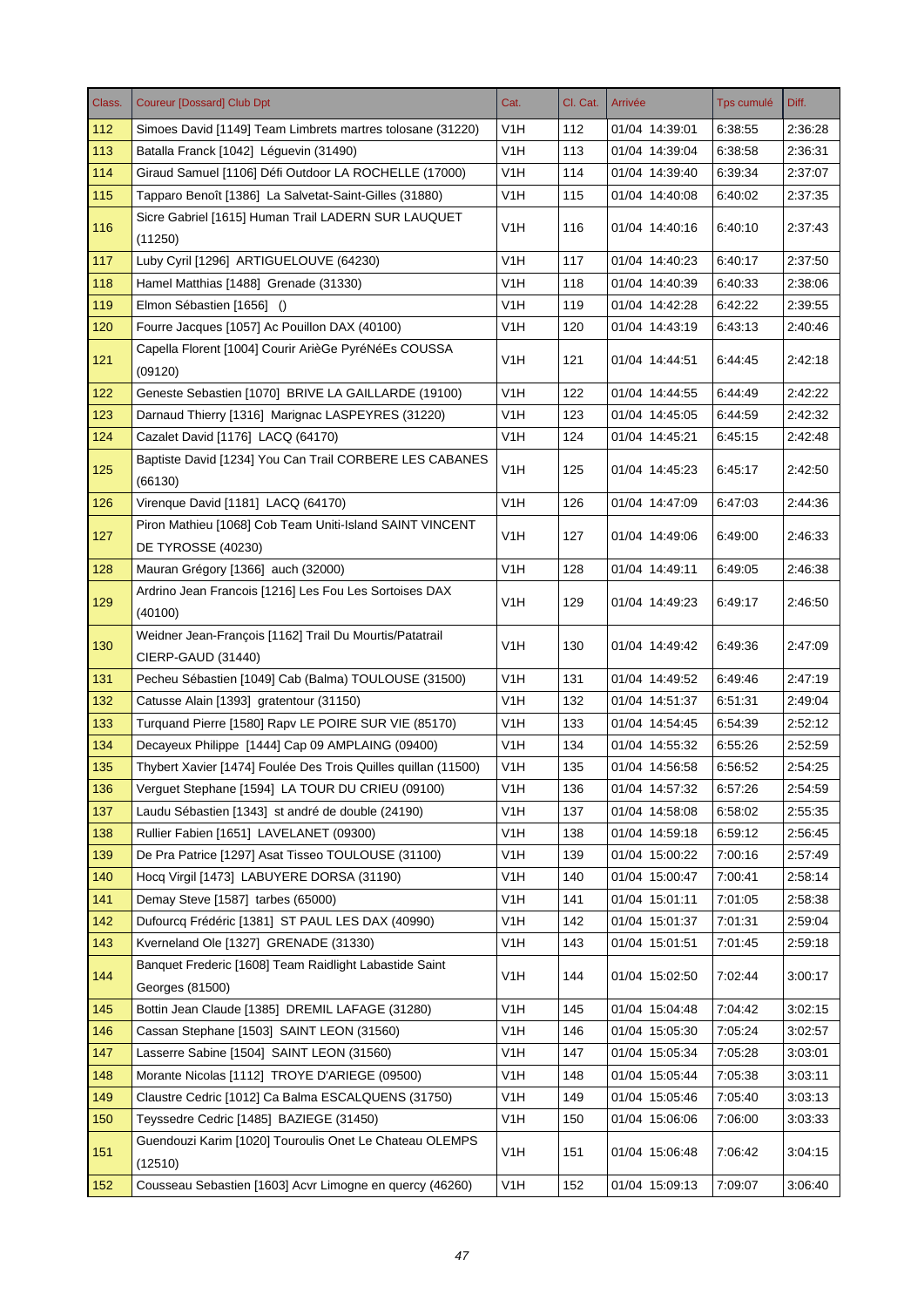| Class. | <b>Coureur [Dossard] Club Dpt</b>                                                  | Cat.             | Cl. Cat. | Arrivée        | <b>Tps cumulé</b> | Diff.   |
|--------|------------------------------------------------------------------------------------|------------------|----------|----------------|-------------------|---------|
| 153    | Sanquer Stephane [1060] Sc Orvault ORVAULT (44700)                                 | V1H              | 153      | 01/04 15:09:49 | 7:09:43           | 3:07:16 |
| 154    | Pages Jeremy [1186] You Can Trail ille sur tet (66130)                             | V1H              | 154      | 01/04 15:10:52 | 7:10:46           | 3:08:19 |
| 155    | Serre Philippe [1668] T.E.M. Trail Entre Minions FAYENCE<br>(83440)                | V1H              | 155      | 01/04 15:14:56 | 7:14:50           | 3:12:23 |
| 156    | Vallaud Stéphane [1022] Stade Niortais Triathlon FRONTENAY<br>ROHAN ROHAN (79270)  | V <sub>1</sub> H | 156      | 01/04 15:15:11 | 7:15:05           | 3:12:38 |
| 157    | Mestrie Vincent [1010] Lasserre PradèRe Cyclo Vtt Pradère les<br>Bourguets (31530) | V <sub>1</sub> H | 157      | 01/04 15:15:13 | 7:15:07           | 3:12:40 |
| 158    | Donnadieu Hervé [1352] Le Faget (31460)                                            | V1H              | 158      | 01/04 15:15:33 | 7:15:27           | 3:13:00 |
| 159    | Pereira Jean Claude [1407] St Pierre de Rivière (09000)                            | V <sub>1</sub> H | 159      | 01/04 15:15:41 | 7:15:35           | 3:13:08 |
| 160    | Landais Frédéric [1685] TOULOUSE (31500)                                           | V <sub>1</sub> H | 160      | 01/04 15:16:54 | 7:16:48           | 3:14:21 |
| 161    | Daude Frederic [1558] BOUCAU (64340)                                               | V <sub>1</sub> H | 161      | 01/04 15:19:44 | 7:19:38           | 3:17:11 |
| 162    | Lahana Laurent [1145] FROUZINS (31270)                                             | V <sub>1</sub> H | 162      | 01/04 15:20:35 | 7:20:29           | 3:18:02 |
| 163    | Tagneres Sébastien [1096] Merville Trail 31 MERVILLE (31330)                       | V <sub>1</sub> H | 163      | 01/04 15:21:42 | 7:21:36           | 3:19:09 |
|        | Martineau Frederic [1576] Le Poire Sur Vie Vendee Triathlon LE                     |                  |          |                |                   |         |
| 164    | POIRE SUR VIE (85170)                                                              | V <sub>1</sub> H | 164      | 01/04 15:21:53 | 7:21:47           | 3:19:20 |
| 165    | Vigie Franc [1085] COUTRAS (33230)                                                 | V <sub>1</sub> H | 165      | 01/04 15:22:25 | 7:22:19           | 3:19:52 |
| 166    | Mirc Fabrice [1202] Les Mille Pattes Carbonnais CARBONE<br>(31390)                 | V <sub>1</sub> H | 166      | 01/04 15:23:44 | 7:23:38           | 3:21:11 |
| 167    | Pradal Julien [1445] LAUZERVILLE (31650)                                           | V <sub>1</sub> H | 167      | 01/04 15:24:22 | 7:24:16           | 3:21:49 |
| 168    | Meirinhos Georges [1551] toulouse (31200)                                          | V <sub>1</sub> H | 168      | 01/04 15:24:59 | 7:24:53           | 3:22:26 |
| 169    | Bourniquel Laurent [1079] Albi Velo Sport MONTANS (81600)                          | V <sub>1</sub> H | 169      | 01/04 15:25:19 | 7:25:13           | 3:22:46 |
| 170    | Davila Sébastien [1360] Run&Bike Rionnais RION DES<br>LANDES (40370)               | V <sub>1</sub> H | 170      | 01/04 15:28:44 | 7:28:38           | 3:26:11 |
| 171    | Birolini Alain [1397] Lavaur (81500)                                               | V <sub>1</sub> H | 171      | 01/04 15:28:55 | 7:28:49           | 3:26:22 |
| 172    | Dehaibe Rodolphe [1041] Run & Bike Rionnais RION DES<br>LANDES (40370)             | V <sub>1</sub> H | 172      | 01/04 15:30:07 | 7:30:01           | 3:27:34 |
| 173    | Rozo Fabien [1427] FONSORBES (31470)                                               | V <sub>1</sub> H | 173      | 01/04 15:31:22 | 7:31:16           | 3:28:49 |
| 174    | Carpy Christophe [1382] Us Dax HINX (40180)                                        | V1H              | 174      | 01/04 15:37:04 | 7:36:58           | 3:34:31 |
| 175    | Fabre Michel [1406] BENESSE LES DAX (40180)                                        | V <sub>1</sub> H | 175      | 01/04 15:37:39 | 7:37:33           | 3:35:06 |
| 176    | Daburon Olivier [1569] Tarahumaras Muret Club LHERM<br>(31600)                     | V <sub>1</sub> H | 176      | 01/04 15:40:33 | 7:40:27           | 3:38:00 |
| 177    | Vilain Olivier [1387] Mac'Adam Colomiers Colomiers (31770)                         | V <sub>1</sub> H | 177      | 01/04 15:43:57 | 7:43:51           | 3:41:24 |
| 178    | Conchou Fabrice [1680] COLOMIERS (31770)                                           | V <sub>1</sub> H | 178      | 01/04 15:44:53 | 7:44:47           | 3:42:20 |
| 179    | Rouquet Ludovic [1342] Cosatrail Toulousain Aseat Vallesvilles<br>(31570)          | V <sub>1</sub> H | 179      | 01/04 15:47:48 | 7:47:42           | 3:45:15 |
| 180    | Foucher Gaël [1166] Grand Raid Cathares / Sérial TIZAC DE<br>LAPOUYADE (33620)     | V <sub>1</sub> H | 180      | 01/04 15:49:15 | 7:49:09           | 3:46:42 |
| 181    | Escoffres Thierry [1629] COLOMIERS (31770)                                         | V <sub>1</sub> H | 181      | 01/04 15:53:47 | 7:53:41           | 3.51.14 |
| 182    | Girard Grégory [1353] Ségoufielle (32600)                                          | V <sub>1</sub> H | 182      | 01/04 15:53:50 | 7:53:44           | 3:51:17 |
| 183    | Marin Daniel [1268] OxygèNe 32 auch (32000)                                        | V <sub>1</sub> H | 183      | 01/04 15:55:28 | 7:55:22           | 3:52:55 |
| 184    | Carre Sergeï [1486] Vo2 Max Tarascon TARASCON SUR                                  | V <sub>1</sub> H | 184      | 01/04 15:59:21 | 7:59:15           | 3:56:48 |
|        | ARIEGE (09400)                                                                     |                  |          |                |                   |         |
| 185    | Saint-Jean Stéphane [1289] Serial Azimut Saintongeais<br>ROUFFIGNAC (17130)        | V <sub>1</sub> H | 185      | 01/04 15:59:25 | 7:59:19           | 3:56:52 |
| 186    | Pradere Sébastien [1032] Auterive AUTERIVE (31190)                                 | V <sub>1</sub> H | 186      | 01/04 16:16:59 | 8:16:53           | 4:14:26 |
| 187    | Fourio Gregory [1413] Aspres'Irine Trail And Beer CANOHES<br>(66680)               | V <sub>1</sub> H | 187      | 01/04 16:27:15 | 8:27:09           | 4:24:42 |
| 188    | Aurejac Lilian [1027] EYSINES (33320)                                              | V <sub>1</sub> H | 188      | 01/04 16:37:59 | 8:37:53           | 4:35:26 |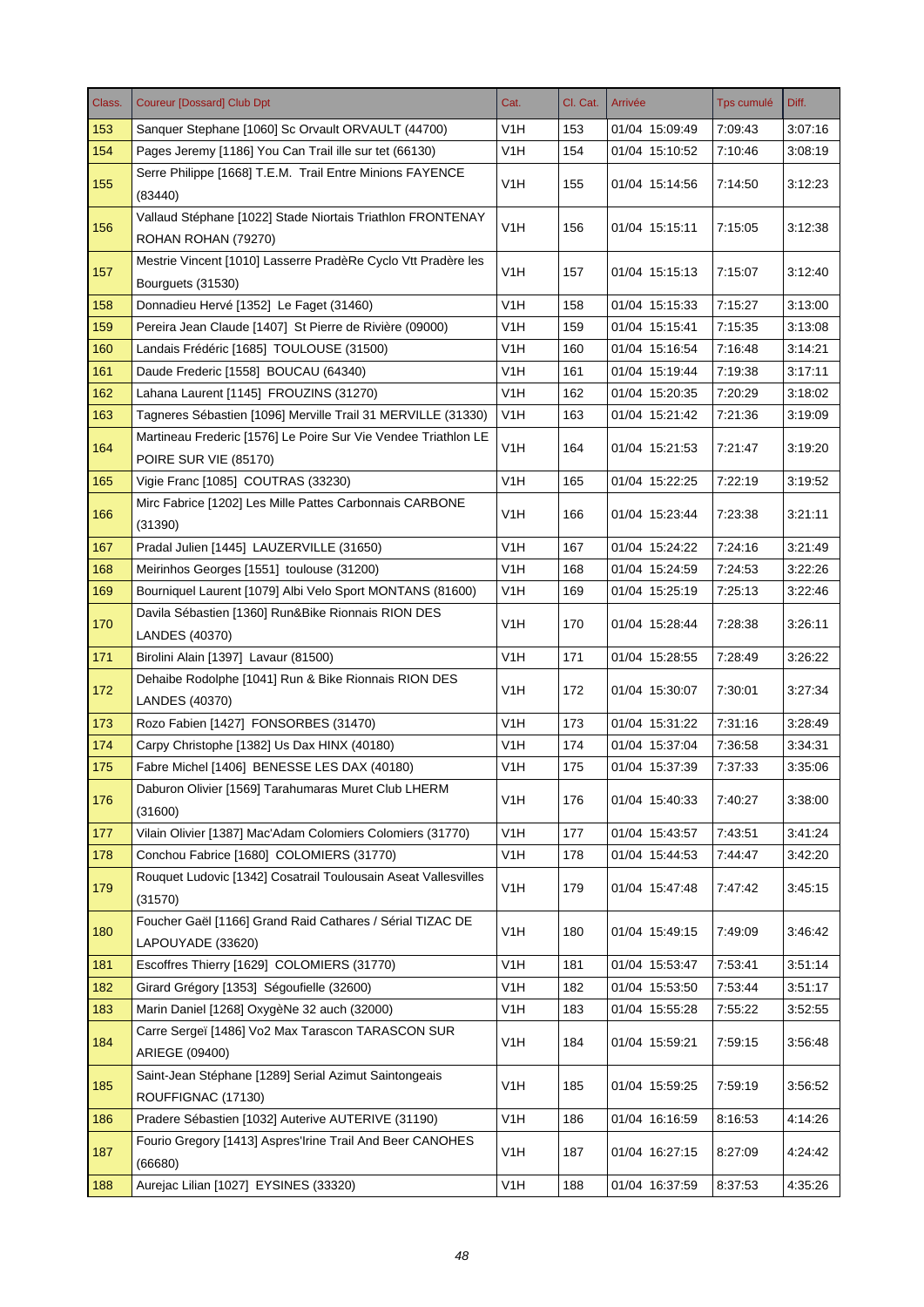| Class. | <b>Coureur [Dossard] Club Dpt</b>                               | Cat.             | CI. Cat. | Arrivée        | Tps cumulé | Diff.   |
|--------|-----------------------------------------------------------------|------------------|----------|----------------|------------|---------|
| 189    | Nevers Arnaud [1633] Ac2a LA GRÈVE-SUR-MIGNON (17170)           | V1H              | 189      | 01/04 16:38:01 | 8:37:55    | 4:35:28 |
| 190    | Delpech Jerome [1097] MIREPOIX (09 500)                         | V1H              | 190      | 01/04 16:38:59 | 8:38:53    | 4:36:26 |
| 191    | Bassi Jean Marc [1532] Les Deglingosses AUCAMVILLE<br>(31140)   | V <sub>1</sub> H | 191      | 01/04 16:43:08 | 8:43:02    | 4:40:35 |
| 192    | Barreteau Luc [1612] Rapv LE POIRE SUR VIE (85170)              | V1H              | 192      | 01/04 17:04:04 | 9:03:58    | 5:01:31 |
| 193    | Didier Sébastien [1072] Tem BAGNOLS EN FORET (83600)            | V1H              | 193      | 01/04 17:22:34 | 9:22:28    | 5:20:01 |
| 194    | Dedican Xavier [1113] Dimrunners BRESSOLS (82710)               | V1H              | 194      | 01/04 17:23:51 | 9:23:45    | 5:21:18 |
| 195    | Miquel Marc [1044] USTOU (09140)                                | V1H              | 195      | 01/04 17:41:56 | 9:41:50    | 5:39:23 |
| 196    | Tisseire Gregory [1208] NOHIC (82370)                           | V1H              | 196      | 01/04 17:51:13 | 9:51:07    | 5:48:40 |
| 197    | Rochel Nicolas [1666] Tem Trail Entre Minions LEVENS<br>(06670) | V <sub>1</sub> H | 197      | 01/04 18:22:43 | 10:22:37   | 6:20:10 |

# **Non classés V1H**

| Coureur [Dossard] Club Dpt                  | Cat. |
|---------------------------------------------|------|
| Benoit Barrère [1187] Snpc09 09600          | V1H  |
| Yoann Lacourt [1047] Trail Du Mourtis 31440 | V1H  |
| Bruno Millet [1436] 75012                   | V1H  |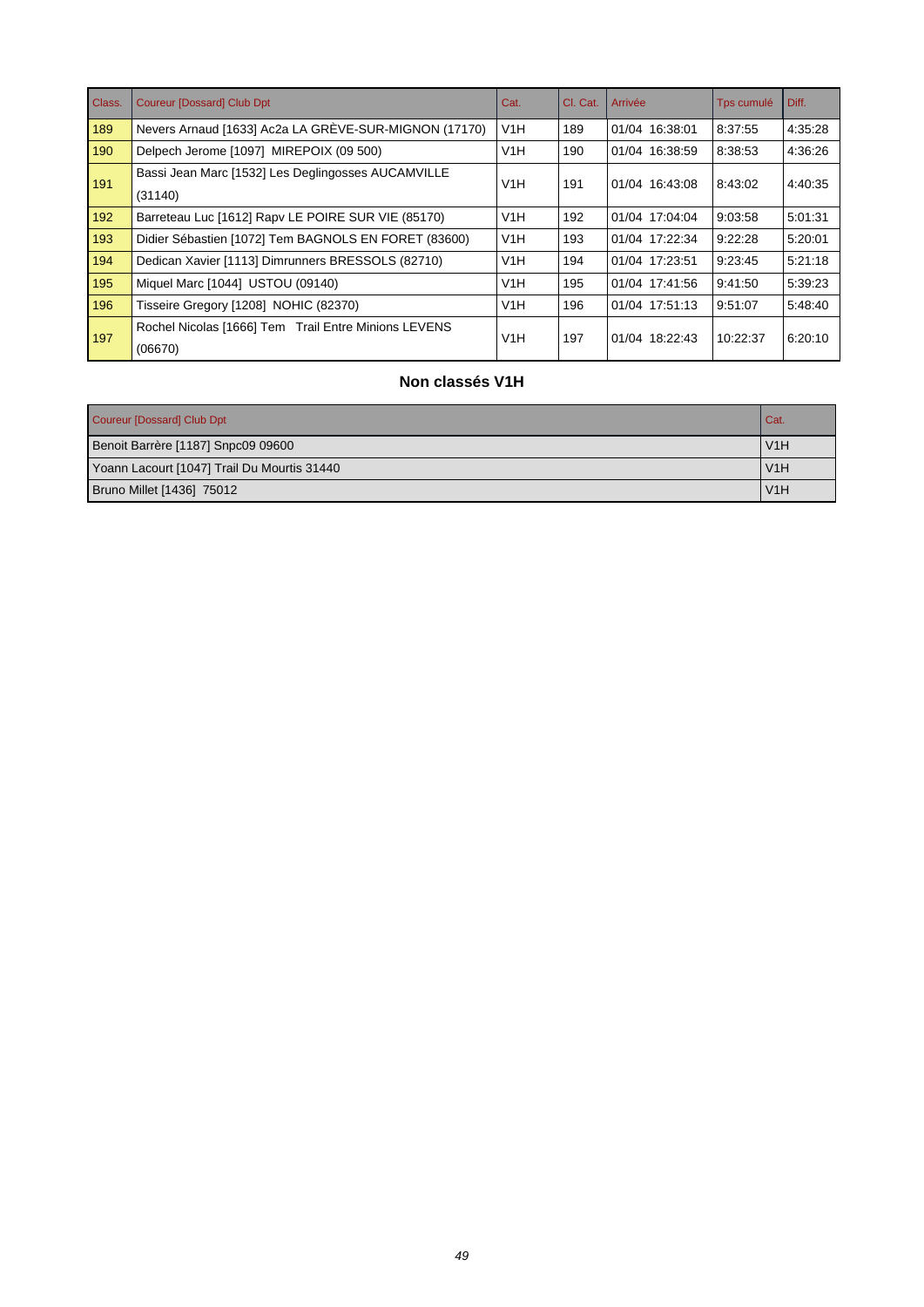

#### **Classement V2F**

# Arrivée - Lavelanet **2018-04-01 - 2018-04-01 Distance: 40 D+: 2000**

# **FIP®FP CHRONO**

| Class.         | <b>Coureur [Dossard] Club Dpt</b>                                               | Cat. | Cl. Cat.       | Arrivée        | Tps cumulé | Diff.   |
|----------------|---------------------------------------------------------------------------------|------|----------------|----------------|------------|---------|
| $\mathbf{1}$   | Duplan Valérie [1655] ()                                                        | V2F  |                | 01/04 13:20:31 | 5:20:25    |         |
| $\overline{2}$ | Bassi Joelle [1550] Courir Ariège Pyrénées Serres-sur-Arget<br>(09000)          | V2F  | $\overline{2}$ | 01/04 13:44:42 | 5:44:36    | 0:24:11 |
| $\overline{3}$ | Rougé Florence [1415] JOU-SOUS-MONJOU (15800)                                   | V2F  | 3              | 01/04 15:17:39 | 7:17:33    | 1.57:08 |
| 4              | Robert Nathalie [1565] Les Pieds Lurons St Jean<br>CASTELMAUROU (31180)         | V2F  | 4              | 01/04 15:19:32 | 7:19:26    | 1:59:01 |
| 5              | Paillas Karin [1257] Saint-Girons (09200)                                       | V2F  | 5              | 01/04 15:22:32 | 7:22:26    | 2:02:01 |
| 6              | Balavoine Muriel [1511] NIMES (30000)                                           | V2F  | 6              | 01/04 15:26:07 | 7:26:01    | 2:05:36 |
| $\overline{7}$ | Fondere Carmen [1507] Philipides SAINT PIERRE DE RIVIERE<br>$(09000)$ $(09000)$ | V2F  | 7              | 01/04 15:26:09 | 7:26:03    | 2:05:38 |
| 8              | Lassere Pascale [1005] Urban Runners Dax Crew Morcenx<br>(40110)                | V2F  | 8              | 01/04 15:59:45 | 7:59:39    | 2:39:14 |
| 9              | Antoine Eliane [1278] Saint-lys (31470)                                         | V2F  | 9              | 01/04 16:14:57 | 8:14:51    | 2:54:26 |
| 10             | Rawa Joanna [1286] Isterik Vets Aucamville (31140)                              | V2F  | 10             | 01/04 17:04:16 | 9:04:10    | 3:43:45 |

### **Non classés V2F**

| Coureur [Dossard] Club Dpt        | Cat. |
|-----------------------------------|------|
| Laure Bassan-Andrieu [1129] 17130 | V2F  |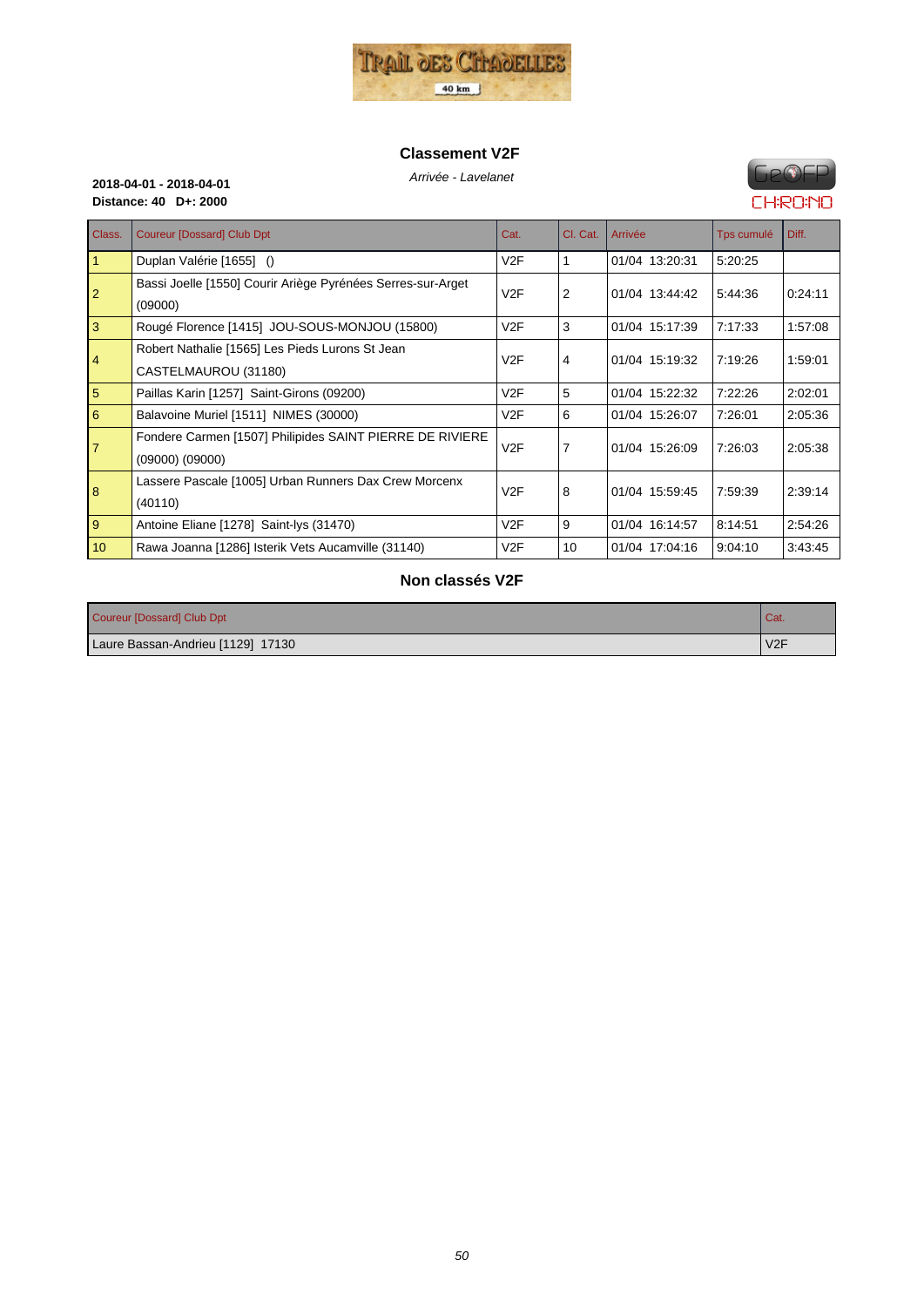

#### **Classement V2H**



| Class.         | <b>Coureur [Dossard] Club Dpt</b>                                                                     | Cat.             | Cl. Cat. | Arrivée        | Tps cumulé | Diff.   |
|----------------|-------------------------------------------------------------------------------------------------------|------------------|----------|----------------|------------|---------|
| $\mathbf{1}$   | Girard Christophe [1470] Les Taureaux Ailes CHARLEVAL<br>(13350)                                      | V2H              | 1        | 01/04 12:55:38 | 4:55:32    |         |
| $\overline{2}$ | Lombard Fabien [1295] LHERM (31600)                                                                   | V2H              | 2        | 01/04 13:24:13 | 5:24:07    | 0:28:35 |
| 3              | Calvignac Philippe [1346] AUSSONNE (31840)                                                            | V2H              | 3        | 01/04 13:28:01 | 5:27:55    | 0:32:23 |
| $\overline{4}$ | Rouault Vincent [1086] As Air France SAVERDUN (09700)                                                 | V2H              | 4        | 01/04 13:35:25 | 5:35:19    | 0:39:47 |
| 5              | Hafsi Mustapha [1221] Spiridon Club Du Pays D Olmes AIGUES<br><b>VIVES (09600)</b>                    | V2H              | 5        | 01/04 13:37:05 | 5:36:59    | 0:41:27 |
| 6              | Caron Christophe [1517] Trailers Pyrénéens Tranquilles<br>Saint-Lys (31470)                           | V2H              | 6        | 01/04 13:40:41 | 5:40:35    | 0:45:03 |
| $\overline{7}$ | Venier Christophe [1631] 140 Trail Montberon montberon<br>(31140)                                     | V2H              | 7        | 01/04 13:43:13 | 5:43:07    | 0:47:35 |
| 8              | Guillotin Franck [1069] Esclops D'Azun ODOS (65310)                                                   | V2H              | 8        | 01/04 13:43:57 | 5:43:51    | 0.48:19 |
| 9              | Roux Lionel Georges [1125] VALLERAUGUE (30570)                                                        | V2H              | 9        | 01/04 13:48:05 | 5:47:59    | 0.52:27 |
| 10             | Dubois Frederic [1052] Festival Des Hospitaliers NANT (12230)                                         | V2H              | 10       | 01/04 13:53:59 | 5.53.53    | 0:58:21 |
| 11             | Souquieres Jean-Francois [1391] Les Zinzins Des Coteaux 31 /<br>Spiridon Aurillac SAINT-ALBAN (31140) | V2H              | 11       | 01/04 13:57:20 | 5:57:14    | 1:01:42 |
| 12             | Blattes Michel [1395] Athletic Club Auterivain auterive (31190)                                       | V <sub>2</sub> H | 12       | 01/04 14:14:30 | 6:14:24    | 1:18:52 |
| 13             | Blandinieres Thierry [1712] Lauragais Athle Castelaudary<br>VILLENEUVE LA COMPTAL (11400)             | V2H              | 13       | 01/04 14:14:47 | 6:14:41    | 1:19:09 |
| 14             | Constans Claude [1567] Acvr Les Foulées Verte De Lalo<br>Brandonnet (12350)                           | V2H              | 14       | 01/04 14:21:58 | 6:21:52    | 1:26:20 |
| 15             | Trincat Francois [1212] Capa Mount VARILHES (09120)                                                   | V2H              | 15       | 01/04 14:25:26 | 6:25:20    | 1.29:48 |
| 16             | Reynaud Lilian [1679] TOULOUSE (31400)                                                                | V2H              | 16       | 01/04 14:26:56 | 6:26:50    | 1:31:18 |
| 17             | Figureau Eric [1508] saint pierre du mont (40280)                                                     | V <sub>2</sub> H | 17       | 01/04 14:30:27 | 6:30:21    | 1:34:49 |
| 18             | Belhon Philippe [1400] Mazeres Course Pededestre st felix de                                          | V2H              | 18       | 01/04 14:30:36 | 6:30:30    | 1:34:58 |
|                | tournegat (09500)                                                                                     |                  |          |                |            |         |
| 19             | Jardat Hugues [1330] PIBRAC (31820)                                                                   | V2H              | 19       | 01/04 14:32:15 | 6:32:09    | 1:36:37 |
| 20             | Raffaud Frederic [1634] Ibm Bx/ Azun Nature St selve (33650)                                          | V2H              | 20       | 01/04 14:32:34 | 6:32:28    | 1:36:56 |
| 21             | Ortega Manuel [1439] Acpamiers ESCOSSE (09100)                                                        | V2H              | 21       | 01/04 14:33:51 | 6:33:45    | 1:38:13 |
| 22             | Bournonville Philippe [1310] Ca Balma BALMA (31130)                                                   | V2H              | 22       | 01/04 14:35:24 | 6:35:18    | 1:39:46 |
| 23             | Rougé Thierry [1414] JOU-SOUS-MONJOU (15800)                                                          | V <sub>2</sub> H | 23       | 01/04 14:37:20 | 6:37:14    | 1:41:42 |
| 24             | Ramon Patrick [1260] Mazeres Course PéDestre mazeres<br>(09270)                                       | V <sub>2</sub> H | 24       | 01/04 14:38:07 | 6:38:01    | 1:42:29 |
| 25             | Brette Eric [1024] bon encontre (47240)                                                               | V <sub>2</sub> H | 25       | 01/04 14:40:13 | 6:40:07    | 1.44.35 |
| 26             | Schmitz Jean-René [1108] Amicale Ceat Pin Balma (31130)                                               | V2H              | 26       | 01/04 14:40:51 | 6:40:45    | 1:45:13 |
| 27             | Lagiscarde Philippe [1026] ST VINCENT DE PAUL (40990)                                                 | V <sub>2</sub> H | 27       | 01/04 14:43:16 | 6.43.10    | 1:47:38 |
| 28             | Moreno Jose [1410] Bon Pied Bon Oeil ESCALQUENS (31750)                                               | V2H              | 28       | 01/04 14:45:15 | 6:45:09    | 1:49:37 |
| 29             | Ledez Olivier [1205] TOULOUGES (66350)                                                                | V <sub>2</sub> H | 29       | 01/04 14:49:16 | 6:49:10    | 1:53:38 |
| 30             | Laporte Patrick [1447] Running Club Eluzate Manciet (32370)                                           | V2H              | 30       | 01/04 14:51:42 | 6:51:36    | 1:56:04 |
| 31             | Lepine Patrice [1372] CASTRES (81100)                                                                 | V <sub>2</sub> H | 31       | 01/04 14:56:45 | 6:56:39    | 2:01:07 |
| 32             | Castro René [1455] AIGUES-VIVES (09600)                                                               | V2H              | 32       | 01/04 14:56:55 | 6:56:49    | 2:01:17 |
| 33             | Monfraix Jean-Luc [1653] CASTELMAUROU (31180)                                                         | V <sub>2</sub> H | 33       | 01/04 15:00:35 | 7:00:29    | 2:04:57 |
| 34             | Rouquette Alain [1104] Merville Trail 31 Merville (31330)                                             | V <sub>2</sub> H | 34       | 01/04 15:00:55 | 7:00:49    | 2:05:17 |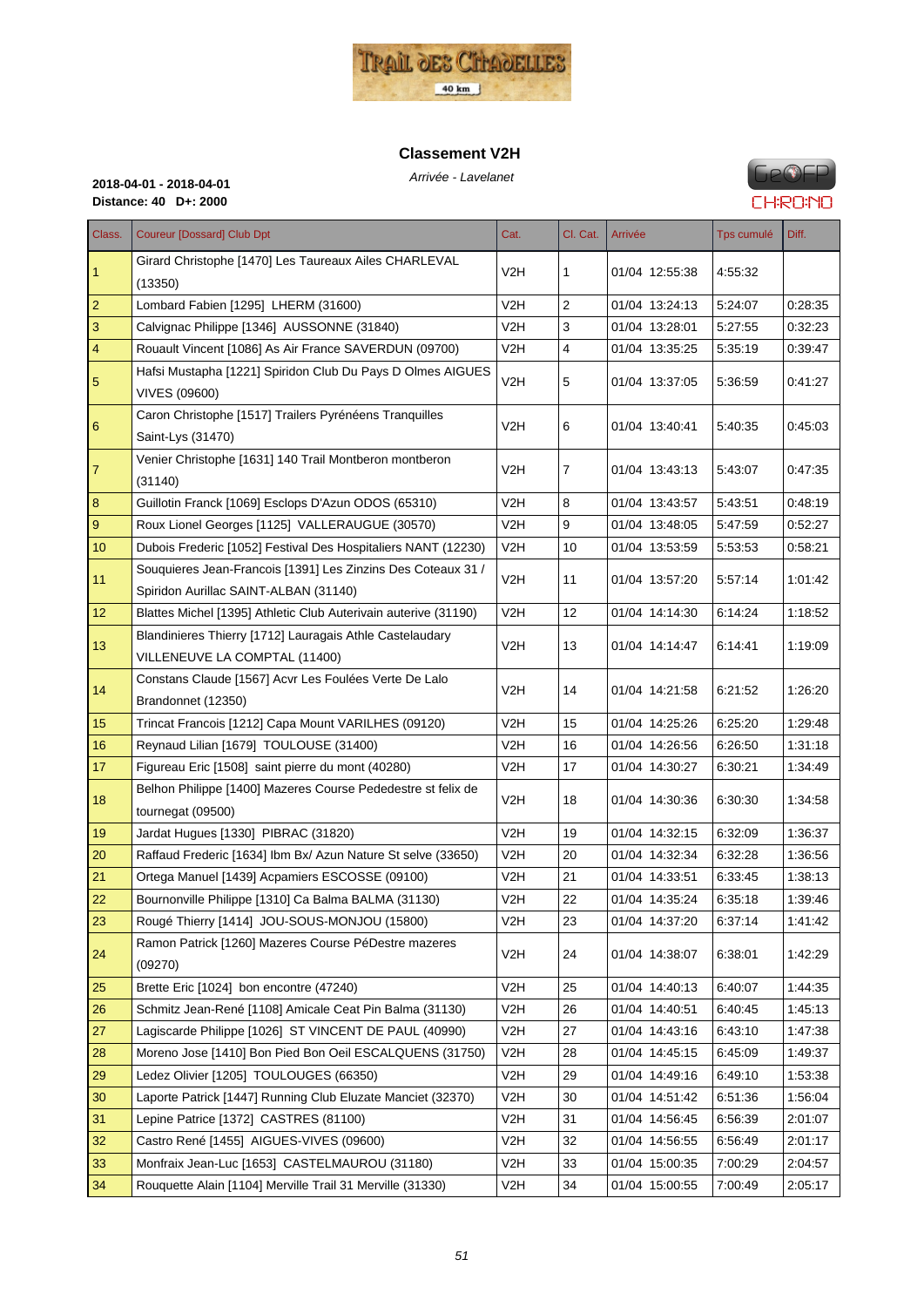| Class. | <b>Coureur [Dossard] Club Dpt</b>                             | Cat. | Cl. Cat. | Arrivée        | Tps cumulé | Diff.   |
|--------|---------------------------------------------------------------|------|----------|----------------|------------|---------|
| 35     | Billottet Jean Marc [1498] Balma (31130)                      | V2H  | 35       | 01/04 15:01:28 | 7:01:22    | 2:05:50 |
| 36     | Nede Franck [1589] TOURNEFEUILLE (31170)                      | V2H  | 36       | 01/04 15:05:00 | 7:04:54    | 2:09:22 |
| 37     | Gateau Guillaume [1625] TOULOUSE (31400)                      | V2H  | 37       | 01/04 15:14:50 | 7:14:44    | 2:19:12 |
| 38     | Rouby Patrick [1337] Saint Jean du Falga (09100)              | V2H  | 38       | 01/04 15:15:18 | 7:15:12    | 2:19:40 |
| 39     | Lamaison Patrick [1016] Asptt Compiegne RIBECOURT             | V2H  | 39       | 01/04 15:19:18 | 7:19:12    | 2:23:40 |
|        | DRESLINCOURT (60170)                                          |      |          |                |            |         |
| 40     | Jambart Michel [1702] NEAUPHLE LE CHATEAU (78640)             | V2H  | 40       | 01/04 15:22:17 | 7:22:11    | 2:26:39 |
|        | Bescond Christophe [1642] Ploeren Endurance PLOEREN           | V2H  | 41       | 01/04 15:32:29 | 7:32:23    | 2:36:51 |
| 41     | (56880)                                                       |      |          |                |            |         |
| 42     | Senegas Patrick [1718] Les Courapieds BORDEAUX (33000)        | V2H  | 42       | 01/04 15:55:58 | 7:55:52    | 3:00:20 |
| 43     | Pillet Laurent [1131] Serial Azimut Saintongeais montendre    | V2H  | 43       | 01/04 16:03:01 |            |         |
|        | (17130)                                                       |      |          |                | 8:02:55    | 3:07:23 |
| 44     | Lagarde Philippe [1564] Les Pieds Lurons                      | V2H  | 44       | 01/04 16:19:18 | 8:19:12    | 3:23:40 |
|        | QUINT-FONSEGRIVES (31130)                                     |      |          |                |            |         |
| 45     | Lefebvre Bruno [1231] Portet Athletic Club Portet-sur-Garonne | V2H  |          | 01/04 16:19:24 |            |         |
|        | (31120)                                                       |      | 45       |                | 8:19:18    | 3:23:46 |
| 46     | Tirado Robert [1384] lieurac (09300)                          | V2H  | 46       | 01/04 16:25:14 | 8:25:08    | 3:29:36 |

# **Non classés V2H**

| Coureur [Dossard] Club Dpt                              | Cat. |
|---------------------------------------------------------|------|
| Joel Bassan [1433] Serial Azimut 17130                  | V2H  |
| Patrick Bertaud [1199] Raidillon Du Val D' Autize 79160 | V2H  |
| Bernard Brunet [1180] Lemur Team 40180                  | V2H  |
| Patrick Bruniquel [1501] 31470                          | V2H  |
| Karim Djemane [1547] 09000                              | V2H  |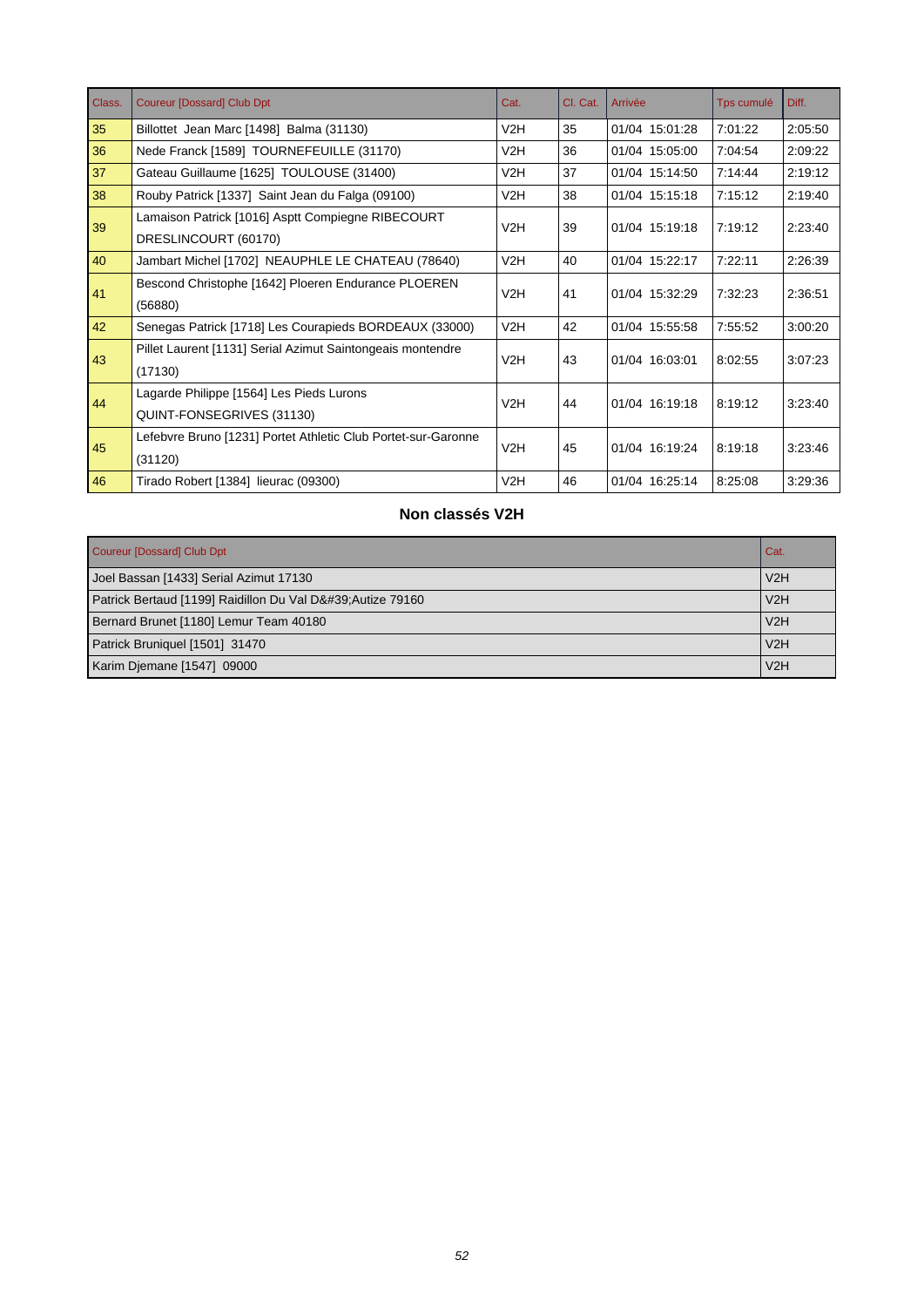

### **Classement V3F**



# Arrivée - Lavelanet **2018-04-01 - 2018-04-01 Distance: 40 D+: 2000**

| Class. | Coureur [Dossard] Club Dpt                                          | Cat. | I CI. Cat.   Arrivée |                | Tos cumulé   Diff. |  |
|--------|---------------------------------------------------------------------|------|----------------------|----------------|--------------------|--|
|        | Mazet Nicole [1671] Bigorre Running 65 barbazan débat (65690)   V3F |      |                      | 01/04 16:09:04 | 8:08:58            |  |

**Non classés V3F**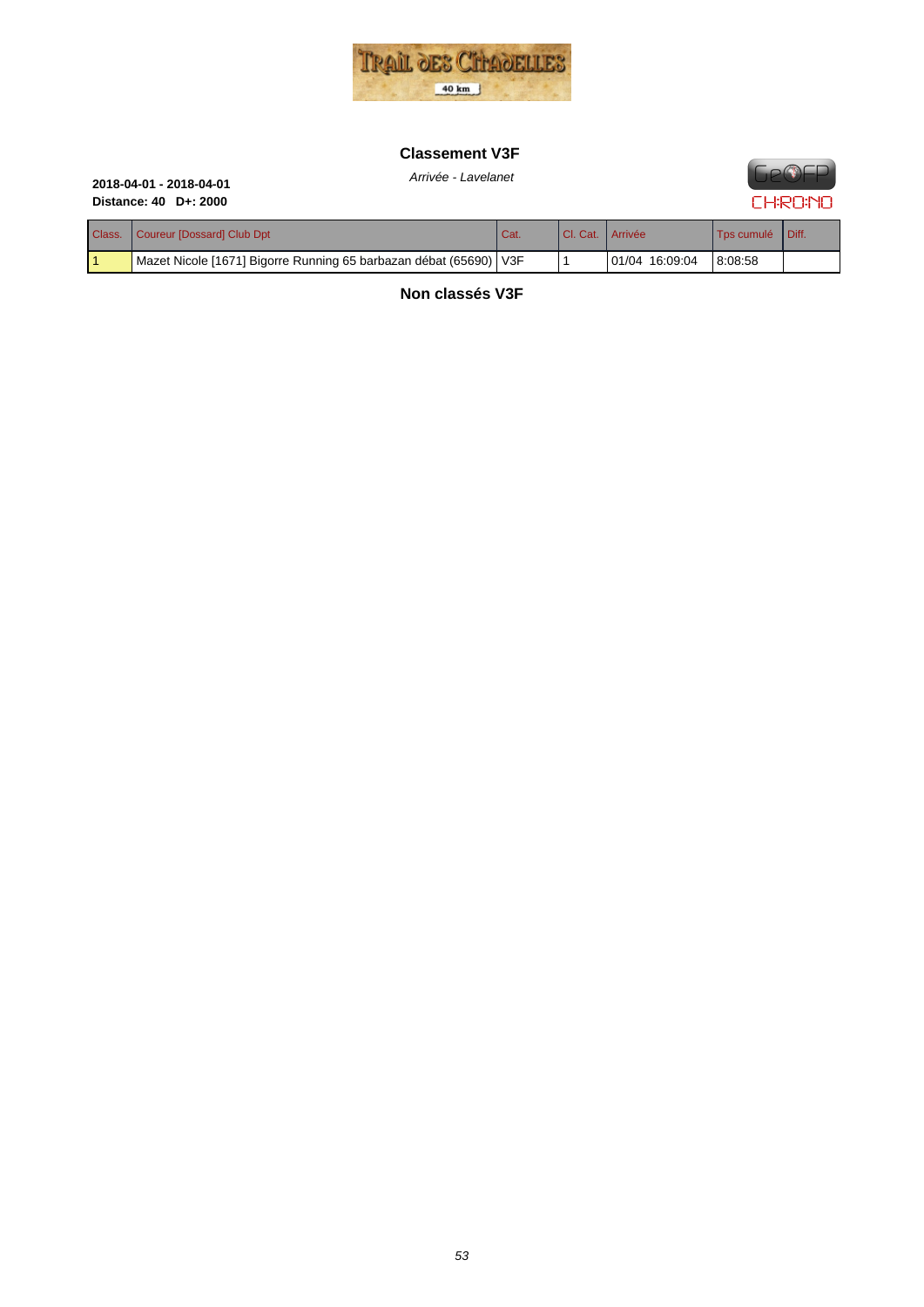

#### **Classement V3H**



**Distance: 40 D+: 2000**

# Arrivée - Lavelanet **2018-04-01 - 2018-04-01**

| Class.          | <b>Coureur [Dossard] Club Dpt</b>                           | Cat. | Cl. Cat.       | Arrivée        | Tps cumulé | Diff.   |
|-----------------|-------------------------------------------------------------|------|----------------|----------------|------------|---------|
| $\mathbf{1}$    | Thiesse Bernard [1540] plaisance du touch (31830)           | V3H  |                | 01/04 12:54:28 | 4:54:22    |         |
| 2               | Durand Gérard [1274] Vo2 Max Tarascon Sur Ariege            | V3H  | 2              | 01/04 13:47:33 | 5:47:27    | 0:53:05 |
|                 | TARASCON SUR ARIEGE (09400)                                 |      |                |                |            |         |
| 3               | Auroux Henri [1644] Trail Du Mourtis villeneuve tolosane    | V3H  | 3              | 01/04 14:15:11 | 6:15:05    | 1:20:43 |
|                 | (31270)                                                     |      |                |                |            |         |
| $\overline{4}$  | Oliva Alain [1389] Acp11- Teampapycoach CARCASSONNE         | V3H  | 4              | 01/04 14:49:02 | 6:48:56    | 1:54:34 |
|                 | (11000)                                                     |      |                |                |            |         |
| 5               | Puissant Nicolas [1029] Poitiers (86000)                    | V3H  | 5              | 01/04 14:56:41 | 6:56:35    | 2:02:13 |
| 6               | Fournie Georges [1184] St Jean de Verges (09000)            | V3H  | 6              | 01/04 15:00:26 | 7:00:20    | 2:05:58 |
| $\overline{7}$  | Clavel Daniel [1054] LORP SENTARAILLE (09190)               | V3H  | $\overline{7}$ | 01/04 15:07:34 | 7:07:28    | 2:13:06 |
| 8               | Dupuy Robert [1357] La Foulée Des 3 Quilles ginoles (11500) | V3H  | 8              | 01/04 15:22:02 | 7:21:56    | 2:27:34 |
| 9               | Mifsud Patrick [1154] Portet Athletic Club MURET (31600)    | V3H  | 9              | 01/04 16:19:25 | 8:19:19    | 3:24:57 |
| 10 <sup>°</sup> | Tujaque Maurice [1329] Acfa Airbus soreze (81540)           | V3H  | 10             | 01/04 17:44:53 | 9:44:47    | 4:50:25 |
| 11              | Cabassot Andre [1471] MONTPELLIER (34000)                   | V3H  | 11             | 01/04 18:58:10 | 10:58:04   | 6:03:42 |

#### **Non classés V3H**

| Coureur [Dossard] Club Dpt                      | Cat. |
|-------------------------------------------------|------|
| Alain Benard [1516] Cap Amount Crampagna 09 120 | V3H  |
| Bruno Marin [1267] 11000                        | V3H  |